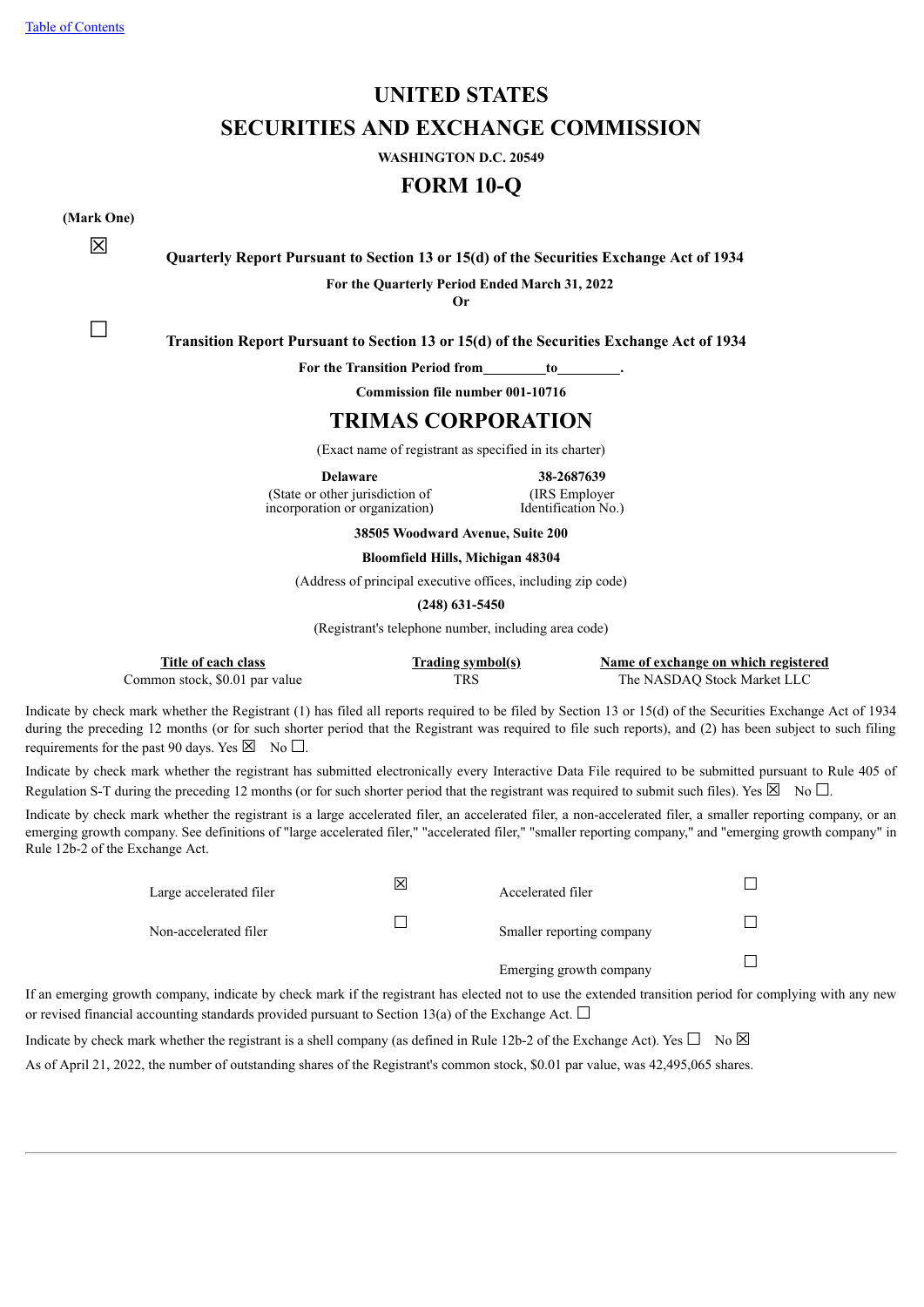## **TriMas Corporation**

### **Index**

<span id="page-1-0"></span>

| Part I.  | <b>Financial Information</b> |                                                                                                      |                  |
|----------|------------------------------|------------------------------------------------------------------------------------------------------|------------------|
|          |                              | <b>Forward-Looking Statements</b>                                                                    | $\overline{2}$   |
|          | Item 1.                      | <b>Consolidated Financial Statements</b>                                                             | $\overline{3}$   |
|          |                              | Consolidated Balance Sheet as of March 31, 2022 and December 31, 2021                                | $\overline{3}$   |
|          |                              | Consolidated Statement of Income for the Three Months Ended March 31, 2022 and 2021                  | $\overline{4}$   |
|          |                              | Consolidated Statement of Comprehensive Income for the Three Months Ended March<br>31, 2022 and 2021 | $\overline{2}$   |
|          |                              | Consolidated Statement of Cash Flows for the Three Months Ended March 31, 2022 and<br>2021           | $6 \overline{6}$ |
|          |                              | Consolidated Statement of Shareholders' Equity for the Three Months Ended March 31,<br>2022 and 2021 | $\overline{1}$   |
|          |                              | <b>Notes to Consolidated Financial Statements</b>                                                    | $\underline{8}$  |
|          | Item 2.                      | Management's Discussion and Analysis of Financial Condition and Results of Operations                | 23               |
|          | Item 3.                      | Quantitative and Qualitative Disclosures about Market Risk                                           | 36               |
|          | Item 4.                      | <b>Controls and Procedures</b>                                                                       | 36               |
| Part II. | <b>Other Information</b>     |                                                                                                      |                  |
|          | Item 1.                      | <b>Legal Proceedings</b>                                                                             | 37               |
|          | Item 1A.                     | <b>Risk Factors</b>                                                                                  | 37               |
|          | Item 2.                      | Unregistered Sales of Equity Securities and Use of Proceeds                                          | 37               |
|          | Item 3.                      | <b>Defaults Upon Senior Securities</b>                                                               | <u>37</u>        |
|          | Item 4.                      | <b>Mine Safety Disclosures</b>                                                                       | <u>37</u>        |
|          | Item 5.                      | <b>Other Information</b>                                                                             | 37               |
|          | Item 6.                      | <b>Exhibits</b>                                                                                      | 38               |
|          | <b>Signatures</b>            |                                                                                                      | 39               |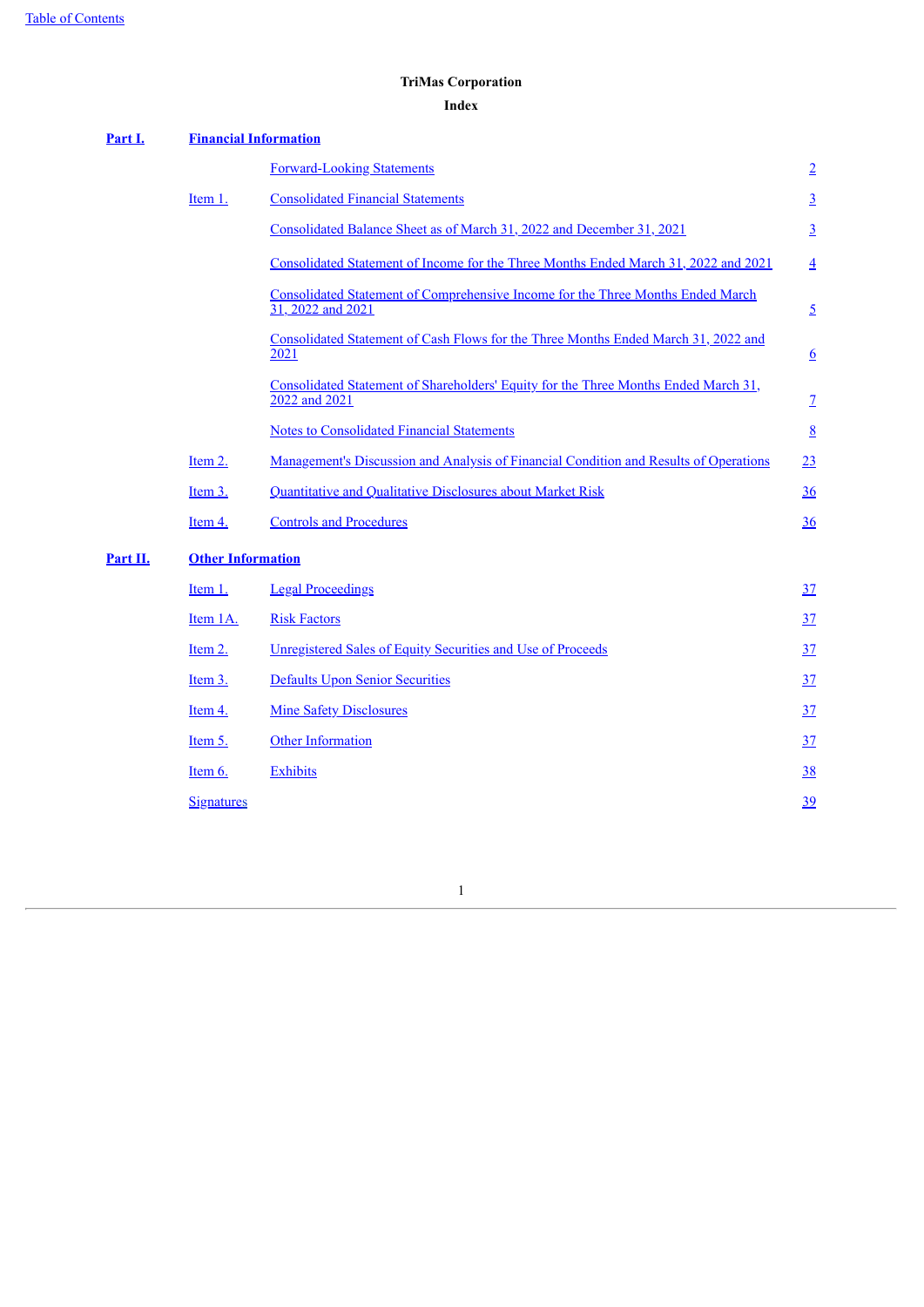#### **Forward-Looking Statements**

This report may contain forward-looking statements within the meaning of Section 27A of the Securities Act of 1933 and Section 21E of the Securities Exchange Act of 1934 about our financial condition, results of operations and business. These forward-looking statements can be identified by the use of forward-looking words, such as "may," "could," "should," "estimate," "project," "forecast," "intend," "expect," "anticipate," "believe," "target," "plan" or other comparable words, or by discussions of strategy that may involve risks and uncertainties.

These forward-looking statements are subject to numerous assumptions, risks and uncertainties which could materially affect our business, financial condition or future results including, but not limited to: the severity and duration of the ongoing coronavirus ("COVID-19") pandemic on our operations, customers and suppliers, as well as related actions taken by governmental authorities and other third parties in response, each of which is uncertain, rapidly changing and difficult to predict; general economic and currency conditions; inflationary pressures on our supply chain, including raw material and energy costs, and customers; interest rate volatility; risks and uncertainties associated with intangible assets, including goodwill or other intangible asset impairment charges; competitive factors; future trends; our ability to realize our business strategies; our ability to identify attractive acquisition candidates, successfully integrate acquired operations or realize the intended benefits of such acquisitions; information technology and other cyber-related risks; the performance of our subcontractors and suppliers; supply constraints, including the availability and cost of raw materials; market demand; intellectual property factors; litigation; government and regulatory actions, including, without limitation, climate change legislation and other environmental regulations, as well as the impact of tariffs, quotas and surcharges; our leverage; liabilities imposed by our debt instruments; labor disputes and shortages; changes to fiscal and tax policies; contingent liabilities relating to acquisition activities; the disruption of operations from catastrophic or extraordinary events, including natural disasters, geopolitical conflicts and public health crises; the amount and timing of future dividends and/or share repurchases, which remain subject to Board approval and depend on market and other conditions; our future prospects; and other risks that are discussed in Part I, Item 1A, "Risk Factors," in our Annual Report on Form 10-K for the year ended December 31, 2021 and elsewhere in this report. The risks described in our Annual Report on Form 10-K and elsewhere in this report are not the only risks facing our Company. Additional risks and uncertainties not currently known to us or that we currently deemed to be immaterial also may materially adversely affect our business, financial position and results of operations or cash flows.

The cautionary statements set forth above should be considered in connection with any subsequent written or oral forward-looking statements that we or persons acting on our behalf may issue. We caution readers not to place undue reliance on the statements, which speak only as of the date of this report. We do not undertake any obligation to review or confirm analysts' expectations or estimates or to release publicly any revisions to any forward-looking statement to reflect events or circumstances after the date of this report or to reflect the occurrence of unanticipated events, except as required by law.

<span id="page-2-0"></span>We disclose important factors that could cause our actual results to differ materially from our expectations implied by our forward-looking statements under Part I, Item 2, "Management's Discussion and Analysis of Financial Condition and Results of Operations," and elsewhere in this report. These cautionary statements qualify all forward-looking statements attributed to us or persons acting on our behalf. When we indicate that an event, condition or circumstance could or would have an adverse effect on us, we mean to include effects upon our business, financial and other conditions, results of operations, prospects and ability to service our debt.

 $\overline{2}$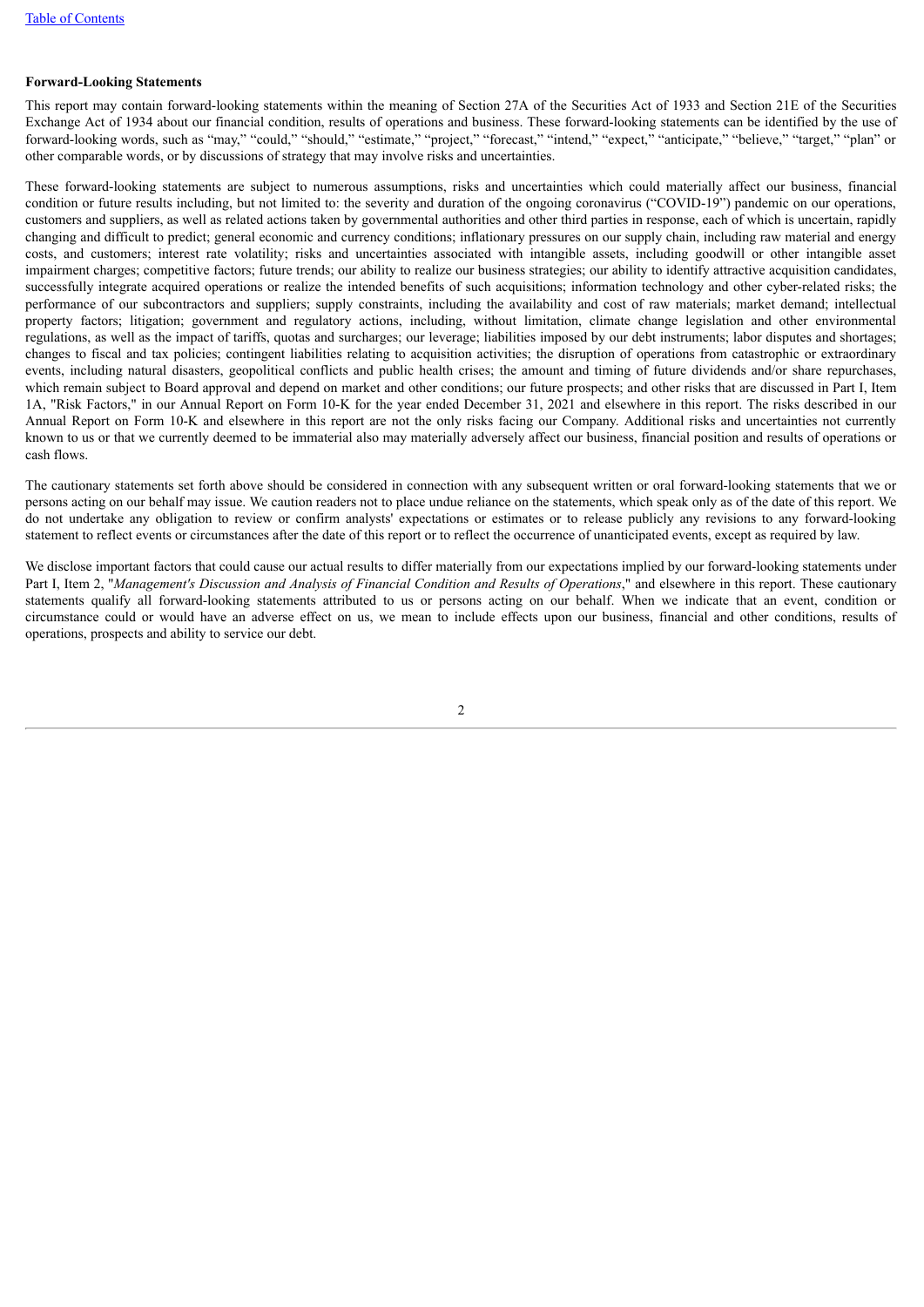### **PART I. FINANCIAL INFORMATION**

### <span id="page-3-1"></span><span id="page-3-0"></span>**Item 1. Consolidated Financial Statements**

#### **TriMas Corporation Consolidated Balance Sheet (Dollars in thousands)**

|                                                                                                                                                                       |               | March 31,<br>2022 |              | December 31,<br>2021 |
|-----------------------------------------------------------------------------------------------------------------------------------------------------------------------|---------------|-------------------|--------------|----------------------|
| <b>Assets</b>                                                                                                                                                         |               | (unaudited)       |              |                      |
| Current assets:                                                                                                                                                       |               |                   |              |                      |
| Cash and cash equivalents                                                                                                                                             | $\mathsf{\$}$ | 58,820            | $^{\circ}$   | 140,740              |
| Receivables, net of reserves of approximately \$1.3 million and \$1.6 million as of March 31, 2022 and<br>December 31, 2021, respectively                             |               | 150,500           |              | 125,630              |
| Inventories                                                                                                                                                           |               | 158,360           |              | 152,450              |
| Prepaid expenses and other current assets                                                                                                                             |               | 16,290            |              | 12,950               |
| Total current assets                                                                                                                                                  |               | 383,970           |              | 431,770              |
| Property and equipment, net                                                                                                                                           |               | 279,840           |              | 265,630              |
| Operating lease right-of-use assets                                                                                                                                   |               | 53,150            |              | 50,650               |
| Goodwill                                                                                                                                                              |               | 345,010           |              | 315,490              |
| Other intangibles, net                                                                                                                                                |               | 204,260           |              | 196,730              |
| Deferred income taxes                                                                                                                                                 |               | 7,920             |              | 9,740                |
| Other assets                                                                                                                                                          |               | 34,900            |              | 33,630               |
| Total assets                                                                                                                                                          | \$            | 1,309,050         | \$           | 1,303,640            |
| <b>Liabilities and Shareholders' Equity</b>                                                                                                                           |               |                   |              |                      |
| Current liabilities:                                                                                                                                                  |               |                   |              |                      |
| Accounts payable                                                                                                                                                      | $\mathcal{S}$ | 94,870            | $\mathbf{s}$ | 87,800               |
| <b>Accrued liabilities</b>                                                                                                                                            |               | 51,560            |              | 58,980               |
| Operating lease liabilities, current portion                                                                                                                          |               | 8,400             |              | 8,120                |
| Total current liabilities                                                                                                                                             |               | 154,830           |              | 154,900              |
| Long-term debt, net                                                                                                                                                   |               | 394,040           |              | 393,820              |
| Operating lease liabilities                                                                                                                                           |               | 46,390            |              | 43,780               |
| Deferred income taxes                                                                                                                                                 |               | 22,460            |              | 21,260               |
| Other long-term liabilities                                                                                                                                           |               | 57,500            |              | 59,030               |
| <b>Total liabilities</b>                                                                                                                                              |               | 675,220           |              | 672,790              |
| Preferred stock, \$0.01 par: Authorized 100,000,000 shares;<br>Issued and outstanding: None                                                                           |               |                   |              |                      |
| Common stock, \$0.01 par: Authorized 400,000,000 shares;<br>Issued and outstanding: 42,620,656 shares at March 31, 2022 and 42,836,574 shares at December 31,<br>2021 |               | 430               |              | 430                  |
| Paid-in capital                                                                                                                                                       |               | 723,540           |              | 732,490              |
| Accumulated deficit                                                                                                                                                   |               | (88, 130)         |              | (102, 300)           |
| Accumulated other comprehensive income (loss)                                                                                                                         |               | (2,010)           |              | 230                  |
| Total shareholders' equity                                                                                                                                            |               | 633,830           |              | 630,850              |
| Total liabilities and shareholders' equity                                                                                                                            | \$            | 1,309,050         | \$           | 1,303,640            |

<span id="page-3-2"></span>The accompanying notes are an integral part of these consolidated financial statements.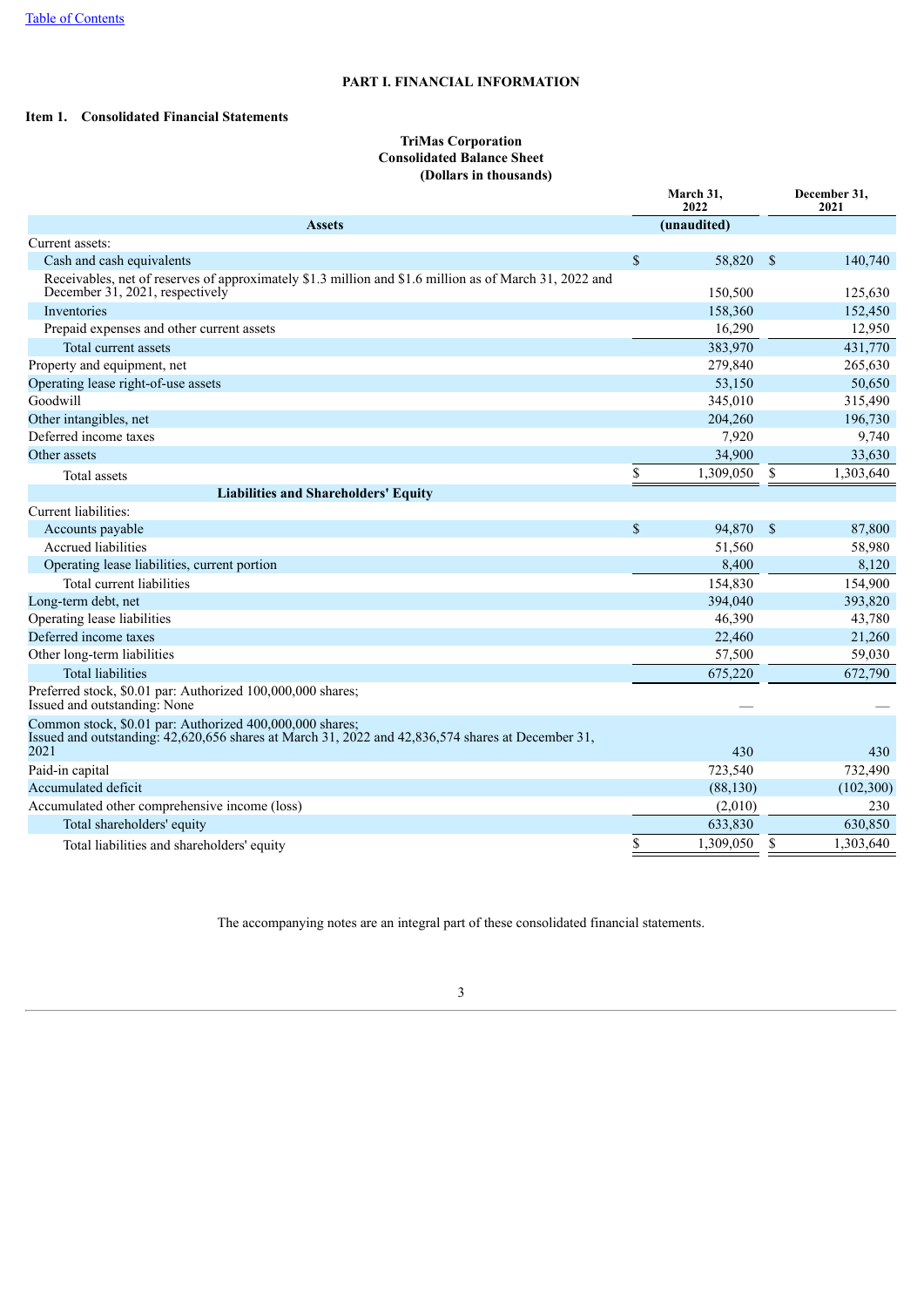### **TriMas Corporation Consolidated Statement of Income (Unaudited—dollars in thousands, except for per share amounts)**

|                                              |                         | Three months ended<br>March 31, |            |  |  |
|----------------------------------------------|-------------------------|---------------------------------|------------|--|--|
|                                              | 2022                    |                                 | 2021       |  |  |
| Net sales                                    | 224,310<br>$\mathbf{s}$ | $\mathbf{s}$                    | 206,730    |  |  |
| Cost of sales                                | (170,600)               |                                 | (155, 400) |  |  |
| Gross profit                                 | 53,710                  |                                 | 51,330     |  |  |
| Selling, general and administrative expenses | (31,780)                |                                 | (30, 220)  |  |  |
| Operating profit                             | 21,930                  |                                 | 21,110     |  |  |
| Other expense, net:                          |                         |                                 |            |  |  |
| Interest expense                             | (3,410)                 |                                 | (3,550)    |  |  |
| Debt financing and related expenses          |                         |                                 | (200)      |  |  |
| Other income (expense), net                  |                         | (280)                           | (930)      |  |  |
| Other expense, net                           | (3,690)                 |                                 | (4,680)    |  |  |
| Income before income tax expense             | 18,240                  |                                 | 16,430     |  |  |
| Income tax expense                           | (4,070)                 |                                 | (3,370)    |  |  |
| Net income                                   | 14,170                  | S                               | 13,060     |  |  |
| Basic earnings per share:                    |                         |                                 |            |  |  |
| Net income per share                         |                         | 0.33<br><sup>S</sup>            | 0.30       |  |  |
| Weighted average common shares—basic         | 42,799,206              |                                 | 43,185,007 |  |  |
| Diluted earnings per share:                  |                         |                                 |            |  |  |
| Net income per share                         |                         | 0.33<br>-S                      | 0.30       |  |  |
| Weighted average common shares—diluted       | 43,109,693              |                                 | 43,634,876 |  |  |

<span id="page-4-0"></span>The accompanying notes are an integral part of these consolidated financial statements.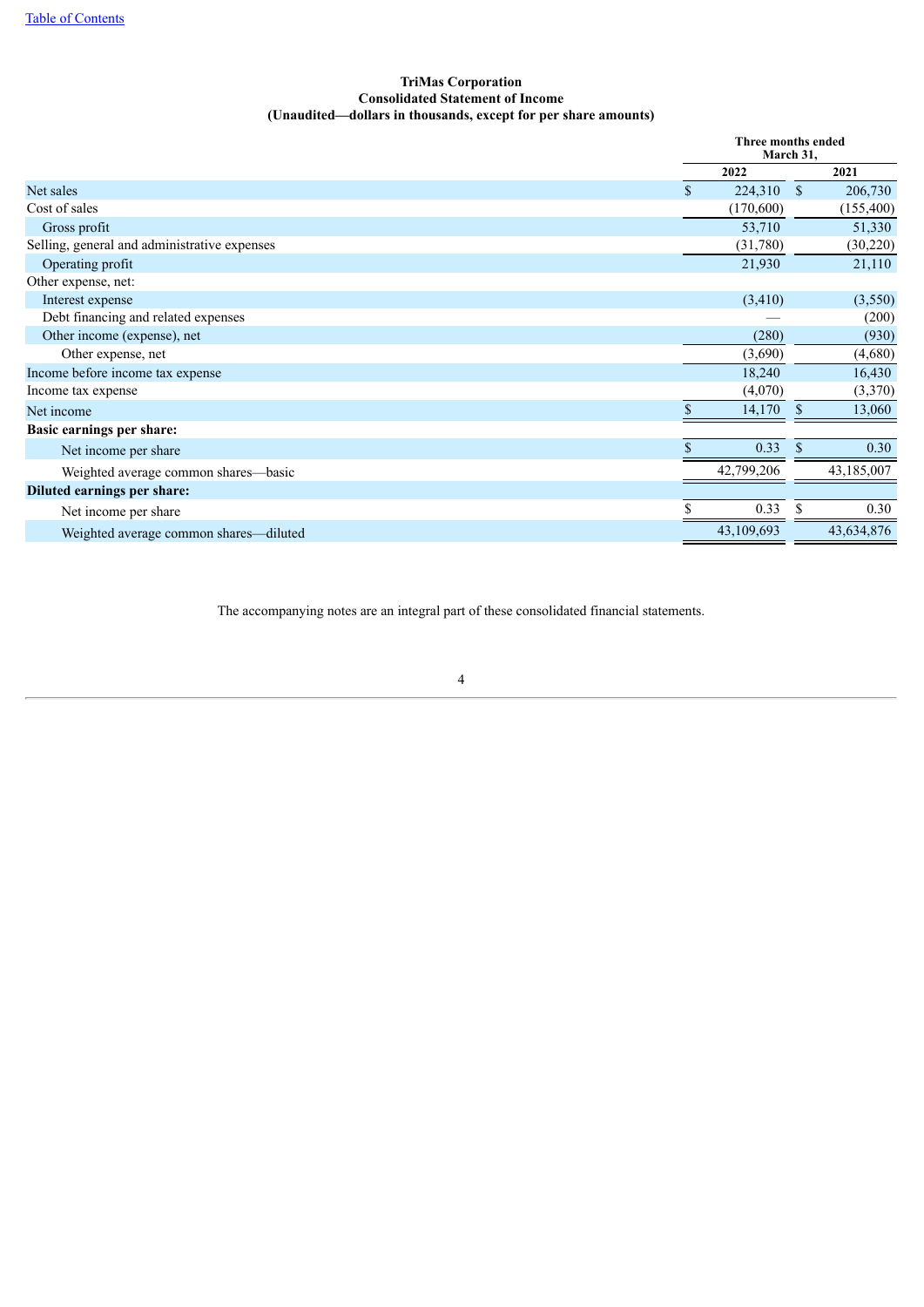### **TriMas Corporation Consolidated Statement of Comprehensive Income (Unaudited—dollars in thousands)**

|                                         | Three months ended<br>March 31, |         |  |         |
|-----------------------------------------|---------------------------------|---------|--|---------|
|                                         |                                 | 2022    |  | 2021    |
| Net income                              |                                 | 14,170  |  | 13,060  |
| Other comprehensive income (loss):      |                                 |         |  |         |
| Defined benefit plans (Note 18)         |                                 | 240     |  | 150     |
| Foreign currency translation            |                                 | (4,040) |  | (3,420) |
| Derivative instruments (Note 11)        |                                 | 1,560   |  | 3,900   |
| Total other comprehensive income (loss) |                                 | (2,240) |  | 630     |
| Total comprehensive income              |                                 | 11,930  |  | 13,690  |

<span id="page-5-0"></span>The accompanying notes are an integral part of these consolidated financial statements.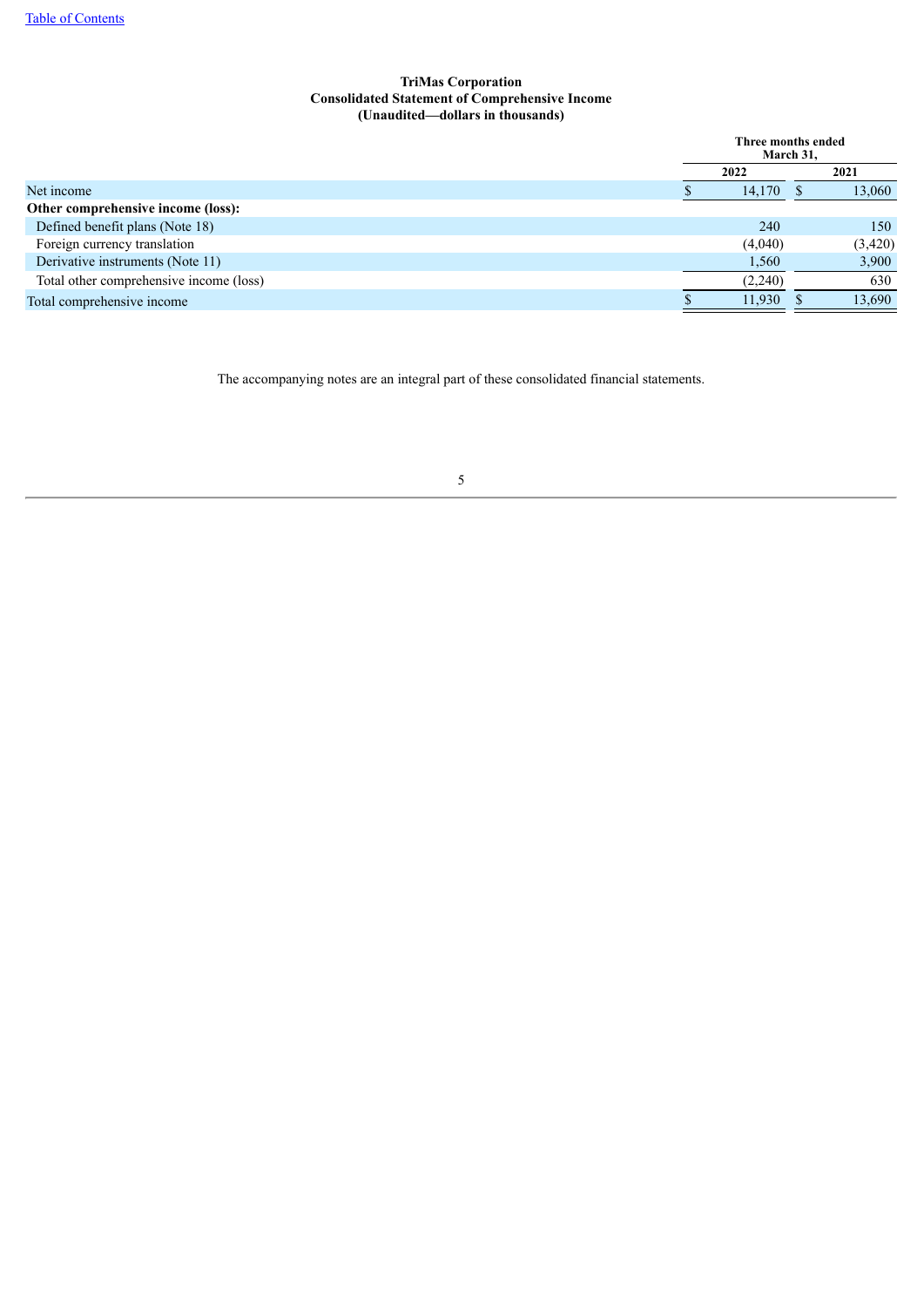### **TriMas Corporation Consolidated Statement of Cash Flows (Unaudited—dollars in thousands)**

|                                                                                                              | Three months ended March 31, |           |               |          |
|--------------------------------------------------------------------------------------------------------------|------------------------------|-----------|---------------|----------|
|                                                                                                              |                              | 2022      |               | 2021     |
| <b>Cash Flows from Operating Activities:</b>                                                                 |                              |           |               |          |
| Net income                                                                                                   | \$                           | 14,170    | $\mathcal{S}$ | 13,060   |
| Adjustments to reconcile net income to net cash provided by operating activities, net of acquisition impact: |                              |           |               |          |
| Loss on dispositions of assets                                                                               |                              | 20        |               | 20       |
| Depreciation                                                                                                 |                              | 8,470     |               | 7,850    |
| Amortization of intangible assets                                                                            |                              | 5,290     |               | 5,390    |
| Amortization of debt issue costs                                                                             |                              | 220       |               | 300      |
| Deferred income taxes                                                                                        |                              | 3,000     |               | 2,200    |
| Non-cash compensation expense                                                                                |                              | 2,820     |               | 2,440    |
| Debt financing and related expenses                                                                          |                              |           |               | 200      |
| Increase in receivables                                                                                      |                              | (22, 330) |               | (15,640) |
| Increase in inventories                                                                                      |                              | (910)     |               | (3,110)  |
| Increase in prepaid expenses and other assets                                                                |                              | (680)     |               | (2,070)  |
| Increase (decrease) in accounts payable and accrued liabilities                                              |                              | (5,210)   |               | 1,950    |
| Other operating activities                                                                                   |                              | 810       |               | 3,150    |
| Net cash provided by operating activities, net of acquisition impact                                         |                              | 5,670     |               | 15,740   |
| <b>Cash Flows from Investing Activities:</b>                                                                 |                              |           |               |          |
| Capital expenditures                                                                                         |                              | (11,890)  |               | (9,370)  |
| Acquisition of businesses, net of cash acquired                                                              |                              | (63,950)  |               |          |
| Net proceeds from disposition of property and equipment                                                      |                              | 20        |               |          |
| Net cash used for investing activities                                                                       |                              | (75, 820) |               | (9,370)  |
| <b>Cash Flows from Financing Activities:</b>                                                                 |                              |           |               |          |
| Proceeds from issuance of senior notes                                                                       |                              |           |               | 400,000  |
| Repayments of borrowings on revolving credit facilities                                                      |                              |           |               | (48,620) |
| Debt financing fees                                                                                          |                              |           |               | (6,150)  |
| Payments to purchase common stock                                                                            |                              | (9,060)   |               | (2,640)  |
| Shares surrendered upon exercise and vesting of equity awards to cover taxes                                 |                              | (970)     |               | (1,770)  |
| Dividends paid                                                                                               |                              | (1,740)   |               |          |
| Net cash provided by (used for) financing activities                                                         |                              | (11,770)  |               | 340,820  |
| <b>Cash and Cash Equivalents:</b>                                                                            |                              |           |               |          |
| Increase (decrease) for the period                                                                           |                              | (81,920)  |               | 347,190  |
| At beginning of period                                                                                       |                              | 140,740   |               | 73,950   |
| At end of period                                                                                             | $\$$                         | 58,820    | $\mathcal{S}$ | 421,140  |
| Supplemental disclosure of cash flow information:                                                            |                              |           |               |          |
| Cash paid for interest                                                                                       | \$                           | 310       | \$            | 520      |
| Cash paid for taxes                                                                                          | \$                           | 620       | <sup>\$</sup> | 1,160    |
|                                                                                                              |                              |           |               |          |

<span id="page-6-0"></span>The accompanying notes are an integral part of these consolidated financial statements.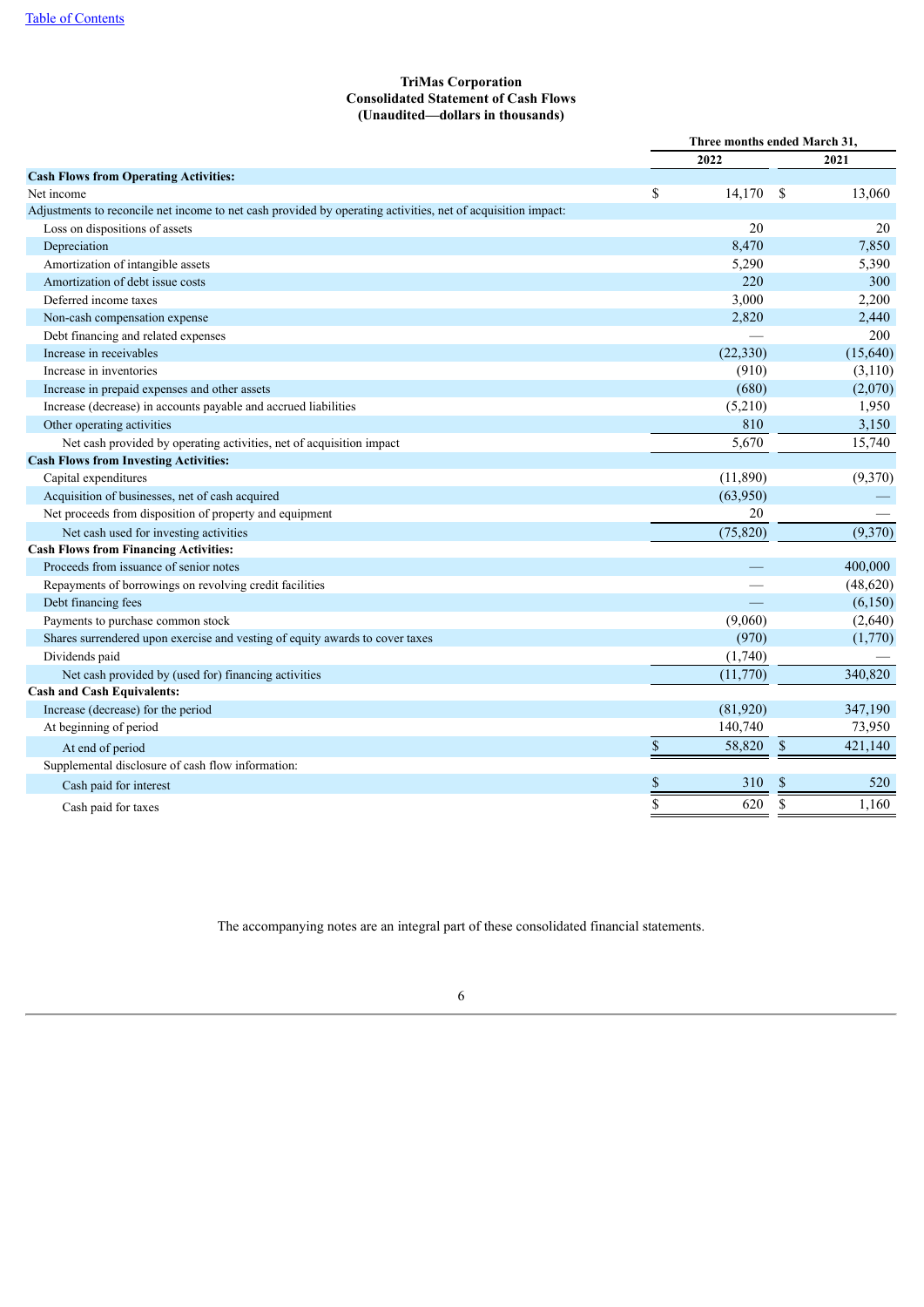#### **TriMas Corporation Consolidated Statement of Shareholders' Equity Three Months Ended March 31, 2022 and 2021 (Unaudited—dollars in thousands)**

|                                                                                 | Common<br><b>Stock</b> | Paid-in<br>Capital | Accumulated<br><b>Deficit</b> | Accumulated<br>Other<br>Comprehensive<br>Income (Loss) | <b>Total</b> |
|---------------------------------------------------------------------------------|------------------------|--------------------|-------------------------------|--------------------------------------------------------|--------------|
| Balances, December 31, 2021                                                     | 430                    | 732,490            | $(102,300)$ \$                | 230                                                    | 630,850      |
| Net income                                                                      |                        |                    | 14,170                        |                                                        | 14,170       |
| Other comprehensive loss                                                        |                        |                    |                               | (2,240)                                                | (2,240)      |
| Purchase of common stock                                                        |                        | (9,060)            |                               |                                                        | (9,060)      |
| Shares surrendered upon exercise and vesting of equity<br>awards to cover taxes |                        | (970)              |                               |                                                        | (970)        |
| Non-cash compensation expense                                                   |                        | 2,820              |                               |                                                        | 2,820        |
| Dividends declared                                                              |                        | (1,740)            |                               |                                                        | (1,740)      |
| Balances, March 31, 2022                                                        | 430                    | 723,540            | (88, 130)                     | $(2,010)$ \$                                           | 633,830      |

|                                                                                 | Common<br><b>Stock</b> | Paid-in<br>Capital | Accumulated<br>Deficit | Accumulated<br>Other<br>Comprehensive<br>Loss | <b>Total</b> |
|---------------------------------------------------------------------------------|------------------------|--------------------|------------------------|-----------------------------------------------|--------------|
| Balances, December 31, 2020                                                     | 430                    | 749,050            | $(159,610)$ \$         | $(5,620)$ \$                                  | 584,250      |
| Net income                                                                      |                        |                    | 13,060                 |                                               | 13,060       |
| Other comprehensive income                                                      |                        |                    |                        | 630                                           | 630          |
| Purchase of common stock                                                        |                        | (2,640)            |                        |                                               | (2,640)      |
| Shares surrendered upon exercise and vesting of equity<br>awards to cover taxes |                        | (1,770)            |                        |                                               | (1,770)      |
| Non-cash compensation expense                                                   |                        | 2,440              |                        |                                               | 2,440        |
| Balances, March 31, 2021                                                        | 430                    | 747,080            | (146, 550)             | (4,990)                                       | 595,970      |

<span id="page-7-0"></span>The accompanying notes are an integral part of these consolidated financial statements.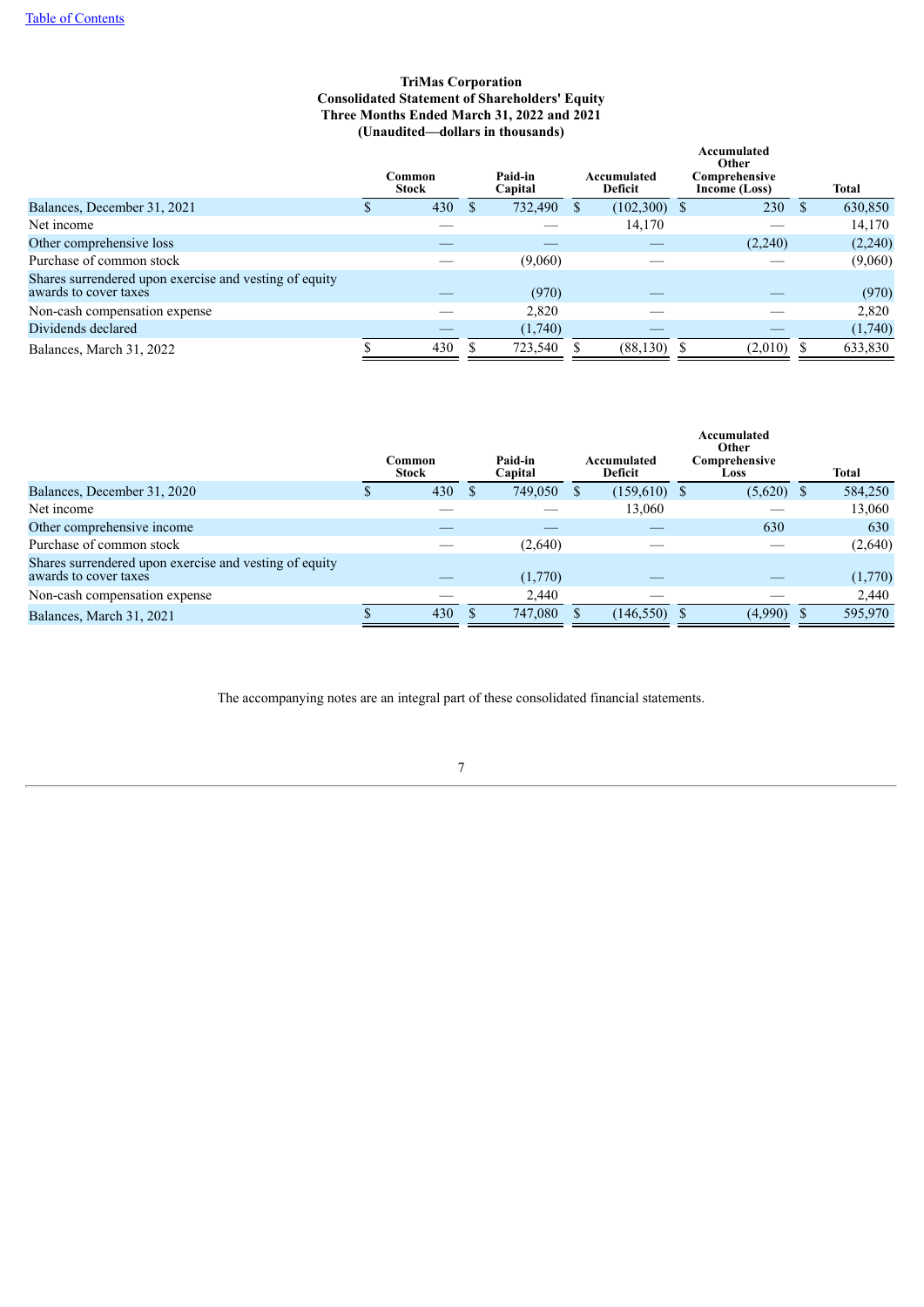#### **1. Basis of Presentation**

TriMas Corporation ("TriMas" or the "Company"), and its consolidated subsidiaries, designs, engineers and manufactures innovative products under leading brand names for customers primarily in the consumer products, aerospace & defense, and industrial markets.

The accompanying consolidated financial statements include the accounts of the Company and its subsidiaries and, in the opinion of management, contain all adjustments, including adjustments of a normal and recurring nature, necessary for a fair presentation of financial position and results of operations. The preparation of financial statements requires management of the Company to make estimates and assumptions that affect the reported amounts of assets and liabilities. Actual results may differ from such estimates and assumptions due to risks and uncertainties, including uncertainty in the current economic environment due to the ongoing outbreak of the coronavirus and related variants ("COVID-19") as well as input cost inflation, supply chain disruptions, and shortages in global markets for commodities, logistics and labor. To the extent there are differences between these estimates and actual results, the Company's consolidated financial statements may be materially affected.

Results of operations for interim periods are not necessarily indicative of results for the full year. The accompanying consolidated financial statements and notes thereto should be read in conjunction with the Company's 2021 Annual Report on Form 10-K.

#### **2. New Accounting Pronouncements**

#### *Recently Issued Accounting Pronouncements*

In November 2021, the Financial Accounting Standards Board ("FASB") issued Accounting Standards Update ("ASU") 2021-10, "Government Assistance (Topic 832): Disclosures by Business Entities about Government Assistance" ("ASU 2021-10"), which requires annual disclosures about transactions with a government that are accounted for by applying a grant or contribution accounting model by analogy. ASU 2021-10 is effective for annual filings in fiscal years beginning after December 15, 2021, with early adoption permitted. The Company is in the process of assessing the impact of adoption on its consolidated financial statements.

In October 2021, the FASB issued ASU 2021-08, "Business Combinations (Topic 805): Accounting for Contract Assets and Contract Liabilities from Contracts with Customers" ("ASU 2021-08"), which requires that an acquirer recognize and measure contract assets and contract liabilities acquired in a business combination in accordance with Topic 606, "Revenue from Contracts with Customers." ASU 2021-08 is effective for fiscal years, and interim periods within those years, beginning after December 15, 2022, with early adoption permitted. The Company is in the process of assessing the impact of adoption on its consolidated financial statements.

#### **3. Revenue**

The following table presents the Company's disaggregated net sales by primary market served (dollars in thousands):

|                          | Three months ended March 31. |         |      |         |  |  |  |  |
|--------------------------|------------------------------|---------|------|---------|--|--|--|--|
| <b>Customer Markets</b>  |                              | 2022    | 2021 |         |  |  |  |  |
| <b>Consumer Products</b> |                              | 107,560 |      | 105,120 |  |  |  |  |
| Aerospace & Defense      |                              | 44.520  |      | 44,610  |  |  |  |  |
| Industrial               |                              | 72,230  |      | 57,000  |  |  |  |  |
| Total net sales          |                              | 224,310 |      | 206,730 |  |  |  |  |

The Company's Packaging segment earns revenues from the consumer products (comprised of the beauty and personal care, food and beverage, home care, pharmaceutical, nutraceutical and medical submarkets) and industrial markets. The Aerospace segment earns revenues from the aerospace & defense market (comprised of commercial, regional and business jet and military submarkets). The Specialty Products segment earns revenues from a variety of submarkets within the industrial market.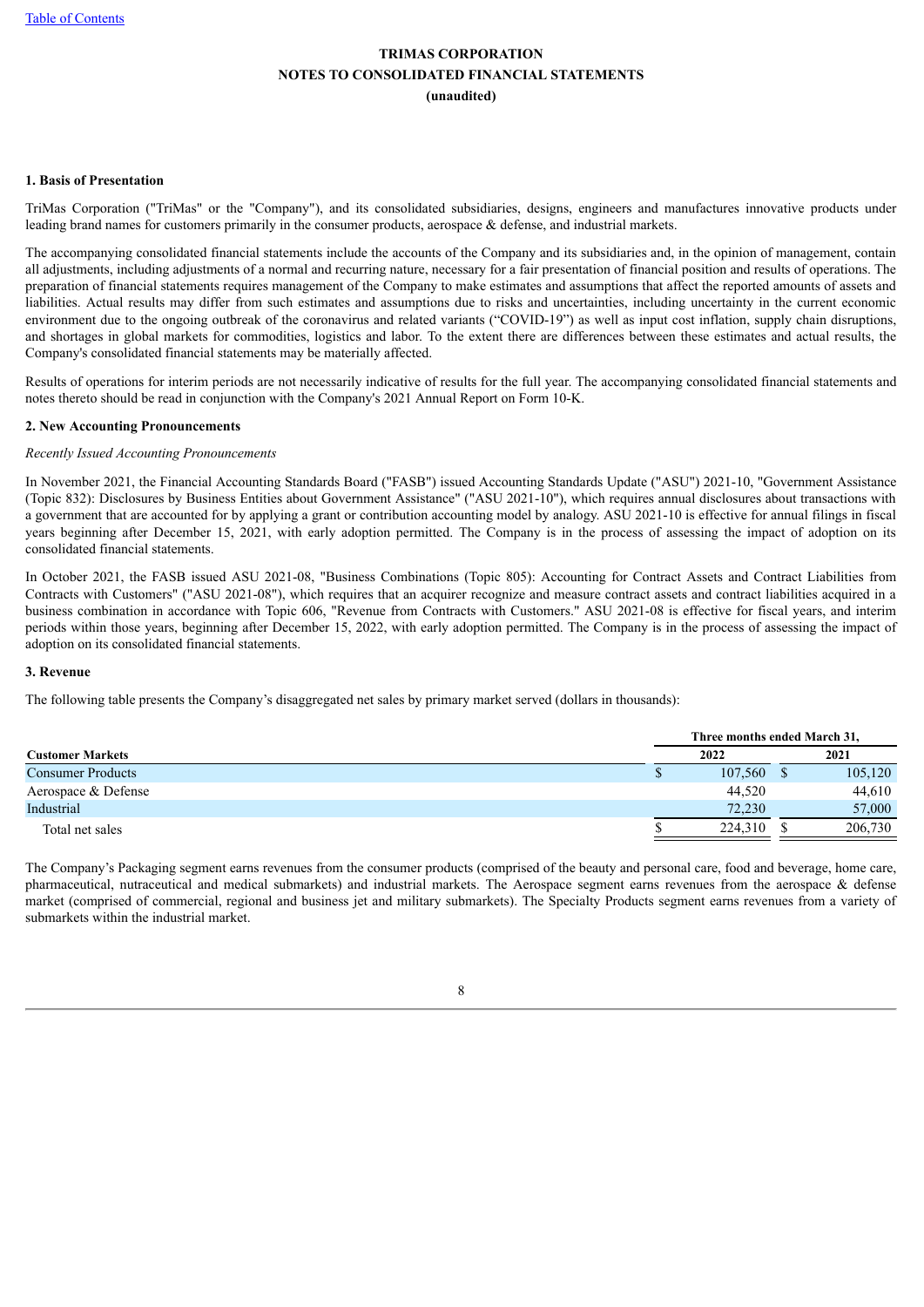#### **4. Realignment Actions**

#### *2022 Realignment Actions*

During the three months ended March 31, 2022, the Company incurred realignment charges in its Packaging segment related to adjusting its labor force in facilities with lower demand, finalizing its Indianapolis, Indiana facility consolidation, costs incurred to reorganize its benefit plans in the United Kingdom, and for costs incurred as part of the Company's start-up and relocation to a new larger facility in New Albany, Ohio. The Company also completed the Aerospace segment footprint realignment which began in 2021. In connection with these actions, the Company recorded pre-tax realignment charges of approximately \$2.3 million, of which \$1.4 million were for employee-related costs and \$0.9 million related to facility move and consolidation costs. For the three months ended March 31, 2022, approximately \$0.9 million and \$1.4 million of these charges were included in cost of sales and selling, general and administrative expenses, respectively, in the accompanying consolidated statement of income.

#### *2021 Realignment Actions*

During the three months ended March 31, 2021, the Company executed certain realignment actions in response to reductions in current and expected future end market demand. First, the Company closed its Packaging segment's Union City, California manufacturing facility, consolidating the operation into its Indianapolis, Indiana and Woodridge, Illinois facilities. The Company also realigned its Aerospace segment footprint, consolidating certain activities previously in its three leased Stanton, California facilities into its owned Tolleson, Arizona facility. In addition, the Company also reorganized and streamlined its corporate office legal group. The Company recorded pre-tax realignment charges of approximately \$4.1 million during the three months ended March 31, 2021. Of these costs, approximately \$1.5 million related to facility consolidations and approximately \$2.6 million were for employee separation costs. As of March 31, 2021, approximately \$0.4 million of the employee separation costs had been paid. For the three months ended March 31, 2021, approximately \$1.8 million and \$2.3 million of these charges were included in cost of sales and selling, general and administrative expenses, respectively, in the accompanying consolidated statement of income.

#### **5. Acquisitions**

#### *2022 Acquisitions*

On February 28, 2022, the Company acquired Intertech Plastics LLC and related companies (collectively, "Intertech") for a purchase price of approximately \$64.0 million, net of cash acquired, subject to a customary net working capital adjustment, which is expected to be completed in second quarter 2022. Intertech is a manufacturer of custom injection molded products used in medical applications, as well as products and assemblies for consumer and industrial applications. The fair value of assets acquired and liabilities assumed included approximately \$32.2 million of goodwill, \$13.5 million of intangible assets, \$12.2 million of property and equipment and \$6.1 million of net working capital. Intertech, which is reported in the Company's Packaging segment, has two manufacturing facilities located in the Denver, Colorado area and historically generated approximately \$32 million in annual revenue.

#### *2021 Acquisitions*

On December 17, 2021, the Company acquired Omega Plastics ("Omega"), which specializes in manufacturing custom components and devices for drug delivery, diagnostic and orthopedic medical applications, as well as components for industrial applications, for an aggregate amount of approximately \$22.5 million, net of cash acquired. Omega, which is reported in the Company's Packaging segment, is located in Clinton Township, Michigan and historically generated approximately \$18 million in annual revenue.

On December 5, 2021, the Company acquired TFI Aerospace ("TFI"), a manufacturer and supplier of specialty fasteners used in a variety of applications, predominately for the aerospace end market, for an aggregate amount of approximately \$11.8 million, with additional contingent consideration ranging from zero to approximately \$12.0 million to be paid based on 2023 and 2024 earnings per the purchase agreement. The Company recorded \$3.7 million as its best estimate of the additional contingent consideration, with such estimate based on Level 3 inputs under the fair value hierarchy, as defined. TFI, which is reported in the Company's Aerospace segment, is located near Toronto, Canada and historically generated approximately \$6 million in annual revenue. As of March 31, 2022, the recorded contingent consideration liability was approximately \$3.8 million.

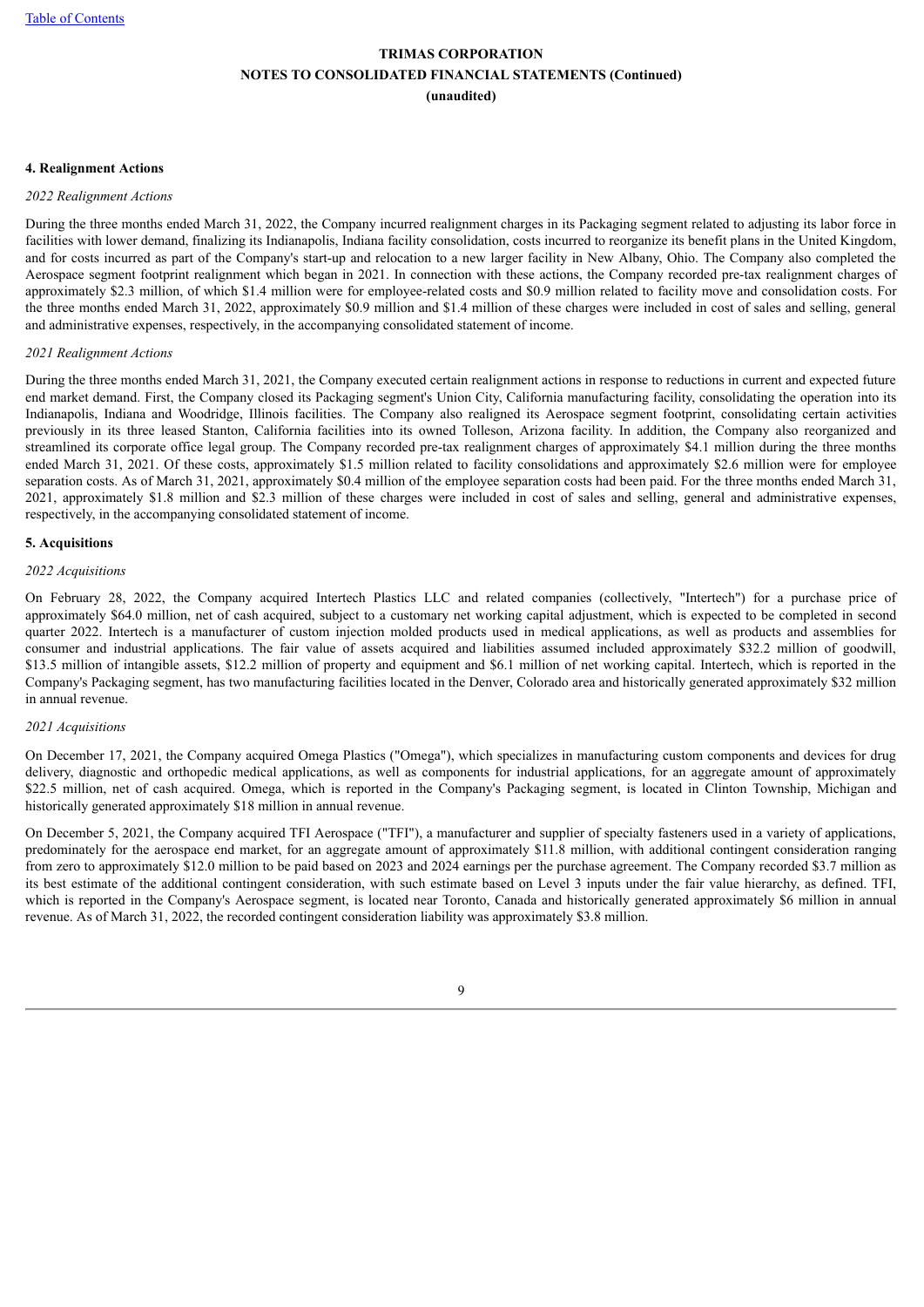#### **6. Cash and Cash Equivalents**

Cash and cash equivalents consists of the following components (dollars in thousands):

|                                          | March 31.<br>2022 | December 31.<br>2021 |
|------------------------------------------|-------------------|----------------------|
| Cash and cash equivalents - unrestricted | 53.690            | 129,790              |
| Cash - restricted $(a)$                  | 5.130             | 10,950               |
| Total cash and cash equivalents          | 58.820            | 140.740              |

(a) Includes cash placed on deposit with a financial institution to be held as cash collateral for the Company's outstanding letters of credit.

#### **7. Goodwill and Other Intangible Assets**

#### *Goodwill*

 $\mathcal{L}_\text{max}$ 

Changes in the carrying amount of goodwill for the three months ended March 31, 2022 are summarized as follows (dollars in thousands):

|                                        | Packaging | Aerospace | <b>Specialty Products</b> | <b>Total</b> |
|----------------------------------------|-----------|-----------|---------------------------|--------------|
| Balance, December 31, 2021             | 238,740   | 70.190    | 6.560                     | 315.490      |
| Goodwill from acquisitions             | 32.210    |           |                           | 32,210       |
| Foreign currency translation and other | (2,770)   | 80        |                           | (2,690)      |
| Balance, March 31, 2022                | 268.180   | 70.270    | 6.560                     | 345,010      |

#### *Other Intangible Assets*

The Company amortizes its other intangible assets over periods ranging from one to 30 years. The gross carrying amounts and accumulated amortization of the Company's other intangibles are summarized below (dollars in thousands):

|                                           |                                                                                                   | As of March 31, 2022 |  | As of December 31, 2021 |                                    |            |  |            |  |
|-------------------------------------------|---------------------------------------------------------------------------------------------------|----------------------|--|-------------------------|------------------------------------|------------|--|------------|--|
| <b>Intangible Category by Useful Life</b> | <b>Gross Carrying</b><br><b>Gross Carrying</b><br>Accumulated<br>Amortization<br>Amount<br>Amount |                      |  |                         | Accumulated<br><b>Amortization</b> |            |  |            |  |
| Finite-lived intangible assets:           |                                                                                                   |                      |  |                         |                                    |            |  |            |  |
| Customer relationships, $5 - 12$ years    | ¢                                                                                                 | 132,980 \$           |  | $(73,500)$ \$           |                                    | 124,310 \$ |  | (71, 150)  |  |
| Customer relationships, $15 - 25$ years   |                                                                                                   | 130,270              |  | (69,750)                |                                    | 130,190    |  | (68,190)   |  |
| Total customer relationships              |                                                                                                   | 263,250              |  | (143, 250)              |                                    | 254,500    |  | (139, 340) |  |
| Technology and other, $1 - 15$ years      |                                                                                                   | 57,000               |  | (36,900)                |                                    | 57,060     |  | (36, 140)  |  |
| Technology and other, $17 - 30$ years     |                                                                                                   | 43,300               |  | (40,030)                |                                    | 43,300     |  | (39, 920)  |  |
| Total technology and other                |                                                                                                   | 100,300              |  | (76,930)                |                                    | 100,360    |  | (76,060)   |  |
| Indefinite-lived intangible assets:       |                                                                                                   |                      |  |                         |                                    |            |  |            |  |
| Trademark/Trade names                     |                                                                                                   | 60,890               |  |                         |                                    | 57,270     |  |            |  |
| Total other intangible assets             |                                                                                                   | 424,440              |  | $(220, 180)$ \$         |                                    | 412,130    |  | (215,400)  |  |

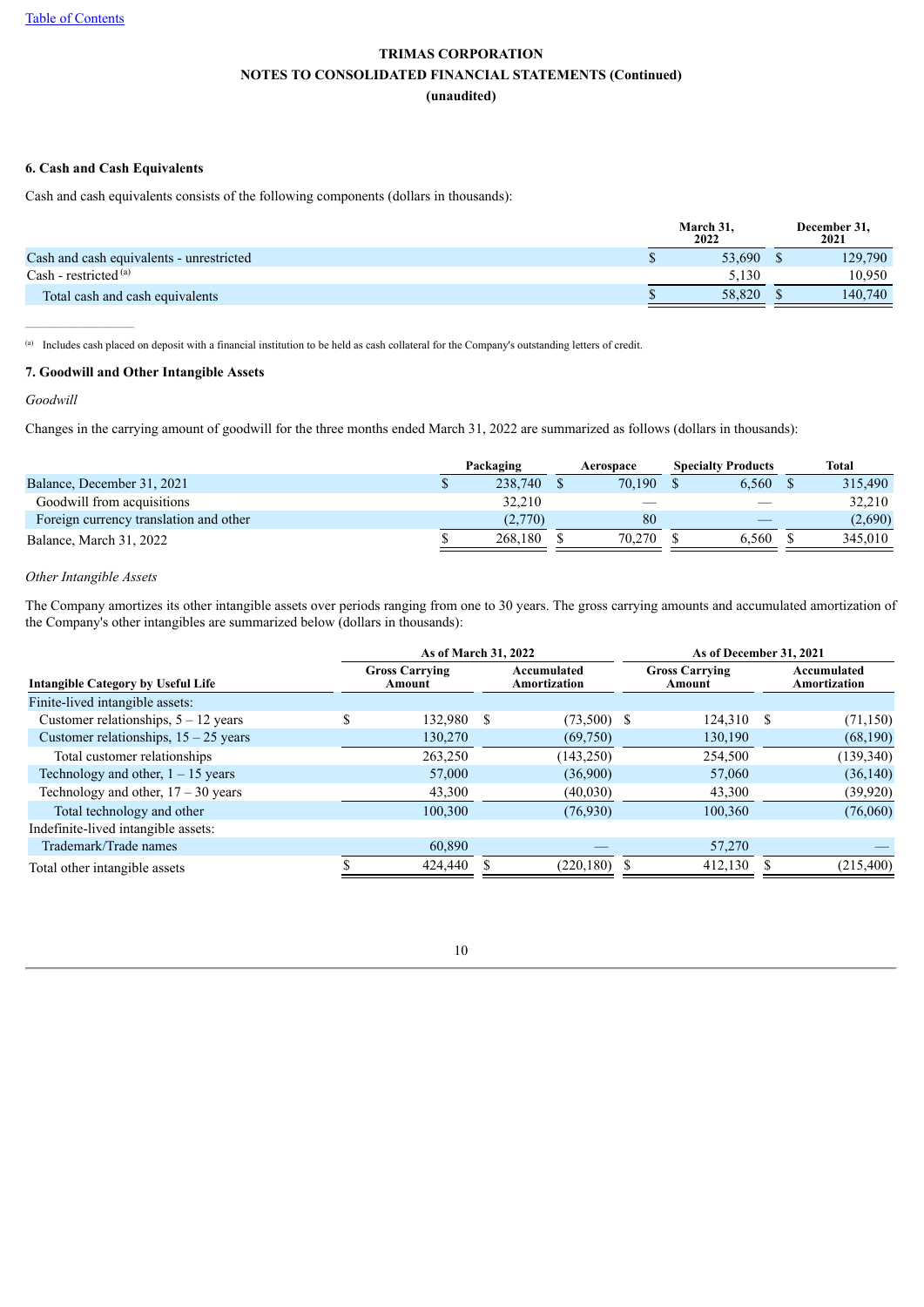Amortization expense related to intangible assets as included in the accompanying consolidated statement of income is summarized as follows (dollars in thousands):

|                                                                                  | Three months ended March 31. |       |  |       |  |  |
|----------------------------------------------------------------------------------|------------------------------|-------|--|-------|--|--|
|                                                                                  |                              | 2022  |  | 2021  |  |  |
| Technology and other, included in cost of sales                                  |                              | 900   |  | 950   |  |  |
| Customer relationships, included in selling, general and administrative expenses |                              | 4.390 |  | 4.440 |  |  |
| Total amortization expense                                                       |                              | 5.290 |  | 5.390 |  |  |

#### **8. Inventories**

Inventories consist of the following components (dollars in thousands):

|                   | March 31,<br>2022 | December 31,<br>2021 |
|-------------------|-------------------|----------------------|
| Finished goods    | 73,350<br>۰       | 74,600               |
| Work in process   | 32,550            | 28,790               |
| Raw materials     | 52,460            | 49,060               |
| Total inventories | 158,360           | 152,450              |

#### **9. Property and Equipment, Net**

Property and equipment consists of the following components (dollars in thousands):

|                                | March 31,<br>2022 | December 31,<br>2021 |
|--------------------------------|-------------------|----------------------|
| Land and land improvements     | 19,480            | 19,630               |
| <b>Buildings</b>               | 94,170            | 93,170               |
| Machinery and equipment        | 443,130           | 422,500              |
|                                | 556,780           | 535,300              |
| Less: Accumulated depreciation | 276,940           | 269,670              |
| Property and equipment, net    | 279,840           | 265,630              |

Depreciation expense as included in the accompanying consolidated statement of income is as follows (dollars in thousands):

| Three months ended March 31. |       |       |       |  |  |
|------------------------------|-------|-------|-------|--|--|
|                              | 2022  |       | 2021  |  |  |
|                              | 8.170 |       | 7.560 |  |  |
|                              | 300   |       | 290   |  |  |
|                              |       |       | 7.850 |  |  |
|                              |       | 8.470 |       |  |  |

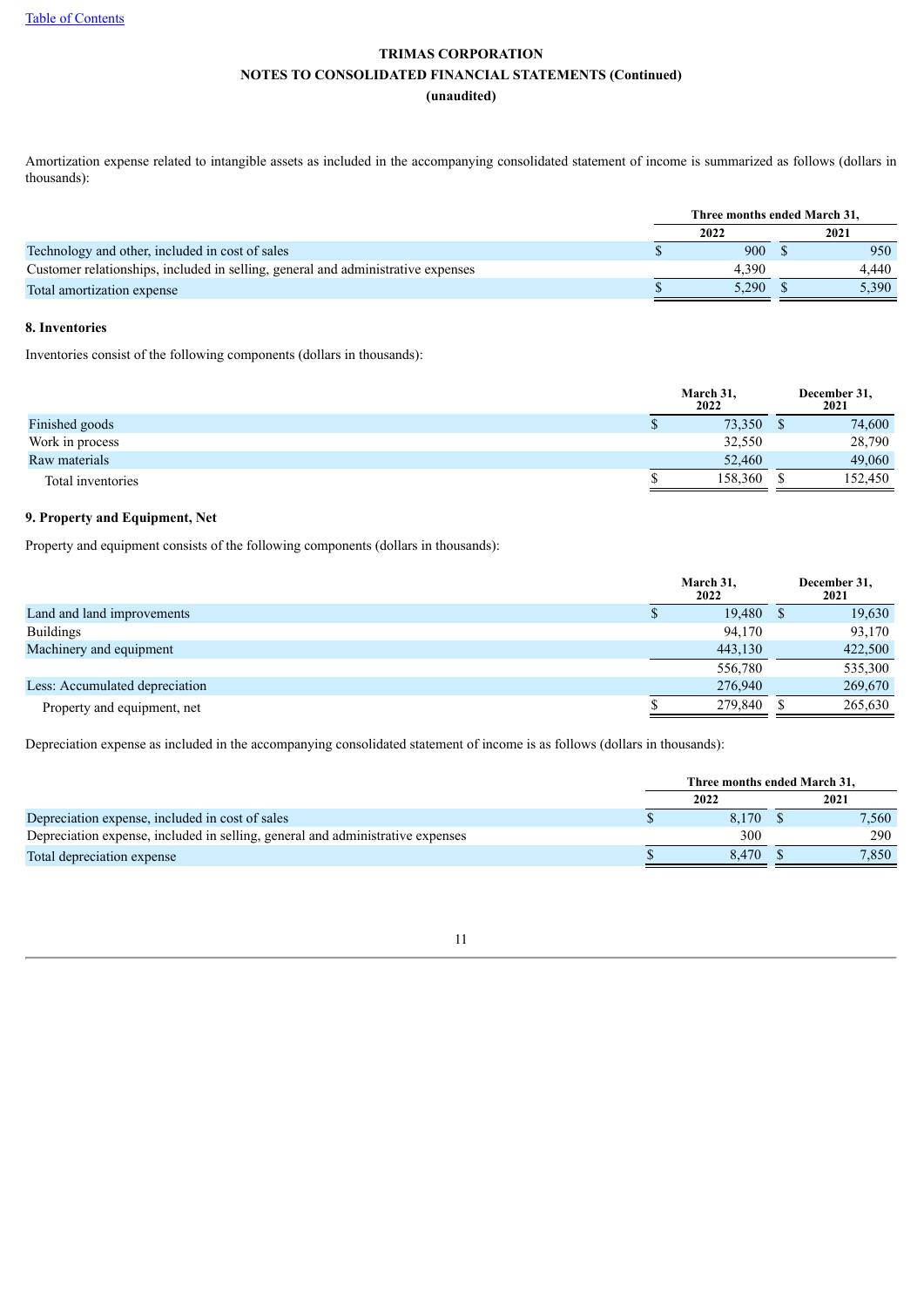#### **10. Long-term Debt**

The Company's long-term debt consists of the following (dollars in thousands):

|                                    | March 31.<br>2022 | December 31.<br>2021 |
|------------------------------------|-------------------|----------------------|
| 4.125% Senior Notes due April 2029 | 400,000           | 400,000              |
| Debt issuance costs                | (5.960)           | (6,180)              |
| Long-term debt, net                | 394,040           | 393,820              |
|                                    |                   |                      |

#### *Senior Notes due 2029*

In March 2021, the Company issued \$400.0 million aggregate principal amount of 4.125% senior notes due April 15, 2029 ("2029 Senior Notes") at par value in a private placement under Rule 144A of the Securities Act of 1933, as amended ("Securities Act"). The Company used the proceeds from the 2029 Senior Notes offering to pay fees and expenses of approximately \$5.1 million related to the offering and pay fees and expenses of \$1.0 million related to amending its existing credit agreement. In connection with the issuance, during the second quarter of 2021, the Company completed the redemption of its outstanding \$300.0 million principal amount 4.875% senior notes due October 15, 2025 ("2025 Senior Notes"). The remaining cash proceeds from the 2029 Senior Notes were used for general corporate purposes, including repaying all outstanding revolving credit facility borrowings. The \$5.1 million of fees and expenses related to the 2029 Senior Notes were capitalized as debt issuance costs.

The 2029 Senior Notes accrue interest at a rate of 4.125% per annum, payable semi-annually in arrears on April 15 and October 15. The payment of principal and interest is jointly and severally guaranteed, on a senior unsecured basis, by certain subsidiaries of the Company. The 2029 Senior Notes are *pari passu* in right of payment with all existing and future senior indebtedness and effectively subordinated to all existing and future secured indebtedness to the extent of the value of the assets securing such indebtedness.

Prior to April 15, 2024, the Company may redeem up to 40% of the principal amount of the 2029 Senior Notes at a redemption price of 104.125% of the principal amount, plus accrued and unpaid interest, if any, to the redemption date, with the net cash proceeds of one or more equity offerings provided that each such redemption occurs within 90 days of the date of closing of each such equity offering. In addition, prior to April 15, 2024, the Company may redeem all or part of the 2029 Senior Notes at a redemption price equal to 100% of the principal amount thereof, plus accrued and unpaid interest, if any, to the redemption date, plus a "make whole" premium. On or after April 15, 2024, the Company may redeem all or part of the 2029 Senior Notes at the redemption prices (expressed as percentages of principal amount) set forth below, plus accrued and unpaid interest, if any, to the redemption date, if redeemed during the twelve-month period beginning on April 15 of the years indicated below:

| Year                | Percentage   |
|---------------------|--------------|
| 2024                | $102.063\%$  |
| 2025                | 101.031%     |
| 2026 and thereafter | $100.000 \%$ |

#### *Senior Notes due 2025*

In September 2017, the Company issued \$300.0 million aggregate principal amount of its 2025 Senior Notes at par value in a private placement under Rule 144A of the Securities Act. During the second quarter of 2021, and in connection with the issuance of the 2029 Senior Notes, the Company redeemed all of the outstanding 2025 Senior Notes, as permitted under the indenture, at a price of 102.438% of the principal amount.

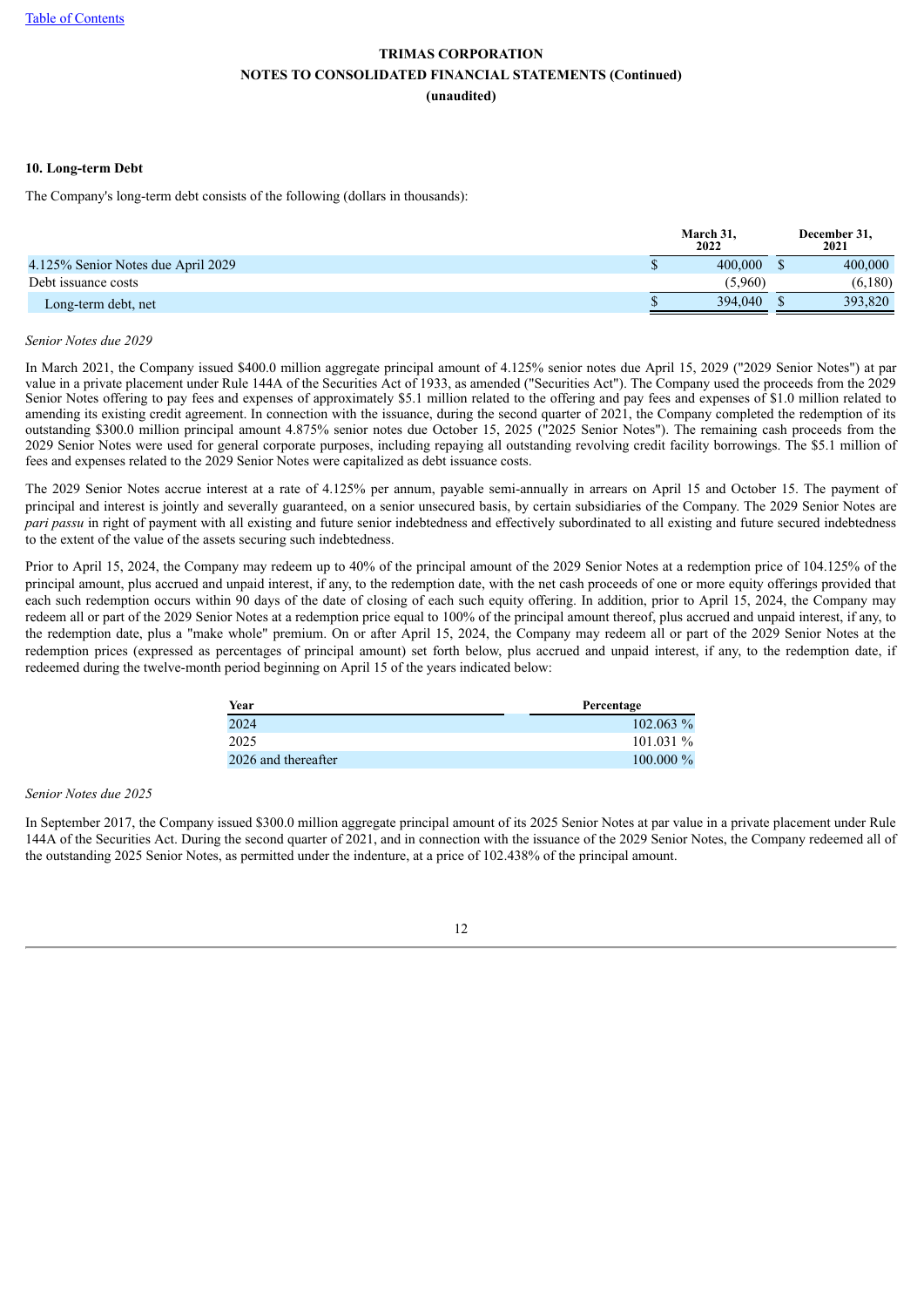#### *Credit Agreement*

In March 2021, the Company amended its existing credit agreement ("Credit Agreement") in connection with the issuance of the 2029 Senior Notes to extend the maturity date. The Company incurred fees and expenses of approximately \$1.0 million related to the amendment, all of which was capitalized as debt issuance costs. The Company also recorded approximately \$0.2 million of non-cash expense related to the write-off of previously capitalized deferred financing fees. The Credit Agreement consists of a \$300.0 million senior secured revolving credit facility, which permits borrowings denominated in specific foreign currencies, subject to a \$125.0 million sub limit, maturing on March 29, 2026.

In November 2021, the Company amended the Credit Agreement to replace LIBOR with a benchmark interest rate determined based on the currency denomination of borrowings. Effective January 1, 2022, the amendment replaced the reference rate terms for U.S. dollar LIBOR borrowings to the Secured Overnight Financing Rate ("SOFR"), British pound sterling LIBOR borrowings to the Sterling Overnight Index Average ("SONIA") and Euro LIBOR borrowings to the Euro Short Term Rate ("ESTR"), all plus a spread of 1.50%. The interest rate spread is based upon the leverage ratio, as defined, as of the most recent determination date.

The Credit Agreement also provides incremental revolving credit facility commitments in an amount not to exceed the greater of \$200.0 million and an amount such that, after giving effect to such incremental commitments and the incurrence of any other indebtedness substantially simultaneously with the making of such commitments, the senior secured net leverage ratio, as defined, is no greater than 3.00 to 1.00. The terms and conditions of any incremental revolving credit facility commitments must be no more favorable than the existing credit facility.

The Company's revolving credit facility allows for the issuance of letters of credit, not to exceed \$40.0 million in aggregate. The Company places cash on deposit with a financial institution to be held as cash collateral for the Company's outstanding letters of credit; therefore, as of March 31, 2022 and December 31, 2021, the Company had no letters of credit issued against its revolving credit facility. See Note 6, *"Cash and Cash Equivalents,"* for further information on its cash deposit. At March 31, 2022 and December 31, 2021, the Company had no amounts outstanding under its revolving credit facility and had \$300.0 million potentially available. The Company's borrowing capacity was not reduced by leverage restrictions contained in the Credit Agreement as of March 31, 2022 and December 31, 2021.

The debt under the Credit Agreement is an obligation of the Company and certain of its domestic subsidiaries and is secured by substantially all of the assets of such parties. Borrowings under the \$125.0 million (equivalent) foreign currency sub limit of the \$300.0 million senior secured revolving credit facility are secured by a cross-guarantee amongst, and a pledge of the assets of, the foreign subsidiary borrowers that are a party to the agreement. The Credit Agreement also contains various negative and affirmative covenants and other requirements affecting the Company and its subsidiaries, including the ability, subject to certain exceptions and limitations, to incur debt, liens, mergers, investments, loans, advances, guarantee obligations, acquisitions, assets dispositions, sale-leaseback transactions, hedging agreements, dividends and other restricted payments, transactions with affiliates, restrictive agreements and amendments to charters, bylaws, and other material documents. The terms of the Credit Agreement also require the Company and its restricted subsidiaries to meet certain restrictive financial covenants and ratios computed quarterly, including a maximum total net leverage ratio (total consolidated indebtedness plus outstanding amounts under the accounts receivable securitization facility, less the aggregate amount of certain unrestricted cash and unrestricted permitted investments, as defined, over consolidated EBITDA, as defined), a maximum senior secured net leverage ratio (total consolidated senior secured indebtedness, less the aggregate amount of certain unrestricted cash and unrestricted permitted investments, as defined, over consolidated EBITDA, as defined) and a minimum interest expense coverage ratio (consolidated EBITDA, as defined, over the sum of consolidated cash interest expense, as defined, and preferred dividends, as defined). At March 31, 2022, the Company was in compliance with its financial covenants contained in the Credit Agreement.

#### *Other Revolving Loan Facility*

In May 2021, the Company, through one of its non-U.S. subsidiaries, entered into a revolving loan facility with a borrowing capacity of \$4 million. The facility is guaranteed by TriMas Corporation. There were no borrowings outstanding on this loan facility as of March 31, 2022 and December 31, 2021.

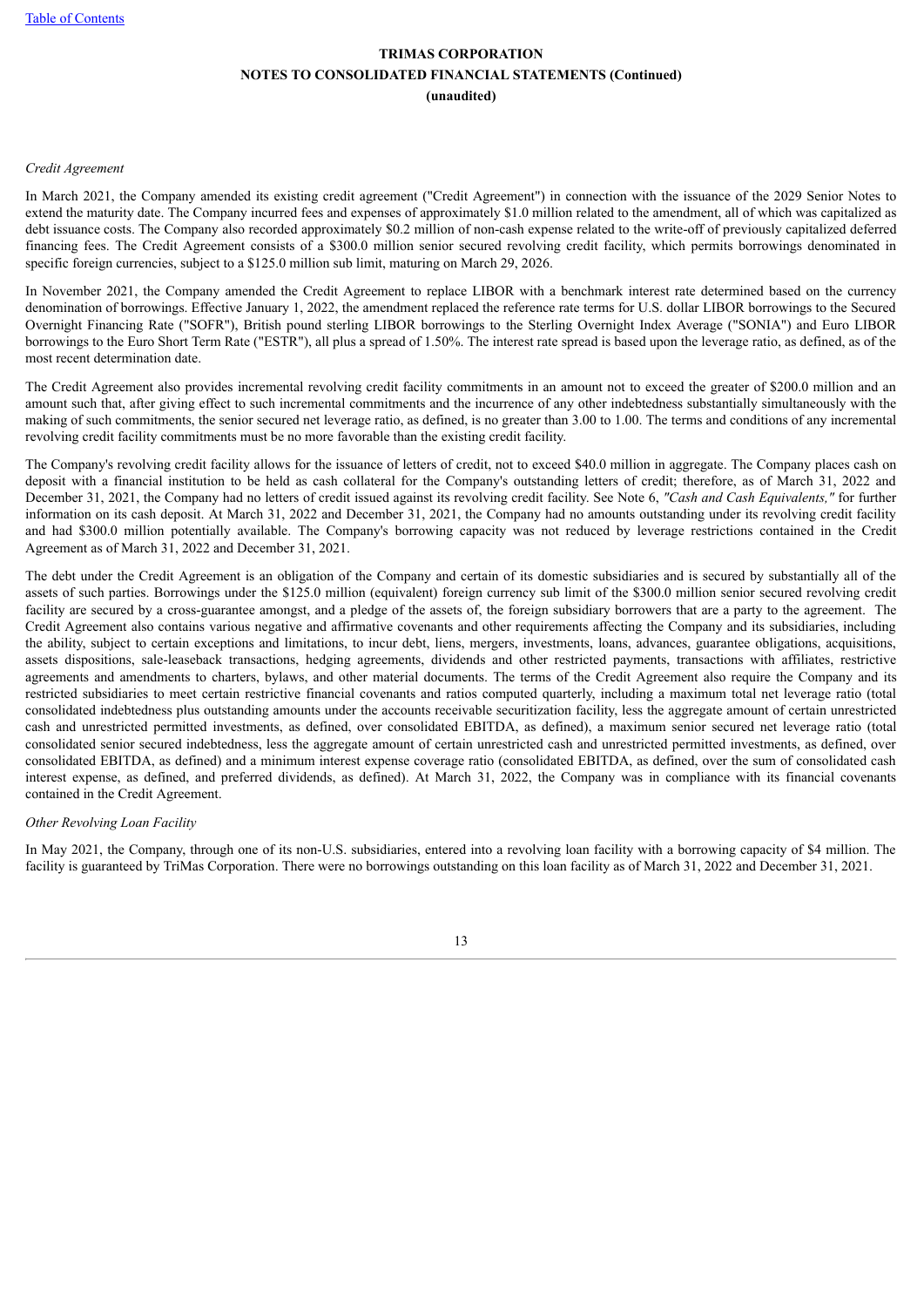#### *Fair Value of Debt*

The valuations of the Senior Notes and revolving credit facility were determined based on Level 2 inputs under the fair value hierarchy, as defined. The carrying amounts and fair values were as follows (dollars in thousands):

|                                    | <b>March 31, 2022</b> |                   | <b>December 31, 2021</b> |                   |
|------------------------------------|-----------------------|-------------------|--------------------------|-------------------|
|                                    | Carrving Amount       | Fair Val<br>Value | Jarrving Amount          | <b>Fair Value</b> |
| 4.125% Senior Notes due April 2029 | 400.000               | 365,000           | 400,000                  | 399,000           |

#### **11. Derivative Instruments**

#### *Derivatives Designated as Hedging Instruments*

The Company uses cross-currency swap contracts to hedge its net investment in Euro-denominated assets against future volatility in the exchange rate between the U.S. dollar and the Euro. By doing so, the Company synthetically converts a portion of its U.S. dollar-based long-term debt into Eurodenominated long-term debt. At inception, the Company designates its cross-currency swaps as net investment hedges.

As of March 31, 2022, the Company had cross-currency swap agreements at notional amounts totaling \$250.0 million, which declines to \$25.0 million over various contract periods ending between April 15, 2022 and April 15, 2027. Under the terms of the agreements, the Company is to receive net interest payments at fixed rates ranging from approximately 0.8% to 2.9% of the notional amounts.

As of March 31, 2022 and December 31, 2021, the fair value carrying amount of the Company's derivatives designated as hedging instruments are recorded as follows (dollars in thousands):

|                                               |                              |                   | <b>Asset / (Liability) Derivatives</b> |  |                      |
|-----------------------------------------------|------------------------------|-------------------|----------------------------------------|--|----------------------|
| Derivatives designated as hedging instruments | <b>Balance Sheet Caption</b> | March 31,<br>2022 |                                        |  | December 31,<br>2021 |
| <b>Net Investment Hedges</b>                  |                              |                   |                                        |  |                      |
| Cross-currency swaps                          | Other assets                 |                   | 9.680                                  |  | 7.590                |

The following table summarizes the income recognized in accumulated other comprehensive income (loss) ("AOCI") on derivative contracts designated as hedging instruments as of March 31, 2022 and December 31, 2021, and the amounts reclassified from AOCI into earnings for the three months ended March 31, 2022 and 2021 (dollars in thousands):

|                              | <b>Amount of Income Recognized</b>                        |                               |                                                                                          | <b>Amount of Income (Loss) Reclassified</b><br>from AOCI into Earnings |      |
|------------------------------|-----------------------------------------------------------|-------------------------------|------------------------------------------------------------------------------------------|------------------------------------------------------------------------|------|
|                              | in AOCI on Derivatives<br>(Effective Portion, net of tax) |                               |                                                                                          | Three months ended<br>March 31.                                        |      |
|                              | As of<br>March 31,<br>2022                                | As of<br>December 31,<br>2021 | <b>Location of Income Reclassified</b><br>from AOCI into Earnings<br>(Effective Portion) | 2022                                                                   | 2021 |
| <b>Net Investment Hedges</b> |                                                           |                               |                                                                                          |                                                                        |      |
| Cross-currency swaps         | 7,470                                                     | 5.910                         | Other income (expense), net                                                              | $\qquad \qquad$                                                        |      |

Over the next 12 months, the Company does not expect to reclassify any pre-tax deferred amounts from AOCI into earnings.

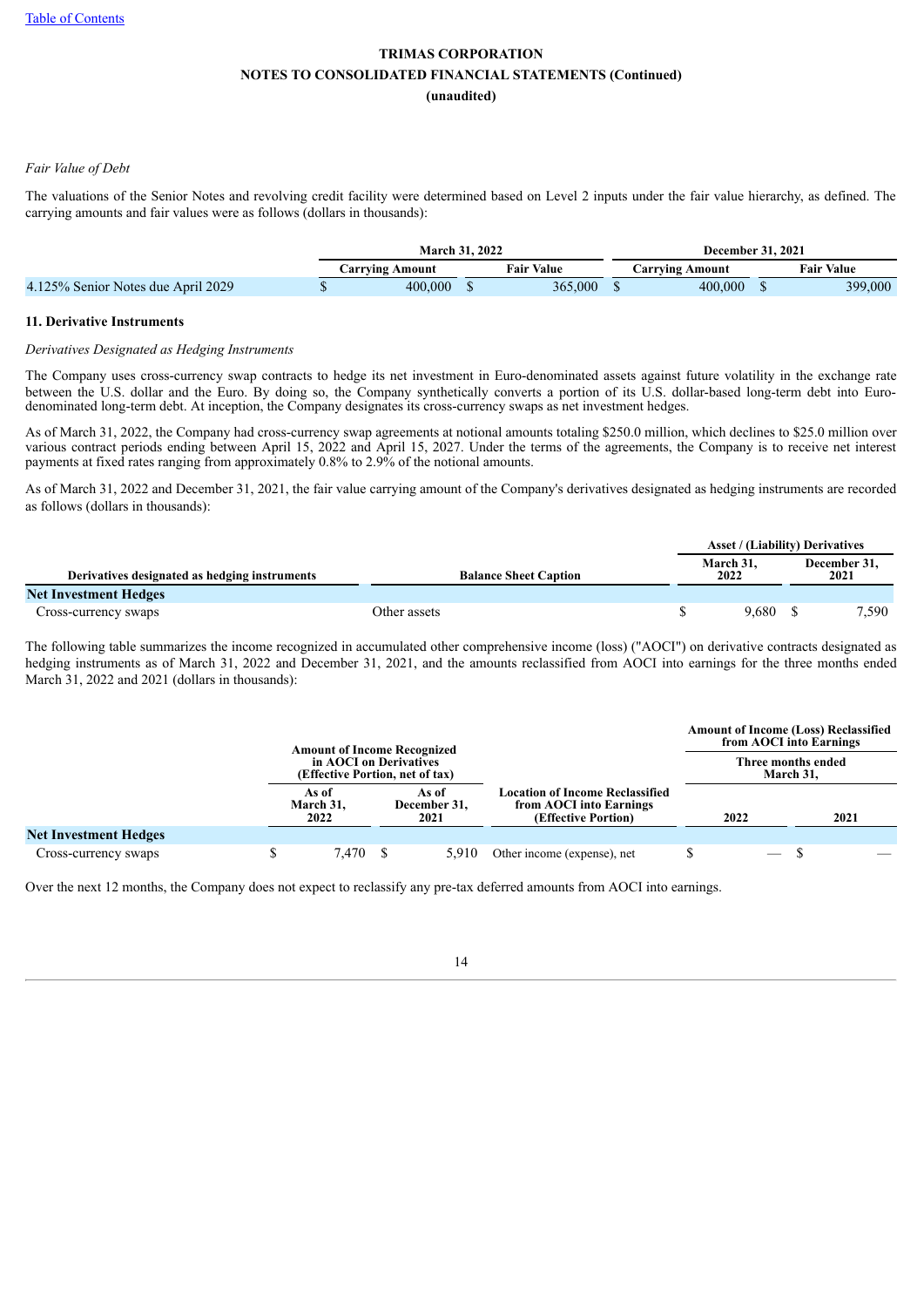#### *Derivatives Not Designated as Hedging Instruments*

As of March 31, 2022, the Company was party to foreign currency exchange forward contracts to economically hedge changes in foreign currency rates with notional amounts of approximately \$135.8 million. The Company uses foreign exchange contracts to mitigate the risk associated with fluctuations in currency rates impacting cash flows related to certain of its receivables, payables and intercompany transactions denominated in foreign currencies. The foreign exchange contracts primarily mitigate currency exposures between the U.S. dollar and the Euro, Canadian dollar, Chinese yuan, and the Mexican peso, as well as between the Euro and British pound, and have various settlement dates through December 2022. These contracts are not designated as hedge instruments; therefore, gains and losses on these contracts are recognized each period directly into the consolidated statement of income.

The following table summarizes the effects of derivatives not designated as hedging instruments on the Company's consolidated statement of income (dollars in thousands):

|                                                   |                                                                              |      | <b>Amount of Income Recognized in</b><br><b>Earnings on Derivatives</b> |       |      |  |
|---------------------------------------------------|------------------------------------------------------------------------------|------|-------------------------------------------------------------------------|-------|------|--|
|                                                   |                                                                              |      | Three months ended<br>March 31,                                         |       |      |  |
|                                                   | <b>Location of Income</b><br>Recognized in<br><b>Earnings on Derivatives</b> | 2022 |                                                                         |       | 2021 |  |
| Derivatives not designated as hedging instruments |                                                                              |      |                                                                         |       |      |  |
| Foreign exchange contracts                        | Other income (expense), net                                                  | 810  |                                                                         | 4,020 |      |  |

#### *Fair Value of Derivatives*

The fair value of the Company's derivatives are estimated using an income approach based on valuation techniques to convert future amounts to a single, discounted amount. Estimates of the fair value of the Company's cross-currency swaps and foreign exchange contracts use observable inputs such as interest rate yield curves and forward currency exchange rates. Fair value measurements and the fair value hierarchy level for the Company's assets and liabilities measured at fair value on a recurring basis as of March 31, 2022 and December 31, 2021 are shown below (dollars in thousands):

| <b>Description</b>         | Frequency | <b>Asset / (Liability)</b> |       | <b>Ouoted Prices in</b><br><b>Active Markets</b><br>for Identical<br><b>Assets</b><br>(Level 1) |                          | <b>Significant Other</b><br><b>Observable</b><br>Inputs<br>(Level 2) |            |              | Significant<br>Unobservable<br>Inputs<br>(Level 3) |
|----------------------------|-----------|----------------------------|-------|-------------------------------------------------------------------------------------------------|--------------------------|----------------------------------------------------------------------|------------|--------------|----------------------------------------------------|
| <b>March 31, 2022</b>      |           |                            |       |                                                                                                 |                          |                                                                      |            |              |                                                    |
| Cross-currency swaps       | Recurring | \$                         | 9,680 | -S                                                                                              | $\overline{\phantom{m}}$ |                                                                      | 9,680      | -S           |                                                    |
| Foreign exchange contracts | Recurring | \$                         | 90    | <sup>\$</sup>                                                                                   | $\overline{\phantom{0}}$ |                                                                      | 90         | <sup>S</sup> |                                                    |
| December 31, 2021          |           |                            |       |                                                                                                 |                          |                                                                      |            |              |                                                    |
| Cross-currency swaps       | Recurring | S                          | 7,590 | - \$                                                                                            | $\overline{\phantom{a}}$ |                                                                      | 7,590      | -S           |                                                    |
| Foreign exchange contracts | Recurring | \$                         | (110) | - \$                                                                                            |                          |                                                                      | $(110)$ \$ |              |                                                    |

#### **12. Leases**

The Company leases certain equipment and facilities under non-cancelable operating leases. Leases with an initial term of 12 months or less are not recorded on the balance sheet; expense related to these leases is recognized on a straight-line basis over the lease term.

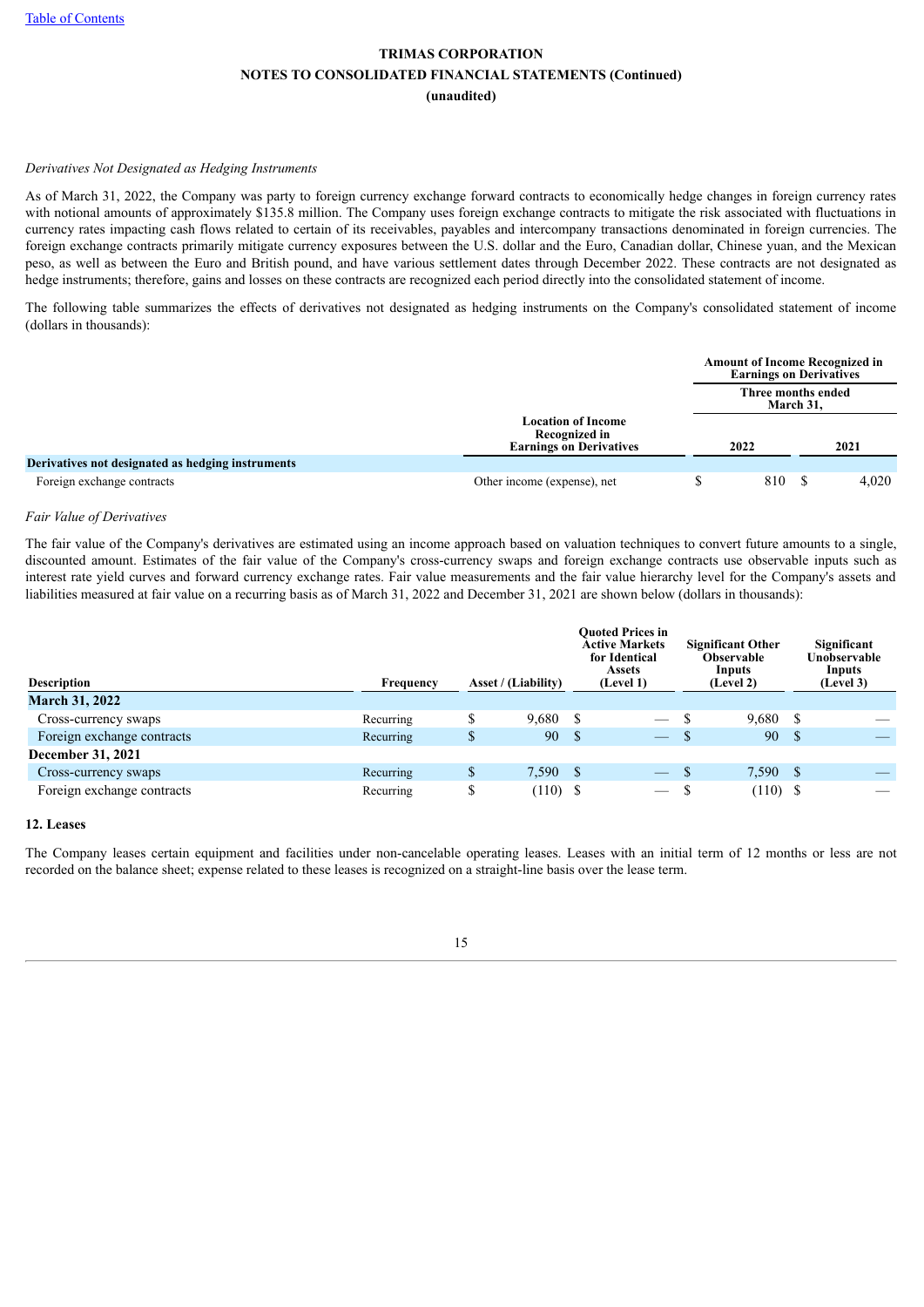The components of lease expense are as follows (dollars in thousands):

|                                            | Three months ended March 31, |  |       |  |  |
|--------------------------------------------|------------------------------|--|-------|--|--|
| Operating lease cost                       | 2022                         |  | 2021  |  |  |
|                                            | 2.310                        |  | 2,140 |  |  |
| Short-term, variable and other lease costs | 690                          |  | 430   |  |  |
| Total lease cost                           | 3.000                        |  | 2.570 |  |  |
|                                            |                              |  |       |  |  |

Maturities of lease liabilities are as follows (dollars in thousands):

| Year ended December 31,                                |  | <b>Operating Leases</b> <sup>(a)</sup> |  |  |  |
|--------------------------------------------------------|--|----------------------------------------|--|--|--|
| 2022 (excluding the three months ended March 31, 2022) |  | 7,690                                  |  |  |  |
| 2023                                                   |  | 9,760                                  |  |  |  |
| 2024                                                   |  | 8,900                                  |  |  |  |
| 2025                                                   |  | 7,610                                  |  |  |  |
| 2026                                                   |  | 7,500                                  |  |  |  |
| Thereafter                                             |  | 20,760                                 |  |  |  |
| Total lease payments                                   |  | 62,220                                 |  |  |  |
| Less: Imputed interest                                 |  | (7, 430)                               |  |  |  |
| Present value of lease liabilities                     |  | 54,790                                 |  |  |  |

The maturity table excludes cash flows associated with exited lease facilities. Liabilities for exited lease facilities are included in accrued liabilities and other long-term liabilities in the accompanying consolidated balance sheet. (a)

The weighted-average remaining lease term of the Company's operating leases as of March 31, 2022 is approximately 7.2 years. The weighted-average discount rate as of March 31, 2022 is approximately 3.7%.

Cash paid for amounts included in the measurement of operating lease liabilities was approximately \$2.3 million and \$2.2 million during the three months ended March 31, 2022 and 2021, respectively, and is included in cash flows provided by operating activities in the consolidated statement of cash flows.

Right-of-use assets obtained in exchange for lease liabilities were approximately \$4.8 million and \$1.9 million during the three months ended March 31, 2022 and 2021, respectively.

#### **13. Other long-term liabilities**

 $\mathcal{L}_\text{max}$ 

Other long-term liabilities consist of the following components (dollars in thousands):

|                                          | March 31.<br>2022 | December 31.<br>2021 |
|------------------------------------------|-------------------|----------------------|
| Non-current asbestos-related liabilities | 24,760            | 25,210               |
| Other long-term liabilities              | 32.740            | 33.820               |
| Total other long-term liabilities        | 57.500            | 59,030               |

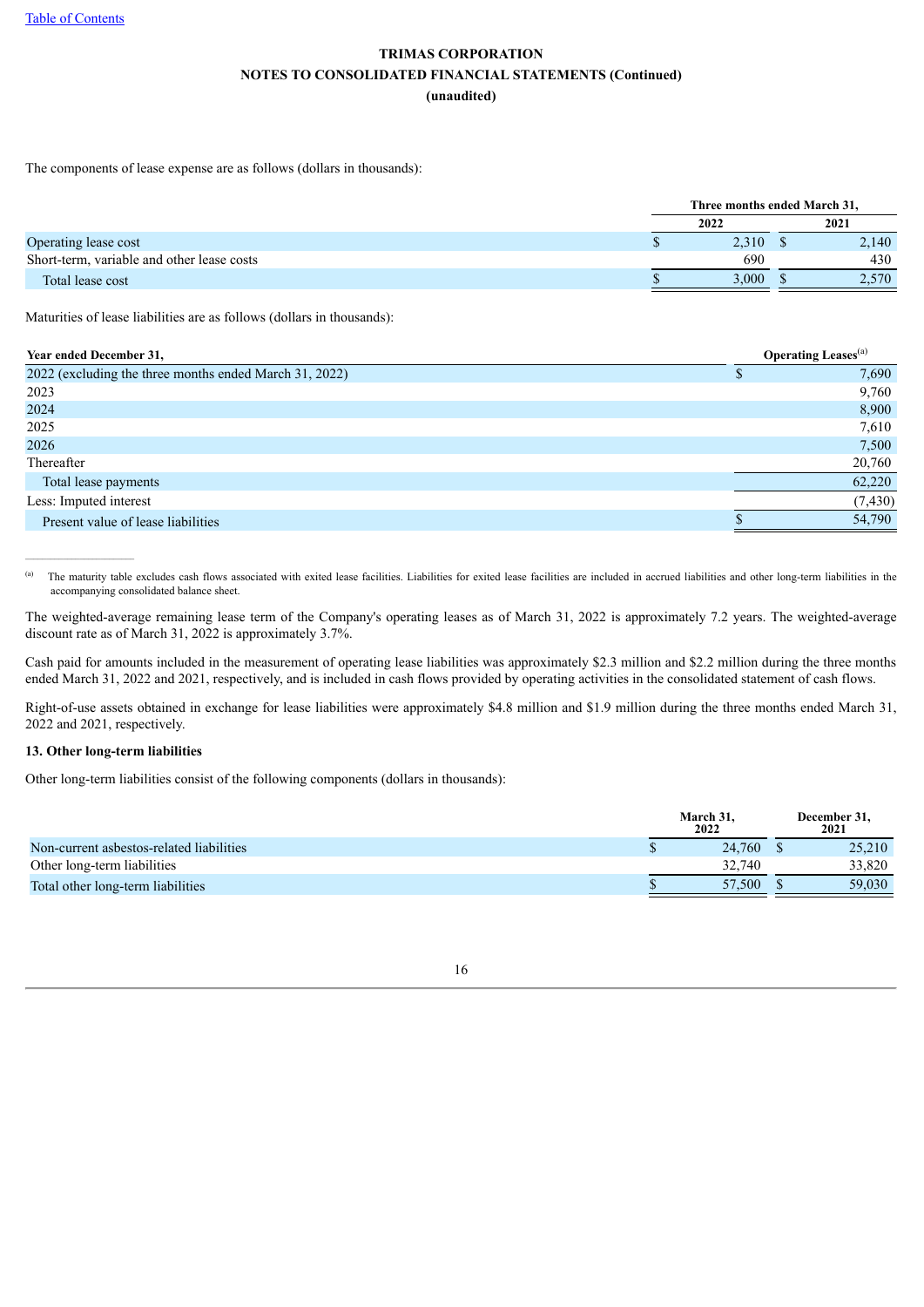#### **14. Commitments and Contingencies**

#### *Asbestos*

As of March 31, 2022, the Company was a party to 407 pending cases involving an aggregate of 4,782 claimants primarily alleging personal injury from exposure to asbestos containing materials formerly used in gaskets (both encapsulated and otherwise) manufactured or distributed by its former Lamons division and certain other related subsidiaries for use primarily in the petrochemical, refining and exploration industries. The following chart summarizes the number of claims, number of claims filed, number of claims dismissed, number of claims settled, the average settlement amount per claim and the total defense costs, at the applicable date and for the applicable periods:

|                                        | <b>Claims</b><br>pending at<br>beginning of<br>period | <b>Claims filed</b><br>during<br>period | Claims<br>dismissed<br>during<br>period | Claims<br>settled<br>during<br>period | Claims<br>pending at<br>end of<br>period |  | Average<br>settlement<br>amount per<br>claim during<br>period | <b>Total defense</b><br>costs during<br>period |
|----------------------------------------|-------------------------------------------------------|-----------------------------------------|-----------------------------------------|---------------------------------------|------------------------------------------|--|---------------------------------------------------------------|------------------------------------------------|
| Three Months Ended March<br>31, 2022   | 4.754                                                 | 54                                      | 25                                      |                                       | $4,782$ \$                               |  | 3,000                                                         | 430,000                                        |
| Fiscal Year Ended<br>December 31, 2021 | 4,655                                                 | 265                                     | 134                                     | 32                                    | 4.754                                    |  | 16.819                                                        | 1.950.000                                      |

In addition, the Company acquired various companies to distribute its products that had distributed gaskets of other manufacturers prior to acquisition. The Company believes that many of its pending cases relate to locations at which none of its gaskets were distributed or used.

The Company may be subjected to significant additional asbestos-related claims in the future, and will aggressively defend or reasonably resolve, as appropriate. The cost of settling cases in which product identification can be made may increase, and the Company may be subjected to further claims in respect of the former activities of its acquired gasket distributors. The cost of claims varies as claims may be initially made in some jurisdictions without specifying the amount sought or by simply stating the requisite or maximum permissible monetary relief, and may be amended to alter the amount sought. The large majority of claims do not specify the amount sought. Of the 4,782 claims pending at March 31, 2022, 35 set forth specific amounts of damages (other than those stating the statutory minimum or maximum). At March 31, 2022, of the 35 claims that set forth specific amounts, there were zero claims seeking more than \$5 million for punitive damages. Below is a breakdown of the compensatory damages sought for those claims seeking specific amounts:

|                                               |                | <b>Compensatory</b> |        |
|-----------------------------------------------|----------------|---------------------|--------|
| Range of damages sought (dollars in millions) | \$0.0 to \$0.6 | \$0.6 to \$5.0      | S5.0-  |
| Number of claims                              |                |                     | $\sim$ |

Relatively few claims have reached the discovery stage and even fewer claims have gone past the discovery stage. Total settlement costs (exclusive of defense costs) for all such cases, some of which were filed over 30 years ago, have been approximately \$10.6 million. All relief sought in the asbestos cases is monetary in nature. Based on the settlements made to date and the number of claims dismissed or withdrawn for lack of product identification, the Company believes that the relief sought (when specified) does not bear a reasonable relationship to its potential liability.

The Company records a liability for asbestos-related claims, which includes both known and unknown claims, based on a study from the Company's thirdparty actuary, the Company's review of the study, as well as the Company's own review of asbestos claims and claim resolution activity.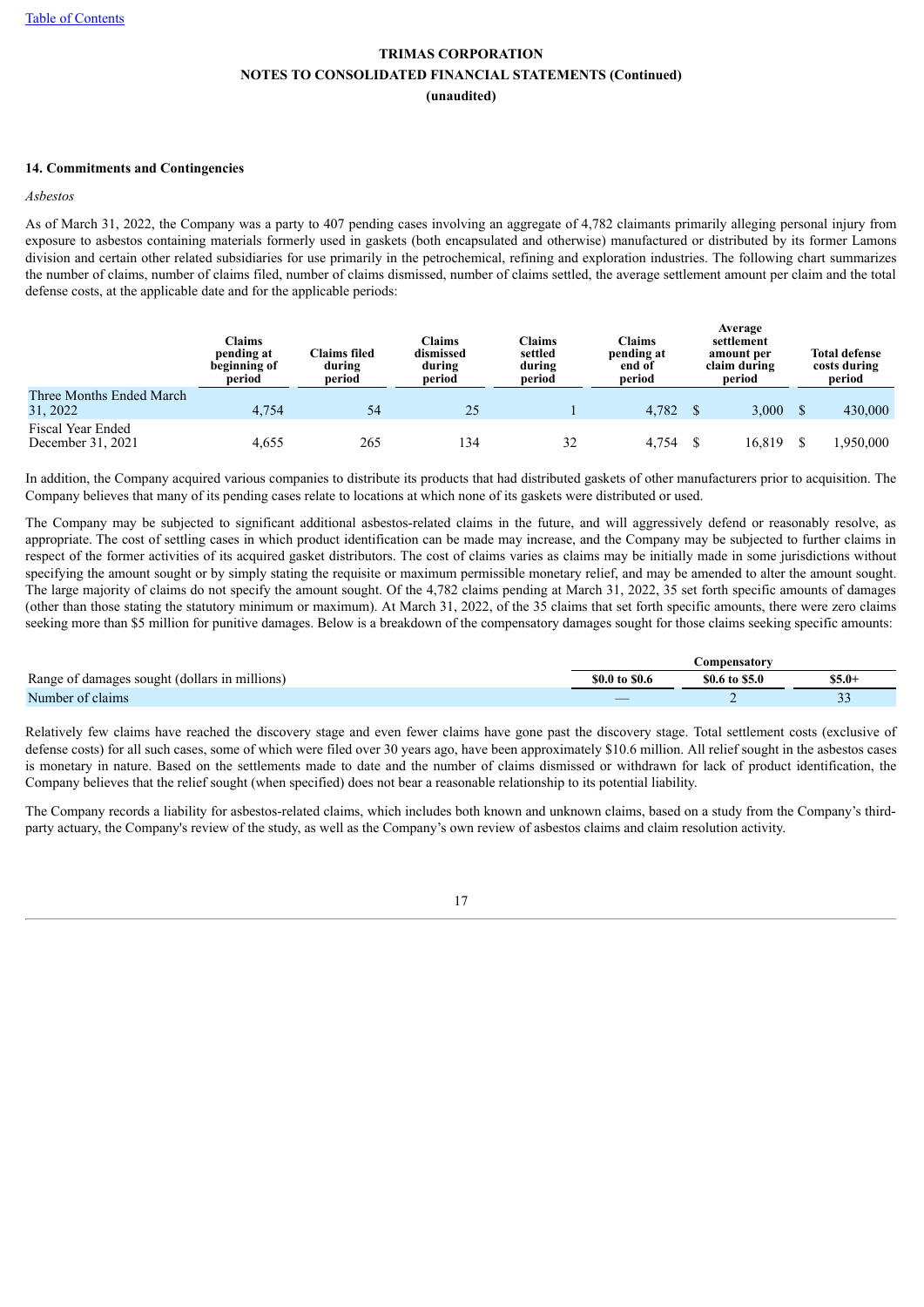In the fourth quarter of 2021, the Company commissioned its actuary to update the study, based on data as of September 30, 2021, which yielded a range of possible future liability of \$28.2 million to \$38.6 million. The Company did not believe any amount within the range of potential outcomes represented a better estimate than another given the many factors and assumptions inherent in the projections, and therefore recorded a non-cash, pre-tax charge of \$1.5 million to increase the liability estimate to \$28.2 million, at the low-end of the range. As of March 31, 2022, the Company's total asbestos-related liability is \$27.2 million, and is included in accrued liabilities and other long-term liabilities, respectively, in the accompanying consolidated balance sheet.

The Company's primary insurance, which covered approximately 40% of historical costs related to settlement and defense of asbestos litigation, expired in November 2018, upon which the Company became solely responsible for defense costs and indemnity payments. The Company is party to a coverage-inplace agreement (entered into in 2006) with its first level excess carriers regarding the coverage to be provided to the Company for asbestos-related claims. The coverage-in-place agreement makes asbestos defense costs and indemnity insurance coverage available to the Company that might otherwise be disputed by the carriers and provides a methodology for the administration of such expenses. The Company will continue to be solely responsible for defense costs and indemnity payments prior to the commencement of coverage under this agreement, the duration of which would be subject to the scope of damage awards and settlements paid. Based upon the Company's review of the actuarial study, the Company does not believe it is probable that it will reach the threshold of qualified future settlements required to commence excess carrier insurance coverage under the coverage-in-place agreement.

Based upon the Company's experience to date, including the trend in annual defense and settlement costs incurred to date, and other available information (including the availability of excess insurance), the Company does not believe these cases will have a material adverse effect on its financial position, results of operations, or cash flows.

#### *Claims and Litigation*

The Company is subject to other claims and litigation in the ordinary course of business, but does not believe that any such claim or litigation will have a material adverse effect on its financial position and results of operations or cash flows.

#### **15. Segment Information**

TriMas reports its operations in three segments: Packaging, Aerospace, and Specialty Products. Each of these segments has discrete financial information that is regularly evaluated by TriMas' president and chief executive officer (chief operating decision maker) in determining resource, personnel and capital allocation, as well as assessing strategy and performance. The Company utilizes its proprietary TriMas Business Model as its platform which is based upon a standardized set of processes to manage and drive results and strategy across its multi-industry businesses.

Within each of the Company's reportable segments, there are no individual products or product families for which reported net sales accounted for more than 10% of the Company's consolidated net sales. See below for more information regarding the types of products and services provided within each reportable segment:

**Packaging** – TriMas' Packaging segment consists primarily of the Rieke® brand, as well as more recently acquired brands which include the Affaba & Ferrari™, Taplast™, Rapak®, Plastic Srl, Intertech and Omega brands. TriMas Packaging develops and manufactures a broad array of dispensing products (such as foaming pumps, lotion and hand soaps and sanitizer pumps, beverage dispensers, perfume sprayers, nasal sprayers and trigger sprayers), polymeric and steel caps and closures (such as food lids, flip-top closures, child resistance caps, beverage closures, drum and pail closures, and flexible spouts), polymeric jar products, fully integrated dispensers for fill-ready bag-in-box applications, and consumable vascular delivery and diagnostic test components, all for a variety of consumer products submarkets including, but not limited to, beauty and personal care, food and beverage, home care, and life sciences, including but not limited to pharmaceutical, nutraceutical, and medical, as well as industrial markets (including agricultural).

**Aerospace** – TriMas' Aerospace segment, which includes the Monogram Aerospace Fasteners™, Allfast Fastening Systems®, Mac Fasteners™, TFI Aerospace, RSA Engineered Products and Martinic Engineering brands, develops, qualifies and manufactures highly-engineered, precision fasteners, tubular products and assemblies for fluid conveyance, and machined products and assemblies to serve the aerospace and defense market.

**Specialty Products** – TriMas' Specialty Products segment, which includes the Norris Cylinder™ and Arrow® Engine brands, designs, manufactures and distributes highly-engineered steel cylinders, wellhead engines and compression systems for use within industrial markets.

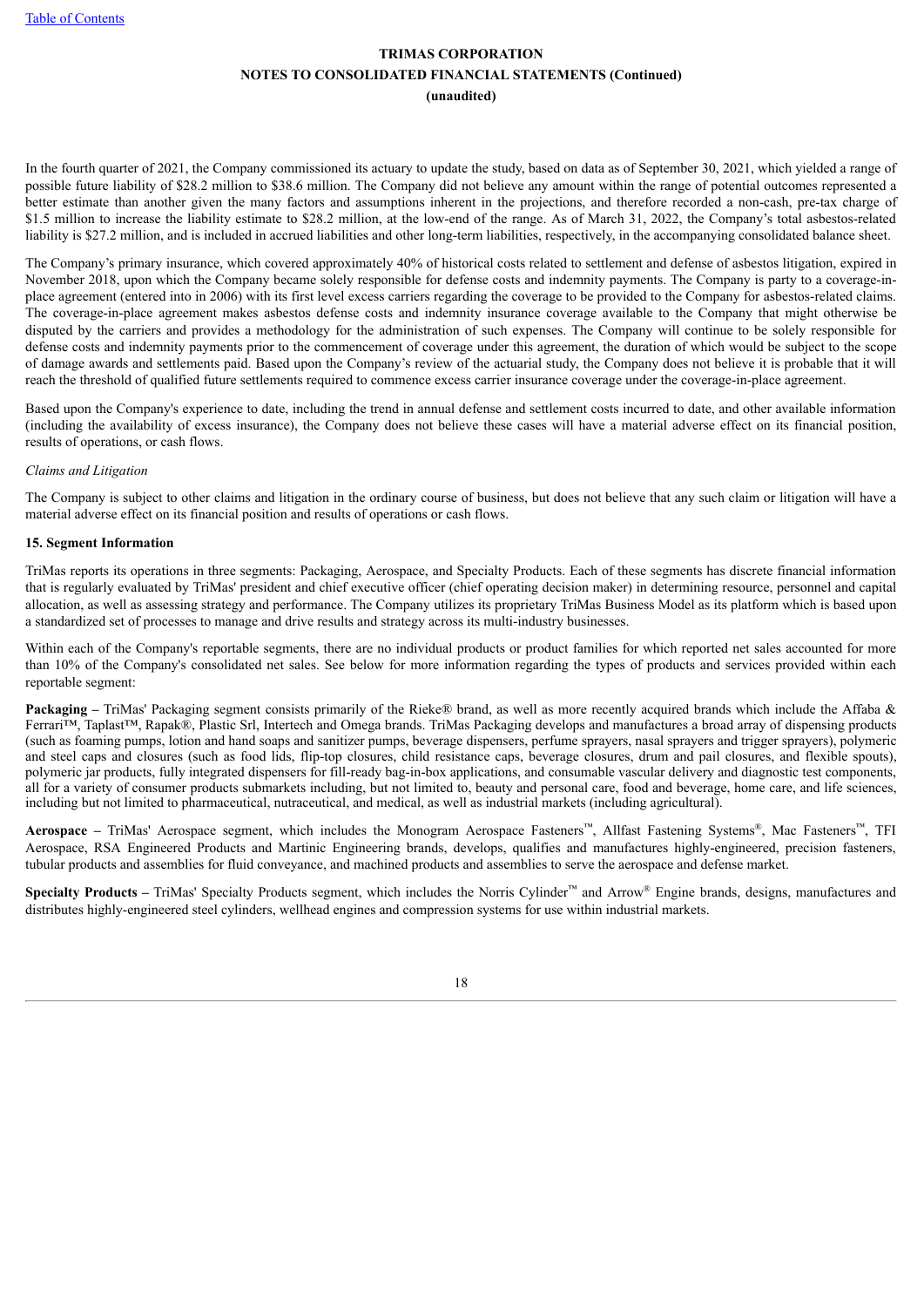Segment activity is as follows (dollars in thousands):

|                                |    | Three months ended<br>March 31, |               |         |  |  |
|--------------------------------|----|---------------------------------|---------------|---------|--|--|
|                                |    | 2022                            |               | 2021    |  |  |
| <b>Net Sales</b>               |    |                                 |               |         |  |  |
| Packaging                      | \$ | 138,490                         | <sup>\$</sup> | 132,090 |  |  |
| Aerospace                      |    | 44,520                          |               | 44,610  |  |  |
| <b>Specialty Products</b>      |    | 41,300                          |               | 30,030  |  |  |
| Total                          |    | 224,310                         | S.            | 206,730 |  |  |
| <b>Operating Profit (Loss)</b> |    |                                 |               |         |  |  |
| Packaging                      | \$ | 21,330 \$                       |               | 21,300  |  |  |
| Aerospace                      |    | 1,840                           |               | 4,500   |  |  |
| <b>Specialty Products</b>      |    | 7,240                           |               | 4,520   |  |  |
| Corporate                      |    | (8,480)                         |               | (9,210) |  |  |
| Total                          |    | 21,930                          |               | 21,110  |  |  |

#### **16. Equity Awards**

#### *Restricted Stock Units*

The Company awarded the following restricted stock units ("RSUs") during the three months ended March 31, 2022:

- granted 195,398 RSUs to certain employees, which are subject only to a service condition and vest ratably over three years so long as the employee remains with the Company;
- granted 22,554 RSUs to its non-employee independent directors, which fully vest one year from date of grant so long as the director and/or Company does not terminate the director's service prior to the vesting date; and
- issued 337 RSUs related to director fee deferrals as certain of the Company's directors elected to defer all or a portion of their directors fees and to receive the amount in Company common stock at a future date.
- issued 58 RSUs to certain employees related to dividend equivalent rights on existing equity awards.

During 2022, the Company also awarded 85,156 performance-based RSUs to certain Company key employees which vest three years from the grant date as long as the employee remains with the Company. These awards are earned 50% based upon the Company's achievement of an earnings per share compound annual growth rate ("EPS CAGR") metric over a period beginning January 1, 2022 and ending December 31, 2024. The remaining 50% of the awards are earned based on the Company's total shareholder return ("TSR") relative to the TSR of the common stock of a pre-defined industry peer-group, measured over the performance period. TSR is calculated as the Company's average closing stock price for the 20 trading days at the end of the performance period plus Company dividends, divided by the Company's average closing stock price for the 20 trading days prior to the start of the performance period. The Company estimates the grant-date fair value subject to a market condition using a Monte Carlo simulation model, using the following weighted average assumptions: risk-free rate of 1.88% and annualized volatility of 36.5%. Depending on the performance achieved for these two metrics, the amount of shares earned, if any, can vary for each metric from 0% of the target award to a maximum of 200% of the target award. For similar performance-based RSUs awarded in 2019, the Company attained 65.4% of the target on a weighted average basis, resulting in a decrease of 24,975 shares during the three months ended March 31, 2022.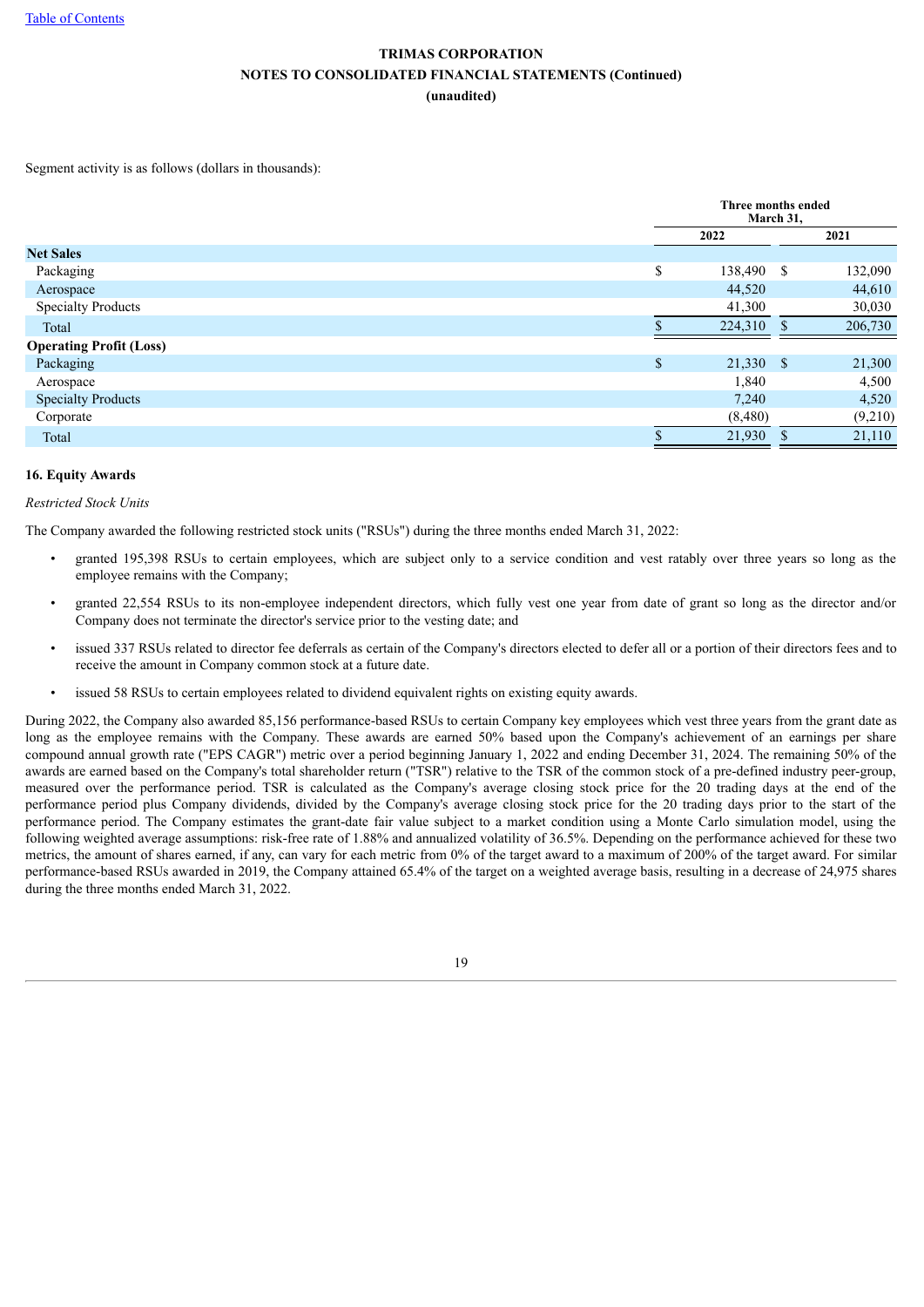Information related to RSUs at March 31, 2022 is as follows:

|                                | <b>Number of Unvested</b><br><b>RSUs</b> | <b>Weighted Average</b><br><b>Grant Date Fair</b><br>Value | <b>Average Remaining</b><br><b>Contractual Life</b><br>(Years) | <b>Aggregate Intrinsic</b><br>Value |
|--------------------------------|------------------------------------------|------------------------------------------------------------|----------------------------------------------------------------|-------------------------------------|
| Outstanding at January 1, 2022 | 673,732                                  | 27.38                                                      |                                                                |                                     |
| Granted                        | 303,503                                  | 33.19                                                      |                                                                |                                     |
| Vested                         | (97, 258)                                | 28.52                                                      |                                                                |                                     |
| Cancelled                      | (36,607)                                 | 35.91                                                      |                                                                |                                     |
| Outstanding at March 31, 2022  | 843,370                                  | 28.97                                                      | 1.3                                                            | 27,063,743                          |

As of March 31, 2022, there was approximately \$13.2 million of unrecognized compensation cost related to unvested RSUs that is expected to be recorded over a weighted average period of 2.0 years.

The Company recognized stock-based compensation expense related to RSUs of approximately \$2.8 million and \$2.4 million during the three months ended March 31, 2022 and 2021, respectively. The stock-based compensation expense is included in selling, general and administrative expenses in the accompanying consolidated statement of income.

#### **17. Earnings per Share**

Net income is divided by the weighted average number of common shares outstanding during the period to calculate basic earnings per share. Diluted earnings per share is calculated to give effect to stock options and RSUs. The following table summarizes the dilutive effect of RSUs and options to purchase common stock for the three months ended March 31, 2022 and 2021:

|                                           | Three months ended<br>March 31. |            |
|-------------------------------------------|---------------------------------|------------|
|                                           | 2022                            | 2021       |
| Weighted average common shares—basic      | 42,799,206                      | 43,185,007 |
| Dilutive effect of restricted stock units | 310.487                         | 400.685    |
| Dilutive effect of stock options          |                                 | 49.184     |
| Weighted average common shares—diluted    | 43,109,693                      | 43,634,876 |

In March 2020, the Company announced its Board of Directors had authorized the Company to increase the purchase of its common stock up to \$250 million in the aggregate. This announcement represented the most recent update from the initial authorization, approved in November 2015, of up to \$50 million of purchases in the aggregate of its common stock. In the three months ended March 31, 2022, the Company purchased 282,003 shares of its outstanding common stock for approximately \$9.1 million. During the three months ended March 31, 2021, the Company purchased 82,171 shares of its outstanding common stock for approximately \$2.6 million. As of March 31, 2022, the Company has approximately \$133.6 million remaining under the repurchase authorization.

Holders of common stock are entitled to dividends at the discretion of the Company's Board of Directors. In 2021 the Company's Board of Directors declared the first dividend since the Company's initial public offering in 2007. During the three months ended March 31, 2022, the Company's cash dividends declared were \$0.04 per share of common stock and total dividends paid on common shares were \$1.7 million. No dividends were paid during the three months ended March 31, 2021.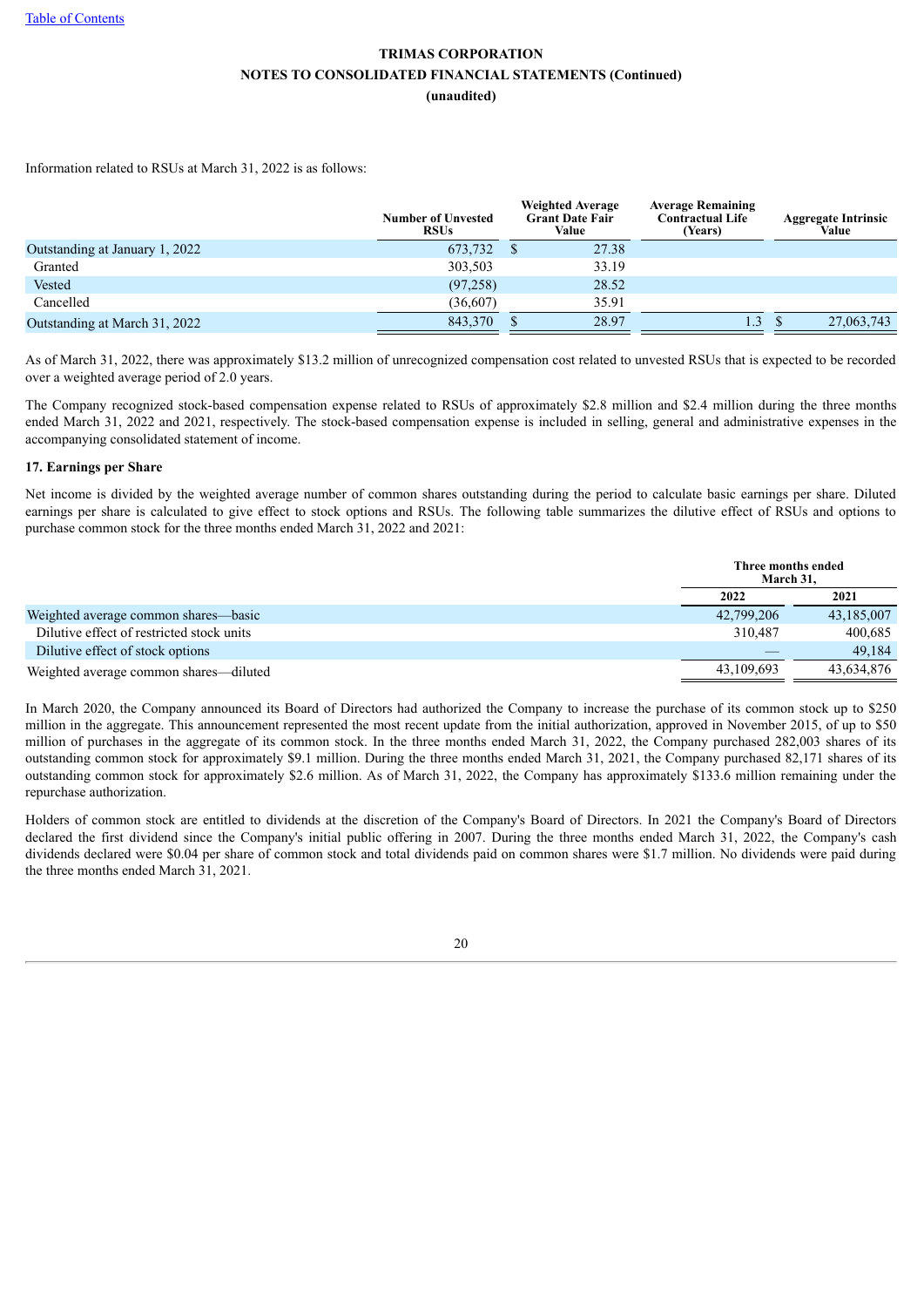#### **18. Defined Benefit Plans**

Net periodic pension benefit costs for the Company's defined benefit pension plans cover certain foreign employees, union hourly employees and salaried employees. The components of net periodic pension cost are as follows (dollars in thousands):

|                                | <b>Pension Plans</b>            |              |       |  |
|--------------------------------|---------------------------------|--------------|-------|--|
|                                | Three months ended<br>March 31, |              |       |  |
|                                | 2022                            |              | 2021  |  |
| Service costs                  | <b>200</b>                      | <sup>3</sup> | 330   |  |
| Interest costs                 | 230                             |              | 200   |  |
| Expected return on plan assets | (410)                           |              | (390) |  |
| Settlement/curtailment loss    | 150                             |              |       |  |
| Amortization of net loss       | 140                             |              | 230   |  |
| Net periodic benefit cost      | 310                             |              | 370   |  |

The service cost component of net periodic benefit cost is recorded in cost of goods sold and selling, general and administrative expenses, while nonservice cost components are recorded in other income (expense), net in the accompanying consolidated statement of income.

During the three months ended March 31, 2022, the Company recorded a non-cash curtailment expense of approximately \$0.2 million, as it transitioned certain active employees previously participating in a defined benefit plan in the United Kingdom to a defined contribution plan, thereby eliminating future service cost accruals for all employees under this defined benefit plan.

The Company contributed approximately \$0.3 million to its defined benefit pension plans during the three months ended March 31, 2022. The Company expects to contribute approximately \$1.7 million to its defined benefit pension plans for the full year 2022.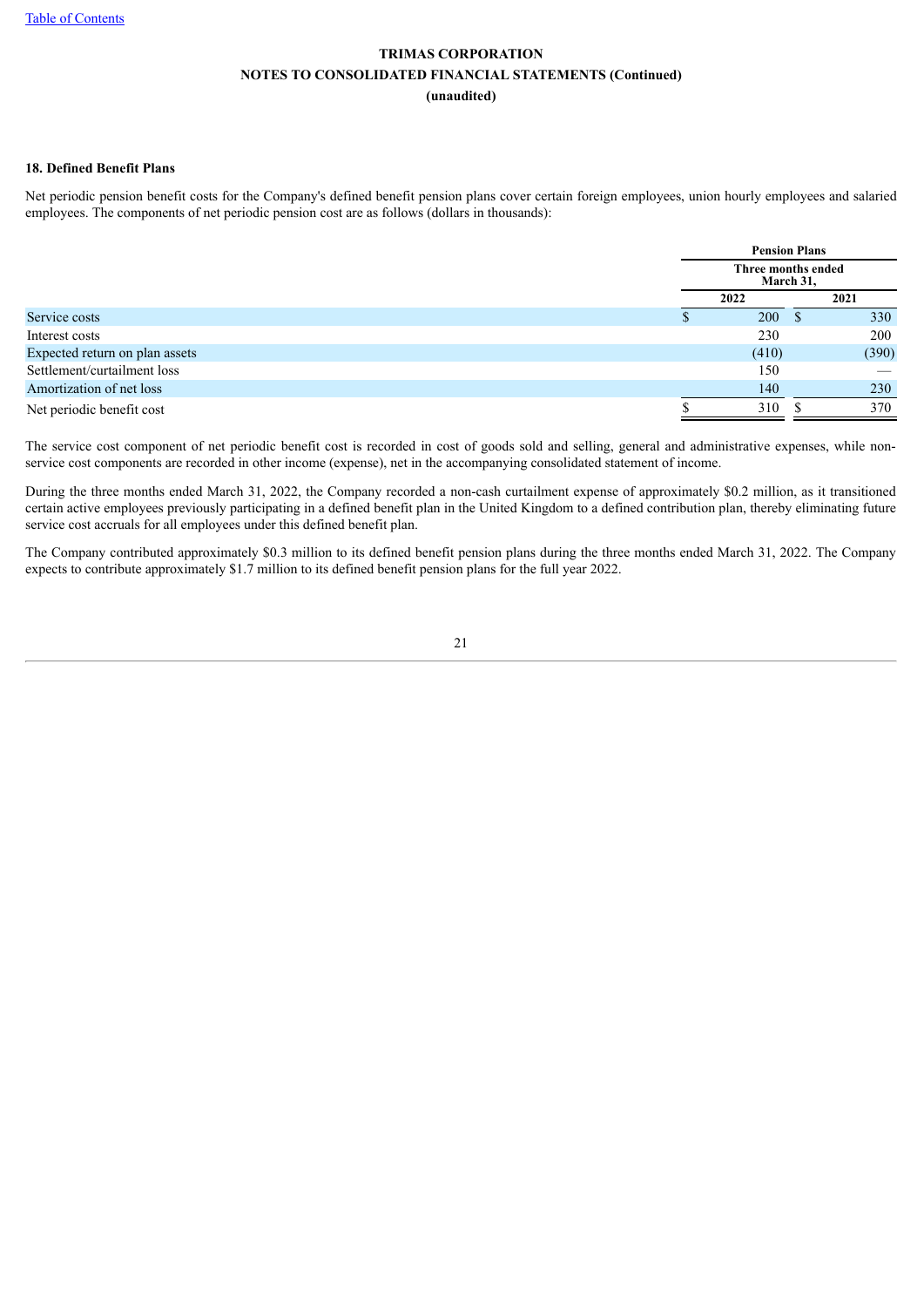#### **19. Other Comprehensive Income (Loss)**

Changes in AOCI by component for the three months ended March 31, 2022 are summarized as follows, net of tax (dollars in thousands):

|                                                             | <b>Defined Benefit</b><br><b>Plans</b> | <b>Derivative</b><br><b>Instruments</b> | Foreign<br>Currency<br><b>Translation</b> | <b>Total</b> |
|-------------------------------------------------------------|----------------------------------------|-----------------------------------------|-------------------------------------------|--------------|
| Balance, December 31, 2021                                  | $(4,830)$ \$                           | $5,910$ \$                              | $(850)$ \$                                | 230          |
| Net unrealized gains (losses) arising during the period (a) |                                        | 1.560                                   | (4,040)                                   | (2,480)      |
| Less: Net realized losses reclassified to net income (b)    | (240)                                  |                                         |                                           | (240)        |
| Net current-period other comprehensive income (loss)        | 240                                    | .560                                    | (4.040)                                   | (2,240)      |
| Balance, March 31, 2022                                     | (4.590)                                | 7.470                                   | (4,890)                                   | (2,010)      |

Derivative instruments, net of income tax of approximately \$0.5 million. See Note 11, "*Derivative Instruments*," for further details. (a)

<sup>(b)</sup> Defined benefit plans, net of income tax of approximately \$0.1 million. See Note 18, "*Defined Benefit Plans*," for further details.

Changes in AOCI by component for the three months ended March 31, 2021 are summarized as follows, net of tax (dollars in thousands):

|                                                             | <b>Defined Benefit</b><br><b>Plans</b> | <b>Derivative</b><br><b>Instruments</b> | Foreign<br>Currencv<br><b>Translation</b> | <b>Total</b> |
|-------------------------------------------------------------|----------------------------------------|-----------------------------------------|-------------------------------------------|--------------|
| Balance, December 31, 2020                                  | (8,620)                                | (3,580)                                 | 6,580                                     | (5,620)      |
| Net unrealized gains (losses) arising during the period (a) |                                        | 3.900                                   | (3,420)                                   | 480          |
| Less: Net realized losses reclassified to net income        | (150)                                  |                                         |                                           | (150)        |
| Net current-period other comprehensive income (loss)        | 150                                    | 3.900                                   | (3.420)                                   | 630          |
| Balance, March 31, 2021                                     | (8, 470)                               | 320                                     | 3.160                                     | (4,990)      |

Derivative instruments, net of income tax of approximately \$1.3 million. See Note 11, "*Derivative Instruments*," for further details. (a)

#### **20. Subsequent Events**

 $\mathcal{L}_\text{max}$ 

 $\mathcal{L}_\text{max}$ 

On April 21, 2022, the Company announced that its Board of Directors had declared a cash dividend of \$0.04 per share of TriMas Corporation common stock, which will be payable on May 12, 2022 to shareholders of record as of the close of business on May 5, 2022.

<span id="page-22-0"></span>On April 19, 2022, the Company entered into an additional cross currency swap agreement to hedge the Company's net investment in Euro-denominated assets against future volatility in the exchange rate between the U.S. dollar and the Euro. This swap agreement has a notional amount of \$25.0 million and matures on October 15, 2027. Under the terms of the swap agreement, the Company is to receive net interest payments at a fixed rate of approximately 1.4% of the notional amount.

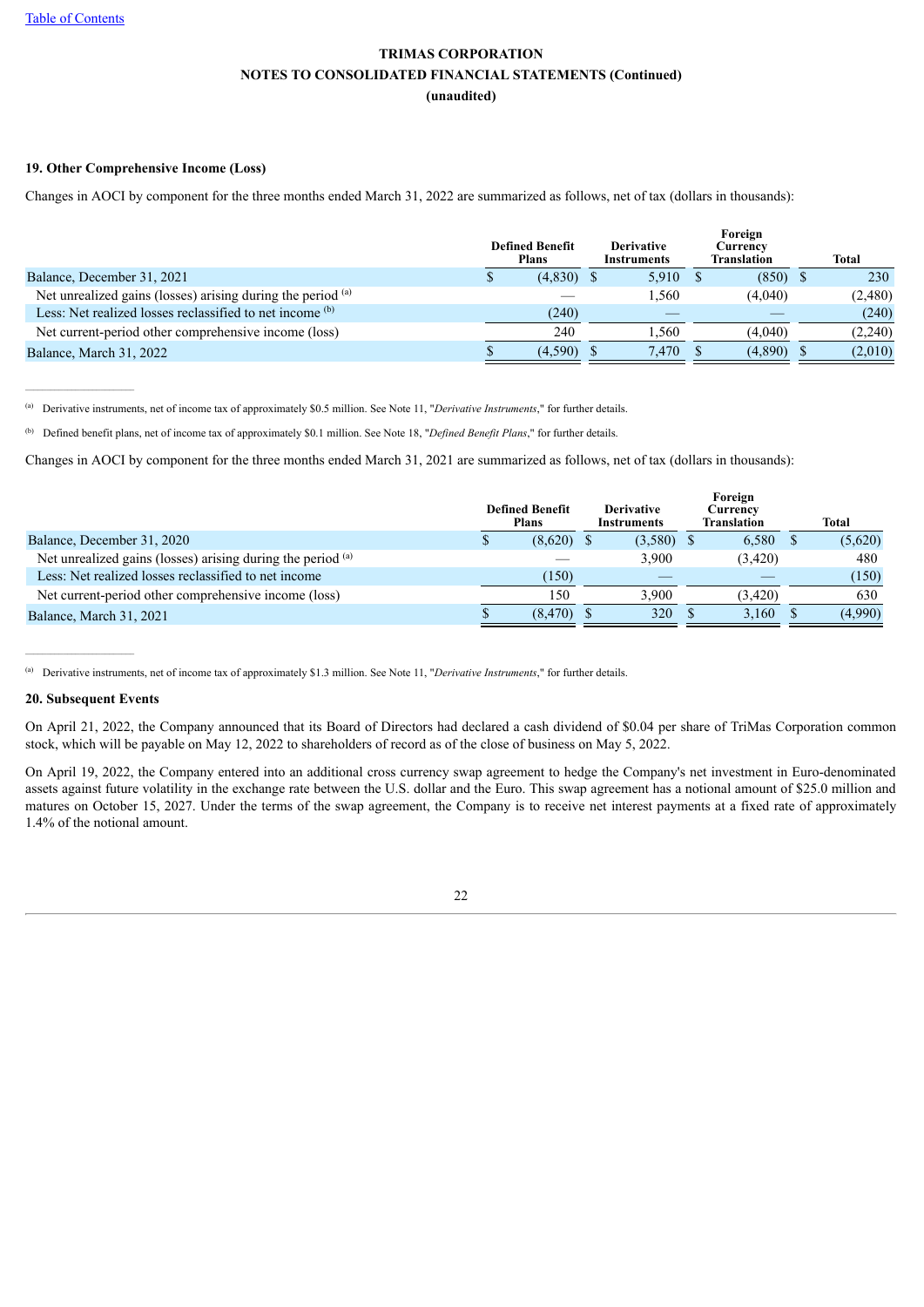#### **Item 2. Management's Discussion and Analysis of Financial Condition and Results of Operations**

The following discussion and analysis of our financial condition contains forward-looking statements regarding industry outlook and our expectations regarding the performance of our business. These forward-looking statements are subject to numerous risks and uncertainties, including, but not limited to, the risks and uncertainties described under the heading "Forward-Looking Statements," at the beginning of this report. Our actual results may differ materially from those contained in or implied by any forward-looking statements. You should read the following discussion together with the Company's reports on file with the Securities and Exchange Commission, including its Annual Report on Form 10-K for the year ended December 31, 2021.

#### **Introduction**

TriMas designs, develops and manufactures a diverse set of products primarily for the consumer products, aerospace & defense and industrial markets through its TriMas Packaging, TriMas Aerospace and Specialty Products groups. Our wide range of innovative products are designed and engineered to solve application-specific challenges that our customers face. We believe our businesses share important and distinguishing characteristics, including: wellrecognized and leading brand names in the focused markets we serve; innovative product technologies and features; a high-degree of customer approved processes and qualifications; established distribution networks; relatively low ongoing capital investment requirements; strong cash flow conversion and long-term growth opportunities. While the majority of our revenue is in the United States, we manufacture and supply products globally to a wide range of companies. We report our business activity in three segments: Packaging, Aerospace and Specialty Products.

#### *Key Factors Af ecting Our Reported Results*

Our businesses and results of operations depend upon general economic conditions. We serve customers in industries that are highly competitive, cyclical and that may be significantly impacted by changes in economic or geopolitical conditions.

Over the past two years, the coronavirus ("COVID-19") outbreak has significantly affected each of our businesses and how we operate, albeit in different ways and magnitudes. Sales in our Packaging segment for dispensing and closure products used in applications to fight the spread of germs experienced significant increases in demand, while sales of our industrial and aerospace-related products were significantly depressed from historical levels. Our aerospace-related product sales continue to be depressed while industrial product sales have recovered to pre-pandemic levels.

We have been, and continue to be, focused on making sure the working environments for our employees are safe so our operations have the ability to deliver the products needed to support efforts to mitigate the COVID-19 pandemic. We implemented new work rules and processes, which promote social distancing and increased hygiene to ensure the safety of our employees, particularly at our production facilities. These measures, while not easily quantifiable, have increased the level of manufacturing inefficiencies due to elevated levels of absenteeism, resulting in less efficient production scheduling and, in certain cases, short-term idling of production. While these increased costs and inefficiencies began in second quarter 2020, they continue to persist into 2022. We expect that we will continue to operate with these protocols in place, and that labor-related availability and inefficiencies will be an ongoing challenge.

We continue to actively monitor the spread of certain variants of the virus, and plan for potential future impacts. While conditions related to the pandemic generally have improved in some regions of the world in 2022 compared to 2021, we anticipate conditions will continue to vary by industry as well as geography. Late in first quarter 2022, an increase of COVID-19 related cases in certain parts of China resulted in widespread shut-downs and restrictions (in light of China's zero-covid policy), including the re-institution of stay-at-home and quarantine mandates. While this did not have a significant impact on our first quarter results, it could have a more significant impact in second quarter 2022 and beyond.

Overall, our first quarter 2022 net sales increased approximately \$17.6 million, or 8.5%, compared to first quarter 2021, primarily as a result of increased industrial demand in our Specialty Products segment, the impact of our recent acquisitions in our Packaging and Aerospace segments and increased sales of products used in food and beverage markets and industrial markets within our Packaging segment. These factors more than offset the expected decline in sales of our Packaging segment's dispensing and closure products that are used in applications to fight the spread of germs, which reached record-high levels in 2020 and first quarter 2021 when there was a significant spike in demand following the onset of the COVID-19 pandemic, but now have abated to what we believe is a new, and higher, normalized level.

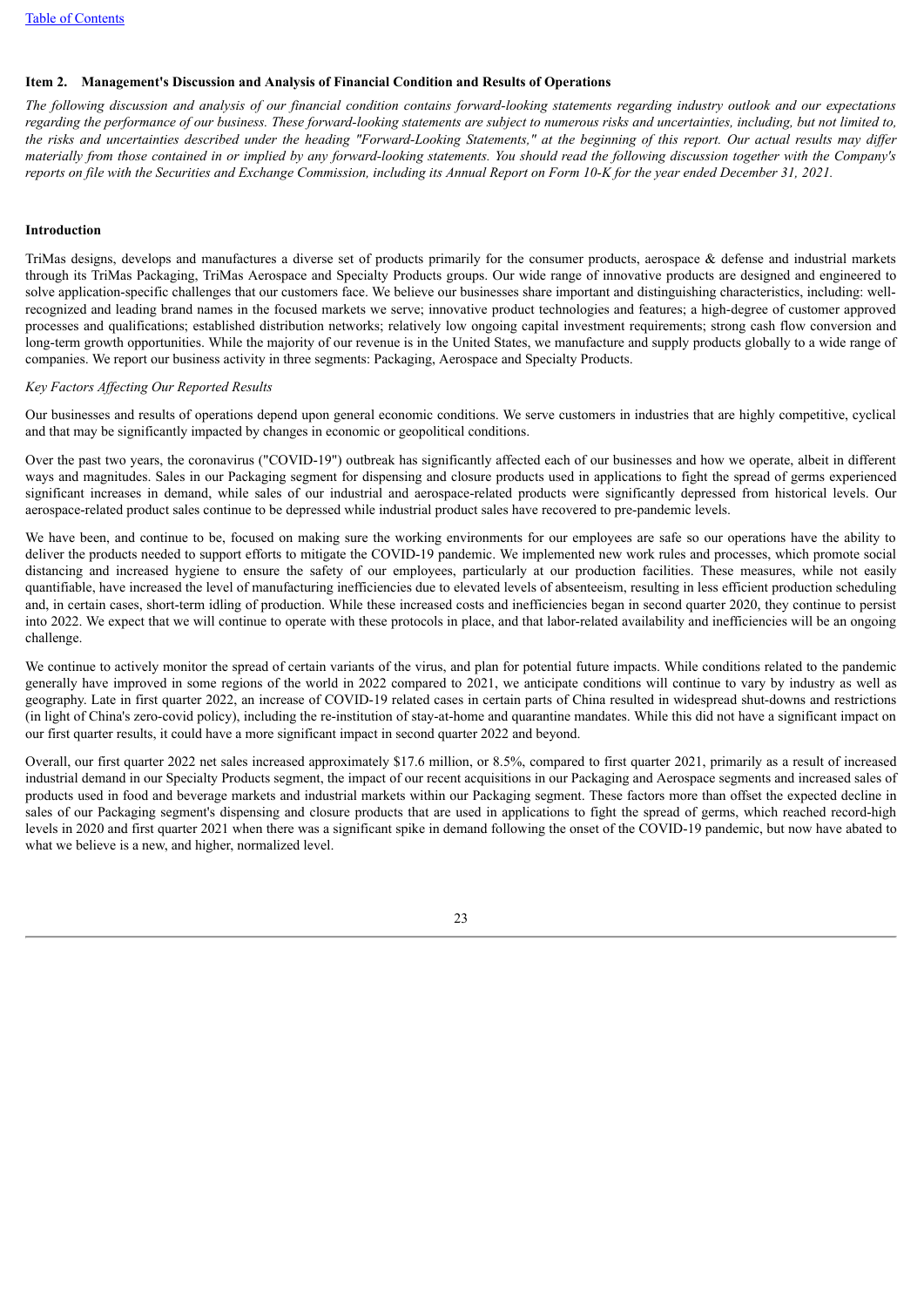The most significant drivers affecting our results of operations in first quarter 2022 compared with first quarter 2021, other than as directly impacted by demand level changes as a result of the COVID-19 pandemic, were the impact of our recent acquisitions, our continued realignment actions in response to reduced certain end-market demand following the outbreak of COVID-19, and the impact of higher energy and utility costs.

On February 28, 2022, we acquired Intertech Plastics LLC and related companies (collectively, "Intertech"), a manufacturer of custom injection molded products used in medical applications, as well as products and assemblies for consumer and industrial applications, for an aggregate amount of approximately \$64.0 million, net of cash acquired, subject to customary closing conditions. Intertech, which is reported in the Company's Packaging segment, has two manufacturing facilities located in the Denver, Colorado area. Intertech contributed approximately \$2.8 million of net sales during first quarter 2022.

In December 2021, we completed the acquisition of Omega Plastics ("Omega"), which specializes in manufacturing custom components and devices for drug delivery, diagnostic and orthopedic medical applications, as well as components for industrial applications, for an aggregate amount of approximately \$22.5 million, net of cash acquired. Omega, which is reported in the Company's Packaging segment, is located in Clinton Township, Michigan. Omega contributed approximately \$4.8 million of net sales during first quarter 2022.

In December 2021, we acquired TFI Aerospace ("TFI"), a manufacturer and supplier of specialty fasteners used in a variety of applications, predominately for the aerospace end market, for an aggregate amount of approximately \$11.8 million, with additional contingent consideration ranging from zero to approximately \$12.0 million to be paid based on 2023 and 2024 earnings per the purchase agreement. TFI, which is reported in the Company's Aerospace segment, is located near Toronto, Canada. TFI contributed approximately \$1.4 million of net sales during first quarter 2022.

Beginning in second quarter 2020, we have been executing certain realignment actions in response to reductions in current and expected future end market demand following the onset of the COVID-19 pandemic. We recorded pre-tax facility move/consolidation and employee-related costs of approximately \$0.9 million and \$1.4 million, respectively, in the three months ended March 31, 2022. In the three months ended March 31, 2021, we recorded pre-tax facility consolidation and employee separation costs of approximately \$1.5 million and \$2.6 million, respectively.

We also experienced a significant increase in the cost of energy and utilities in first quarter 2022 compared with first quarter 2021, primarily in our Europebased operations. Energy costs began to rise during late 2021, and have further increased into 2022, which we believe is primarily due to geopolitical tensions associated with the Russia-Ukraine conflict, as well as realized and expected energy supply constraints. We expect there could be additional cost and supply chain pressures going forward in 2022 as a result of the uncertainty surrounding the conflict in Eastern Europe.

#### *Additional Key Risks that May Af ect Our Reported Results*

We have executed significant realignment actions since the onset of the COVID-19 pandemic, primarily in our Aerospace and Specialty Products segments, and also in certain Packaging product areas where demand has fallen, to protect against the uncertain end market demand. We will continue to assess further actions if required. However, as a result of the COVID-19 pandemic's impact on global economic activity, and the continued potential impact to our future results of operations, as well if there is an impact to TriMas' market capitalization, we may record additional cash and non-cash charges related to incremental realignment actions, as well as for uncollectible customer account balances, excess inventory and idle production equipment.

Despite the potential for declines in future demand levels and results of operations, at present, we believe our capital structure is in a strong position. We have ample cash and available liquidity under our revolving credit facility to meet our debt service obligations, capital expenditure requirements and other short-term and long-term obligations for the foreseeable future.

The extent of the COVID-19 pandemic's effect on our operational and financial performance will depend in large part on future

developments, which cannot be predicted with confidence at this time. Future developments include the duration, scope and severity of the COVID-19 pandemic, the actions taken to contain or mitigate its impact, timing and acceptance of widespread vaccine availability, and the resumption of normalized global economic activity. Due to the inherent uncertainty of the unprecedented and rapidly evolving situation, we are unable to predict with any confidence the likely impact of the COVID-19 pandemic on our future operations.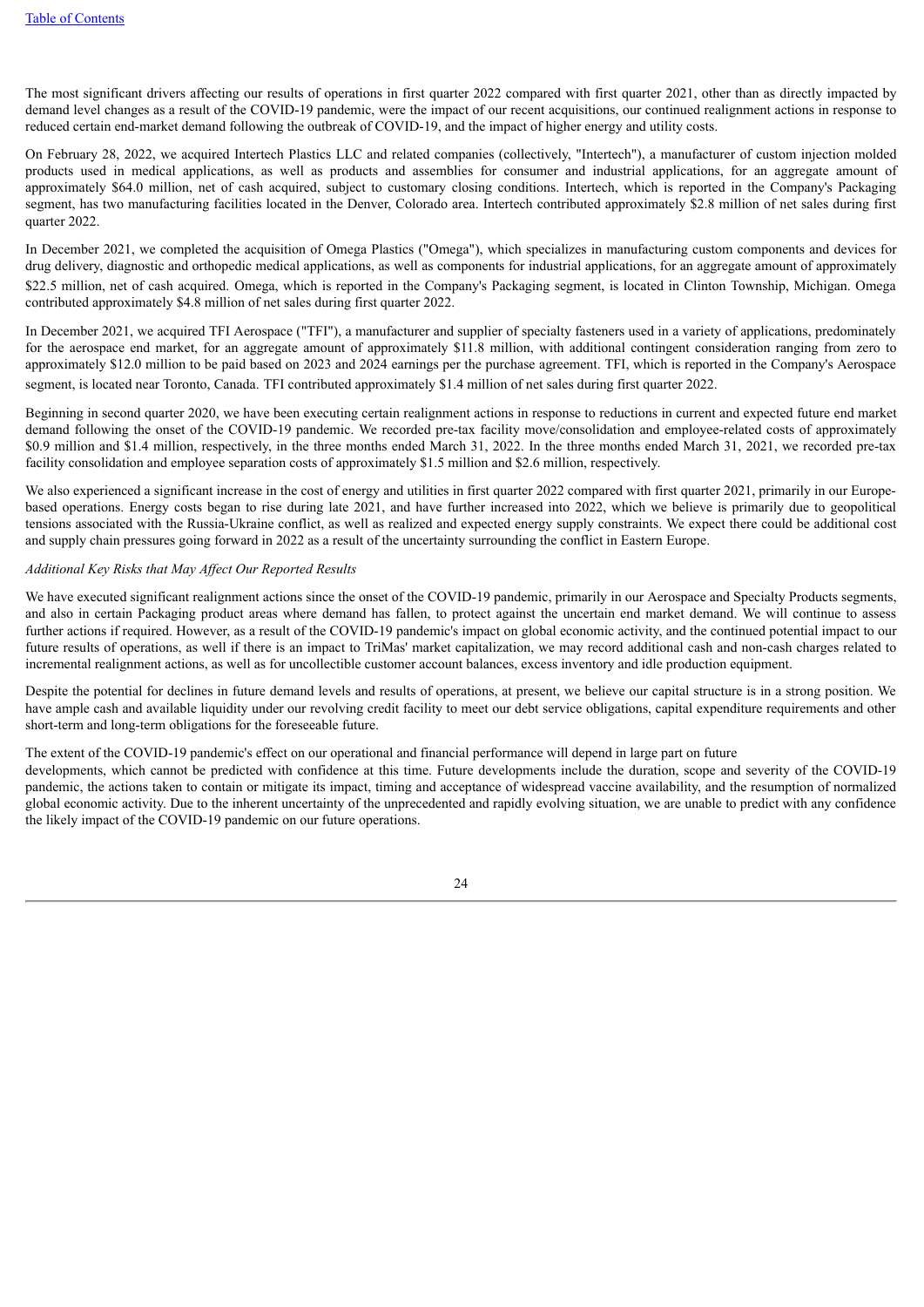Beyond the unique risks presented by the COVID-19 pandemic, other critical factors affecting our ability to succeed include: our ability to create organic growth through product development, cross-selling and extending product-line offerings, and our ability to quickly and cost-effectively introduce and successfully launch new products; our ability to acquire and integrate companies or products that supplement existing product lines, add new distribution channels or customers, expand our geographic coverage or enable better absorption of overhead costs; our ability to manage our cost structure more efficiently via supply chain management, internal sourcing and/or purchasing of materials, selective outsourcing and/or purchasing of support functions, working capital management, and greater leverage of our administrative functions.

Our overall business does not experience significant seasonal fluctuation, other than our fourth quarter, which has tended to be the lowest net sales quarter of the year due to holiday shutdowns at certain customers or other customers deferring capital spending to the following year. Given the short-cycle nature of most of our businesses, we do not consider sales order backlog to be a material factor. A growing amount of our sales is derived from international sources, which exposes us to certain risks, including currency risks.

We are sensitive to price movements and availability of our raw materials supply. Our largest raw material purchases are for resins (such as polypropylene and polyethylene), steel, aluminum and other oil and metal-based purchased components. In addition to the factors affecting our 2021 results, there has been some volatility over the past two years as a direct and indirect result of foreign trade policy, where tariffs on certain of our commodity-based products sourced from Asia have been instituted, and certain North American suppliers have opportunistically increased their prices. We will continue to take actions to mitigate such increases, including implementing commercial pricing adjustments, resourcing to alternate suppliers and insourcing of previously sourced products to better leverage our global manufacturing footprint. Although we believe we are generally able to mitigate the impact of higher commodity costs over time, we may experience additional material costs and disruptions in supply in the future and may not be able to pass along higher costs to our customers in the form of price increases or otherwise mitigate the impacts to our operating results.

Although we have escalator/de-escalator clauses in commercial contracts with certain of our customers, or can modify prices based on market conditions to recover higher costs, our price increases generally lag the underlying material cost increase, and we cannot be assured of full cost recovery in the open market. If input costs increase at rapid rates, as they did during 2021, our ability to recover cost increases on a timely basis is made more difficult by the lag nature of these contracts.

Our Arrow Engine business in our Specialty Products segment is sensitive to the demand for natural gas and crude oil in North America. For example, demand for engine, pump jack and compressor products are impacted by active oil and gas rig counts and wellhead investment activities. Separately, oilbased commodity costs are a significant driver of raw materials and purchased components used within our Packaging segment.

Each year, as a core tenet of the TriMas Business Model, our businesses target cost savings from Kaizen and continuous improvement initiatives in an effort to reduce, or otherwise offset, the impact of increased input and conversion costs through increased throughput and yield rates, with a goal of at least covering inflationary and market cost increases. In addition, we continuously review our operating cost structures to ensure alignment with current market demand.

We continue to evaluate alternatives to redeploy the cash generated by our businesses, one of which includes returning capital to our shareholders. In 2020, our Board of Directors increased the authorization of share repurchases to a cumulative amount of \$250 million. During first quarter 2022, we purchased 282,003 shares of our outstanding common stock for approximately \$9.1 million. As of March 31, 2022, we had approximately \$133.6 million remaining under the repurchase authorization.

In addition, in first quarter 2022, we declared dividends of \$0.04 per share of common stock and we paid dividends of \$1.7 million. We will continue to evaluate opportunities to return capital to shareholders through the purchase of our common stock, as well as dividends, depending on market conditions and other factors.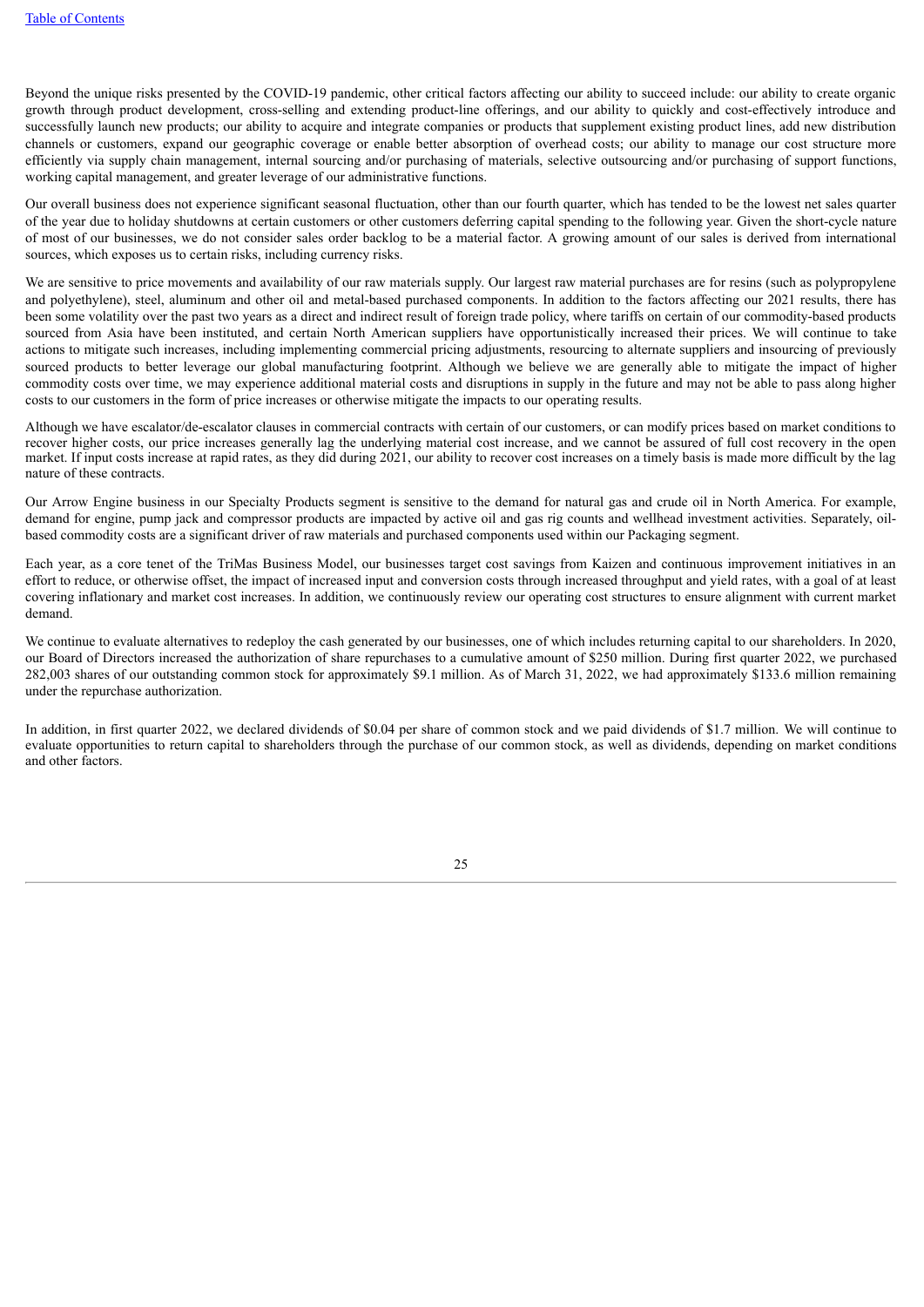### **Segment Information and Supplemental Analysis**

The following table summarizes financial information for our reportable segments for the three months ended March 31, 2022 and 2021 (dollars in thousands):

|                                                     | Three months ended March 31, |         |                                 |             |         |                                 |  |  |  |
|-----------------------------------------------------|------------------------------|---------|---------------------------------|-------------|---------|---------------------------------|--|--|--|
|                                                     |                              | 2022    | As a Percentage<br>of Net Sales | 2021        |         | As a Percentage<br>of Net Sales |  |  |  |
| <b>Net Sales</b>                                    |                              |         |                                 |             |         |                                 |  |  |  |
| Packaging                                           | \$                           | 138,490 | $61.7\ \%$                      | \$          | 132,090 | 63.9%                           |  |  |  |
| Aerospace                                           |                              | 44,520  | 19.9%                           |             | 44,610  | 21.6 %                          |  |  |  |
| <b>Specialty Products</b>                           |                              | 41,300  | 18.4 %                          |             | 30,030  | 14.5 %                          |  |  |  |
| Total                                               | $\,$                         | 224,310 | 100.0%                          | $\mathbb S$ | 206,730 | $100.0 \%$                      |  |  |  |
| <b>Gross Profit</b>                                 |                              |         |                                 |             |         |                                 |  |  |  |
| Packaging                                           | \$                           | 36,360  | 26.3 %                          | $\$$        | 33,870  | 25.6 %                          |  |  |  |
| Aerospace                                           |                              | 8,030   | 18.0%                           |             | 10,970  | 24.6 %                          |  |  |  |
| <b>Specialty Products</b>                           |                              | 9,320   | 22.6 %                          |             | 6,490   | 21.6 %                          |  |  |  |
| Total                                               | \$                           | 53,710  | 23.9%                           | \$          | 51,330  | 24.8 %                          |  |  |  |
| <b>Selling, General and Administrative Expenses</b> |                              |         |                                 |             |         |                                 |  |  |  |
| Packaging                                           | \$                           | 15,030  | 10.9%                           | \$          | 12,570  | 9.5 %                           |  |  |  |
| Aerospace                                           |                              | 6,190   | 13.9%                           |             | 6,470   | 14.5 %                          |  |  |  |
| <b>Specialty Products</b>                           |                              | 2,080   | 5.0%                            |             | 1,970   | $6.6\%$                         |  |  |  |
| Corporate                                           |                              | 8,480   | N/A                             |             | 9,210   | N/A                             |  |  |  |
| <b>Total</b>                                        | \$                           | 31,780  | 14.2 %                          | \$          | 30,220  | 14.6 %                          |  |  |  |
| <b>Operating Profit (Loss)</b>                      |                              |         |                                 |             |         |                                 |  |  |  |
| Packaging                                           | \$                           | 21,330  | 15.4 %                          | \$          | 21,300  | 16.1%                           |  |  |  |
| Aerospace                                           |                              | 1,840   | 4.1 $%$                         |             | 4,500   | $10.1 \%$                       |  |  |  |
| <b>Specialty Products</b>                           |                              | 7,240   | 17.5 %                          |             | 4,520   | 15.1 %                          |  |  |  |
| Corporate                                           |                              | (8,480) | N/A                             |             | (9,210) | N/A                             |  |  |  |
| Total                                               | \$                           | 21,930  | 9.8 %                           | \$          | 21,110  | $10.2 \%$                       |  |  |  |
| <b>Depreciation</b>                                 |                              |         |                                 |             |         |                                 |  |  |  |
| Packaging                                           | \$                           | 5,540   | 4.0 %                           | \$          | 5,170   | 3.9%                            |  |  |  |
| Aerospace                                           |                              | 1,900   | 4.3 %                           |             | 1,780   | 4.0 %                           |  |  |  |
| <b>Specialty Products</b>                           |                              | 990     | 2.4 %                           |             | 870     | 2.9%                            |  |  |  |
| Corporate                                           |                              | $40\,$  | N/A                             |             | 30      | N/A                             |  |  |  |
| Total                                               | \$                           | 8,470   | 3.8%                            | \$          | 7,850   | 3.8%                            |  |  |  |
| <b>Amortization</b>                                 |                              |         |                                 |             |         |                                 |  |  |  |
| Packaging                                           | \$                           | 2,170   | $1.6\%$                         | \$          | 2,400   | 1.8 %                           |  |  |  |
| Aerospace                                           |                              | 3,010   | $6.8 \%$                        |             | 2,880   | $6.5 \%$                        |  |  |  |
| <b>Specialty Products</b>                           |                              | 110     | $0.3\%$                         |             | 110     | $0.4\%$                         |  |  |  |
| Corporate                                           |                              |         | N/A                             |             |         | N/A                             |  |  |  |
| Total                                               | \$                           | 5,290   | 2.4 %                           | \$          | 5,390   | $2.6\%$                         |  |  |  |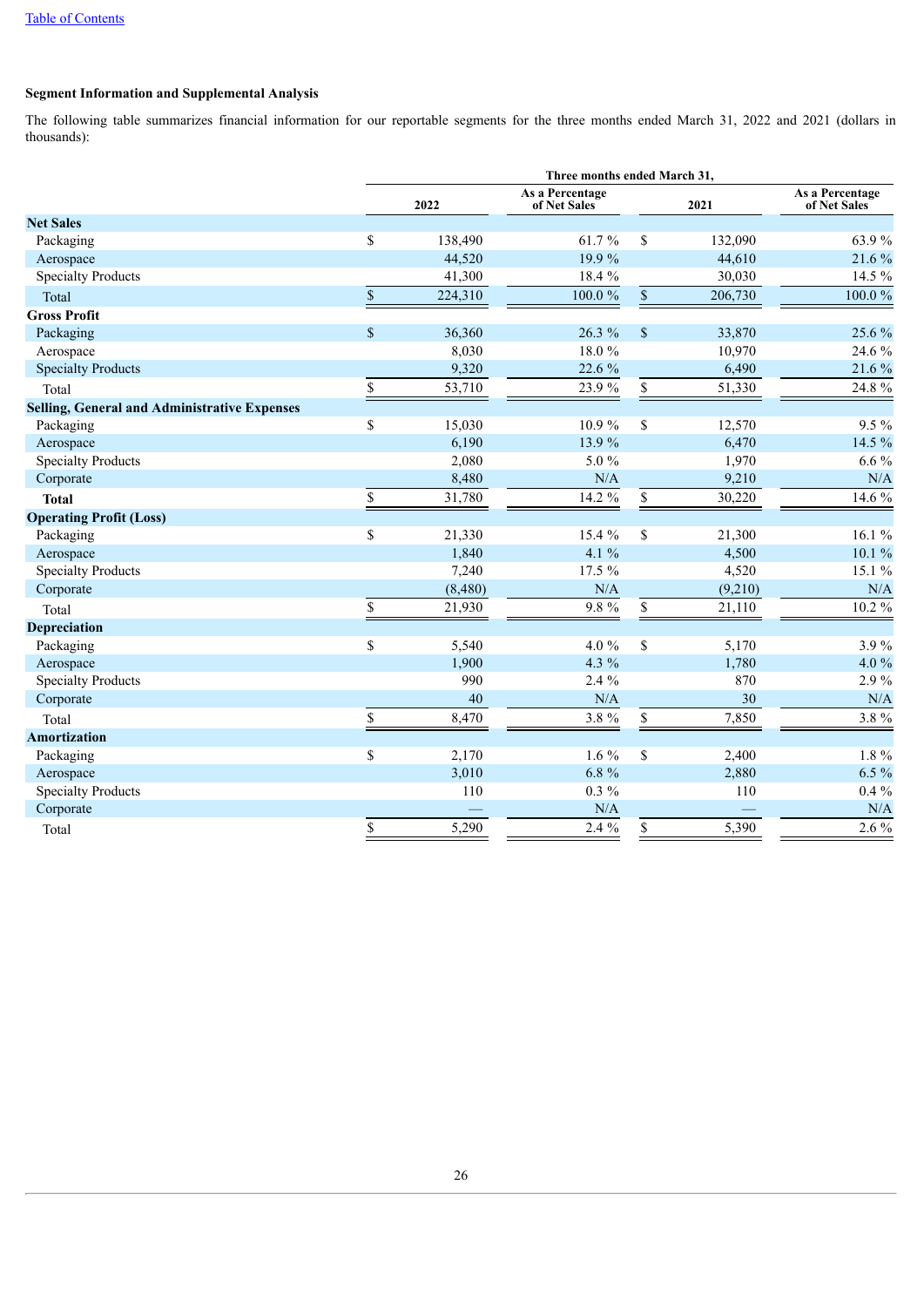#### *Results of Operations*

The principal factors impacting us during the three months ended March 31, 2022, compared with the three months ended March 31, 2021, were:

- the impact on global business activity of the COVID-19 pandemic, as well as the volatility in input costs, supply chain and labor availability;
- the impact of our recent acquisitions, primarily Omega and TFI in December 2021, and Intertech in February 2022;
- realignment expenses in response to changes in end market demand; and
- the impact of higher energy and utility costs.

#### **Three Months Ended March 31, 2022 Compared with Three Months Ended March 31, 2021**

Overall, net sales increased approximately \$17.6 million, or 8.5%, to \$224.3 million for the three months ended March 31, 2022, as compared with \$206.7 million in the three months ended March 31, 2021, as a result of acquisitions, which added approximately \$9.0 million of sales. Organic sales, excluding the impact of currency exchange and acquisitions, increased approximately \$11.0 million, as increases in our Specialty Products segment as well as for food and beverage and industrial products in our Packaging segment were partially offset by declines in dispensing products that help fight the spread of germs in our Packaging segment, as demand for these products abated from peak levels in 2020 and first quarter 2021. In addition, net sales decreased by approximately \$2.4 million due to currency exchange, as our reported results in U.S. dollars were unfavorably impacted as a result of a strengthening U.S. dollar relative to foreign currencies.

Gross profit margin (gross profit as a percentage of sales) approximated 23.9% and 24.8% for the three months ended March 31, 2022 and 2021, respectively. Gross profit margin decreased due to a less favorable sales mix, primarily as a result of lower sales of Aerospace segment customers' stocking orders for highly-engineered fasteners during the three months ended March 31, 2022, as well as due to approximately \$2 million of higher energy and utility costs, primarily in our European Packaging segment facilities. Partially offsetting the decline in margin was approximately \$0.9 million of lower realignment costs in first quarter 2022 as compared to the first quarter 2021.

Operating profit margin (operating profit as a percentage of sales) approximated 9.8% and 10.2% for the three months ended March 31, 2022 and 2021, respectively. Operating profit increased approximately \$0.8 million to approximately \$21.9 million in the three months ended March 31, 2022, from approximately \$21.1 million for the three months ended March 31, 2021, primarily due to higher sales levels. Although operating profit increased, operating margin declined primarily due to a less favorable product sales mix and higher energy and utility costs, which were partially offset by approximately \$1.8 million of lower realignment costs.

Interest expense decreased approximately \$0.1 million to approximately \$3.4 million, for the three months ended March 31, 2022 compared to approximately \$3.6 million for the three months ended March 31, 2021, as a lower effective interest rate more than offset an increase in our weighted average borrowings.

In the three months ended March 31, 2021, we incurred approximately \$0.2 million of non-cash debt financing and related expenses due to the write-off of previously capitalized deferred financing fees associated with our Credit Agreement.

Other expense decreased approximately \$0.7 million to approximately \$0.3 million for the three months ended March 31, 2022, as compared to approximately \$0.9 million for the three months ended March 31, 2021, primarily due to a decrease in losses on transactions denominated in foreign currencies.

The effective income tax rate for the three months ended March 31, 2022 and 2021 was 22.3% and 20.5%, respectively. We recorded income tax expense of approximately \$4.1 million for the three months ended March 31, 2022 as compared to income tax expense of approximately \$3.4 million for the three months ended March 31, 2021. The rate for the three months ended March 31, 2022 is higher than in the prior year primarily due to a decrease in favorable tax benefits in addition to mix of jurisdictional earnings.

Net income increased approximately \$1.1 million, to \$14.2 million for the three months ended March 31, 2022, as compared to \$13.1 million for the three months ended March 31, 2021. The increase was primarily the result of an increase in operating profit of approximately \$0.8 million, a decrease in other expense of approximately \$0.7 million, a decrease in debt financing and related expenses of \$0.2 million and a decrease in interest expense of \$0.1 million, partially offset by an increase in income tax expense of approximately \$0.7 million.

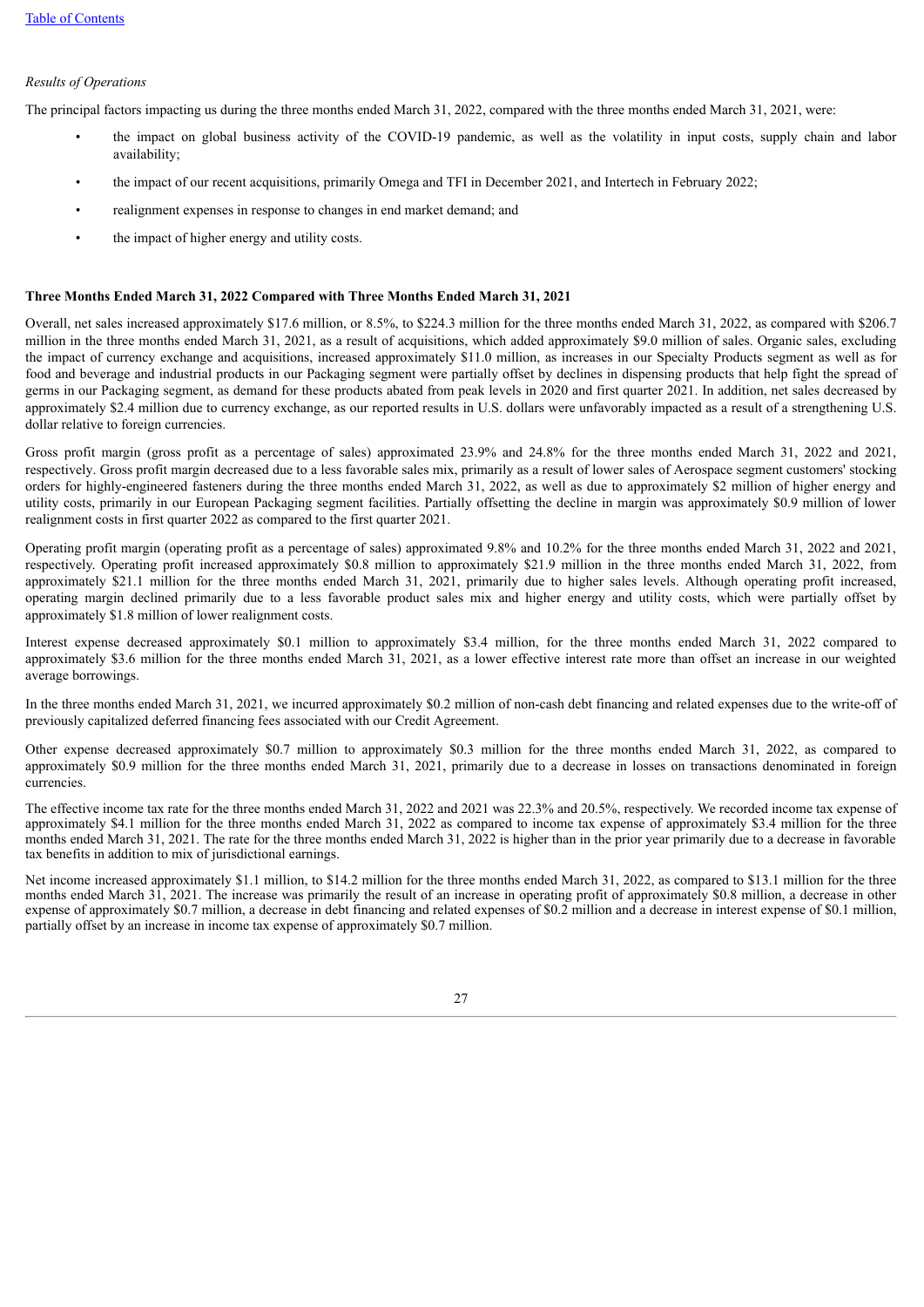See below for a discussion of operating results by segment.

*Packaging.* Net sales increased approximately \$6.4 million, or 4.8%, to \$138.5 million in the three months ended March 31, 2022, as compared to \$132.1 million in the three months ended March 31, 2021. Acquisition-related sales growth was approximately \$7.6 million, comprised of \$4.8 million of sales from our December 2021 acquisition of Omega and \$2.8 million from our February 2022 acquisition of Intertech. Net sales decreased by approximately \$2.4 million due to currency exchange, as our reported results in U.S. dollars were unfavorably impacted as a result of the strengthening U.S. dollar relative to foreign currencies, as compared to first quarter 2021. Sales of products used in food and beverage markets increased by approximately \$11.0 million, primarily due to strong demand for closures, dispensers and flexible packaging as the hospitality sector continues to rebound from prior COVID-19 pandemic-related shutdowns. Sales of products used in industrial markets increased by approximately \$4.3 million, primarily as a result of higher demand for closure products, primarily in North America. Sales of dispensing products used in beauty and personal care, as well as home care, applications that help fight the spread of germs decreased largely as anticipated by approximately \$14.5 million, as COVID-19-related demand levels have abated for these products from the peak levels in mid-2020 through first quarter 2021.

Gross profit increased approximately \$2.5 million to \$36.4 million, or 26.3% of sales, in the three months ended March 31, 2022, as compared to \$33.9 million, or 25.6% of sales, in the three months ended March 31, 2021. During first quarter 2021, we were impacted by approximately \$2 million of higher resin costs than we were able to recover via commercial actions, while in first quarter 2022 we were generally able to recover current resin costs. Gross profit margin further improved as a result of lower facility move and consolidation costs of approximately \$0.8 million associated with our realignment efforts. The increase in gross profit was partially offset by approximately \$2 million higher energy and utility costs, primarily in our European manufacturing facilities, as well as a result of approximately \$0.6 million of currency exchange, as our reported results in U.S. dollars were unfavorably impacted as a result of the strengthening U.S. dollar relative to foreign currencies.

Selling, general and administrative expenses increased approximately \$2.5 million to \$15.0 million, or 10.9% of sales, in the three months ended March 31, 2022, as compared to \$12.6 million, or 9.5% of sales, in the three months ended March 31, 2021, primarily due to higher ongoing selling, general and administrative costs associated with our acquisitions as well as higher employee-related expenses as a result of our first quarter 2022 realignment actions.

Operating profit remained flat at \$21.3 million, or 15.4% of sales, in the three months ended March 31, 2022, as compared to \$21.3 million, or 16.1% of sales, in the three months ended March 31, 2021, as the impact of lower material costs was offset by higher energy and utility costs, higher selling, general and administrative expenses and the impact of unfavorable currency exchange.

*Aerospace.* Net sales for the three months ended March 31, 2022 decreased approximately \$0.1 million, or 0.2%, to \$44.5 million, as compared to \$44.6 million in the three months ended March 31, 2021. Acquisition-related sales growth from our December 2021 acquisition of TFI was approximately \$1.4 million. Sales of our fasteners products decreased by approximately \$0.6 million, as market share gains achieved in first quarter 2022 mostly offset the expected loss of sales of customers' stocking orders for highly-engineered fasteners that were predominantly fulfilled throughout 2021. Sales of our engineered components products decreased by approximately \$0.9 million, primarily due to lower end market demand.

Gross profit decreased approximately \$2.9 million to \$8.0 million, or 18.0% of sales, in the three months ended March 31, 2022, from \$11.0 million, or 24.6% of sales, in the three months ended March 31, 2021, primarily due to a less favorable product sales mix in first quarter 2022 with lower sales of the customers' stocking orders for highly-engineered fasteners.

Selling, general and administrative expenses decreased approximately \$0.3 million to \$6.2 million, or 13.9% of sales, in the three months ended March 31, 2022, as compared to \$6.5 million, or 14.5% of sales, in the three months ended March 31, 2021, primarily due to savings from realignment efforts in response to lower than historical demand resulting from COVID-19.

Operating profit decreased approximately \$2.7 million to approximately \$1.8 million, or 4.1% of sales, in the three months ended March 31, 2022, as compared to approximately \$4.5 million, or 10.1% of sales, in the three months ended March 31, 2021, primarily due to a less favorable product sales mix, which was partially offset by lower selling, general and administrative expenses.

*Specialty Products.* Net sales for the three months ended March 31, 2022 increased approximately \$11.3 million, or 37.5%, to \$41.3 million, as compared to \$30.0 million in the three months ended March 31, 2021. Sales of our cylinder products increased approximately \$7.6 million due to higher demand for steel cylinders in North America, as industrial activity continues to increase from depressed levels in 2020 and first quarter 2021 as a result of the COVID-19 pandemic. Sales of engines, compressors and related parts used in stationary power generation and assistance applications for natural gas and crude oil extraction increased by approximately \$3.7 million, primarily as a result of higher oil-field activity in North America.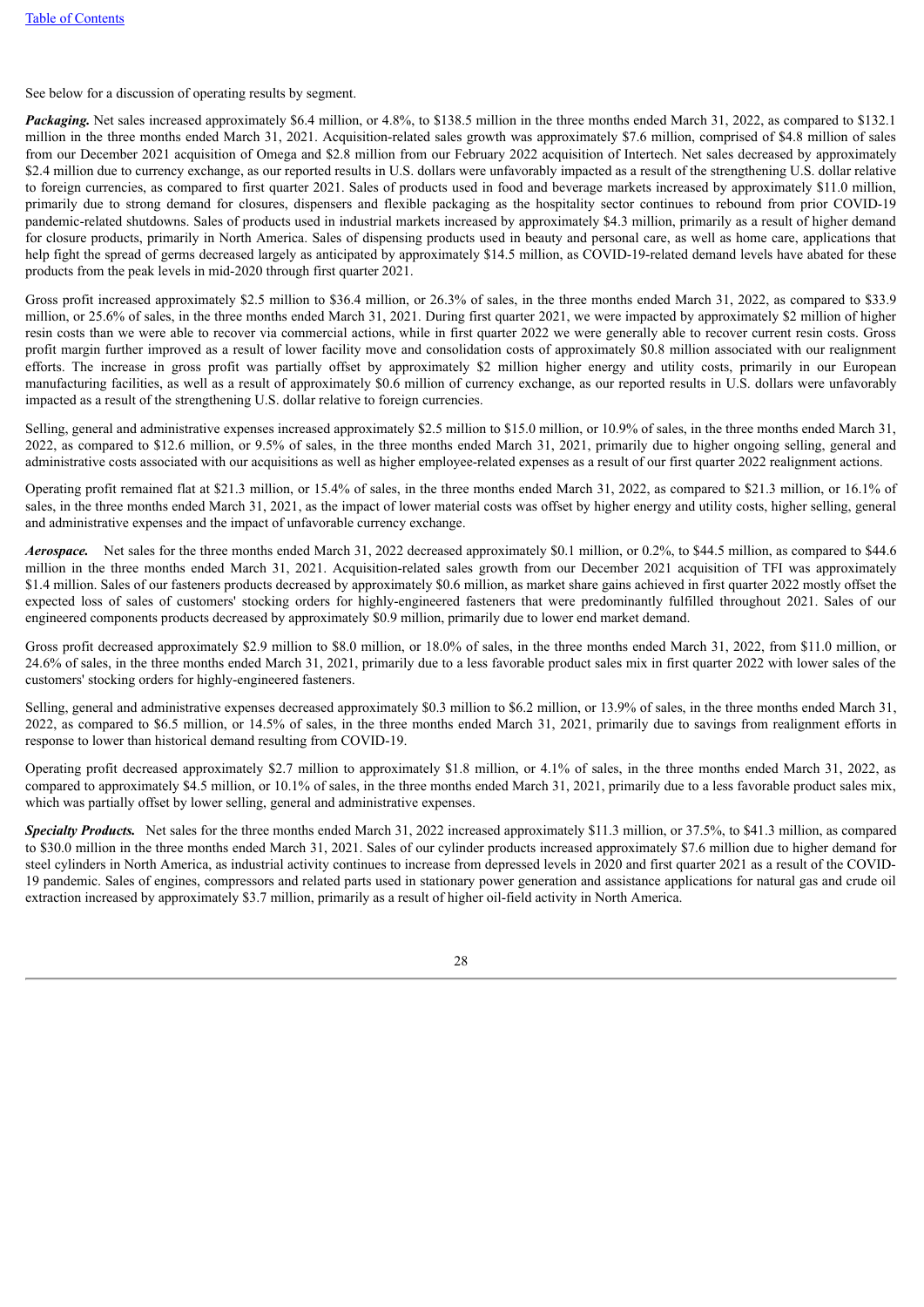Gross profit increased approximately \$2.8 million to \$9.3 million, or 22.6% of sales, in the three months ended March 31, 2022, as compared to \$6.5 million, or 21.6% of sales, in the three months ended March 31, 2021. Gross profit increased in the first quarter of 2022 due to higher sales levels, while margins further improved due to favorable product sales mix and continued leveraging of previous realignment efforts.

Selling, general and administrative expenses increased approximately \$0.1 million to \$2.1 million, or 5.0% of sales, in the three months ended March 31, 2022, as compared to \$2.0 million, or 6.6% of sales, in the three months ended March 31, 2021, primarily due to higher employment and spending levels in support of the increase in sales levels.

Operating profit increased approximately \$2.7 million to \$7.2 million, or 17.5% of sales, in the three months ended March 31, 2022, as compared to \$4.5 million, or 15.1% of sales, in the three months ended March 31, 2021, primarily due to increased sales levels and a more favorable product sales mix.

*Corporate.* Corporate expenses consist of the following (dollars in millions):

|                              | Three months ended March 31, |  |      |
|------------------------------|------------------------------|--|------|
|                              | 2022                         |  | 2021 |
| Corporate operating expenses | 5.5                          |  | 6.4  |
| Non-cash stock compensation  | 2.8                          |  | 2.4  |
| Legacy expenses              | 0.2                          |  | 0.4  |
| Corporate expenses           | 8.5                          |  | ロク   |

Corporate expenses decreased approximately \$0.7 million to approximately \$8.5 million for the three months ended March 31, 2022, from approximately \$9.2 million for the three months ended March 31, 2021, primarily as a result of realignment charges recorded in the first quarter of 2021 relating to streamlining and reorganizing the corporate office legal group.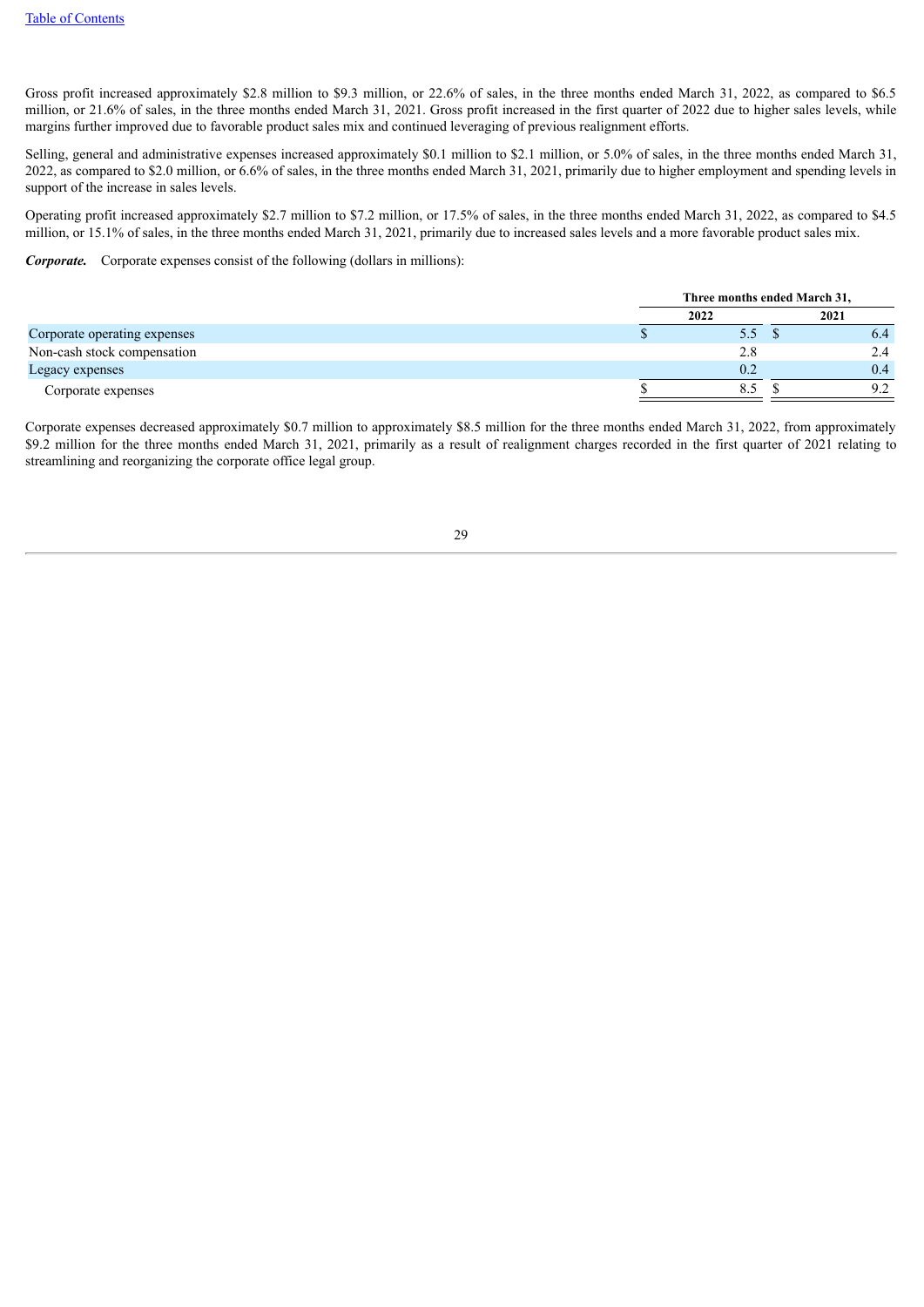#### **Liquidity and Capital Resources**

*Cash Flows*

Cash flows provided by operating activities were approximately \$5.7 million for the three months ended March 31, 2022, as compared to approximately \$15.7 million for the three months ended March 31, 2021. Significant changes in cash flows provided by operating activities and the reasons for such changes were as follows:

- For the three months ended March 31, 2022, the Company generated approximately \$34.8 million in cash flows, based on the reported net income of approximately \$14.2 million and after considering the effects of non-cash items related to depreciation, amortization, loss on dispositions of assets, changes in deferred income taxes, stock-based compensation and other operating activities. For the three months ended March 31, 2021, the Company generated approximately \$34.6 million in cash flows based on the reported net income of approximately \$13.1 million and after considering the effects of similar non-cash items and debt financing and related expenses.
- Increases in accounts receivable resulted in a use of cash of approximately \$22.3 million and \$15.6 million for the three months ended March 31, 2022 and 2021, respectively. The increased use of cash for each of the three month periods is due primarily to the timing of sales and collection of cash related thereto within the periods. Days sales outstanding of receivables increased approximately six days through the three months ended March 31, 2022, and remained relatively consistent through the three months ended March 31, 2021.
- We increased our investment in inventory by approximately \$0.9 million and \$3.1 million for the three months ended March 31, 2022 and 2021, respectively. Our days sales in inventory decreased by approximately three days through first quarter 2022 and decreased approximately six days during first quarter 2021, as we continue to moderate inventory levels in line with sales levels.
- Increases in prepaid expenses and other assets resulted in a use of cash of approximately \$0.7 million and \$2.1 million for the three months ended March 31, 2022 and 2021, respectively. These changes were primarily a result of the timing of payments made for income taxes and certain operating expenses.
- A decrease in accounts payable and accrued liabilities resulted in a use of cash of approximately \$5.2 million for the three months ended March 31, 2022, while an increase in accounts payable and accrued liabilities resulted in a source of cash of approximately \$2.0 million for the three months ended March 31, 2021. Days accounts payable on hand remained relatively consistent through first quarter of 2022 compared with a decrease of approximately one day in first quarter 2021. Our days accounts payable on hand fluctuate primarily as a result of the timing of payments made to suppliers and the mix of vendors and related terms.

Net cash used for investing activities for the three months ended March 31, 2022 and 2021 was approximately \$75.8 million and \$9.4 million, respectively. During the first three months of 2022, we invested approximately \$11.9 million in capital expenditures, as we continued our investment in growth, capacity and productivity-related capital projects, and paid approximately \$64.0 million, net of cash acquired, to acquire Intertech. During the first three months of 2021, we invested approximately \$9.4 million in capital expenditures.

Net cash used for financing activities for the three months ended March 31, 2022 was approximately \$11.8 million, while net cash provided by financing activities was approximately \$340.8 million for the three months ended March 31, 2021. During the first three months of 2022, we purchased approximately \$9.1 million of outstanding common stock, used a net cash amount of approximately \$1.0 million related to our stock compensation arrangements and paid dividends of approximately \$1.7 million. During the first three months of 2021, we issued \$400.0 million principal amount of senior notes and made net repayments of approximately \$48.6 million on our revolving credit facilities. In connection with refinancing our long-term debt, we paid approximately \$6.2 million of debt financing fees. We also purchased approximately \$2.6 million of outstanding common stock and used a net cash amount of approximately \$1.8 million related to our stock compensation arrangements.

#### *Our Debt and Other Commitments*

In March 2021, we issued the 2029 Senior Notes in a private placement under Rule 144A of the Securities Act of 1933, as amended. We used the proceeds from the 2029 Senior Notes offering to pay fees and expenses of approximately \$5.1 million related to the offering and pay fees and expenses of \$1.0 million related to amending our Credit Agreement. In connection with the issuance, during the second quarter of 2021, we completed the redemption of our \$300.0 million principal amount 2025 Senior Notes. The remaining cash proceeds from the 2029 Senior Notes were used for general corporate purposes, including repaying all outstanding revolving credit facility borrowings. The \$5.1 million of fees and expenses related to the 2029 Senior Notes were capitalized as debt issuance costs.

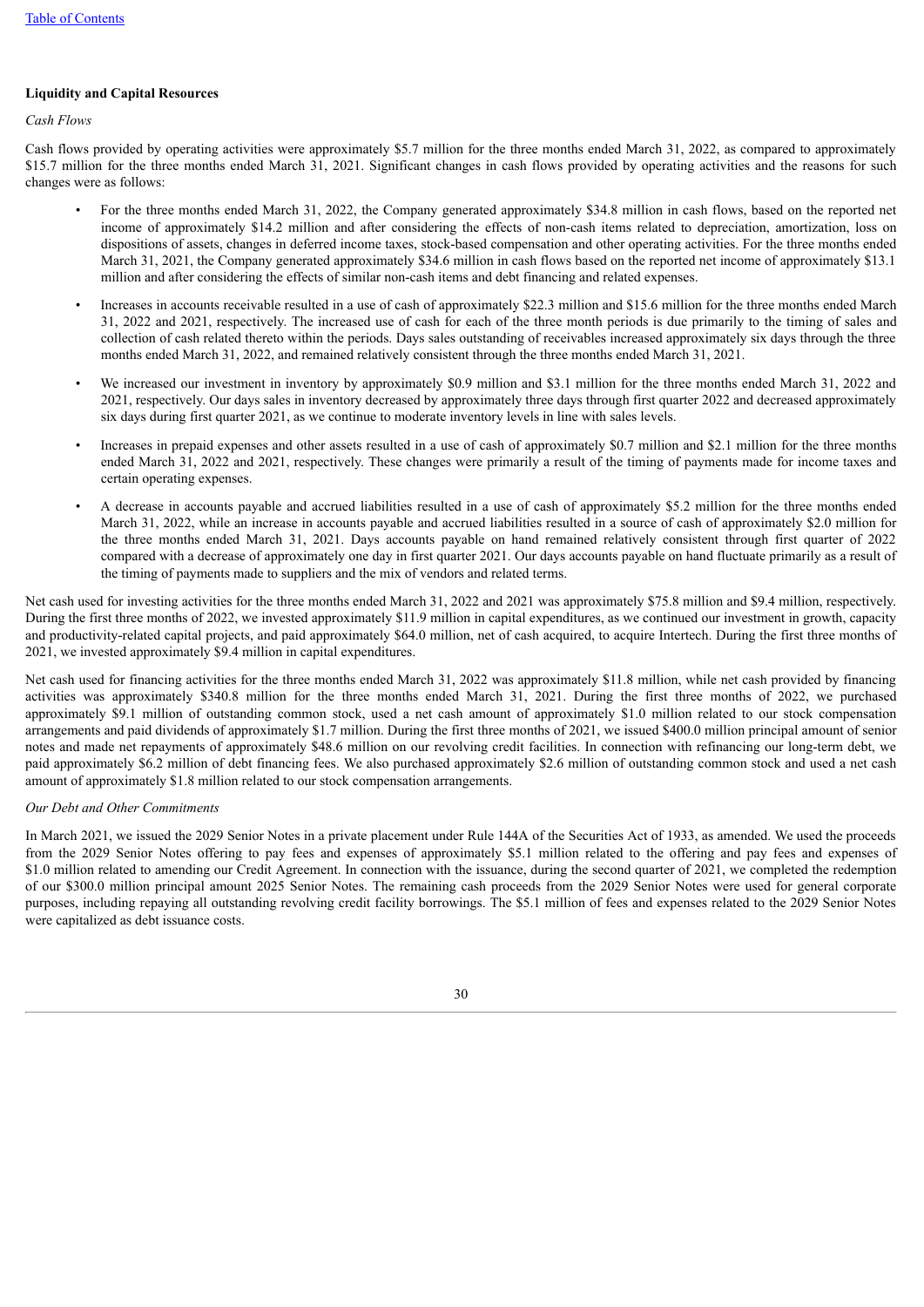The 2029 Senior Notes accrue interest at a rate of 4.125% per annum, payable semi-annually in arrears on April 15 and October 15. The payment of principal and interest is jointly and severally guaranteed, on a senior unsecured basis, by certain subsidiaries of the Company. The 2029 Senior Notes are *pari passu* in right of payment with all existing and future senior indebtedness and effectively subordinated to all existing and future secured indebtedness to the extent of the value of the assets securing such indebtedness.

Prior to April 15, 2024, we may redeem up to 40% of the principal amount of the 2029 Senior Notes at a redemption price of 104.125% of the principal amount, plus accrued and unpaid interest, if any, to the redemption date, with the net cash proceeds of one or more equity offerings provided that each such redemption occurs within 90 days of the date of closing of each such equity offering. In addition, prior to April 15, 2024, we may redeem all or part of the 2029 Senior Notes at a redemption price equal to 100% of the principal amount thereof, plus accrued and unpaid interest, if any, to the redemption date, plus a "make whole" premium.

For the three months ended March 31, 2022, our consolidated subsidiaries that do not guarantee the 2029 Senior Notes represented approximately 26% of the total of guarantor and non-guarantor net sales, treating each as a consolidated group and excluding intercompany transactions between guarantor and non-guarantor subsidiaries. In addition, our non-guarantor subsidiaries represented approximately 37% and 43% of the total guarantor and non-guarantor assets and liabilities, respectively, as of March 31, 2022, treating the guarantor and non-guarantor subsidiaries each as a consolidated group.

In March 2021, we amended our Credit Agreement in connection with the issuance of the 2029 Senior Notes to extend the maturity date. We incurred fees and expenses of approximately \$1.0 million related to the amendment, all of which were capitalized as debt issuance costs. We also recorded approximately \$0.2 million of non-cash expense related to the write-off of previously capitalized deferred financing fees. The Credit Agreement consists of a \$300.0 million senior secured revolving credit facility, which permits borrowings denominated in specific foreign currencies, subject to a \$125.0 million sub limit, maturing on March 29, 2026.

In November 2021, we amended the Credit Agreement to replace LIBOR with a benchmark interest rate determined based on the currency denomination of borrowings. Effective January 1, 2022, the amendment replaced the reference rate terms for U.S. dollar LIBOR borrowings to the Secured Overnight Financing Rate ("SOFR"), British pound sterling LIBOR borrowings to the Sterling Overnight Index Average ("SONIA") and Euro LIBOR borrowings to the Euro Short Term Rate ("ESTR"), all plus a spread of 1.50%. The interest rate spread is based upon the leverage ratio, as defined, as of the most recent determination date.

The Credit Agreement provides for incremental revolving credit commitments in an amount not to exceed the greater of \$200.0 million and an amount such that, after giving effect to such incremental commitments and the incurrence of any other indebtedness substantially simultaneously with the making of such commitments, the senior secured net leverage ratio, as defined in the Credit Agreement, is no greater than 3.00 to 1.00. The terms and conditions of any incremental revolving credit facility commitments must be no more favorable than the existing credit facility.

Amounts drawn under our revolving credit facility fluctuate daily based upon our working capital and other ordinary course needs. Availability under our revolving credit facility depends upon, among other things, compliance with our Credit Agreement's financial covenants. Our Credit Agreement contains various negative and affirmative covenants and other requirements affecting us and our subsidiaries, including the ability to, subject to certain exceptions and limitations, incur debt, liens, mergers, investments, loans, advances, guarantee obligations, acquisitions, asset dispositions, sale-leaseback transactions, hedging agreements, dividends and other restricted payments, transactions with affiliates, restrictive agreements and amendments to charters, bylaws, and other material documents. The terms of our Credit Agreement require us and our subsidiaries to meet certain restrictive financial covenants and ratios computed quarterly, including a maximum total net leverage ratio (total consolidated indebtedness plus outstanding amounts under the accounts receivable securitization facility, less the aggregate amount of certain unrestricted cash and unrestricted permitted investments, as defined, over consolidated EBITDA, as defined) and a minimum interest expense coverage ratio (consolidated EBITDA, as defined, over the sum of consolidated cash interest expense, as defined, and preferred dividends, as defined). Our permitted total net leverage ratio under the Credit Agreement is 4.00 to 1.00 as of March 31, 2022. If we were to complete an acquisition which qualifies for a Covenant Holiday Period, as defined in our Credit Agreement, then our permitted total net leverage ratio cannot exceed 4.50 to 1.00 during that period. Our actual total net leverage ratio was 1.98 to 1.00 at March 31, 2022. Our permitted interest expense coverage ratio under the Credit Agreement is 3.00 to 1.00 as of March 31, 2022. Our actual interest expense coverage ratio was 13.73 to 1.00 at March 31, 2022. At March 31, 2022, we were in compliance with our financial covenants.

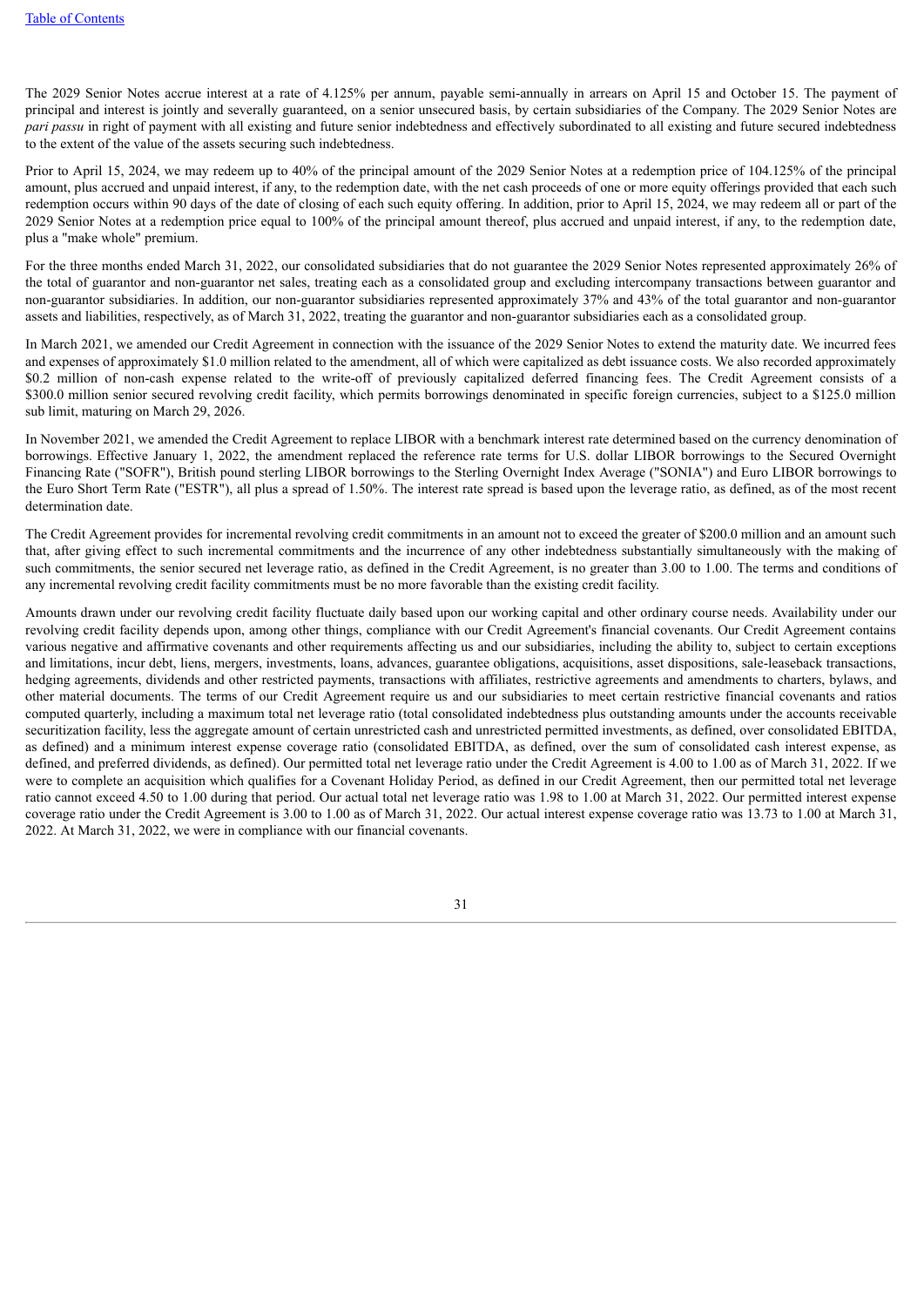The following is a reconciliation of net income, as reported, which is a GAAP measure of our operating results, to Consolidated Bank EBITDA, as defined in our Credit Agreement, for the twelve months ended March 31, 2022 (dollars in thousands). We present Consolidated Bank EBITDA to show our performance under our financial covenants.

|                                                         | <b>Twelve Months</b><br>Ended<br><b>March 31, 2022</b> |
|---------------------------------------------------------|--------------------------------------------------------|
| Net income                                              | \$<br>58,420                                           |
| Bank stipulated adjustments:                            |                                                        |
| Interest expense                                        | 14,370                                                 |
| Income tax expense                                      | 12,750                                                 |
| Depreciation and amortization                           | 53,970                                                 |
| Non-cash compensation expense $^{(1)}$                  | 9,880                                                  |
| Other non-cash expenses or losses                       | 820                                                    |
| Non-recurring expenses or costs <sup>(2)</sup>          | 19,360                                                 |
| Extraordinary, non-recurring or unusual gains or losses | 1,520                                                  |
| Effects of purchase accounting adjustments              | 720                                                    |
| Business and asset dispositions                         | 130                                                    |
| Net losses on early extinguishment of debt              | 3,000                                                  |
| Permitted acquisitions                                  | 7,040                                                  |
| Currency gains and losses                               | 160                                                    |
| Consolidated Bank EBITDA, as defined                    | 182,140                                                |

|                                      | <b>March 31, 2022</b> |  |
|--------------------------------------|-----------------------|--|
| Total Indebtedness, as defined $(3)$ | 360,120               |  |
| Consolidated Bank EBITDA, as defined | 182,140               |  |
| Total net leverage ratio             | $1.98 \text{ x}$      |  |
| Covenant requirement                 | 4.00 $x$              |  |
|                                      |                       |  |

|                                                                  | <b>Twelve Months</b><br>Ended<br><b>March 31, 2022</b> |
|------------------------------------------------------------------|--------------------------------------------------------|
| Interest expense                                                 | 14,370                                                 |
| Bank stipulated adjustments:                                     |                                                        |
| Interest income                                                  | (210)                                                  |
| Non-cash amounts attributable to amortization of financing costs | (890)                                                  |
| Total Consolidated Cash Interest Expense, as defined             | 13,270                                                 |

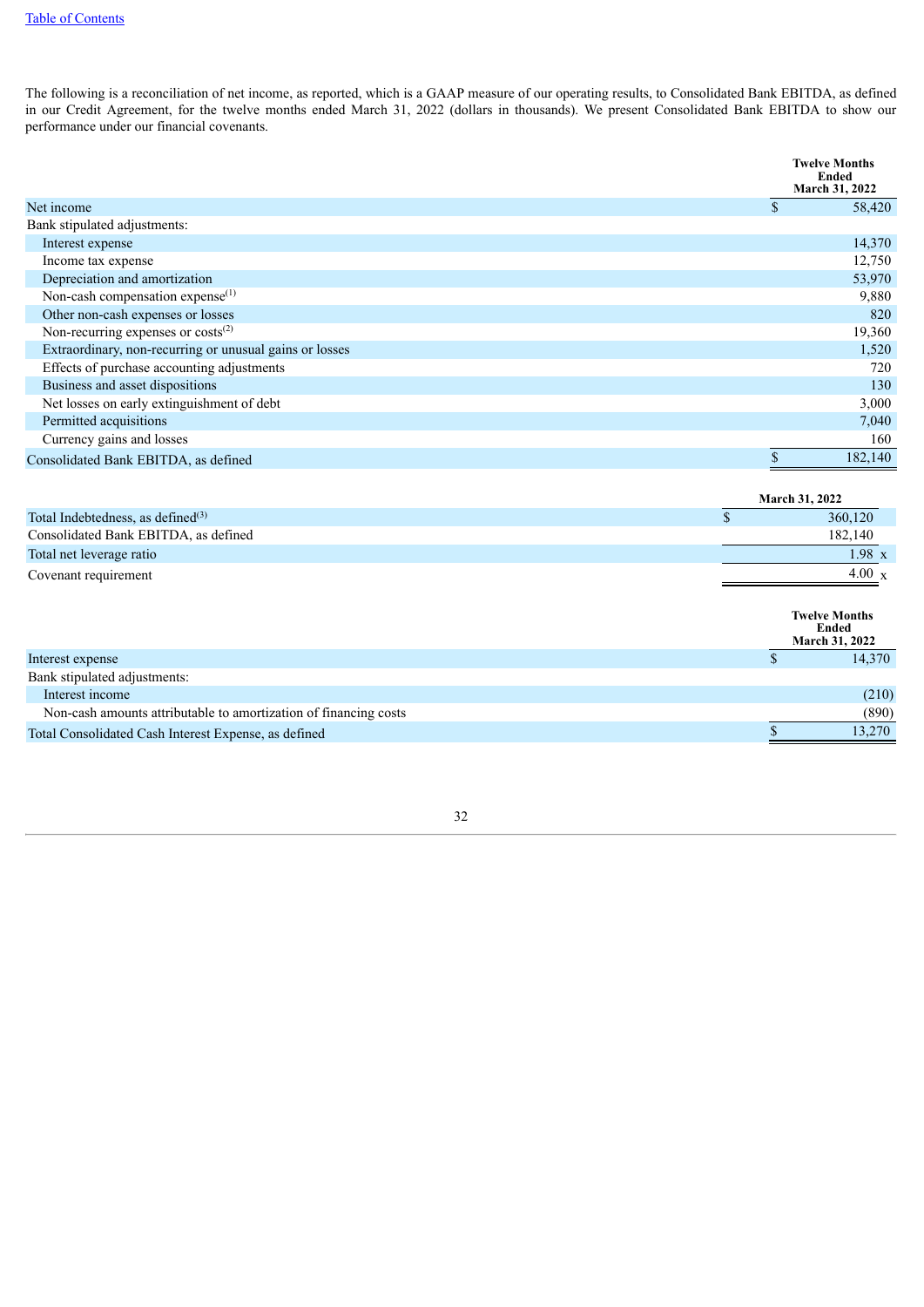#### Table of [Contents](#page-0-0)

|                                                      | <b>March 31, 2022</b> |  |
|------------------------------------------------------|-----------------------|--|
| Consolidated Bank EBITDA, as defined                 | 182.140               |  |
| Total Consolidated Cash Interest Expense, as defined | 13.270                |  |
| Actual interest expense coverage ratio               | $13.73 \times$        |  |
| Covenant requirement                                 | $3.00 \times$         |  |

Non-cash compensation expenses resulting from the grant of equity awards. (1)

\_\_\_\_\_\_\_\_\_\_\_\_\_\_\_\_\_\_\_\_\_\_\_\_\_\_\_\_\_

Our revolving credit facility allows for the issuance of letters of credit, not to exceed \$40.0 million in aggregate. We placed restricted cash on deposit with a financial institution to be held as cash collateral for our outstanding letters of credit; therefore, as of March 31, 2022 and December 31, 2021, we had no letters of credit issued against our revolving credit facility. At March 31, 2022 and December 31, 2021, we had no amounts outstanding under our revolving credit facility and had approximately \$300.0 million available after giving effect to letters of credit issued and outstanding. Our letters of credit, or corresponding restricted cash deposits, are used for a variety of purposes, including support of certain operating lease agreements, vendor payment terms and other subsidiary operating activities, and to meet various states' requirements to self-insure workers' compensation claims, including incurred but not reported claims. Our borrowing capacity was not reduced by leverage restrictions contained in the Credit Agreement as of March 31, 2022 and December 31, 2021.

We rely upon our cash flow from operations and available liquidity under our revolving credit facility to fund our debt service obligations and other contractual commitments, working capital and capital expenditure requirements. At the end of each quarter, we have historically used cash on hand from our domestic and foreign subsidiaries to pay down amounts outstanding under our revolving credit facility, as applicable.

Our weighted average borrowings during the first three months of 2022 approximated \$400.0 million, compared to approximately \$357.5 million during the first three months of 2021, primarily due to a higher aggregate principal balance on our senior notes due to the issuance of the 2029 Senior Notes and the redemption of the 2025 Senior Notes during the first half of 2021.

In May 2021, we, through one of our non-U.S. subsidiaries, entered into a revolving loan facility with a borrowing capacity of \$4 million. The facility is guaranteed by TriMas Corporation. There were no borrowings on this loan facility as of March 31, 2022.

Cash management related to our revolving credit facility is centralized. We monitor our cash position and available liquidity on a daily basis and forecast our cash needs on a weekly basis within the current quarter and on a monthly basis outside the current quarter over the remainder of the year. Our business and related cash forecasts are updated monthly.

While more than half of our cash on hand as of March 31, 2022 is located outside the U.S., given available funding under our revolving credit facility of \$300.0 million at March 31, 2022 (after consideration of the aforementioned leverage restrictions) and based on forecasted cash sources and requirements inherent in our business plans, we believe that our liquidity and capital resources, including anticipated cash flows from operations, will be sufficient to meet our debt service, capital expenditure and other short-term and long-term obligations for the foreseeable future, as well as dividends and share repurchases.

We are subject to variable interest rates on our revolving credit facility, which is subject to a benchmark interest rate determined based on the currency denomination of borrowings. At March 31, 2022, we had no amounts outstanding on our revolving credit facility and, therefore, no variable rate-based borrowings outstanding.

In addition to our long-term debt, we have other cash commitments related to leases. We account for these lease transactions as operating leases, and annual rent expense for continuing operations related thereto approximated \$11.0 million in 2021. We expect leasing will continue to be an available financing option to fund future capital expenditure requirements.

Non-recurring costs and expenses relating to diligence and transaction costs, purchase accounting costs, severance, relocation, restructuring and curtailment expenses. (2)

Includes approximately \$3.8 million of acquisition related contingent consideration as of March 31, 2022. (3)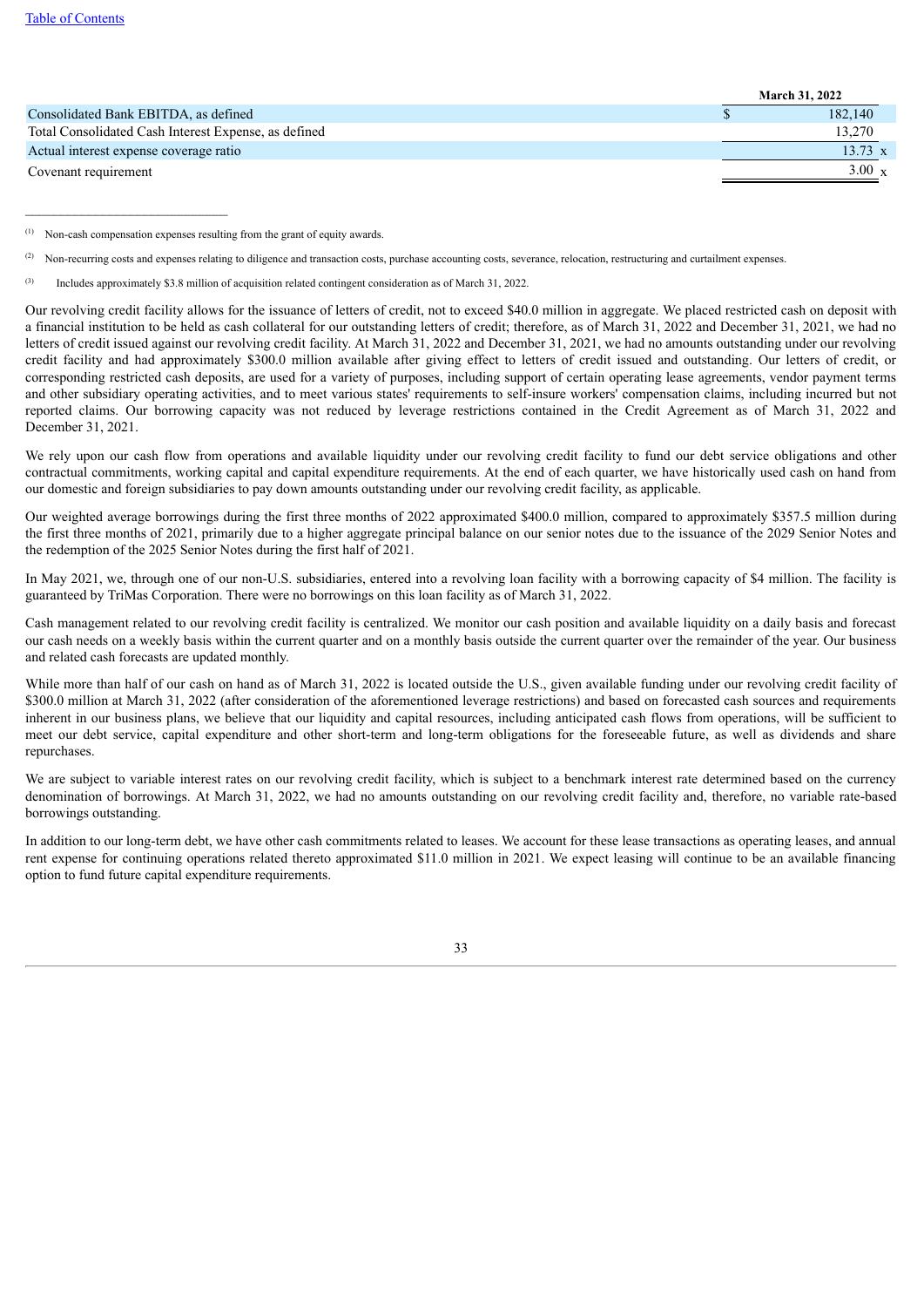In March 2020, we announced our Board of Directors had authorized us to increase the purchase of our common stock up to \$250 million in the aggregate, an increase of \$100 million from the prior authorization. In the three months ended March 31, 2022, we purchased 282,003 shares of our outstanding common stock for an aggregate purchase price of approximately \$9.1 million. Since the initial authorization through March 31, 2022, we have purchased 4,132,818 shares of our outstanding common stock for an aggregate purchase price of approximately \$116.4 million. We will continue to evaluate opportunities to return capital to shareholders through the purchase of our common stock and the payment of dividends, depending on market conditions, including the potential impact of the COVID-19 pandemic, and other factors.

#### **Market Risk**

We conduct business in various locations throughout the world and are subject to market risk due to changes in the value of foreign currencies. The functional currencies of our foreign subsidiaries are primarily the local currency in the country of domicile. We manage these operating activities at the local level and revenues and costs are generally denominated in local currencies; however, results of operations and assets and liabilities reported in U.S. dollars will fluctuate with changes in exchange rates between such local currencies and the U.S. dollar.

We use derivative financial instruments to manage currency risks associated with our procurement activities denominated in currencies other than the functional currency of our subsidiaries and the impact of currency rate volatility on our earnings. As of March 31, 2022, we were party to foreign exchange forward and swap contracts to hedge changes in foreign currency exchange rates with notional amounts of approximately \$135.8 million. We also use cross-currency swap agreements to mitigate currency risks associated with the net investment in certain of our foreign subsidiaries. See Note 11, "*Derivative Instruments*," included in Part 1, Item 1, "*Notes to Unaudited Consolidated Financial Statements*," within this quarterly report on Form 10-Q for additional information.

We are also subject to interest risk as it relates to our long-term debt. See Note 10, "*Long-term Debt*," included in Part 1, Item 1, "*Notes to Unaudited Consolidated Financial Statements*," within this quarterly report on Form 10-Q for additional information.

#### **Common Stock**

TriMas is listed in the NASDAQ Global Select Market. Our stock trades under the symbol "TRS."

#### **Credit Rating**

We and certain of our outstanding debt obligations are rated by Standard & Poor's and Moody's. On March 29, 2022, Moody's affirmed a Ba3 rating to our 2029 Senior Notes. See Note 10, *"Long-term Debt"* included in Part I, Item 1, *"Notes to Unaudited Consolidated Financial Statements"* within this quarterly report on Form 10-Q. Moody's also affirmed a Ba2 Corporate Family Rating and maintained its outlook as stable. On March 15, 2021, Standard & Poor's assigned a BB- rating to our 2029 Senior Notes. On February 26, 2021, Standard & Poor's affirmed a BB corporate credit rating and maintained its outlook as stable. If our credit ratings were to decline, our ability to access certain financial markets may become limited, our cost of borrowings may increase, the perception of us in the view of our customers, suppliers and security holders may worsen and as a result, we may be adversely affected.

#### **Outlook**

We believe our first quarter 2022 financial results continue to demonstrate our ability to effectively leverage our TriMas Business Model, working across our businesses with a high degree of connectivity to respond to changing market conditions, whether they be related to the COVID-19 pandemic, volatile commodity costs or the supply chain and energy cost impacts from the Russia-Ukraine conflict. We have capitalized on opportunities where market demand was high, while also taking swift actions where market demand was sharply reduced. We have continued to take proactive realignment actions to mitigate external pressures as much as practical, while at the same time growing our businesses through organic new products as well as via bolt-on acquisitions.

Looking forward, we believe there will be a continued period of uncertainty related to demand levels for our products, whether it be when production rates for new aircraft builds, which require our fasteners and engineered products, will ramp-up, or whether general industrial activity will continue to its upward trajectory. We expect to continue to mitigate, as much as practical, the impact of low volumes in the most challenged end markets, executing realignment actions as necessary so we are positioned to gain operating leverage when these end markets recover. We believe we remain well positioned to capitalize on the recovery of the aerospace market, just as we have with the improvement in the industrial markets, as well as capture available market growth opportunities.

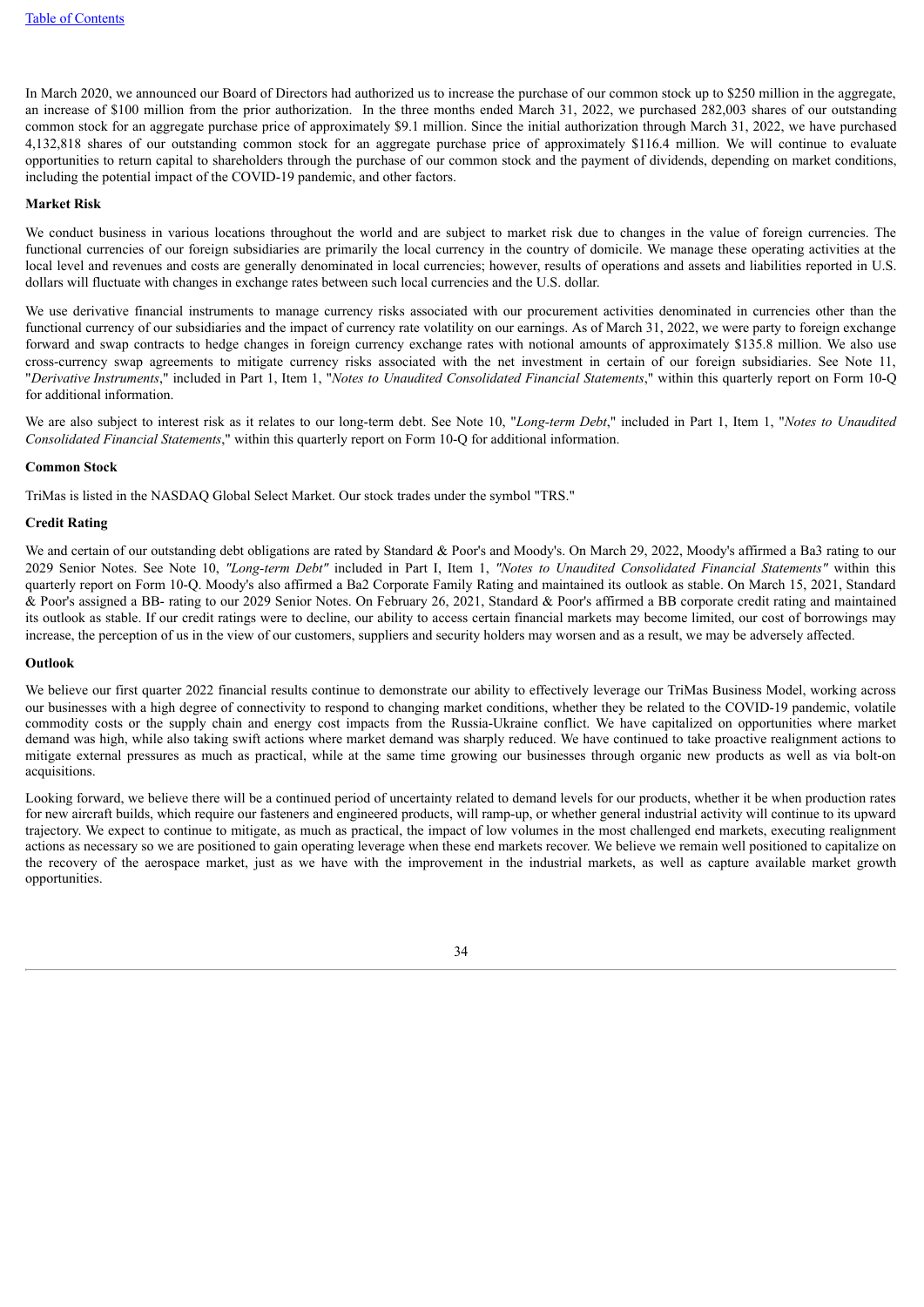Following our recent acquisitions, we continue to believe our capital structure remains strong and that we have sufficient headroom under our financial covenants, and ample cash and available liquidity under our revolving credit facility, to meet our debt service, capital expenditure and other short-term and long-term obligations for the foreseeable future, as well as dividends and share repurchases.

We expect to continue to leverage the tenets of our TriMas Business Model to manage our multi-industry businesses on a longer-term basis, achieve our growth plans, execute continuous improvement initiatives to offset inflationary pressures, and seek lower-cost sources for input costs, all while continuously assessing the appropriateness of our manufacturing footprint and fixed-cost structure.

#### **Impact of New Accounting Standards**

See Note 2, "*New Accounting Pronouncements*," included in Part 1, Item 1, "*Notes to Unaudited Consolidated Financial Statements*," within this quarterly report on Form 10-Q.

#### **Critical Accounting Policies**

Certain of our accounting policies require the application of significant judgment by management in selecting the appropriate assumptions used in calculating financial estimates. By their nature, these judgments are subject to an inherent degree of uncertainty. These judgments are based on our historical experience, our evaluation of business and macroeconomic trends, and information from other outside sources, as appropriate.

<span id="page-35-0"></span>During the quarter ended March 31, 2022, there were no material changes to the items that we disclosed as our critical accounting policies in Part II, Item 7, "Management's Discussion and Analysis of Financial Condition and Results of Operations," in the Annual Report on Form 10-K for the year ended December 31, 2021.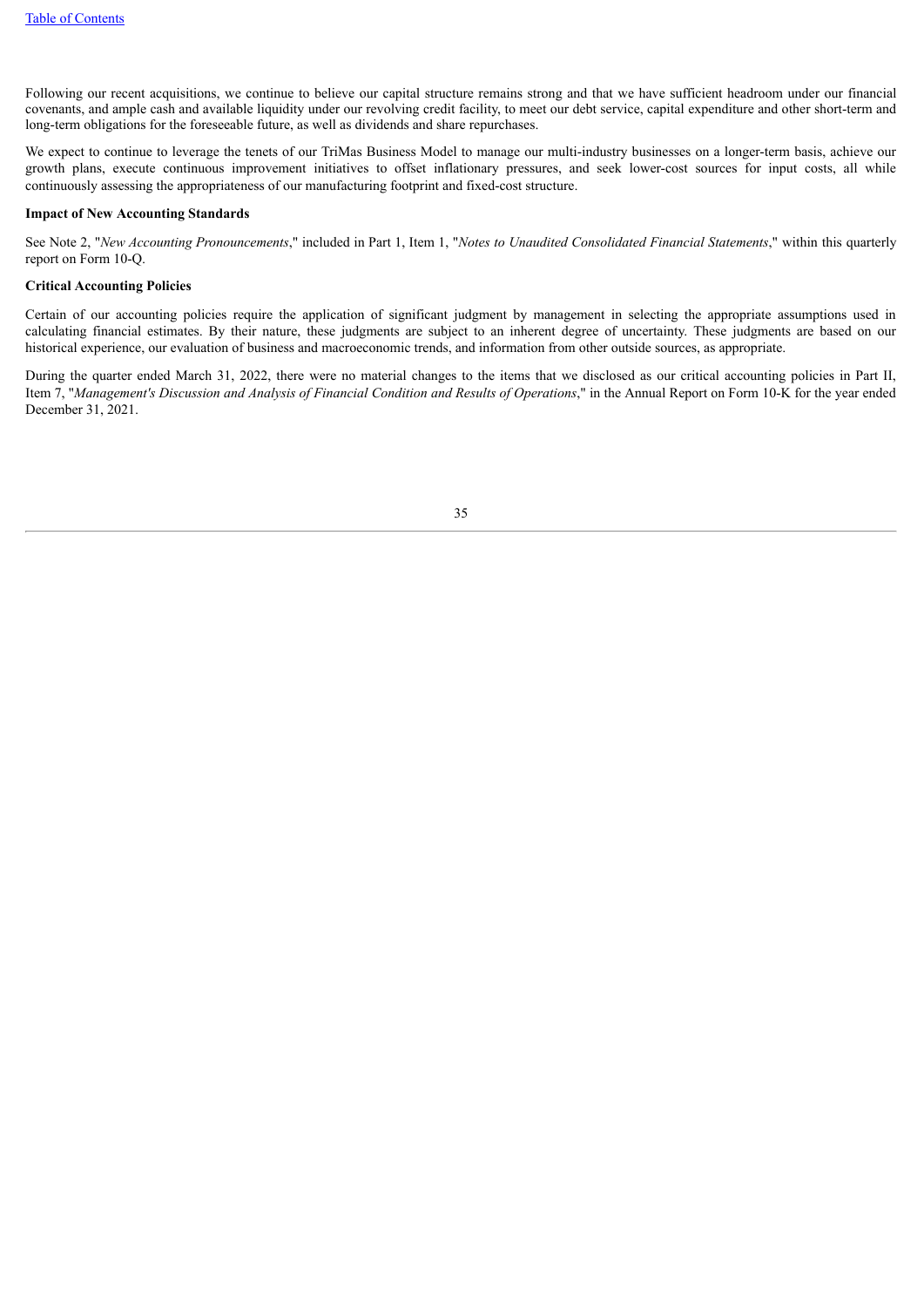#### **Item 3. Quantitative and Qualitative Disclosures About Market Risk**

In the normal course of business, we are exposed to market risk associated with fluctuations in foreign currency exchange rates. We are also subject to interest risk as it relates to long-term debt. See Part I, Item 2, "Management's Discussion and Analysis of Financial Condition and Results of Operations," for details about our primary market risks, and the objectives and strategies used to manage these risks. Also see Note 10, "*Long-term Debt*," and Note 11, "*Derivative Instruments*," in Part I, Item 1, "*Notes to Unaudited Consolidated Financial Statements*," included within this quarterly report on Form 10-Q for additional information.

#### **Item 4. Controls and Procedures**

The Company maintains disclosure controls and procedures that are designed to ensure that information required to be disclosed in the reports that the Company files or submits under the Securities Exchange Act of 1934, as amended (the "Exchange Act"), is recorded, processed, summarized, and reported within the time periods specified in the SEC's rules and forms, and that such information is accumulated and communicated to the Company's management, including its Chief Executive Officer and Chief Financial Officer, as appropriate, to allow timely decisions regarding required disclosures.

#### *Evaluation of disclosure controls and procedures*

As of March 31, 2022, an evaluation was carried out by management, with the participation of the Chief Executive Officer and Chief Financial Officer, of the effectiveness of the Company's disclosure controls and procedures (as such term is defined in Rule 13a-15(e) and Rule 15d-15(e) of the Exchange Act) pursuant to Rule 13a-15 of the Exchange Act. The Company's disclosure controls and procedures are designed only to provide reasonable assurance that they will meet their objectives. Based upon that evaluation, the Chief Executive Officer and Chief Financial Officer concluded that as of March 31, 2022, the Company's disclosure controls and procedures are effective to provide reasonable assurance that they would meet their objectives.

#### *Changes in internal control over financial reporting*

In response to the COVID-19 pandemic, we have required certain employees, some of whom are involved in the operation of our internal controls over financial reporting, to work from home. Despite this change, there have been no changes in the Company's internal control over financial reporting during the quarter ended March 31, 2022 that have materially affected, or are reasonably likely to materially affect, the Company's internal control over financial reporting. We are continually monitoring and assessing the COVID-19 pandemic on our internal controls to minimize any impact it may have on their design and operating effectiveness.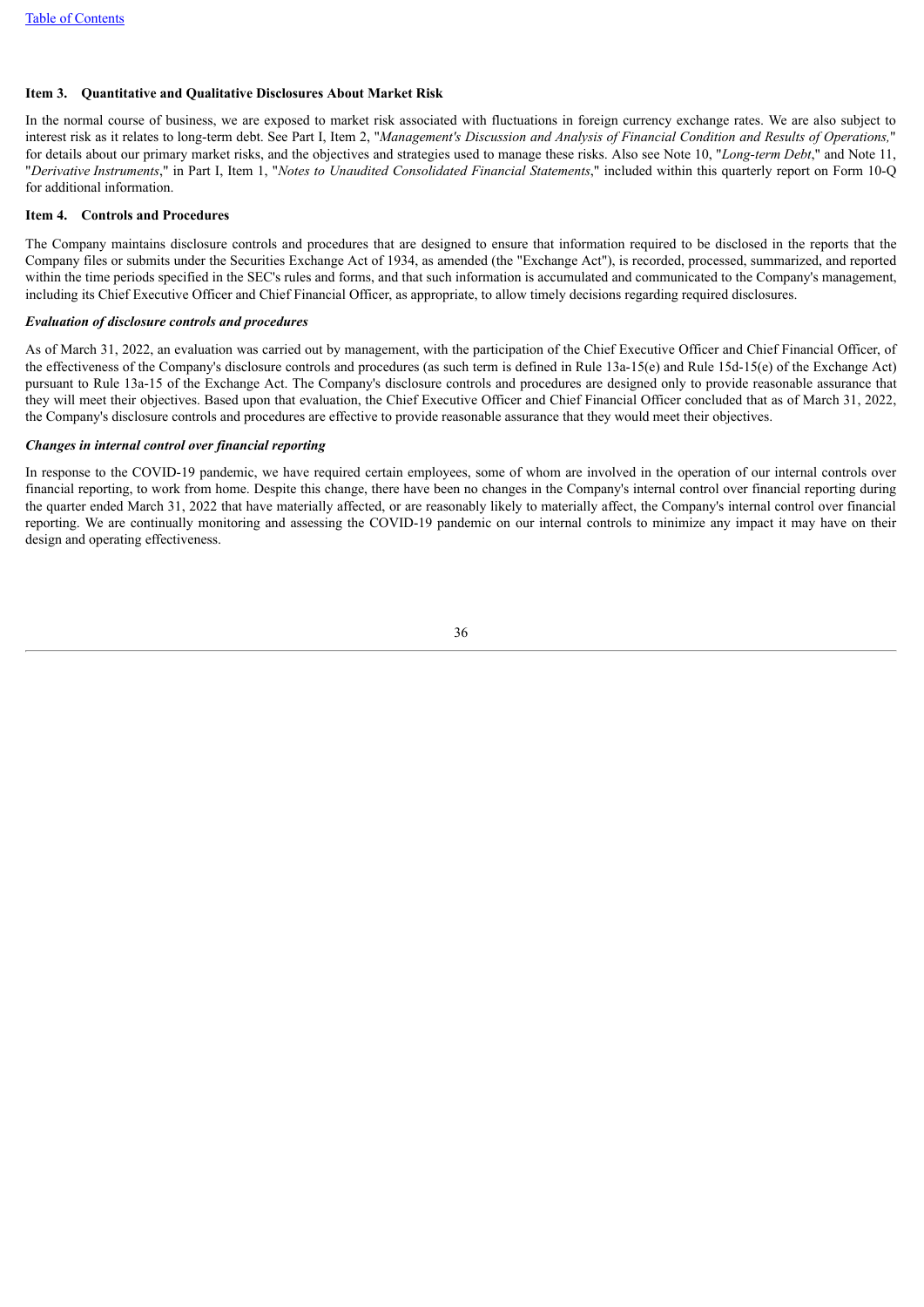## **PART II. OTHER INFORMATION**

#### **TRIMAS CORPORATION**

#### **Item 1. Legal Proceedings**

See Note 14, "*Commitments and Contingencies,*" included in Part I, Item 1, "*Notes to Unaudited Consolidated Financial Statements*," within this quarterly report on Form 10-Q.

## **Item 1A. Risk Factors**

In addition to the other information set forth in this report, you should carefully consider the factors discussed in Part 1, Item 1A., "*Risk Factors*," in our 2021 Annual Report on Form 10-K, which could materially affect our business, financial condition or future results. There have been no significant changes in our risk factors as disclosed in our 2021 Annual Report on Form 10-K.

#### **Item 2. Unregistered Sales of Equity Securities and Use of Proceeds**

The following table provides information about purchases made by the Company, or on behalf of the Company by an affiliated purchaser, of shares of the Company's common stock during the three months ended March 31, 2022.

| Period                                | <b>Total Number of Shares</b><br><b>Purchased</b> | <b>Average Price Paid per</b><br>Share | <b>Total Number of Shares</b><br><b>Purchased as Part of</b><br><b>Publicly Announced</b><br>Plans or Programs <sup>(1)</sup> | <b>Approximate Dollar</b><br>Value of Shares that May<br><b>Yet Be Purchased Under</b><br>the Program <sup>(1)</sup> |
|---------------------------------------|---------------------------------------------------|----------------------------------------|-------------------------------------------------------------------------------------------------------------------------------|----------------------------------------------------------------------------------------------------------------------|
| January 1, 2022 to January 31, 2022   | $\overline{\phantom{0}}$                          |                                        | $\hspace{0.1mm}-\hspace{0.1mm}$                                                                                               | 142,615,349                                                                                                          |
| February 1, 2022 to February 28, 2022 | 4.874                                             | 31.67                                  | 4.874                                                                                                                         | 142,461,009                                                                                                          |
| March 1, 2022 to March 31, 2022       | 277,129                                           | 32.12                                  | 277,129                                                                                                                       | 133,558,897                                                                                                          |
| Total                                 | 282,003                                           | 32.11                                  | 282,003                                                                                                                       | 133,558,897                                                                                                          |

In March 2020, the Company announced its Board of Directors had authorized the Company to increase the purchase of its common stock up to \$250 million in the aggregate from its previous authorization of \$150 million. The increased authorization includes the value of shares already purchased under the previous authorization. Pursuant to this share repurchase program, during the three months ended March 31, 2022, the Company repurchased 282,003 shares of its common stock at a cost of approximately \$9.1 million. The share repurchase program is effective and has no expiration date. (1)

#### **Item 3. Defaults Upon Senior Securities**

Not applicable.

#### **Item 4. Mine Safety Disclosures**

Not applicable.

#### **Item 5. Other Information**

Not applicable.

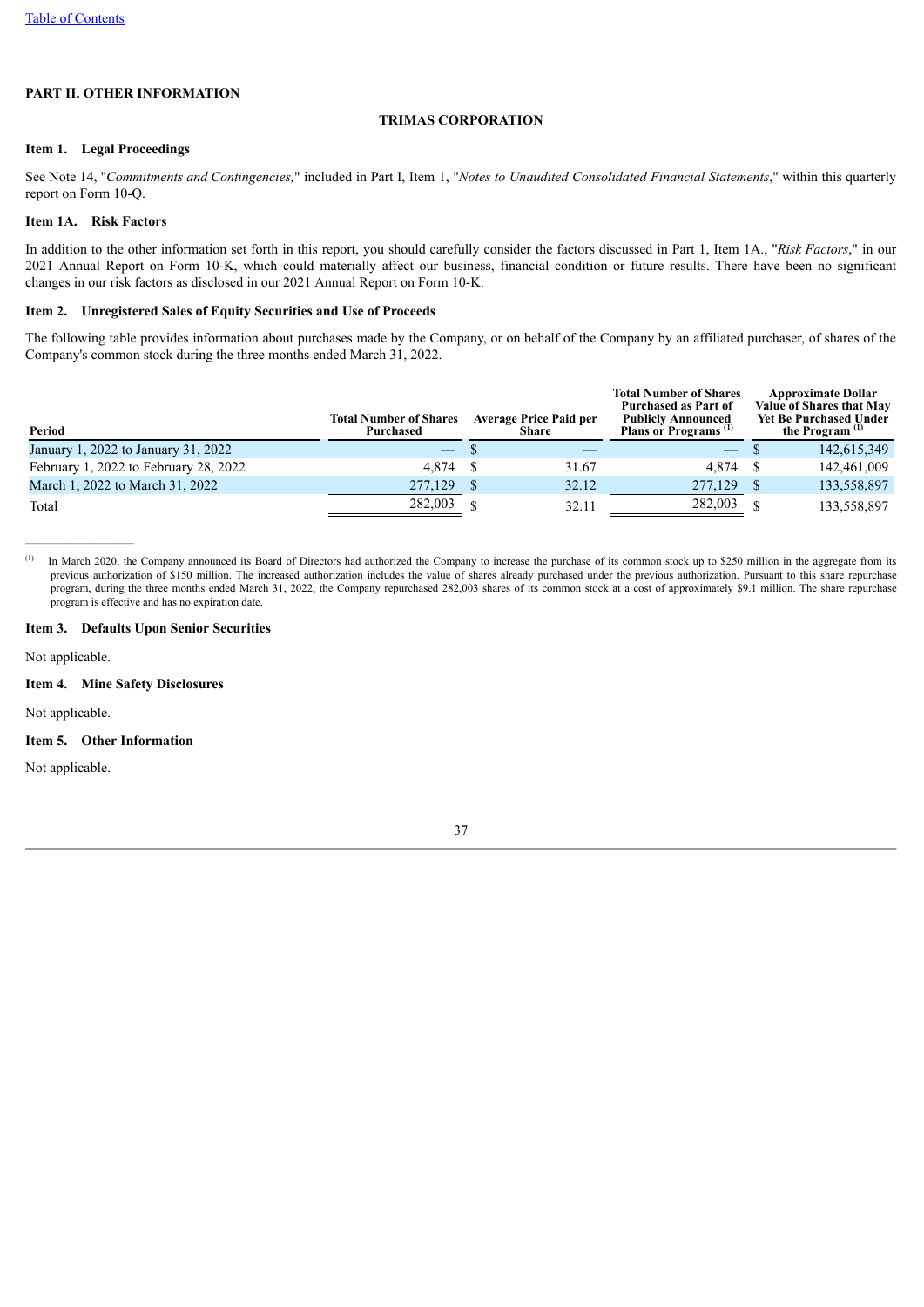## **Item 6. Exhibits**

# **Exhibits Index:**

| 3.1  | Fourth Amended and Restated Certificate of Incorporation of TriMas Corporation (Incorporated by reference to the Exhibits filed<br>with TriMas Corporation's Quarterly Report on Form 10-Q filed on August 3, 2007 (File No. 001-10716)).                                                                                                                                                                                                                                                                                                        |
|------|--------------------------------------------------------------------------------------------------------------------------------------------------------------------------------------------------------------------------------------------------------------------------------------------------------------------------------------------------------------------------------------------------------------------------------------------------------------------------------------------------------------------------------------------------|
| 3.2  | Third Amended and Restated By-laws of TriMas Corporation (Incorporated by reference to the Exhibits filed with TriMas<br>Corporation's Current Report on Form 8-K filed on December 18, 2015 (File No. 001-10716)).                                                                                                                                                                                                                                                                                                                              |
| 10.1 | Form of Performance Stock Units Agreement - 2022 LTI - under the 2017 Equity and Incentive Compensation Plan.*                                                                                                                                                                                                                                                                                                                                                                                                                                   |
| 10.2 | Form of Restricted Stock Units Agreement (Three-Year Vest) - 2022 LTI - under the 2017 Equity and Incentive Compensation<br>$Plan.*$                                                                                                                                                                                                                                                                                                                                                                                                             |
| 10.3 | Form of Restricted Stock Units Agreement (Board Of Directors) (One-Year Vest) - 2022 LTI - under the 2017 Equity and Incentive<br>Compensation Plan.*                                                                                                                                                                                                                                                                                                                                                                                            |
| 31.1 | Certification pursuant to 18 U.S.C. Section 1350, as adopted pursuant to Section 302 of the Sarbanes-Oxley Act of 2002.                                                                                                                                                                                                                                                                                                                                                                                                                          |
| 31.2 | Certification pursuant to 18 U.S.C. Section 1350, as adopted pursuant to Section 302 of the Sarbanes-Oxley Act of 2002.                                                                                                                                                                                                                                                                                                                                                                                                                          |
| 32.1 | Certification pursuant to 18 U.S.C. Section 1350, as adopted pursuant to Section 906 of the Sarbanes-Oxley Act of 2002.                                                                                                                                                                                                                                                                                                                                                                                                                          |
| 32.2 | Certification pursuant to 18 U.S.C. Section 1350, as adopted pursuant to Section 906 of the Sarbanes-Oxley Act of 2002.                                                                                                                                                                                                                                                                                                                                                                                                                          |
| 101  | The following materials from TriMas Corporation's Quarterly Report on Form 10-Q for the quarter ended March 31, 2022,<br>formatted in Inline XBRL (eXtensible Business Reporting Language): (i) the Consolidated Balance Sheet, (ii) the Consolidated<br>Statement of Income, (iii) the Consolidated Statement of Comprehensive Income, (iv) the Consolidated Statement of Cash Flows,<br>(v) the Consolidated Statement of Shareholders' Equity, (vi) Notes to Consolidated Financial Statements, and (vii) document and<br>entity information. |
| 104  | Cover Page Interactive Data File (embedded within the Inline XBRL document)                                                                                                                                                                                                                                                                                                                                                                                                                                                                      |

\* Management contracts and compensatory plans or arrangements.

38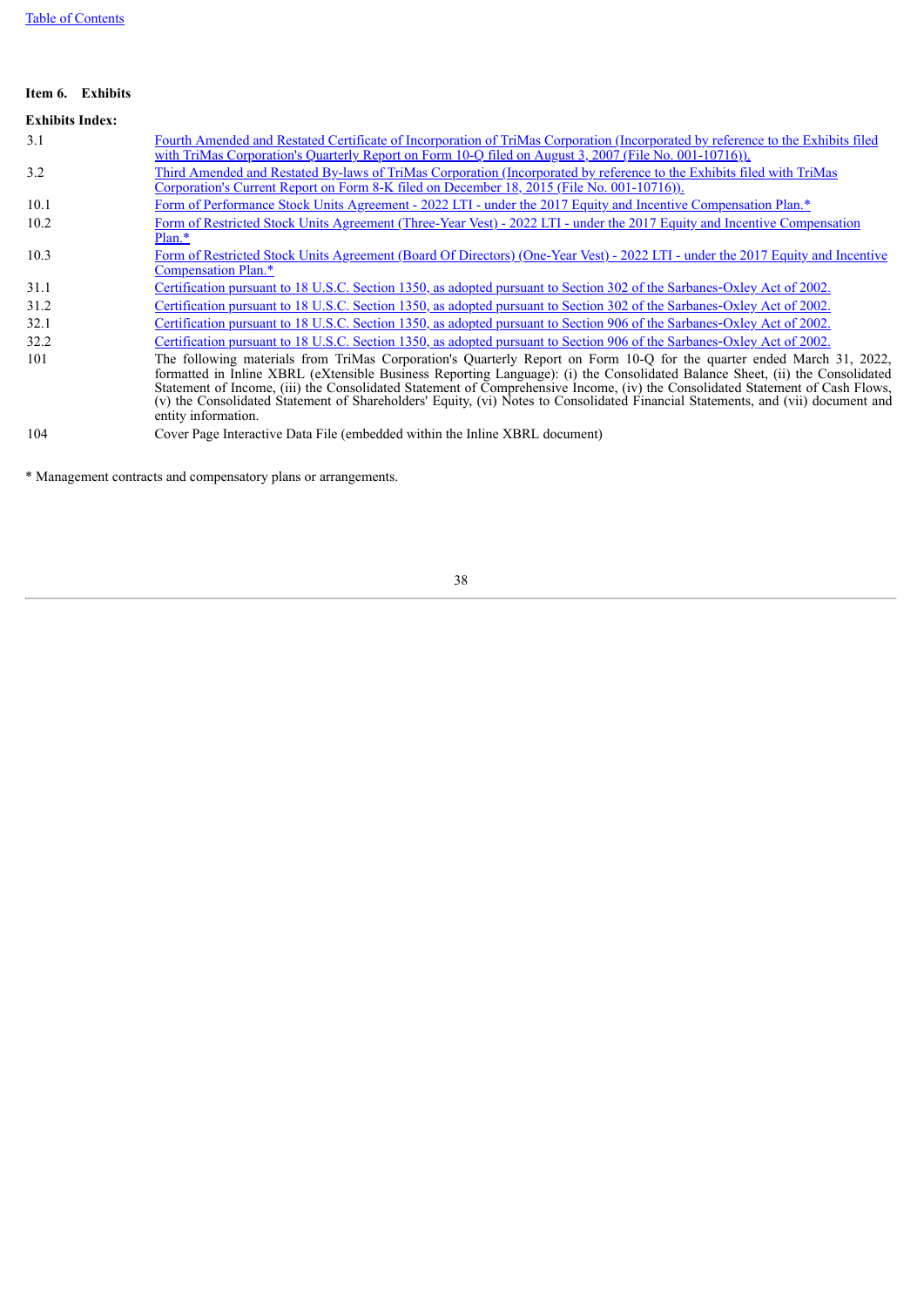## **Signatures**

Pursuant to the requirements of the Securities Exchange Act of 1934, the registrant has duly caused this report to be signed on its behalf by the undersigned thereunto duly authorized.

## **TRIMAS CORPORATION (Registrant)**

/s/ SCOTT A. MELL

Scott A. Mell *Chief Financial Of icer*

Date: April 28, 2022 By:

39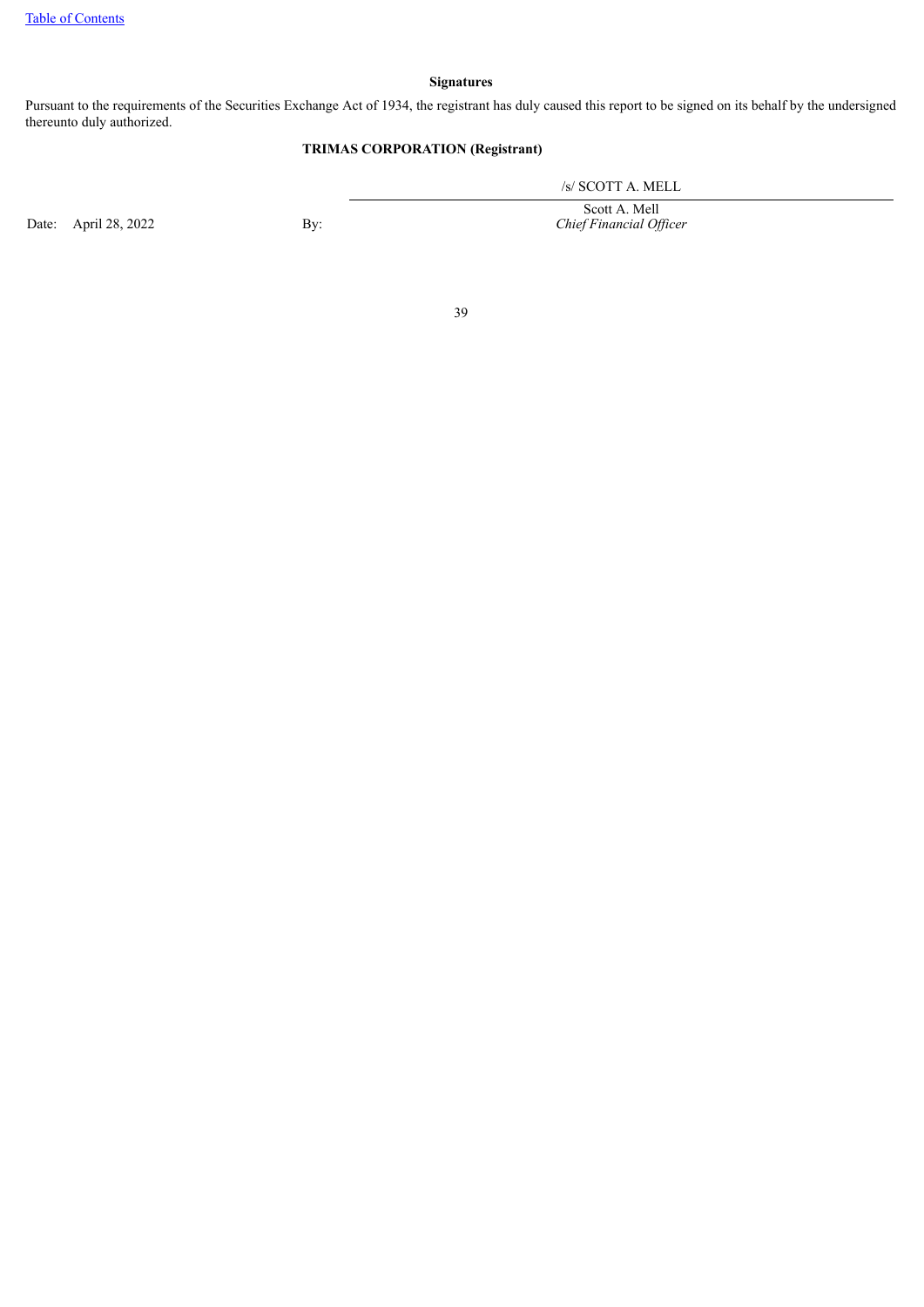**Exhibit 10.1**

**1/1/22 – 12/31/24 Award Performance Stock Units**

#### **TRIMAS CORPORATION**

## **2017 EQUITY AND INCENTIVE COMPENSATION PLAN**

#### **PERFORMANCE STOCK UNITS AGREEMENT**

<span id="page-40-0"></span>TriMas Corporation (the "Company"), as permitted by the TriMas Corporation 2017 Equity and Incentive Compensation Plan ("Plan"), and as approved by the Committee, has granted to the individual listed below ("Grantee"), the opportunity to earn performance-based Restricted Stock Units ("PSUs") in the amount designated in this Performance Stock Units Agreement ("Agreement"), subject to the terms and conditions of the Plan and this Agreement.

Unless otherwise defined in this Agreement or in one or more Appendices to this Agreement, the terms used in this Agreement have the same meanings as defined in the Plan.

## **I. NOTICE OF PSU AWARD**

| Grantee:                        | [specify Grantee's name]                                                                                                                                      |
|---------------------------------|---------------------------------------------------------------------------------------------------------------------------------------------------------------|
| Date of Agreement:              | As of [enter date]                                                                                                                                            |
| Date of Grant:                  | [Grant Date]                                                                                                                                                  |
| <b>Number of PSUs in Award:</b> | [number of PSUs] ("Target"), subject to addition or subtraction<br>as set forth on Appendix A depending on achievement of<br>applicable Management Objectives |
| <b>Performance Period:</b>      | Beginning on January 1, 2022, and continuing through<br>December 31, 2024                                                                                     |
| <b>Settlement Date</b>          | March 11, 2025                                                                                                                                                |
| <b>Settlement Method:</b>       | Earned and vested PSUs will be settled by delivery of one share<br>of Common Stock for each PSU being settled                                                 |

## II. **AGREEMENT**

**A. Grant of PSUs.** The Company has granted to Grantee (who, pursuant to this award is a Participant in the Plan) the opportunity to earn the number of PSUs described above, subject to the terms of this Agreement (this "Award"). The PSUs evidenced by this Agreement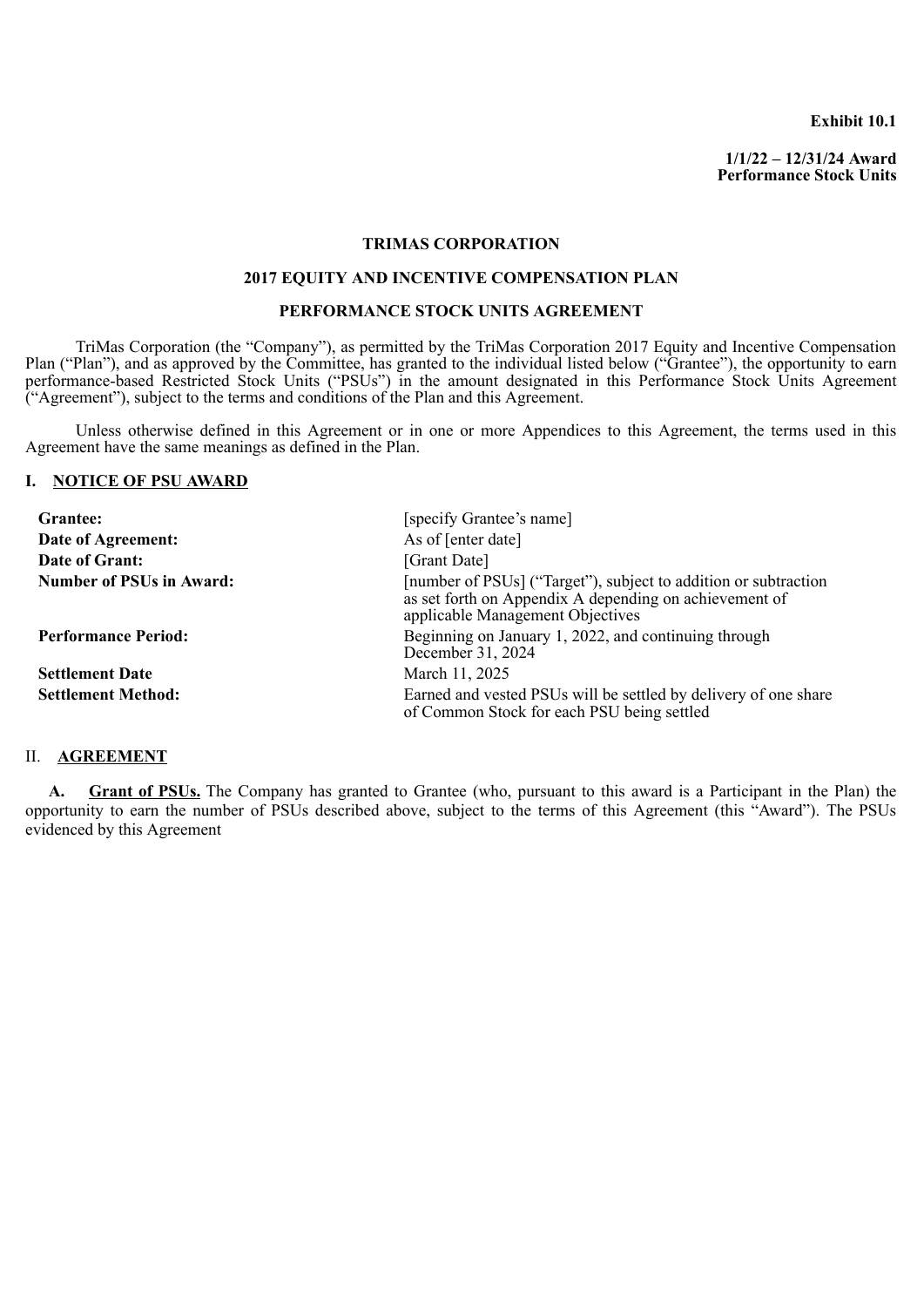are payable only in shares of Common Stock as described in this Agreement. Notwithstanding anything to the contrary anywhere else in this Agreement, the PSUs subject to this Award are subject to the terms and provisions of the Plan, which are incorporated by reference into this Agreement.

**1. Vesting**. Except as otherwise designated in this Agreement, Grantee must be a Service Provider on the Settlement Date (as such term is defined in Section II.A.7 below) to be eligible to earn and receive payment for any PSUs, and any PSUs subject to this Award will be canceled and forfeited if Grantee terminates as a Service Provider prior to the Settlement Date. Any PSUs that remain unearned after the "Determination Date" (as such term is defined in Appendix A) will be cancelled and forfeited.

**2. Performance Goals to Earn PSUs**. Grantee will only receive shares of Common Stock related to, and to the extent that such shares are earned pursuant to, the Management Objectives and goals specified in Appendix A to this Agreement ("Performance Goals").

**3. Dividend Equivalent Rights**. Grantee shall be credited with cash per PSU equal to the amount of each cash dividend paid by the Company (if any) to holders of Common Stock generally with a record date occurring on or after the Date of Grant and prior to the time when the PSUs are earned and/or vest and are settled in accordance with Section II.A.7 hereof. Any amounts credited pursuant to the immediately preceding sentence shall be subject to the same applicable terms and conditions (including earning, vesting, payment, and forfeitability) as apply to the PSUs based on which the dividend equivalents were credited, and such amounts shall be paid in either cash or Common Stock, as determined by the Committee in its sole discretion, at the same time as the PSUs to which they relate. If such amounts are paid in Common Stock, the number of shares so paid shall be rounded down to the nearest whole number and shall be determined by dividing such credited amounts by the Market Value per Share on the payment date.

**4. Rights as a Stockholder**. This Award does not entitle Grantee to any ownership interest in any actual shares of Common Stock unless and until such shares of Common Stock are issued to Grantee pursuant to the terms of the Plan. Except as otherwise provided in Section II.A.3 hereof, until shares of Common Stock are issued to Grantee in settlement of earned PSUs under this Award, Grantee will have none of the rights of a stockholder of the Company with respect to the shares of Common Stock issuable in settlement of the PSUs, including the right to vote the shares of Common Stock. Shares of Common Stock issuable in settlement of PSUs will be delivered to Grantee on the Settlement Date in book entry form or in such other manner as the Committee may determine.

**5. Adjustments.** The PSUs covered by this Award will be subject to adjustment as provided in Section 11 of the Plan.

## **6. Termination of Service; Forfeiture**.

(a) **Voluntary Termination; Termination by Company; Breach of Other Obligations**. Any PSUs subject to this Award will be canceled and forfeited if, prior to the Settlement Date, Grantee voluntarily terminates as a Service Provider (other than for Good Reason or as a result of Retirement as provided below), if Grantee's status as a Service Provider is terminated by the Company or a Subsidiary for any reason (other than death, Disability, or Retirement), or if Grantee violates the provisions of Section II.B.3 below.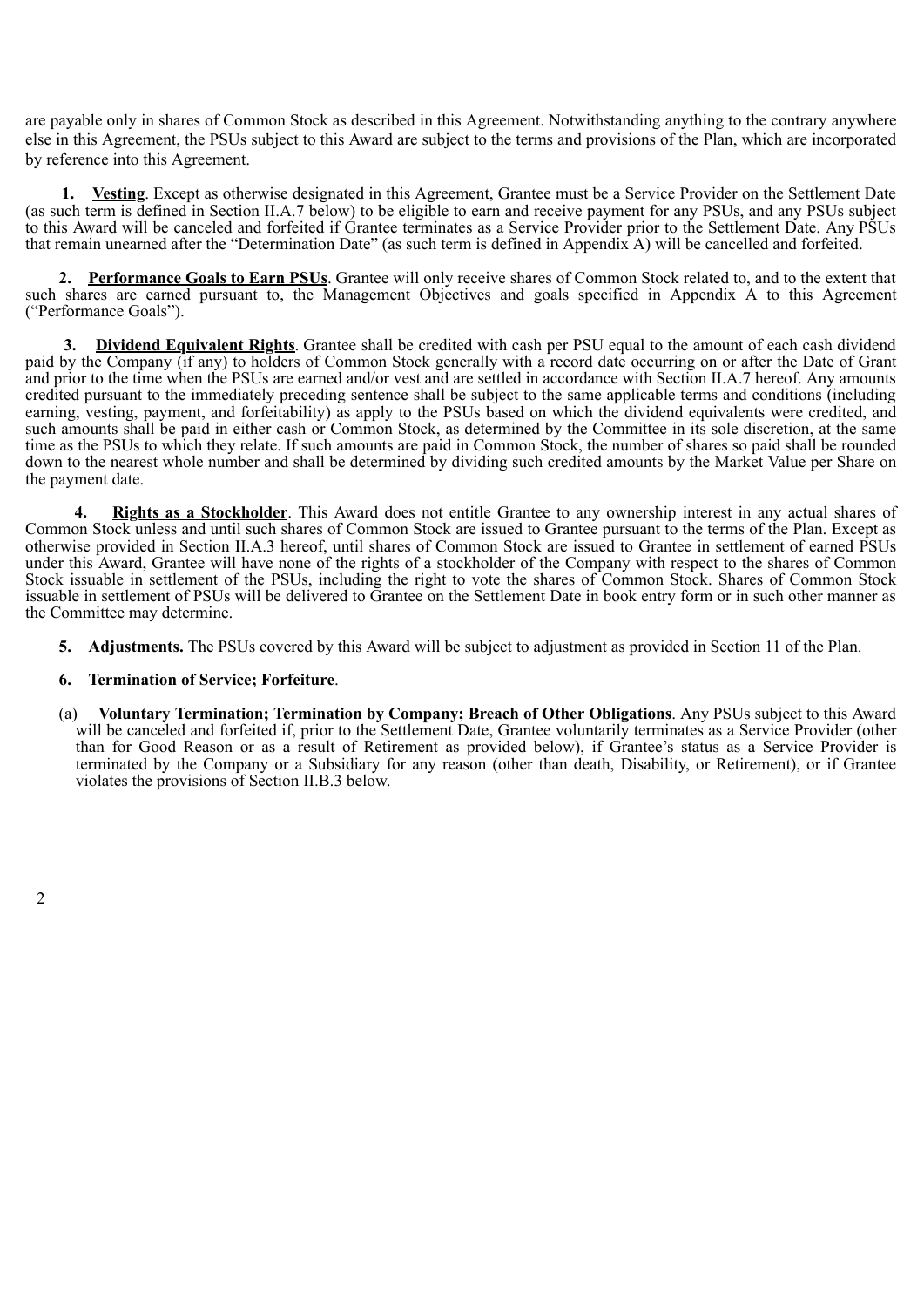- (b) **Qualifying Termination Prior to a Change in Control**. Notwithstanding the foregoing, and except as set forth in subsection (f) of this Section II.A.6, if Grantee ceases to be a Service Provider prior to the Settlement Date as a result of Grantee's Qualifying Termination, Grantee shall vest in a pro-rata portion of the number of PSUs, if any, that are earned under Section II.A.2 due to the achievement of the performance measures specified in Appendix A during the performance period specified in the table above (the "Performance Period"). The pro-rata percentage of the number of PSUs to be earned and settled under Section II.A.7 shall be equal to (x) the amount determined under Section II.A.2 above at the end of the Performance Period, multiplied by (y) a fraction (not greater than 1), the numerator of which is the number of whole calendar months Grantee was employed or rendering services from the beginning of the Performance Period through the date of Grantee's Qualifying Termination, and the denominator of which is 36.
- (c) **Disability**. Notwithstanding the foregoing, if Grantee ceases to be a Service Provider prior to the Settlement Date as a result of Grantee's Disability, Grantee shall become vested at the end of the Performance Period in the number of PSUs that would have been actually earned due to the achievement of the performance measures specified in Appendix A, assuming Grantee had continued to be a Service Provider through the Settlement Date.
- (d) **Death**. Notwithstanding the foregoing, if Grantee ceases to be a Service Provider prior to the Settlement Date as a result of Grantee's death, Grantee's PSUs shall immediately become fully vested based on the Target number set forth in "Number of PSUs in Award" in Section I.
- (e) **Retirement**. If Grantee ceases to be a Service Provider prior to the Settlement Date due to Grantee's Retirement, Grantee shall become vested at the end of the Performance Period in the number of PSUs that would have been actually earned due to the achievement of the performance measures specified in Appendix A, assuming Grantee had continued to be a Service Provider through the Settlement Date.
- (f) **Change in Control**. In the event of a Change in Control that occurs prior to the Settlement Date, the PSUs will vest in accordance with this Section II.A.6(f).

(i) Notwithstanding anything set forth herein to the contrary, if at any time before the Settlement Date or forfeiture of the PSUs, and while Grantee is continuously a Service Provider, a Change in Control occurs, then the PSUs will vest (except to the extent that a Replacement Award is provided to Grantee in accordance with Section II.A.6(f)(ii) to continue, replace or assume the PSUs covered by this Agreement (the "Replaced Award")) as follows: (A) the number of EPS CAGR PSUs (as defined in Appendix A) under this Award that shall become vested and non-forfeitable shall equal the Target number of such EPS CAGR PSUs, and (B) the number of RTSR PSUs (as defined in Appendix A) under this Award that shall become vested and non-forfeitable (the "Change in Control TSR Payout Level") shall equal the greater of  $(x)$  the Target number of such RTSR PSUs and  $(y)$  the number of RTSR PSUs that would have been actually earned due to the achievement of the RTSR performance measure specified in Appendix A if the date of the Change in Control had been the last day of the Performance Period (as determined by the Committee as constituted immediately prior to the Change in Control), in each case, less the number of PSUs that had already become vested as of the date of such Change in Control, but in no event may negative discretion be exercised with respect to the number of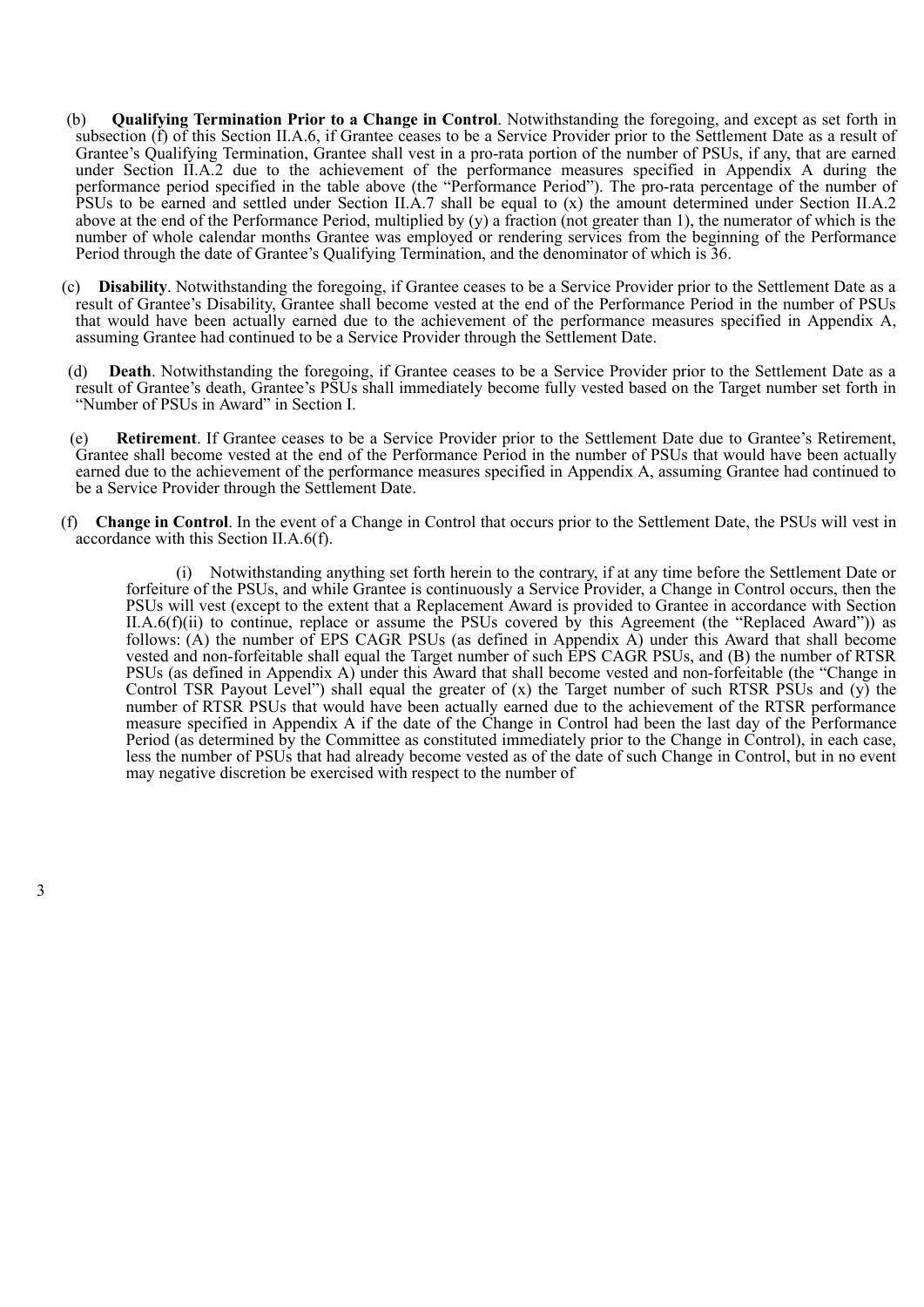PSUs vested. Any PSUs that are not earned and do not vest in accordance with the foregoing sentence shall terminate and be forfeited.

(ii) For purposes of this Agreement, a "Replacement Award" means an award: (A) consisting of (1) with respect to the EPS CAGR PSUs, an award of the same type (e.g., performance stock units) as the EPS CAGR PSUs portion of the Replaced Award, and (2) with respect to the RTSR PSUs, an award of time-based restricted stock units that is not subject to performance conditions; (B) that has a value at least equal to the value of the Replaced Award, which, in the case of the RTSR PSUs, shall be the value of the RTSR PSUs at the Change in Control TSR Payout Level as of the date of the Change in Control; (C) that relates to publicly traded equity securities of the Company or its successor in the Change in Control or another entity that is affiliated with the Company or its successor following the Change in Control; (D) if Grantee holding the Replaced Award is subject to U.S. federal income tax under the Code, the tax consequences of which to such Grantee under the Code are not less favorable to such Grantee than the tax consequences of the Replaced Award; and (E) the other terms and conditions of which are not less favorable to Grantee holding the Replaced Award than the terms and conditions of the Replaced Award, specifically taking into account the Change in Control TSR Payout Level for any subsequent vesting of the RTSR PSUs portion of the Replaced Award (including the provisions that would apply in the event of a subsequent Change in Control). A Replacement Award may be granted only to the extent it does not result in the Replaced Award or Replacement Award failing to comply with or be exempt from Section 409A of the Code. Without limiting the generality of the foregoing, the Replacement Award may take the form of a continuation of the Replaced Award if the requirements of the two preceding sentences are satisfied. The determination of whether the conditions of this Section II.A.6(f)(ii) are satisfied will be made by the Committee, as constituted immediately before the Change in Control, in its sole discretion.

(iii) If, after receiving a Replacement Award, Grantee experiences a Qualifying Termination with the Company or a Subsidiary (or any of their successors) (as applicable, the "Successor") within a period of two years after the Change in Control and prior to the Settlement Date, (A) the portion of the Replacement Award that relates to the RTSR PSUs shall become vested and non-forfeitable in full, specifically taking into account the Change in Control TSR Payout Level for the RTSR PSUs portion of the Replaced Award, and (B) the portion of the Replacement Award that relates to the EPS CAGR PSUs shall become vested and non-forfeitable at the Target level, in each case less the portion of the award that had already become vested as of the date of such termination, but in no event may negative discretion be exercised with respect to the portion of the Replacement Award vested. Any portion of the Replacement Award that does not vest in accordance with the foregoing sentence shall terminate and be forfeited.

(iv) If a Replacement Award is provided, notwithstanding anything in this Agreement to the contrary, any outstanding PSUs subject to this Award that at the time of the Change in Control are not subject to a "substantial risk of forfeiture" (within the meaning of Section 409A of the Code) will be deemed to be vested and nonforfeitable at the time of such Change in Control.

4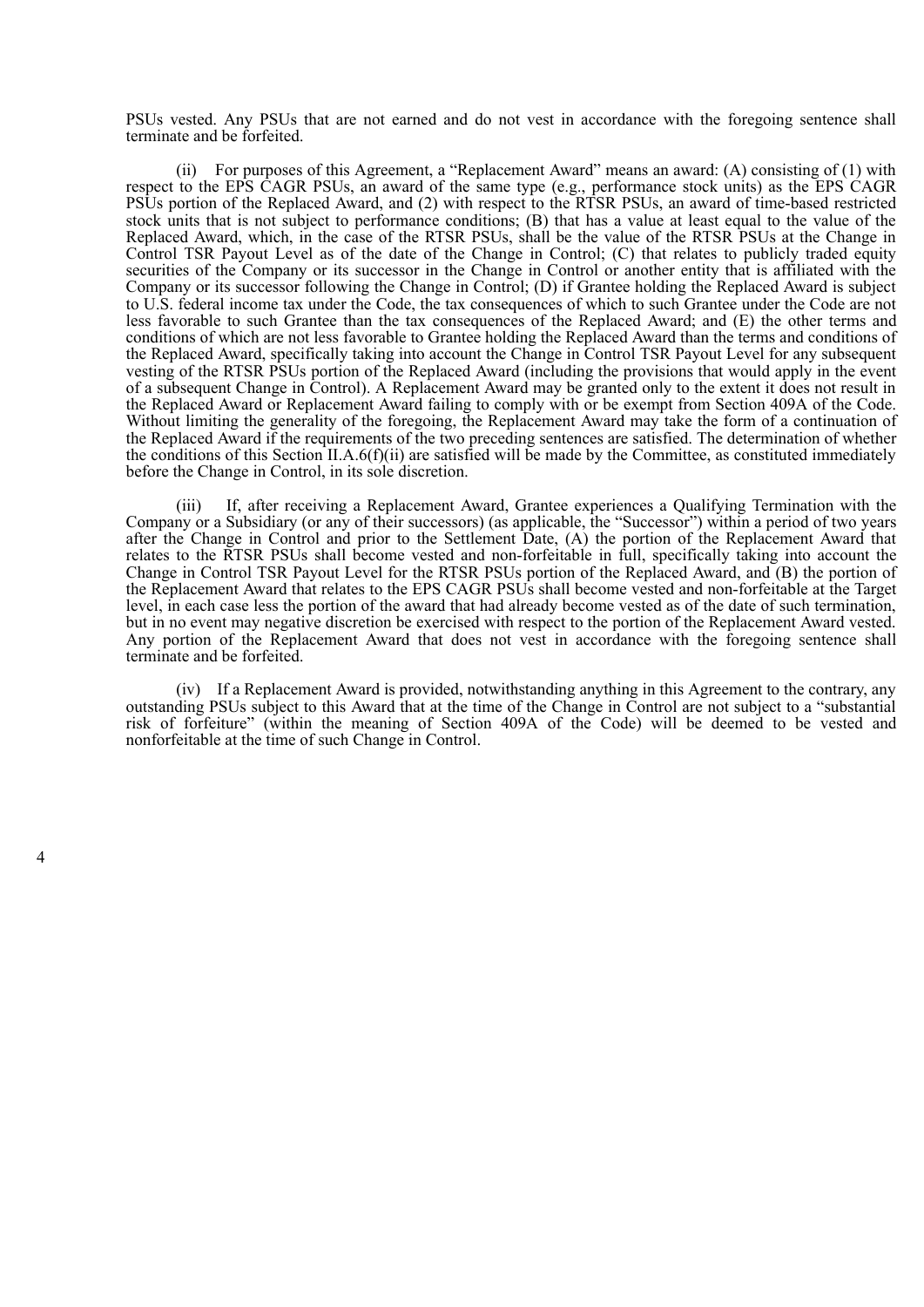Any PSUs that are not earned and do not vest in accordance with this Section II.A.6. shall terminate and be forfeited as of the date Grantee ceases to be a Service Provider. However, in particular, this Award is subject to Section 18(c) of the Plan.

## **7. Determination of PSUs Earned and Vested; Settlement**.

General. Subject to Section II.A.7(b), upon the Committee's certification of achievement of the Performance Goals, and Grantee's satisfaction of the vesting requirements in Section II.A.1 and Section II.A.6 above, as applicable, this Award shall be settled by issuing to Grantee the number of shares of Common Stock determined pursuant to Appendix A (subject to pro-ration as described in Section II.A.6, if applicable), and Grantee's name shall be entered as the shareholder of record on the books of the Company with respect to such shares. This settlement shall occur on March 11, 2025 (the "Settlement Date").

(b) **Other Payment Events.** Notwithstanding Section II.A.7(a), to the extent that the PSUs are vested on the dates set forth below, payment with respect to the PSUs will be made as follows:

(i) to the extent the PSUs are vested as a result of Section II.A.6 (and have not previously been settled) on the date of Grantee's death, such vested PSUs will be settled by issuing to Grantee one share of Common Stock for each such vested PSU within 30 days of Grantee's death, and Grantee's name shall be entered as the shareholder of record on the books of the Company with respect to such shares; and

(ii) to the extent the PSUs are vested as a result of Section II.A.6 (and have not previously been settled) on the date of a Change in Control, such vested PSUs will be settled by issuing to Grantee one share of Common Stock for each such vested PSU within 30 days of the Change in Control, and Grantee's name shall be entered as the shareholder of record on the books of the Company with respect to such shares; provided, however, that if such Change in Control would not qualify as a permissible date of distribution under Section  $\overline{409A(a)(2)}(A)$  of the Code, and the regulations thereunder, and where Section 409A of the Code applies to such distribution, Grantee is entitled to receive the corresponding payment on the date that would have otherwise applied pursuant to this Agreement had such Change in Control not occurred; and

(iii) to the extent the PSUs are not subject to a "substantial risk of forfeiture" (within the meaning of Section 409A of the Code) (and have not previously been settled) on the date of Grantee's "separation from service" with the Company and its Subsidiaries (determined in accordance with Section  $409A(a)(2)(A)(i)$  of the Code) within two years following the occurrence of a Change in Control that constitutes a "change in control" for purposes of Section  $409A(a)(2)(A)(v)$  of the Code, such vested PSUs will be settled by issuing to Grantee one share of Common Stock for each such vested PSU within 30 days of the date of such separation from service.

Any unearned PSUs at the end of the Performance Period, or if earlier, the time of settlement, will be canceled and forfeited. In all circumstances, the number of PSUs earned or vested will be rounded down to the nearest whole PSU, unless otherwise determined by the Committee.

## **B. Other Terms and Conditions.**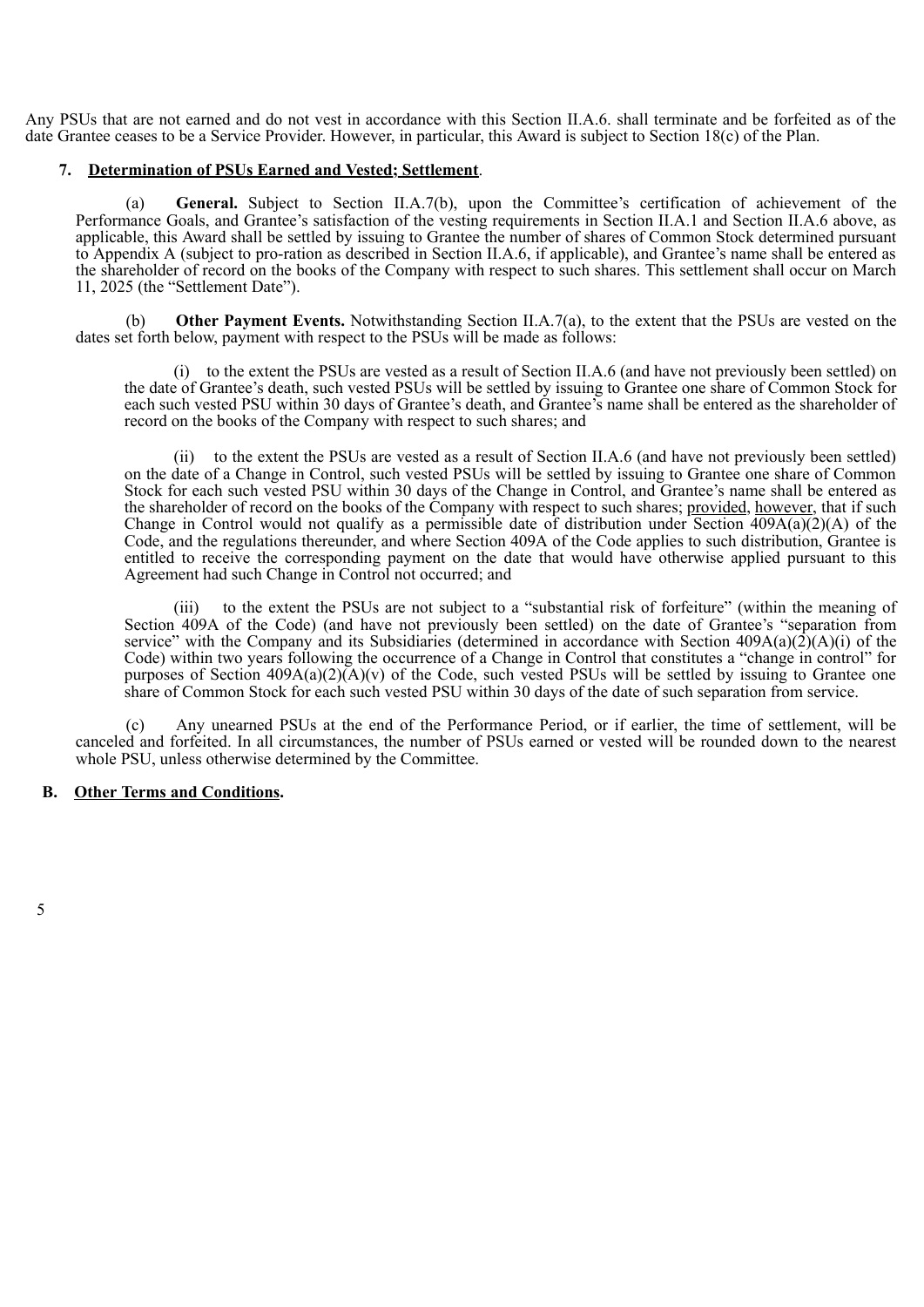**1. Non-Transferability of Award**. Except as described below, this Award and the PSUs subject to this Award may not be sold, pledged, assigned, hypothecated, transferred, or disposed of in any manner other than by will or by the laws of descent or distribution. The terms of this Award are binding on the executors, administrators, heirs, successors and assigns of Grantee.

**2. Withholding.** To the extent that the Company is required to withhold federal, state, local or foreign taxes or other amounts in connection with any payment made or benefit realized by Grantee under this Agreement, and the amounts available to the Company for such withholding are insufficient, it shall be a condition to the receipt of such payment or the realization of such benefit that Grantee make arrangements satisfactory to the Company for payment of the balance of such taxes or other amounts required to be withheld. If Grantee's benefit is to be received in the form of shares of Common Stock, then (a) if Grantee is subject to Section 16 of the Exchange Act, Grantee agrees that the Company will withhold shares of Common Stock having a value equal to the amount required to be withheld, and (b) if Grantee is not subject to Section 16 of the Exchange Act, Grantee may elect that all or any part of such withholding requirement be satisfied by the retention by the Company of a portion of the Common Stock to be delivered to Grantee, by delivering to the Company other Common Stock held by Grantee, or by tendering sufficient funds in cash or cash equivalent to the Company. The shares of Common Stock used for tax or other withholding will be valued at an amount equal to the fair market value of such shares of Common Stock on the date the benefit is to be included in Grantee's income. In no event will the fair market value of the shares of Common Stock to be withheld and/or delivered pursuant to this Section II.B.2 to satisfy applicable withholding taxes or other amounts in connection with the benefit exceed (x) the maximum amount that could be required to be withheld or  $(v)$  if so determined by the Committee after the date hereof, the minimum amount required to be withheld.

#### **3. Restrictive Covenants**.

(a) **Generally**. The Company would not be providing PSUs or Common Stock to Grantee without Grantee's agreement to abide by the restrictive covenants described herein. The provisions herein are appropriate in light of the position that Grantee has with the Company and the relationships and confidential and trade secret information that Grantee has been and will be exposed to because of Grantee's position. Notwithstanding anything herein to the contrary, if Grantee is subject to the restrictive covenants set forth in Section 7 (or any successor provision) of the TriMas Corporation Executive Severance/Change of Control Policy (or any successor policy), then (1) such restrictive covenants, rather than the restrictive covenants in this Section II.B.3, shall apply to Grantee, and (2) Grantee's violation of such restrictive covenants shall be treated as a violation of the restrictive covenants in this Section II.B.3 for purposes of this Agreement.

(b) **Confidentiality**. Recognizing Grantee's fiduciary duties to the Company, as a condition of this Agreement, Grantee agrees that he or she shall not, at any time before or after termination of employment, in any fashion, form or manner, either directly or indirectly, use, divulge, disclose or communicate, or cause or permit any other person or entity to use, divulge, disclose or communicate, to any person, firm, company or entity, in any manner whatsoever, any Confidential Information (as defined below) of the Company except with the prior written consent of the Board or to the extent specifically required to be disclosed by applicable law. Grantee agrees to notify the Company as soon as reasonably possible after being subpoenaed or otherwise requested by any third party to disclose any Confidential Information. This Section II.B.3 shall not result in the forfeiture of PSUs or any clawback or recoupment of the Award for the disclosure of a trade secret if that disclosure (1) is made in confidence to a federal, state or local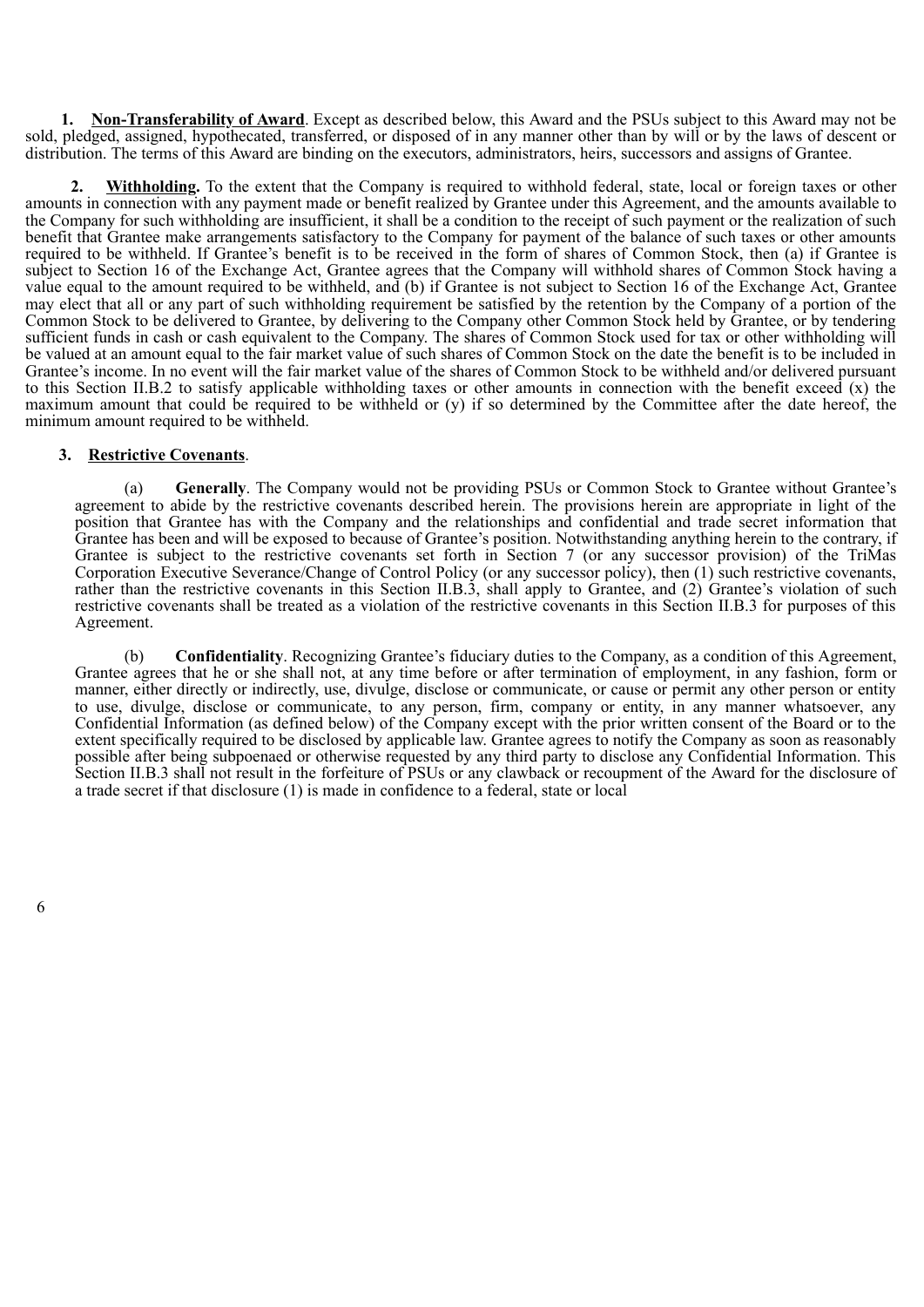government official or to an attorney for the sole purpose of reporting or investigating a suspected violation of law or (2) is made in a complaint or other document filed in a lawsuit or other proceeding, if such filing is made under seal. Pursuant to 18 U.S.C. § 1833(b), and as set forth fully therein, notice is hereby given that Grantee shall not be held criminally or civilly liable under any federal or state trade secret law for the disclosure of a trade secret that is made in confidence to a federal, state, or local government official, either directly or indirectly, or to an attorney, solely for the purpose of reporting or investigating a suspected violation of law; or is made in a complaint or other document filed in a lawsuit or other proceeding, if such filing is made under seal. An individual who files a lawsuit for retaliation by an employer for reporting a suspected violation of law may disclose the trade secret to the attorney of the individual and use the trade secret information in the court proceeding, if the individual files any document containing the trade secret under seal and does not disclose the trade secret, except pursuant to court order. Notwithstanding anything in this Agreement to the contrary, nothing in this Agreement prevents Grantee from providing, without prior notice to the Company, information to governmental authorities regarding possible legal violations or otherwise testifying or participating in any investigation or proceeding by any governmental authorities regarding possible legal violations, and for purpose of clarity Grantee is not prohibited from providing information voluntarily to the Securities and Exchange Commission pursuant to Section 21F of the Exchange Act.

#### (c) **Covenants Against Competition and Solicitation**.

(i) Grantee agrees that, while Grantee is employed by the Company, and for 12 months thereafter, Grantee shall not engage, either directly or indirectly, as a principal for Grantee's own account or jointly with others, or as a stockholder in any corporation or joint stock association, or as a partner or member of a general or limited liability entity, or as an employee, officer, director, agent, consultant or in any other advisory capacity in any Competitive Business that designs, develops, manufactures, distributes, sells or markets the type of products or services sold, distributed or provided by the Company, during the one-year period prior to the date of employment termination and with which Grantee was involved and/or oversaw (the "Business"); provided that nothing herein shall prevent Grantee from owning, directly or indirectly, not more than five percent of the outstanding shares of, or any other equity interest in, any entity engaged in the Business and listed or traded on a national securities exchange or in an over-the-counter securities market.

(ii) Grantee further understands and agrees that while Grantee is employed by the Company and for 12 months thereafter Grantee shall not directly or indirectly solicit business (relating to the Business) from, attempt to entice away from the Company, or interfere with the Company's relationship with any entity that is a client or customer of the Company at the time of such solicitation, enticement, or interference, or that was identified or solicited as a client or customer of the Company during the time that Grantee performed services for the Company, unless such entity shall have ceased to have been such a customer for a period of at least six months as of the time of such solicitation.

(iii) Grantee further understands and agrees that while Grantee is employed by the Company and for 12 months thereafter Grantee shall not directly or indirectly employ or solicit, or receive or accept the performance of services by, any then-current employee of the Company who is employed primarily in connection with the Business, or any former employee of the Company who was employed by the Company primarily in connection with the Business at any time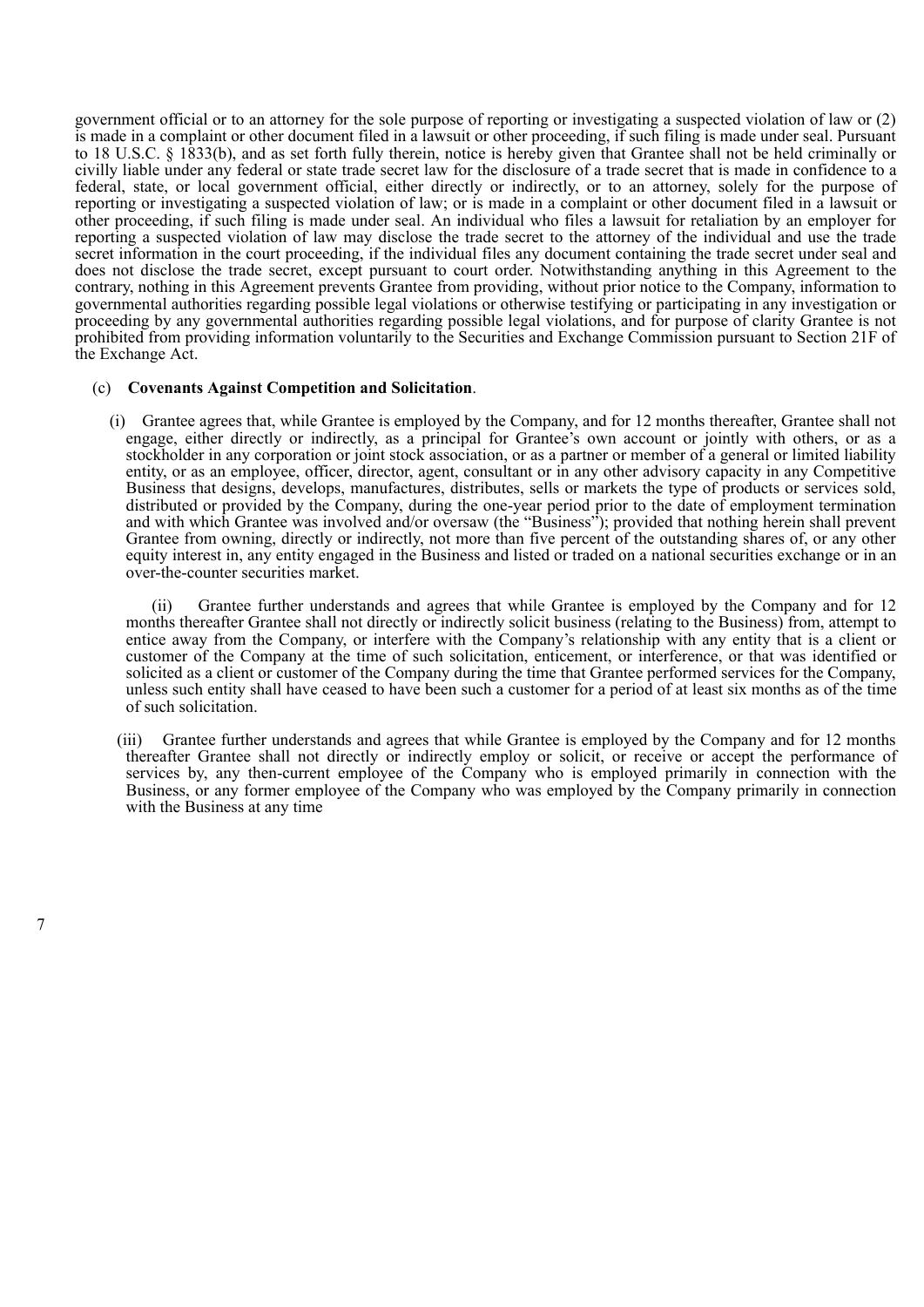within the 12-month period immediately prior to such employment, solicitation, receipt or acceptance, except in connection with general, non-targeted recruitment efforts such as advertisements and job listings, or directly or indirectly induce any employee of the Company to leave the Company, or assist in any of the foregoing.

(d) **Determination by the Board**. Upon entering into this Agreement, Grantee understands and agrees that a determination of the Board shall be final and binding on the issue of whether Grantee's actions are or will be in violation of this Section II.B.3. Grantee may request in writing from the Board an advance determination as to whether Grantee's proposed actions will violate this Section II.B.3.

(e) **Certain Definitions**. The following definitions shall apply solely with respect to this Section II.B.3:

"*Company*" means (A) during the Grantee's employment with the Company, the Company and any and all direct and indirect subsidiary, parent, affiliated or related companies of the Company for which the Grantee has worked or had responsibility during the Grantee's employment with the Company, and (B) after the Grantee's termination of employment with the Company, the Company and any and all direct and indirect subsidiary, parent, affiliated or related companies of the Company for which Grantee worked or had responsibility at the time of the Grantee's termination of employment and at any time during the one-year period prior to such termination of employment.

(ii) "*Competitive Business*" means a person or entity that engages in any business engaged in by the Company, and that does so in a geographic area in which the Company engage(s) in that business, and "engages" includes actively planning to engage in the business.

(iii) "*Confidential Information*" means trade secrets of the Company and all other confidential or proprietary information that relates to any aspect of the Company's businesses that cannot freely and readily be obtained from sources outside of the Company. Confidential Information is meant to encompass the broadest enforceable definition of the Company's intellectual property, and includes but is not limited to: financial and business information; customer and potential customer lists; customer contact information; pricing policies; vendor lists and information; third-party agreements and relationships; contractual, business, and financial information relating to the Company's customers or other third parties which the Company is obligated to hold in confidence and/or not disclose; personnel, medical, compensation, and benefits information relating to employees, former employees, and persons affiliated with the Company; systems, login identifications and passwords, processes, methods, and policies; company strategies and plans; databases, company data, and technologies related to the Company's business; and marketing and advertising materials which have not been published. "Confidential Information" shall not include information that Grantee can establish was already in the public domain at the time of disclosure through no fault of Grantee.

(f) **Tolling.** The restricted time periods in Section II.B.3 shall be tolled during any time period that Grantee is in violation of such covenants, as determined by a court of competent jurisdiction, so that the Company may realize the full benefit of its bargain. This tolling shall include any time period during which litigation is pending, but during which Grantee has continued to violate such protective covenants.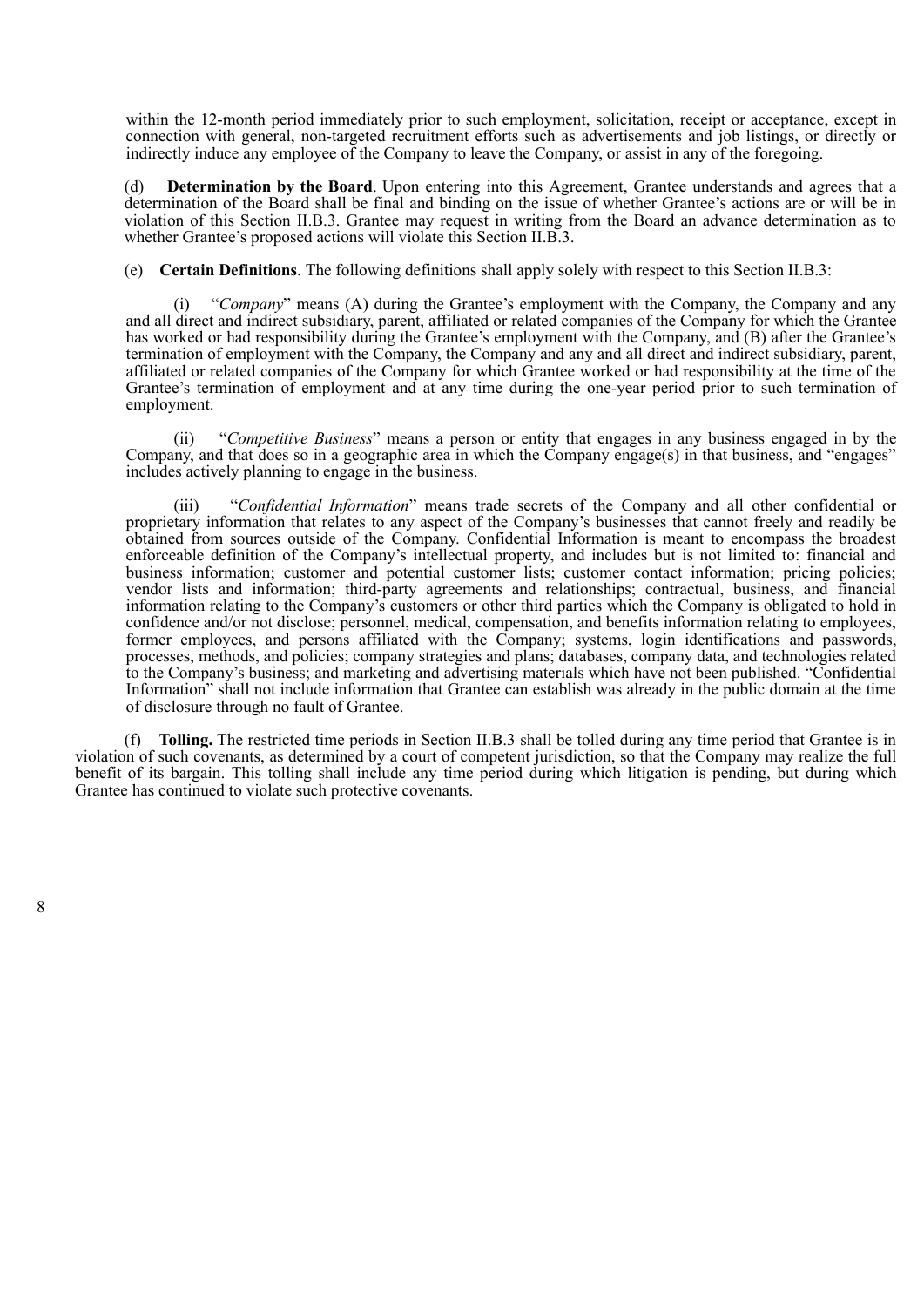(g) **Relief, Remedies, and Enforcement.** Grantee acknowledges that the covenants contained in this Agreement are reasonable and necessary to protect the legitimate interests of the Company and that any breach or threatened breach of any such covenants will cause irreparable injury to the Company for which money damages would not provide an adequate remedy. If Grantee breaches, or threatens to commit a breach of, any of the provisions of this Agreement, the Company shall have the right to seek appropriate equitable relief, including a permanent injunction or similar court order enjoining Grantee from violating any of such provisions, and that, pending the hearing and the decision on the application for permanent equitable relief, the Company shall be entitled to a temporary restraining order and a preliminary injunction, without the necessity of showing actual monetary damages or the posting of a bond or other security. No such remedy shall be construed to be the exclusive remedy of the Company and any and all such remedies shall be held and construed to be cumulative and not exclusive of any rights or remedies, whether at law or in equity, otherwise available under the terms of this Agreement, at common law or under federal, state or local statutes, rules and regulations. Grantee further agrees to pay any and all legal fees, including without limitation, all attorneys' fees, court costs, and any other related fees and/or costs incurred by the Company in enforcing this Agreement.

(h) **Separate Covenants**. Each of the covenants contained in this Section II.B.3 are separate and distinct covenants of Grantee.

**4. Section 409A of the Code**. To the extent applicable, it is intended that this Agreement and the Plan comply with or be exempt from the provisions of Section 409A of the Code. This Agreement and the Plan shall be administered in a manner consistent with this intent, and any provision that would cause this Agreement or the Plan to fail to satisfy Section 409A of the Code shall have no force or effect until amended to comply with or be exempt from Section 409A of the Code (which amendment may be retroactive to the extent permitted by Section 409A of the Code and may be made by the Company without the consent of the Grantee).

**5. No Continued Right as Service Provider**. Nothing in the Plan or in this Agreement confers on Grantee any right to continue as a Service Provider, or interferes with or restricts in any way the rights of the Company or any Subsidiary or affiliate of the Company, which are hereby expressly reserved, to discharge Grantee at any time for any reason whatsoever, with or without Cause, except to the extent expressly provided otherwise in a written employment agreement between Grantee and the Company or any Subsidiary.

**6. Effect on Other Benefits**. In no event will the value, at any time, of the PSUs or any other payment or right to payment under this Agreement be included as compensation or earnings for purposes of any other compensation, retirement, or benefit plan offered to employees of, or other Service Providers to, the Company or any Subsidiary unless otherwise specifically provided for in such plan.

**7. Third-Party Beneficiaries**. If Grantee is or was employed by a subsidiary of the Company, then such subsidiary is intended to be a third-party beneficiary of this Agreement and shall have the right to enforce this Agreement, including, but not limited to, the provisions of Section II.B.3.

**8. Unfunded and Unsecured General Creditor**. Grantee, as a holder of PSUs and rights under this Agreement has no rights other than those of a general creditor of the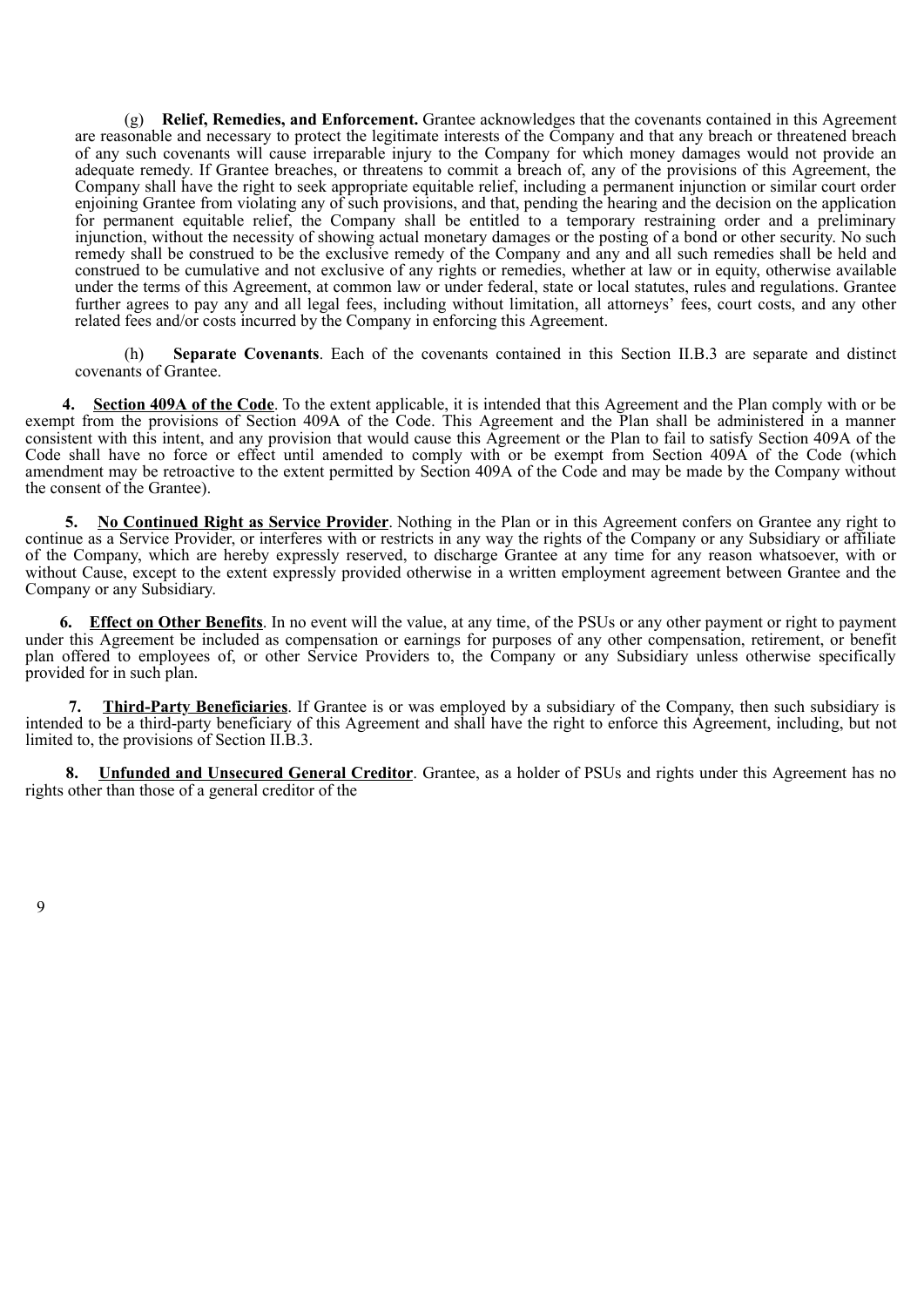Company. The PSUs represent an unfunded and unsecured obligation of the Company, subject to the terms and conditions of this Agreement and the Plan.

**<u>Severability</u>**. If any provision of this Agreement or the application of any provision hereof to any person or circumstances is held invalid or unenforceable, the remainder of this Agreement and the application of such provision to any other person or circumstances shall not be affected, and the provisions so held to be invalid or unenforceable shall be reformed to the extent (and only to the extent) necessary to make it enforceable and valid.

**10. Electronic Delivery**. The Company may, in its sole discretion, deliver any documents related to the PSUs and Grantee's participation in the Plan, or future awards that may be granted under the Plan, by electronic means or request Grantee's consent to participate in the Plan by electronic means. Grantee hereby consents to receive such documents by electronic delivery and, if requested, agrees to participate in the Plan through an on-line or electronic system established and maintained by the Company or another third party designated by the Company.

**11. Nature of Grant.** In accepting this Award, Grantee acknowledges that:

(a) the Plan is established voluntarily by the Company, it is discretionary in nature and it may be modified, amended, suspended or terminated by the Company at any time unless otherwise provided in the Plan or this Agreement;

(b) the grant of this Award is voluntary and occasional and does not create any contractual or other right to receive future grants of awards, or benefits in lieu of awards, even if awards have been granted repeatedly in the past,

(c) all decisions with respect to future grants, if any, will be at the sole discretion of the Committee;

(d) Grantee is voluntarily participating in the Plan;

(e) the PSUs and the Common Stock subject to the PSUs are an extraordinary item that does not constitute compensation of any kind for services of any kind rendered to the Company or Grantee's employer, and which is outside the scope of Grantee's employment contract, if any;

(f) the PSUs and the Common Stock subject to the PSUs are not intended to replace any pension rights or compensation;

(g) the future value of the underlying Common Stock is unknown and cannot be predicted with certainty;

(h) Awards and resulting benefits are not part of normal or expected compensation or salary for any purposes, including, but not limited to, calculating any severance, resignation, termination, redundancy, end of service payments, bonuses, long-service awards, pension or retirement benefits or similar payments insofar as permitted by law;

(i) in consideration of the grant of the PSUs, no claim or entitlement to compensation or damages shall arise from forfeiture of the PSUs resulting from termination of Grantee's employment with the Company or Grantee's employer (for any reason whatsoever and whether or not in breach of local labor laws) and Grantee irrevocably releases the Company and Grantee's employer from any such claim that may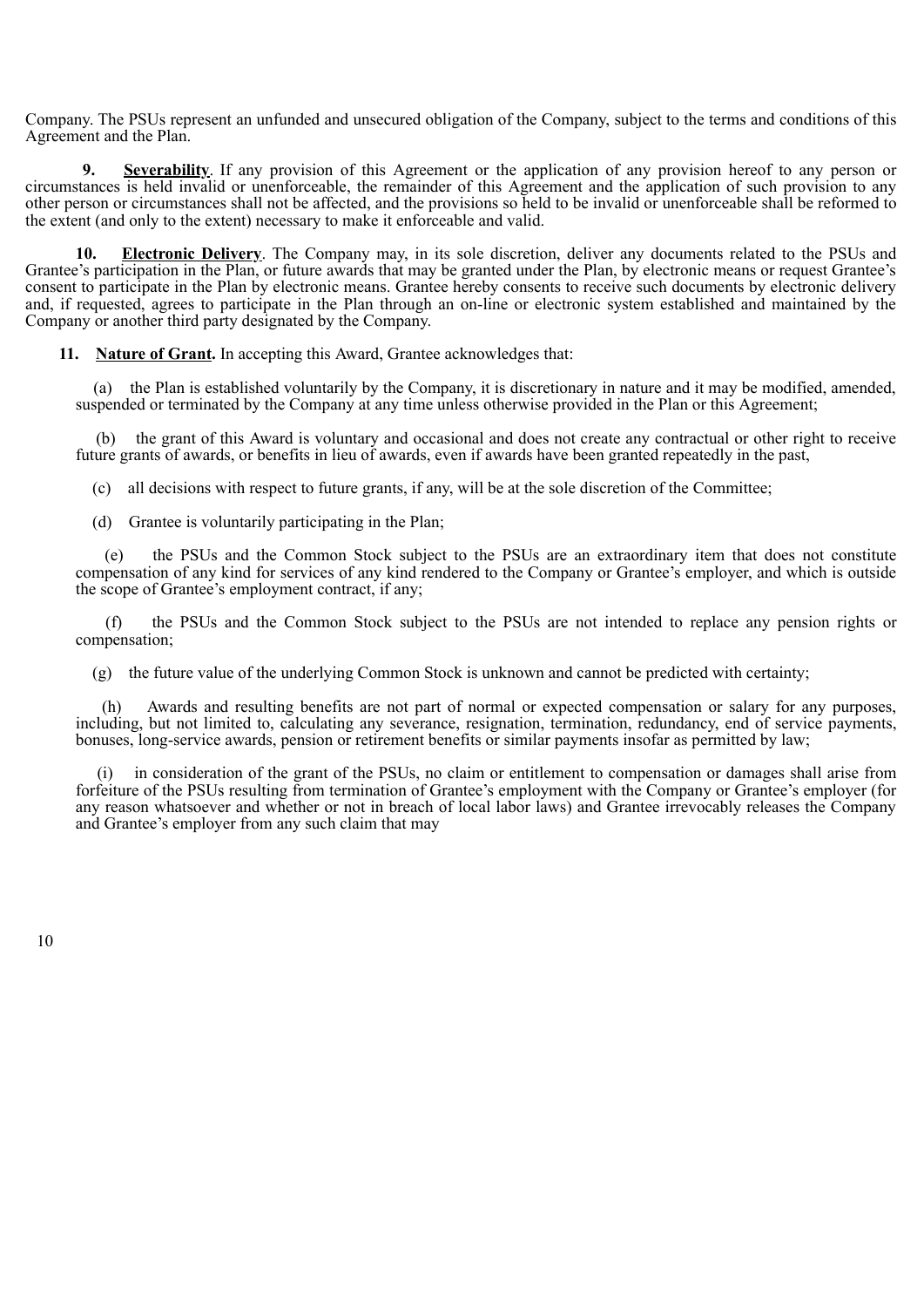arise; if, notwithstanding the foregoing, any such claim is found by a court of competent jurisdiction to have arisen, Grantee shall be deemed irrevocably to have waived any entitlement to pursue such claim; and

(j) in the event Grantee ceases to be a Service Provider (whether or not in breach of local labor laws), Grantee's right to vest in the PSUs under the Plan, if any, will terminate effective as of the date that Grantee is no longer a Service Provider and will not be extended by any notice period mandated under local law (e.g., active service would not include a period of "garden leave" or similar period pursuant to local law); the Committee shall have the exclusive discretion to determine when Grantee is no longer a Service Provider for purposes of the PSUs.

## **12. Addenda for Certain Participants.**

(a) **Non-U.S. Participants**. Notwithstanding any provisions in this Agreement, the PSUs shall also be subject to the special terms and conditions set forth in the Non-U.S. Addendum attached as Appendix C to this Agreement for Grantee's country. Moreover, if Grantee relocates to one of the countries included in the Non-U.S. Addendum, the special terms and conditions for such country will apply to Grantee to the extent the Company determines that the application of such terms and conditions are necessary or advisable in order to comply with local law or facilitate the administration of the Plan. The Non-U.S. Addendum attached hereto as Appendix C constitutes part of this Agreement.

(b) **California Participants**. Notwithstanding any provisions in this Agreement, the PSUs shall also be subject to the special terms and conditions set forth in the California Addendum attached as Appendix D to this Agreement if Grantee is employed and/or resides in California or if the Company determines that the application of such terms and conditions is necessary or advisable in order to comply with applicable law. The California Addendum attached hereto as Appendix D constitutes part of this Agreement.

**13. Amendments.** Any amendment to the Plan shall be deemed to be an amendment to this Agreement to the extent that the amendment is applicable hereto; provided, however, that (a) no amendment shall materially adversely affect the rights of Grantee under this Agreement without Grantee's written consent, and (b) Grantee's consent shall not be required to an amendment that is deemed necessary by the Company to ensure compliance with Section 409A of the Code or Section 10D of the Exchange Act.

**14. Relation to Plan.** This Agreement is subject to the terms and conditions of the Plan. In the event of any inconsistency between the provisions of this Agreement and the Plan, the Plan shall govern. The Committee acting pursuant to the Plan, as constituted from time to time, shall, except as expressly provided otherwise herein or in the Plan, have the right to determine any questions which arise in connection with this Agreement.

**15. Governing Law; Choice of Forum; Jury Trial Waiver.** This Agreement is governed by and construed in accordance with the laws of the State of Michigan, notwithstanding conflict of law provisions. Grantee further agrees that any action by Grantee to challenge the enforceability of this Agreement must be brought or litigated exclusively in the appropriate state or federal court located in the State of Michigan. Grantee also agrees that any action by the Company to enforce this Agreement, as well as any related disputes or litigation related to this Agreement, may be brought in the appropriate state or federal court located in the State of Michigan. Grantee agrees and consents to the personal jurisdiction and venue of the federal or state courts of Michigan for resolution of any disputes or litigation arising under or in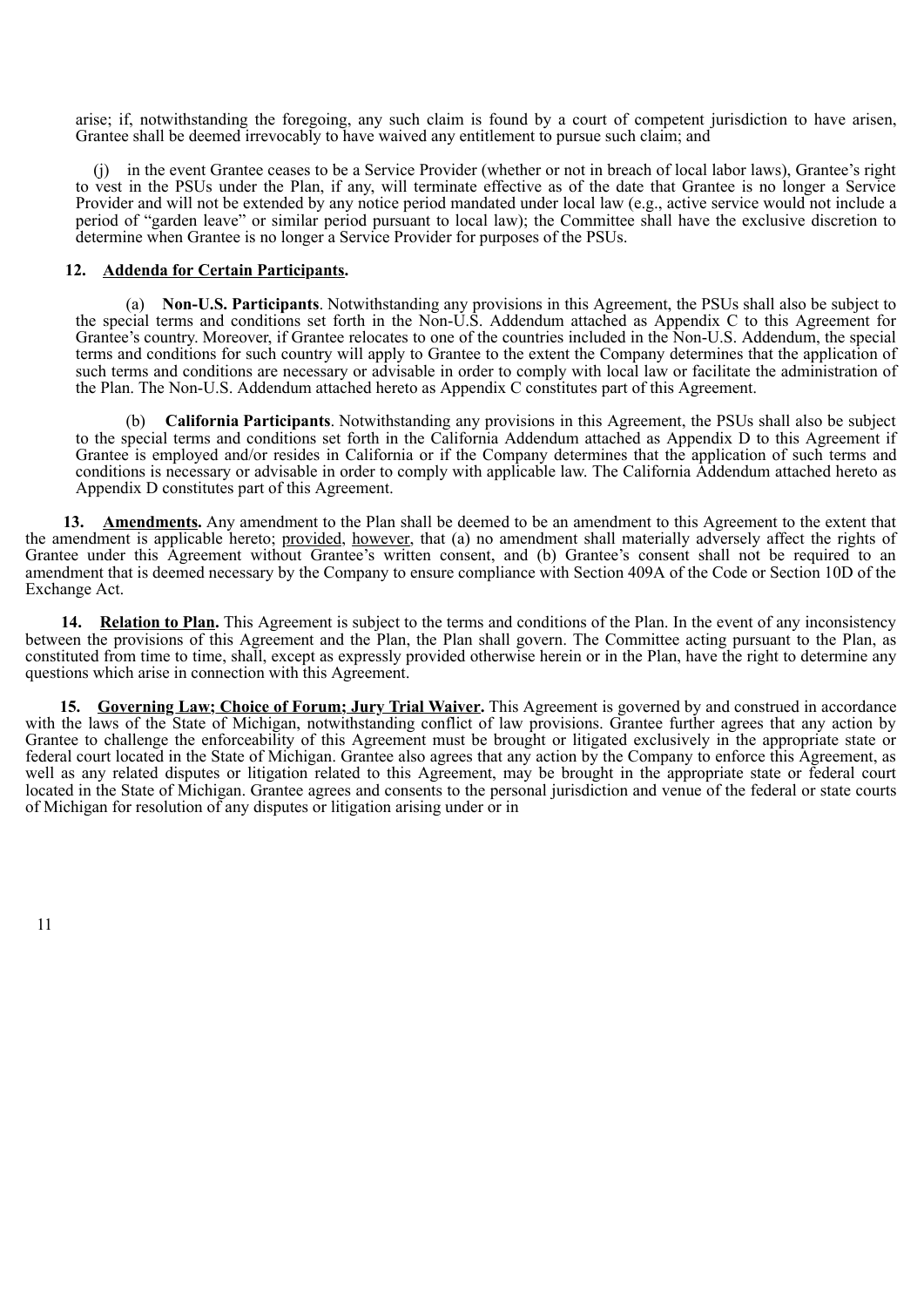connection with this Agreement or any challenge to this Agreement and waives any objections or defenses to personal jurisdiction or venue in any such proceeding before any such court. **GRANTEE AGREE THAT, TO THE FULLEST EXTENT PERMITTED BY LAW, EACH PARTY WAIVES ANY RIGHT TO TRIAL BY JURY WITH RESPECT TO ANY PROCEEDING ARISING OUT OF OR RELATING TO THIS AGREEMENT.**

#### **16. Clawback Policy.**

(a) Any shares of Common Stock issued to Grantee in settlement of the PSUs (plus dividend equivalent payments) shall be subject to the terms of this Agreement and the Company's recoupment policy, if any, as in effect from time to time. Further, notwithstanding anything in this Agreement to the contrary, Grantee acknowledges and agrees that (a) this Agreement and this Award described herein (and any settlement thereof) are subject to the terms and conditions of such policy, or any other form of Company recoupment (or similar) policy (if any) as may be in effect from time to time including specifically to implement Section 10D of the Exchange Act and any applicable rules or regulations promulgated thereunder (including applicable rules and regulations of any national securities exchange on which the Common Stock may be traded) (the "Compensation Recovery Policy"), and (b) applicable provisions of this Agreement shall be deemed superseded by and subject to the terms and conditions of the Compensation Recovery Policy from and after the effective date thereof.

(b) Without limiting the foregoing, violation of Section II.B.3 of this Agreement prior to the Settlement Date and thereafter, as determined by the Board, shall result in the forfeiture of the PSUs, and clawback and recoupment of any shares of Common Stock issued or transferred to Grantee in settlement of the PSUs (plus dividend equivalent payments).

(Signature Page Follows)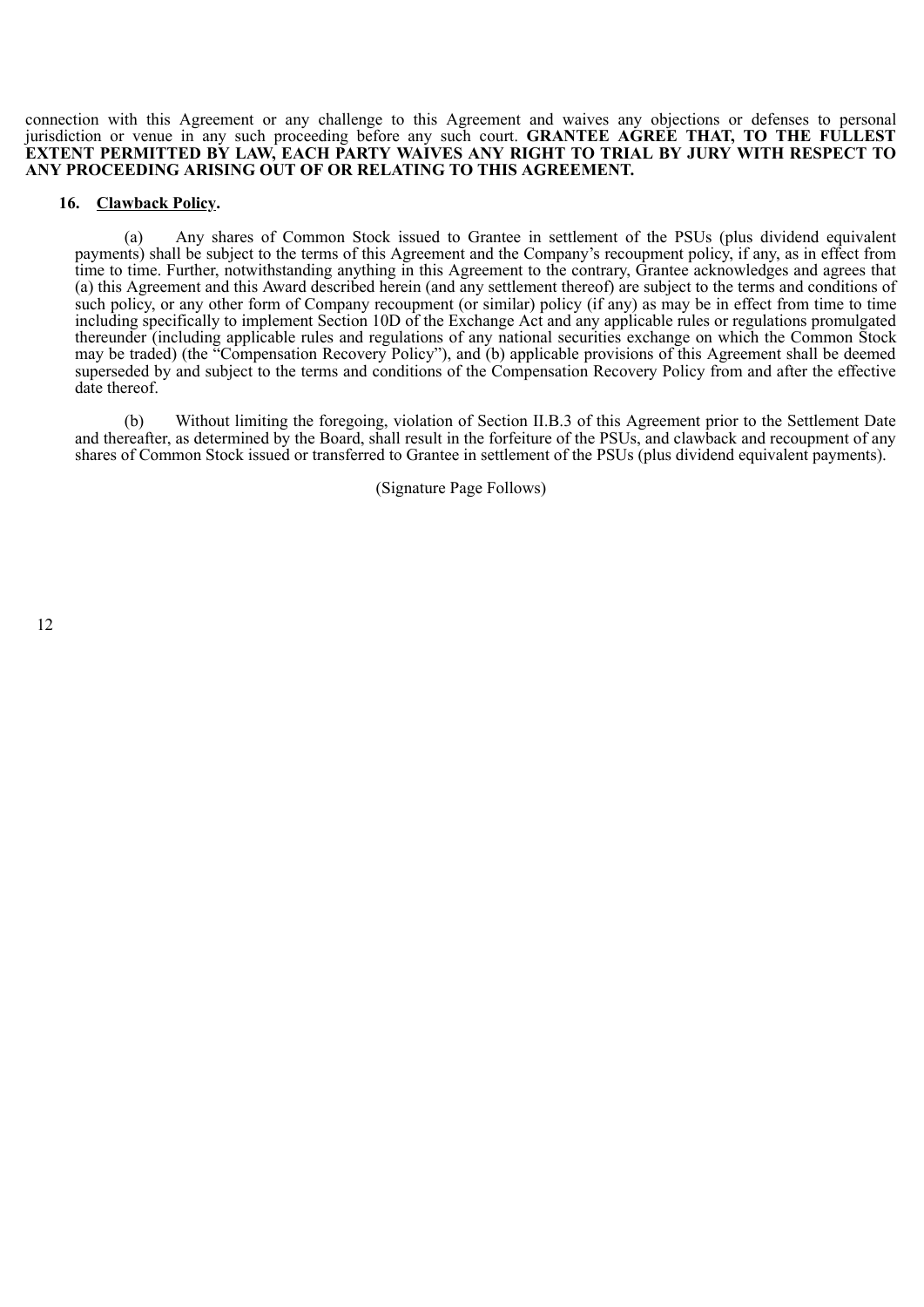This Agreement may be executed in two or more counterparts, each of which is deemed an original and all of which constitute one document.

## **TRIMAS CORPORATION**

Dated as of: [grant date] By:

Name: Thomas A. Amato Title: President & CEO

**GRANTEE ACKNOWLEDGES AND AGREES THAT NOTHING IN THIS AGREEMENT, NOR IN THE PLAN, CONFERS ON GRANTEE ANY RIGHT WITH RESPECT TO CONTINUATION AS A SERVICE PROVIDER OF THE COMPANY OR ANY PARENT OR SUBSIDIARY, NOR INTERFERES IN ANY WAY WITH GRANTEE'S RIGHT OR THE COMPANY'S RIGHT TO TERMINATE GRANTEE'S SERVICE PROVIDER RELATIONSHIP AT ANY TIME, WITH OR WITHOUT CAUSE AND WITH OR WITHOUT PRIOR NOTICE.**

**BY CLICKING THE "ACCEPT" BUTTON, GRANTEE ACKNOWLEDGES RECEIPT OF A COPY OF THE PLAN AND REPRESENTS THAT GRANTEE IS FAMILIAR WITH THE TERMS AND PROVISIONS OF THE PLAN. GRANTEE ACCEPTS THIS PERFORMANCE-BASED RESTRICTED STOCK UNITS AWARD SUBJECT TO ALL OF THE TERMS AND PROVISIONS OF THIS AGREEMENT AND THE PLAN. GRANTEE HAS REVIEWED THE PLAN AND THIS AGREEMENT IN THEIR ENTIRETY. GRANTEE AGREES TO ACCEPT AS BINDING, CONCLUSIVE AND FINAL ALL DECISIONS OR INTERPRETATIONS OF THE COMMITTEE UPON ANY QUESTIONS ARISING UNDER THE PLAN OR THIS AWARD.**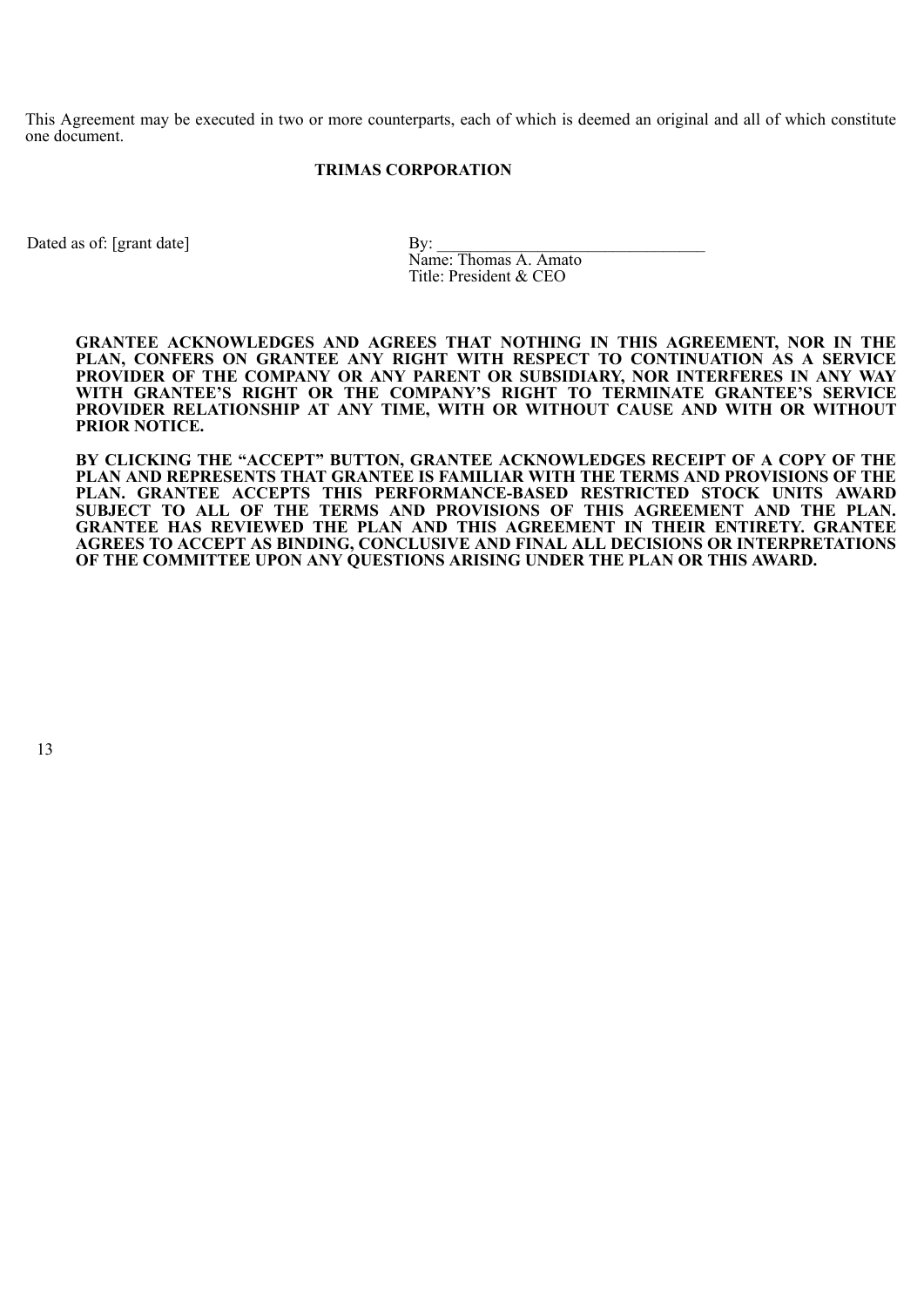## **APPENDIX A TO PERFORMANCE STOCK UNITS AGREEMENT**

## **PERFORMANCE GOALS FOR PSU AWARD**

The actual number of PSUs earned by Grantee will be determined by the Committee by March 11, 2025 following the end of the Performance Period ("Determination Date"), using data as of, and including, December 31, 2024 under the rules described below. Any PSUs not earned as of the Determination Date will be canceled and forfeited.

1. The actual number of shares of Common Stock delivered to Grantee in settlement of the PSUs earned under this Agreement will be determined based on actual performance results as described below, subject to Section II.A.1 of the Agreement.

2. The PSUs subject to this Award are earned based on the achievement of specific performance measures over the Performance Period (i.e., January 1, 2022 through December 31, 2024) and determined on the Determination Date.

3. 50% of the Target PSUs will be earned based on the achievement of EPS CAGR (the "*EPS CAGR PSUs*"), and 50% of the Target PSUs will be earned based on the achievement of Relative Total Shareholder Return ("*RTSR PSUs*").

4. Definitions. For purposes hereof:

i

- (A) "*EPS CAGR*" means the cumulative average growth rate during the Performance Period of the diluted earnings per share from continuing operations as reported in the Company's Income Statement within the applicable Form 10- Q and Form 10-K, plus or minus special items that may occur from time-to-time that the Committee believes should adjust the as-reported results for measurement of performance.
- (B) "*Peer Group*" means, of a benchmark group of 90 entities currently in the S&P SmallCap 600 Capped Industrials index (the names of which are attached hereto as  $\Delta$ nnex  $\Delta$ ), those entities that remain in the Peer Group as of the end of the Performance Period after application of the Peer Group Adjustment Protocol.
- (C) "*Peer Group Adjustment Protocol*" means: (i) if an entity listed in Annex A files for bankruptcy and/or liquidation, is operating under bankruptcy protection, or is delisted from its primary stock exchange because it fails to meet the exchange listing requirements, then such entity will remain in the Peer Group, but RTSR for the Performance Period will be calculated as if such entity achieved Total Shareholder Return placing it at the bottom (chronologically, if more than one such entity) of the Peer Group; (ii) if, by the last day of the Performance Period, an entity listed in  $\Delta$ nnex  $\Delta$  has been acquired and/or is no longer existing as a public company that is traded on its primary stock exchange (other than for the reasons as described in subsection (i) above), then such entity will not remain in the Peer Group and RTSR for the Performance Period will be calculated as if such entity had never been a member of the Peer Group; and (iii) except as otherwise described in subsection (i) and (ii) above, for purposes of this performance goal, for each of the entities listed in  $\Delta$ nnex  $\Delta$ , such entity shall be deemed to include any successor to all or substantially all of the primary business of such entity at end of the Performance Period.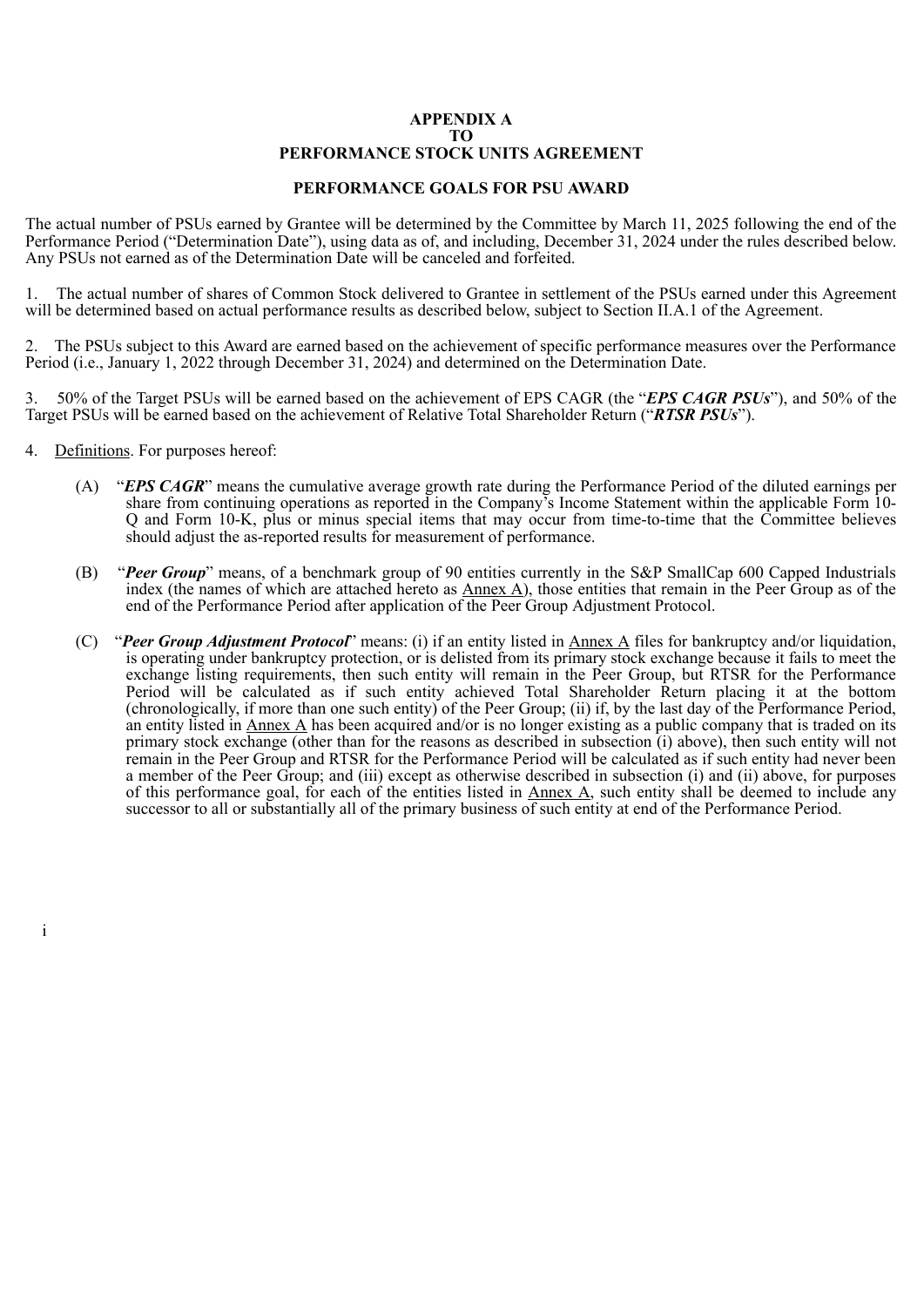- (D) "*Relative Total Shareholder Return*" or "*RTSR*" means the percentile rank of the Company's Total Shareholder Return among the Total Shareholder Returns of all members of the Peer Group, ranked in descending order, at the end of the Performance Period.
- (E) "*Total Shareholder Return*" means, with respect to the Common Stock and the common stock of each of the members of the Peer Group, a rate of return reflecting stock price appreciation, plus the reinvestment of dividends in additional shares of stock, from the beginning of the Performance Period through the end of the Performance Period. For purposes of calculating Total Shareholder Return for each of the Company and the members of the Peer Group, the beginning stock price will be based on the average closing stock price for the 20 trading days immediately preceding January 1, 2022 on the principal stock exchange on which the stock is then traded and the ending stock price will be based on the average closing stock price for the 20 trading days immediately preceding January 1, 2025 on the principal stock exchange on which the stock then trades.

5. EPS CAGR Performance Matrix. From 0% to 200% of the EPS CAGR PSUs will be earned based on achievement of the EPS CAGR performance goal during the Performance Period as follows:

| <b>EPS CAGR %</b> | <b>EPS CAGR PSUs Earned</b> |
|-------------------|-----------------------------|
|                   | 40.0%                       |
|                   | 50.0%                       |
|                   | $60.0\%$                    |
|                   | 70.0%                       |
|                   | 80.0%                       |
|                   | 90.0%                       |
|                   | 100.0%                      |
|                   | 128.6%                      |
|                   | 157.1%                      |
|                   | 185.7%                      |
|                   | 200.0%                      |

6. Number of EPS CAGR PSUs Earned. Following the Performance Period, on the Determination Date, the Committee shall determine whether and to what extent the EPS CAGR performance goal has been satisfied for the Performance Period and shall determine the number of EPS CAGR PSUs that shall become nonforfeitable hereunder and under the Agreement on the basis of the following:

- (A) Below Threshold. If, upon the conclusion of the Performance Period, EPS CAGR for the Performance Period falls below the lowest EPS CAGR level set forth in the Performance Matrix, no EPS CAGR PSUs shall become nonforfeitable.
- (B) Threshold or Above. If, upon the conclusion of the Performance Period, EPS CAGR for the Performance Period is exactly equal to one of the levels set forth in the Performance Matrix, a percentage of the EPS CAGR PSUs equal to the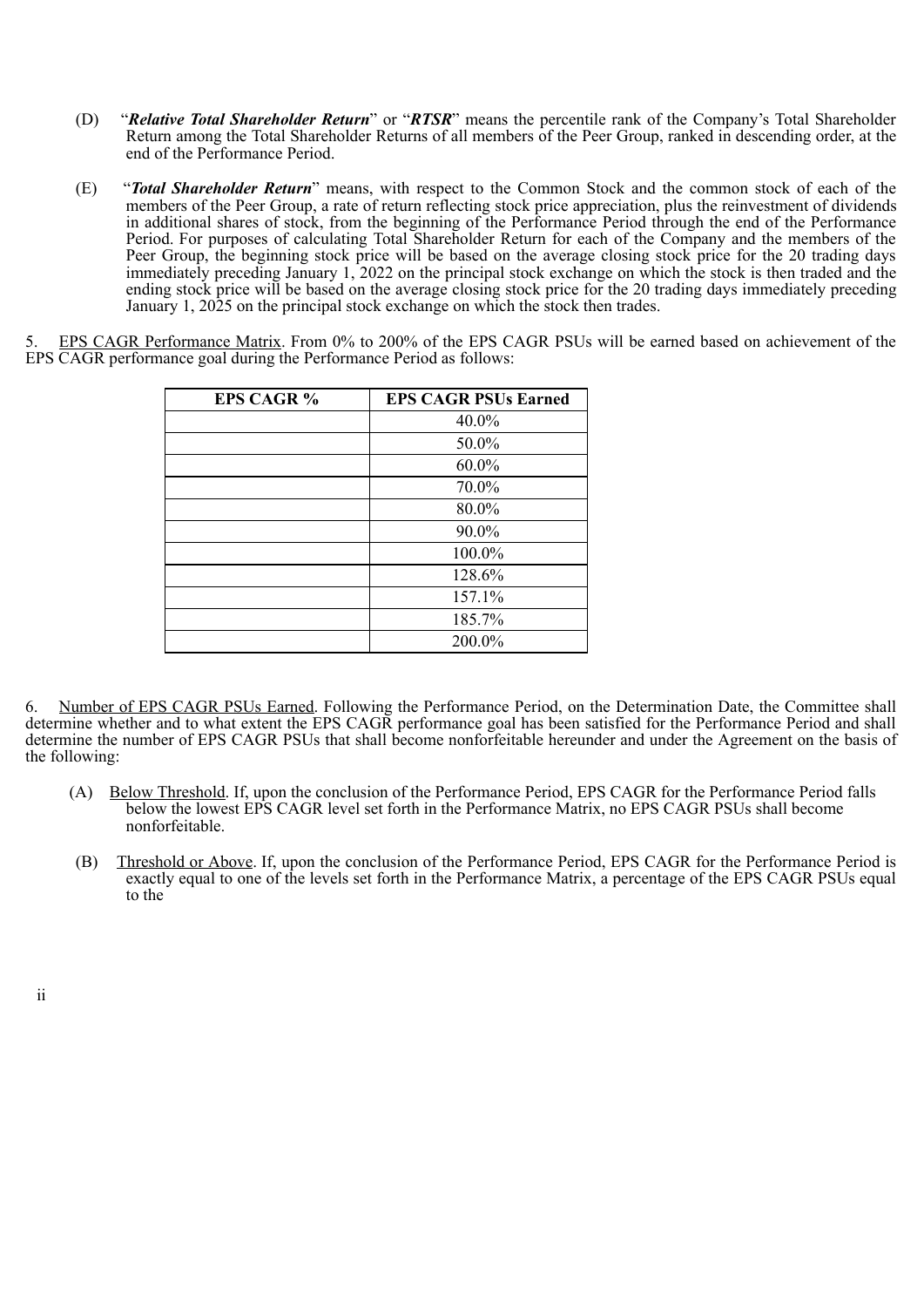percentage set forth opposite such level in the Performance Matrix (rounded down to the nearest whole number of PSUs) shall become nonforfeitable. If, upon the conclusion of the Performance Period, EPS CAGR for the Performance Period falls between two levels set forth in the Performance Matrix, a percentage of the EPS CAGR PSUs shall become nonforfeitable based on straight-line mathematical interpolation between the percentages applicable to such levels (rounded down to the nearest whole number of PSUs).

7. RTSR Performance Matrix. From 0% to 200% of the RTSR PSUs will be earned based on achievement of the RTSR performance goal during the Performance Period as follows:

| <b>Performance Level</b> | <b>Relative Total Shareholder Return</b> | <b>RTSR PSUs Earned</b> |
|--------------------------|------------------------------------------|-------------------------|
| Threshold                | Ranked below or at<br>percentile         | $0\%$                   |
| Above Threshold          | Ranked at<br>percentile                  | 50%                     |
| Target                   | Ranked at<br>percentile                  | 100%                    |
| Intermediate             | Ranked at<br>percentile                  | 150%                    |
| Maximum                  | Ranked at or above percentile            | 200%                    |

8. Number of RTSR PSUs Earned. Following the Performance Period, on the Determination Date, the Committee shall determine whether and to what extent the RTSR performance goal has been satisfied for the Performance Period and shall determine the number of RTSR PSUs that shall become nonforfeitable hereunder and under the Agreement on the basis of the following:

- (A) Threshold. If, upon the conclusion of the Performance Period, RTSR for the Performance Period equals or falls below the "Threshold" level, as set forth in the Performance Matrix, no RTSR PSUs shall become nonforfeitable.
- (B) Between Threshold and Above Threshold. If, upon the conclusion of the Performance Period, RTSR for the Performance Period exceeds the "Threshold" level, but is less than the "Above Threshold" level, as set forth in the Performance Matrix, a percentage between 0% and 50% (determined on the basis of straight-line mathematical interpolation) of the RTSR PSUs (rounded down to the nearest whole number of PSUs) shall become nonforfeitable.
- (C) Above Threshold. If, upon the conclusion of the Performance Period, RTSR for the Performance Period equals the "Above Threshold" level, as set forth in the Performance Matrix, 50% of the RTSR PSUs (rounded down to the nearest whole number of PSUs) shall become nonforfeitable.
- (D) Between Above Threshold and Target. If, upon the conclusion of the Performance Period, RTSR for the Performance Period exceeds the "Above Threshold" level, but is less than the "Target" level, as set forth in the Performance Matrix, a percentage between 50% and 100% (determined on the basis of straight-line mathematical interpolation) of the RTSR PSUs (rounded down to the nearest whole number of PSUs) shall become nonforfeitable.
- (E) Target. If, upon the conclusion of the Performance Period, RTSR for the Performance Period equals the "Target" level, as set forth in the Performance Matrix, 100% of the RTSR PSUs shall become nonforfeitable.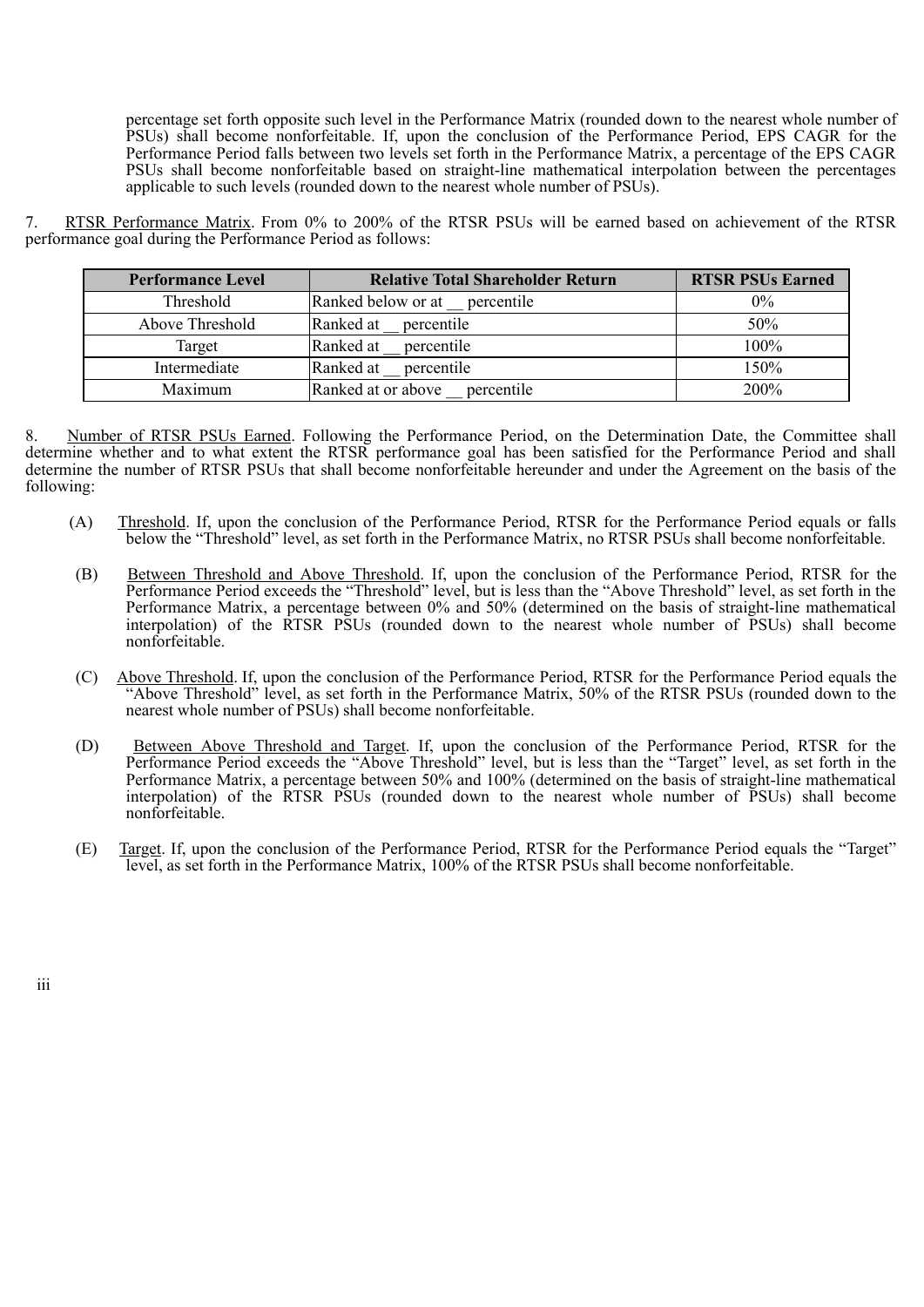- (F) Between Target and Intermediate. If, upon the conclusion of the Performance Period, RTSR for the Performance Period exceeds the "Target" level, but is less than the "Intermediate" level, as set forth in the Performance Matrix, a percentage between 100% and 150% (determined on the basis of straight-line mathematical interpolation) of the RTSR PSUs (rounded down to the nearest whole number of PSUs) shall become nonforfeitable.
- (G) Intermediate. If, upon the conclusion of the Performance Period, RTSR for the Performance Period equals the "Intermediate" level, as set forth in the Performance Matrix, 150% of the RTSR PSUs shall become nonforfeitable.
- (H) Between Intermediate and Maximum. If, upon the conclusion of the Performance Period, RTSR for the Performance Period exceeds the "Intermediate" level, but is less than the "Maximum" level, as set forth in the Performance Matrix, a percentage between 150% and 200% (determined on the basis of straight-line mathematical interpolation) of the RTSR PSUs (rounded down to the nearest whole number of PSUs) shall become nonforfeitable.
- (I) Equals or Exceeds Maximum. If, upon the conclusion of the Performance Period, RTSR for the Performance Period equals or exceeds the "Maximum" level, as set forth in the Performance Matrix, 200% of the RTSR PSUs shall become nonforfeitable.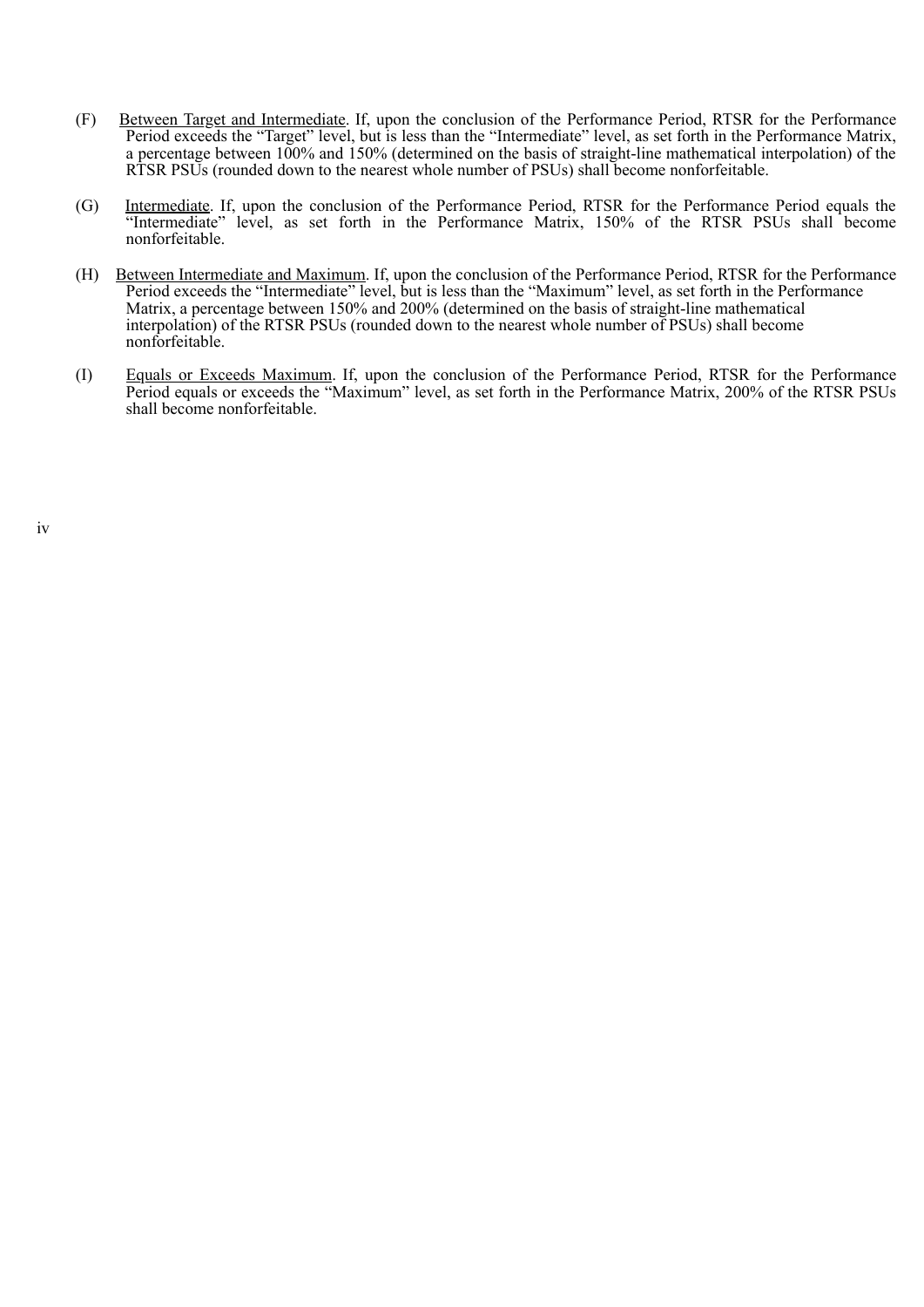## **ANNEX A**

| <b>S&amp;P SmallCap 600 Industrials (January 1, 2022)</b> |               |                                             |               |                                                |                                              |  |
|-----------------------------------------------------------|---------------|---------------------------------------------|---------------|------------------------------------------------|----------------------------------------------|--|
| <b>Company Name</b>                                       | <b>Ticker</b> | <b>Company Name</b>                         | <b>Ticker</b> | <b>Company Name</b>                            | <b>Ticker</b>                                |  |
| AAON, Inc.                                                | <b>AAON</b>   | Forward Air Corporation                     | <b>FWRD</b>   | NV5 Global, Inc.                               | <b>NVEE</b>                                  |  |
| AAR Corp.                                                 | AIR           | Franklin Electric Co., Inc.                 | <b>FELE</b>   | Park Aerospace Corp.                           | <b>PKE</b>                                   |  |
| ABM Industries Incorporated                               | <b>ABM</b>    | Gibraltar Industries, Inc.                  | <b>ROCK</b>   | PGT Innovations, Inc.                          | PGTI                                         |  |
| Aerojet Rocketdyne Holdings, Inc.                         | <b>AJRD</b>   | GMS Inc.                                    | <b>GMS</b>    | Pitney Bowes Inc.                              | PBI                                          |  |
| AeroVironment, Inc.                                       | <b>AVAV</b>   | Granite Construction Incorporated           | <b>GVA</b>    | Powell Industries, Inc.                        | <b>POWL</b>                                  |  |
| Alamo Group Inc.                                          | ALG           | Griffon Corporation                         | <b>GFF</b>    | Proto Labs, Inc.                               | <b>PRLB</b>                                  |  |
| Albany International Corp.                                | <b>AIN</b>    | Harsco Corporation                          | <b>HSC</b>    | <b>Quanex Building Products</b><br>Corporation | $\ensuremath{\text{N}}\ensuremath{\text{X}}$ |  |
| <b>Allegiant Travel Company</b>                           | <b>ALGT</b>   | Hawaiian Holdings, Inc.                     | HA            | Resideo Technologies, Inc.                     | <b>REZI</b>                                  |  |
| American Woodmark Corporation                             | <b>AMWD</b>   | Healthcare Services Group, Inc.             | <b>HCSG</b>   | Resources Connection, Inc.                     | RGP                                          |  |
| Apogee Enterprises, Inc.                                  | <b>APOG</b>   | Heartland Express, Inc.                     | <b>HTLD</b>   | SkyWest, Inc.                                  | <b>SKYW</b>                                  |  |
| Applied Industrial Technologies, Inc.                     | AIT           | Heidrick & Struggles International,<br>Inc. | HSII          | <b>SPX</b> Corporation                         | <b>SPXC</b>                                  |  |
| <b>ArcBest Corporation</b>                                | <b>ARCB</b>   | Hillenbrand, Inc.                           | H             | SPX FLOW, Inc.                                 | <b>FLOW</b>                                  |  |
| Arcosa, Inc.                                              | <b>ACA</b>    | HNI Corporation                             | <b>HNI</b>    | Standex International Corporation              | <b>SXI</b>                                   |  |
| Astec Industries, Inc.                                    | <b>ASTE</b>   | Hub Group, Inc.                             | <b>HUBG</b>   | Tennant Company                                | <b>TNC</b>                                   |  |
| Atlas Air Worldwide Holdings, Inc.                        | <b>AAWW</b>   | Insteel Industries, Inc.                    | <b>IIIN</b>   | The GEO Group, Inc.                            | <b>GEO</b>                                   |  |
| AZZ Inc.                                                  | AZZ           | Interface, Inc.                             | <b>TILE</b>   | The Greenbrier Companies, Inc.                 | <b>GBX</b>                                   |  |
| Barnes Group Inc.                                         | B             | John Bean Technologies<br>Corporation       | <b>JBT</b>    | Titan International, Inc.                      | TWI                                          |  |
| <b>Boise Cascade Company</b>                              | <b>BCC</b>    | Kaman Corporation                           | <b>KAMN</b>   | Triumph Group, Inc.                            | TGI                                          |  |
| <b>Brady Corporation</b>                                  | <b>BRC</b>    | KAR Auction Services, Inc.                  | <b>KAR</b>    | TrueBlue, Inc.                                 | TBI                                          |  |
| Chart Industries, Inc.                                    | <b>GTLS</b>   | Kelly Services, Inc.                        | <b>KELY.A</b> | UFP Industries, Inc.                           | <b>UFPI</b>                                  |  |
| CIRCOR International, Inc.                                | $\rm CIR$     | Korn Ferry                                  | <b>KFY</b>    | <b>UniFirst Corporation</b>                    | <b>UNF</b>                                   |  |
| Comfort Systems USA, Inc.                                 | ${\rm FIX}$   | Lindsay Corporation                         | <b>LNN</b>    | US Ecology, Inc.                               | <b>ECOL</b>                                  |  |
| CoreCivic, Inc.                                           | <b>CXW</b>    | ManTech International Corporation           | <b>MANT</b>   | Veritiv Corporation                            | <b>VRTV</b>                                  |  |
| Deluxe Corporation                                        | $\rm{DLX}$    | Marten Transport, Ltd.                      | <b>MRTN</b>   | Viad Corp                                      | <b>VVI</b>                                   |  |
| DXP Enterprises, Inc.                                     | <b>DXPE</b>   | Matson, Inc.                                | <b>MATX</b>   | Wabash National Corporation                    | <b>WNC</b>                                   |  |
| <b>Encore Wire Corporation</b>                            | <b>WIRE</b>   | Matthews International Corporation          | <b>MATW</b>   | Watts Water Technologies, Inc.                 | <b>WTS</b>                                   |  |
| Enerpac Tool Group Corp.                                  | <b>EPAC</b>   | Meritor, Inc.                               | <b>MTOR</b>   |                                                |                                              |  |
| EnPro Industries, Inc.                                    | NPO           | Moog Inc.                                   | MOG.A         |                                                |                                              |  |
| ESCO Technologies Inc.                                    | <b>ESE</b>    | Mueller Industries, Inc.                    | <b>MLI</b>    |                                                |                                              |  |
| Exponent, Inc.                                            | <b>EXPO</b>   | MYR Group Inc.                              | <b>MYRG</b>   |                                                |                                              |  |
| Federal Signal Corporation                                | <b>FSS</b>    | National Presto Industries, Inc.            | <b>NPK</b>    |                                                |                                              |  |
| Forrester Research, Inc.                                  | <b>FORR</b>   | NOW Inc.                                    | <b>DNOW</b>   |                                                |                                              |  |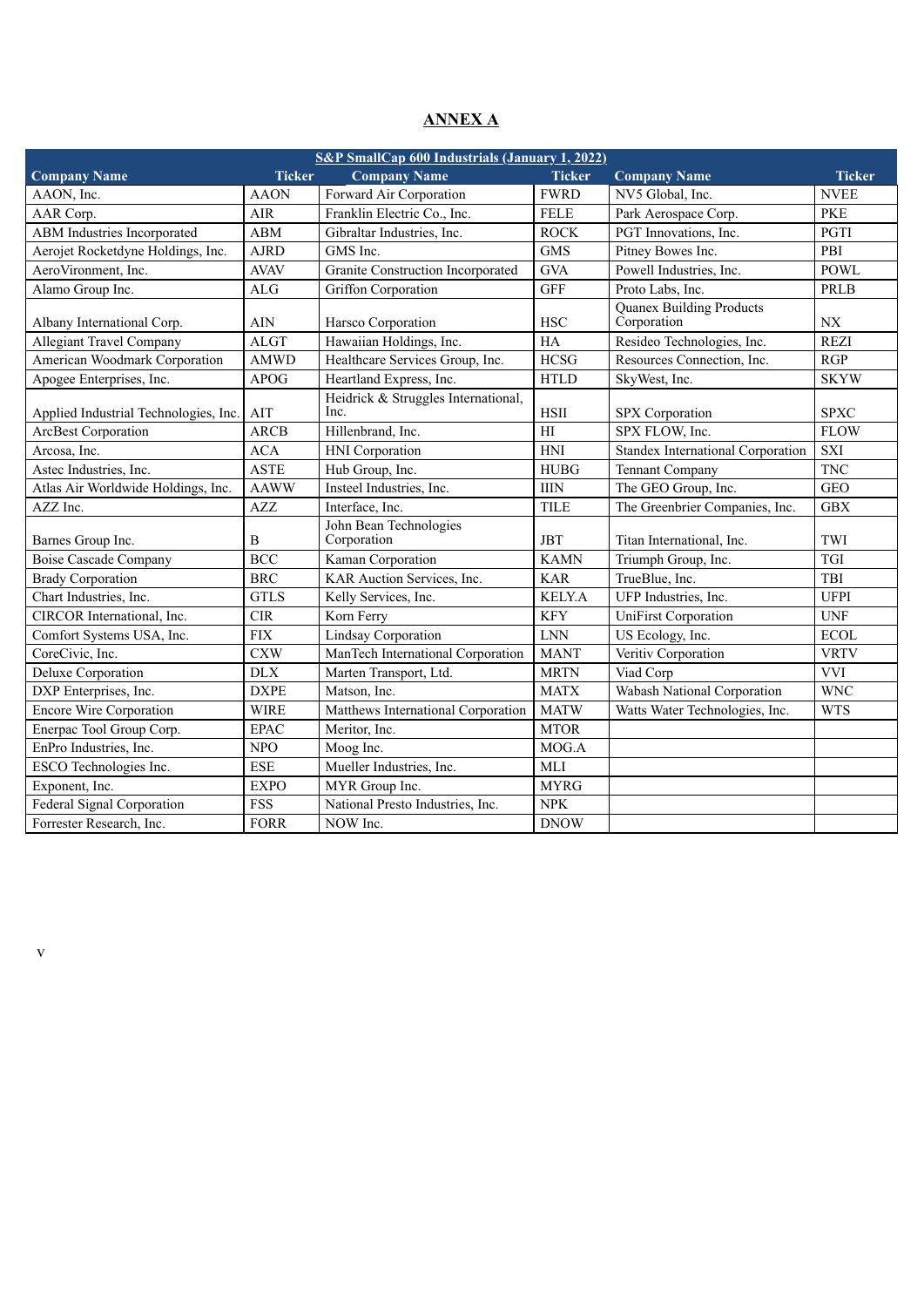#### **APPENDIX B TO PERFORMANCE STOCK UNITS AGREEMENT**

## **GLOSSARY**

For purposes of this Agreement:

"**Cause**" means (a) Grantee's conviction of or plea of guilty or nolo contendere to a crime constituting a felony under the laws of the United States or any State thereof or any other jurisdiction in which the Company or its Subsidiaries conduct business; (b) Grantee's willful misconduct in the performance of his or her duties to the Company or its Subsidiaries and failure to cure such breach within thirty (30) days following written notice thereof from the Company; (c) Grantee's willful failure or refusal to follow directions from the Board (or direct reporting executive) and failure to cure such breach within thirty (30) days following written notice thereof from the Board; or (d) Grantee's breach of fiduciary duty to the Company or its Subsidiaries for personal profit. Any failure by the Company or a Subsidiary of the Company to notify Grantee after the first occurrence of an event constituting Cause shall not preclude any subsequent occurrences of such event (or a similar event) from constituting Cause.

"**Disability**" (and similar terms) means Grantee's physical or mental condition resulting from any medically determinable physical or mental impairment that renders Grantee incapable of engaging in any substantial gainful employment and that can be expected to result in death or that has lasted or can be expected to last for a continuous period of not less than 365 days. Notwithstanding the foregoing, Grantee shall not be deemed to be Disabled as a result of any condition that:

- (a) was contracted, suffered, or incurred while Grantee was engaged in, or resulted from Grantee having engaged in, a felonious activity;
- (b) resulted from an intentionally self-inflicted injury or an addiction to drugs, alcohol, or substances which are not administered under the direction of a licensed physician as part of a medical treatment plan; or
- (c) resulted from service in the Armed Forces of the United States for which Grantee received or is receiving a disability benefit or pension from the United States, or from service in the armed forces of any other country irrespective of any disability benefit or pension.

The Disability of Grantee and the date on which Grantee ceases to be a Service Provider by reason of Disability shall be determined by the Committee, in accordance with uniform principles consistently applied, on the basis of such evidence as the Committee and the Company deem necessary and desirable, and its good faith determination shall be conclusive for all purposes of the Plan. The Committee or the Company shall have the right to require Grantee to submit to an examination by a physician or physicians and to submit to such reexaminations as the Committee or the Company shall require in order to make a determination concerning Grantee's physical or mental condition; provided, however, that Grantee may not be required to undergo a medical examination more often than once each 180 days. If Grantee engages in any occupation or employment (except for rehabilitation as determined by the Committee) for remuneration or profit, which activity would be inconsistent with the finding of Disability, or if the Committee, on the recommendation of the Company, determines on the basis of a medical examination that Grantee no longer has a Disability, or if Grantee refuses to submit to any medical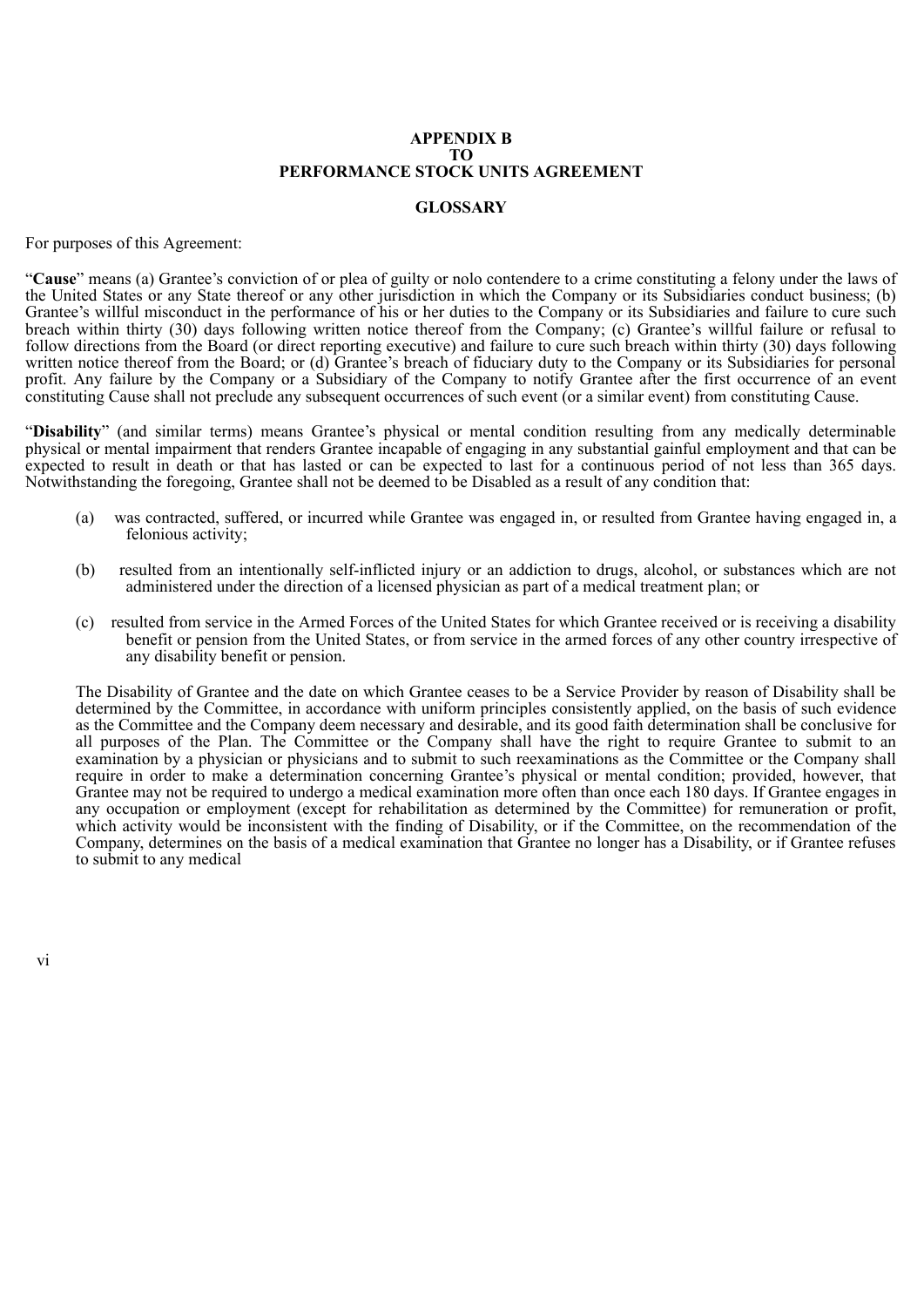examination properly requested by the Committee or the Company, then in any such event Grantee shall be deemed to have recovered from such Disability.

## "**Good Reason**" means:

- (a) A material and permanent diminution in Grantee's duties or responsibilities;
- (b) A material reduction in the aggregate value of base salary and bonus opportunity provided to Grantee by the Company; or
- (c) A permanent reassignment of Grantee to another primary office more than 50 miles from the current office location.

Grantee must notify the Company of Grantee's intention to invoke termination for Good Reason within 90 days after Grantee has knowledge of such event and provide the Company 30 days' opportunity for cure, and Grantee must actually terminate Grantee's employment with the Company prior to the 365th day following such occurrence or such event shall not constitute Good Reason. Grantee may not invoke termination for Good Reason if Cause exists or Grantee has violated Section II.B.3 of the Agreement at the time of such termination.

**"Qualifying Termination"** means a termination of Grantee's status as a Service Provider with the Company or a Subsidiary for any reason other than:

- (i) death;
- (ii) Disability;
- (iii) Cause;
- (iv) by Grantee without Good Reason; or
- (v) Retirement.

"**Retirement**" means termination of Grantee's status as a Service Provider after attaining age 60 and five years of service with the Company and its Subsidiaries, provided that Grantee provides written notice of the date of such Retirement to the Chief Executive Officer of the Company at least 90 days prior to the date of such Retirement.

"**Service Provider**" means an individual actively providing services to the Company or a Subsidiary.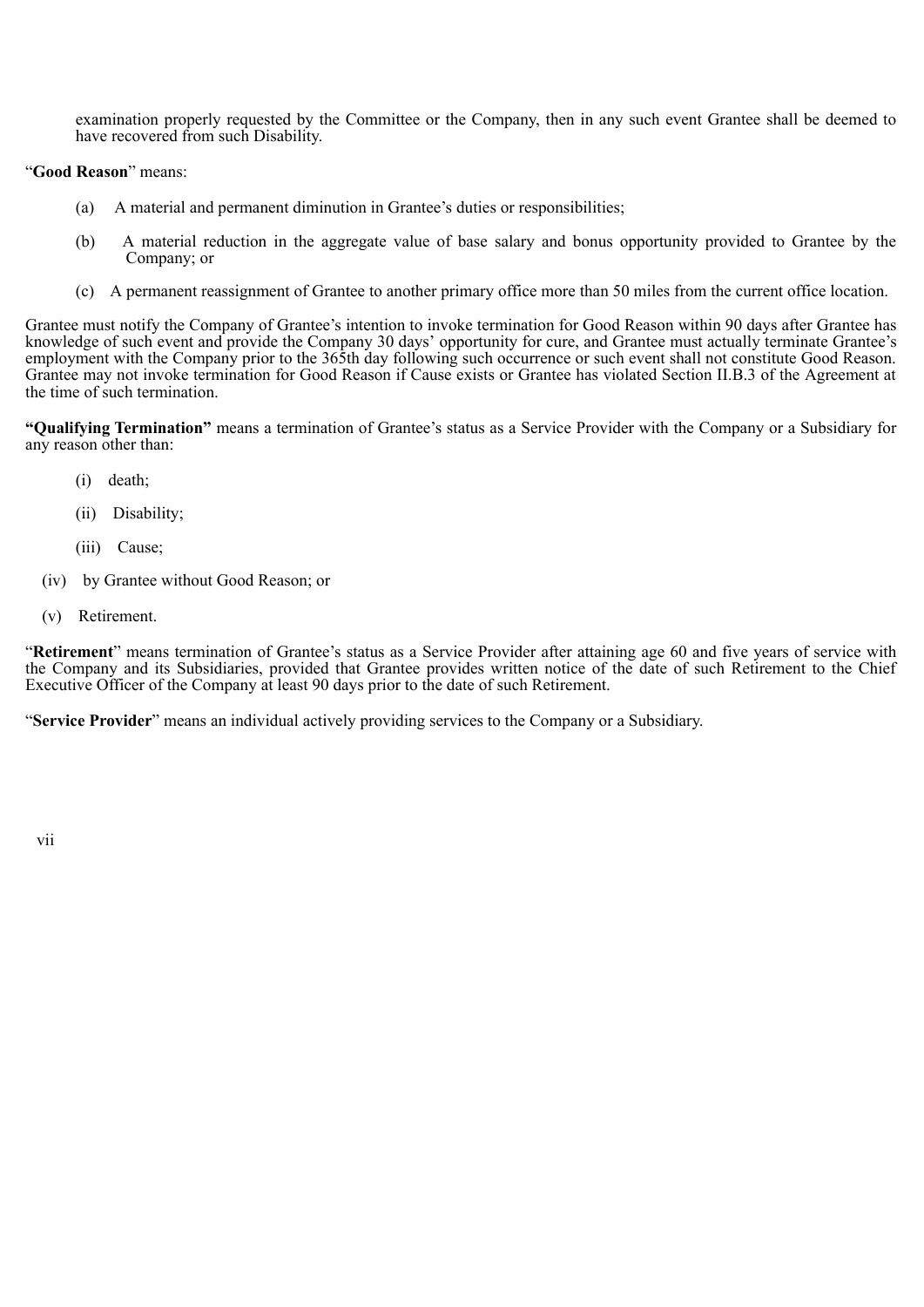## **APPENDIX C TO PERFORMANCE STOCK UNIT AGREEMENT**

## **NON-U.S. ADDENDUM**

## **Additional Terms and Conditions for Equity Grants Under the TriMas Corporation 2017 Equity and Incentive Compensation Plan, as amended**

## **Terms and Conditions**

This Addendum includes additional terms and conditions that govern the performance-based Restricted Stock Units ("PSUs") granted to you under the TriMas Corporation 2017 Equity and Incentive Compensation Plan (referred to as the "Plan") if you reside in the United Kingdom. Certain capitalized terms used but not defined in this Addendum have the meanings set forth in the Plan and/or your award agreement (the "*Agreement*") that relates to your award. By accepting your award, you agree to be bound by the terms and conditions contained in the paragraphs below in addition to the terms of the Plan, the Agreement, and the terms of any other document that may apply to you and your award.

## *UNITED KINGDOM*

#### **Terms and Conditions**

**UK Sub-Plan**. Your grant of PSUs is being made pursuant to the UK Sub-Plan, which contains additional terms and conditions that govern your PSUs and participation in the Plan. Please review that document carefully.

**Disability.** For purposes of the Agreement, the definition of "Disability" in Appendix B hereto shall be qualified by the inclusion of the following phrase after the word "means": ", subject to and in compliance with the requirements of laws of the United Kingdom,'

**Retirement.** For purposes of the Agreement, the definition of "Retirement" in Appendix B hereto shall not apply. Further, Section II.A.6(e) of the Agreement is hereby amended in its entirety to read as follows:

"**Retirement**. If Grantee ceases to be a Service Provider prior to prior to the Settlement Date due to Grantee's retirement, Grantee shall become vested at the end of the Performance Period in the number of PSUs that would have been actually earned due to the achievement of the performance measures specified in Appendix A, assuming Grantee had continued to be a Service Provider through the Settlement Date."

**Dividend Equivalent Rights**. Section II.A.3 of the Agreement is hereby amended in its entirety to read as follows:

"Grantee shall be notionally credited with cash per PSU equal to the amount of each cash dividend paid by the Company (if any) to holders of Common Stock generally with a record date occurring on or after the Date of Grant and prior to the time when the PSUs are earned and/or vest and are settled in accordance with Section II.A.7 hereof. Any amounts notionally credited pursuant to the immediately preceding sentence shall be subject to the same applicable terms and conditions (including earning, vesting, payment, and forfeitability) as apply to the PSUs based on which the dividend equivalents were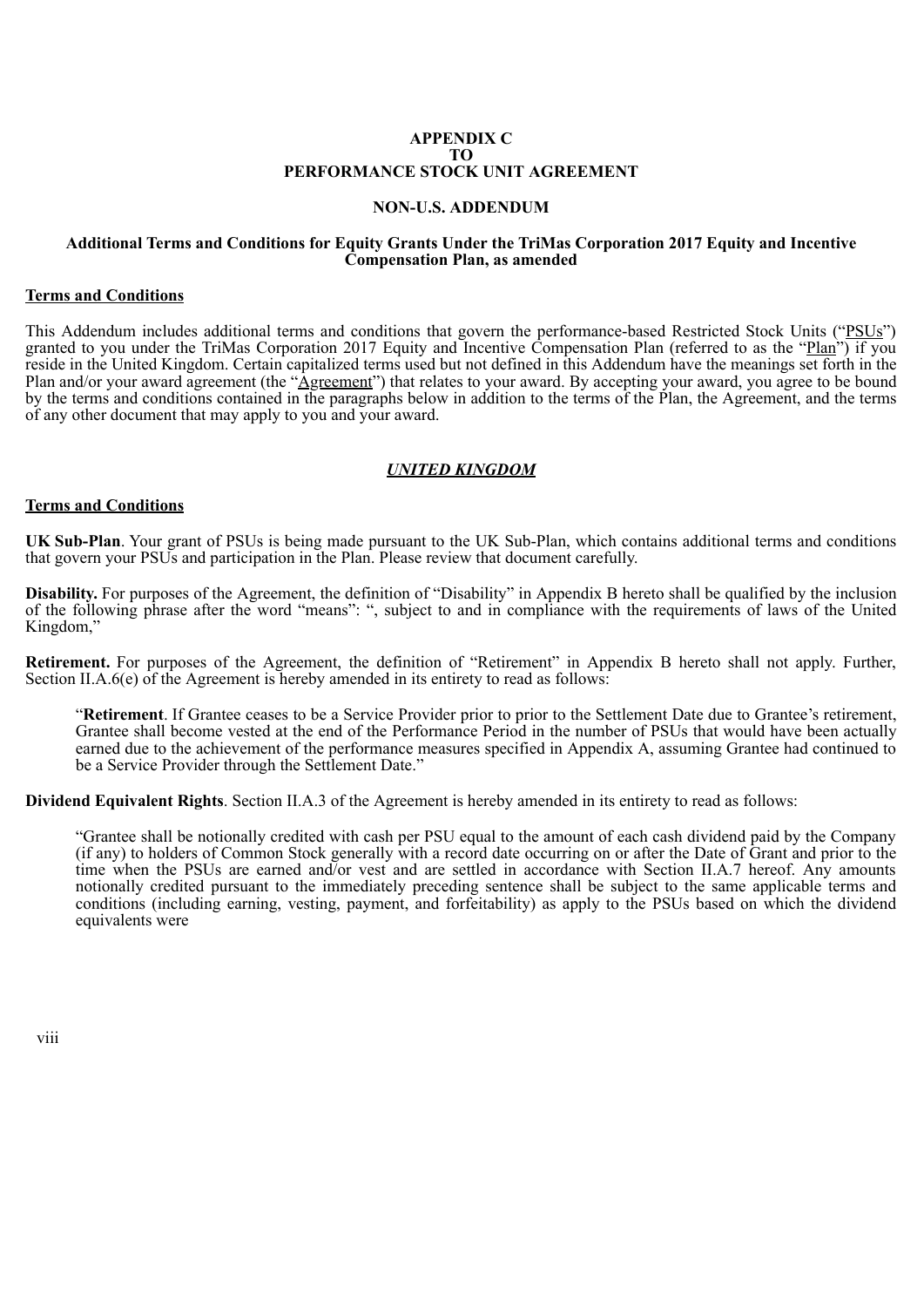notionally credited, and such amounts shall be paid in Common Stock at the same time as the PSUs to which they relate. The number of shares so paid shall be rounded down to the nearest whole number and shall be determined by dividing the amounts so notionally credited by the Market Value per Share on the payment date. Notwithstanding the foregoing provisions of this Section II.A.3, Grantee shall not be entitled to the cash notionally credited at any time to the PSUs (or the Common Stock representing the same, as the case may be) either legally or beneficially unless and until Grantee becomes entitled to receive the actual Common Stock in respect of this Award pursuant to Section II.A.7 of this Agreement."

**Withholding**. Section II.B.2 of the Agreement is hereby amended in its entirety to read as follows:

"Grantee hereby indemnifies the Company, Grantee's employer or any other person in respect of:

- (i) any amount of income tax for which the Company, Grantee's employer or any other person is obliged to account under the Pay-As-You-Earn system and any amounts of employee's national insurance contributions arising from the earning and/or vesting of this Award (or which would not otherwise have arisen but for the grant of this Award to Grantee); and
- (ii) any amount of income tax for which the Company, Grantee's employer or any other person is obliged to account under the Pay-As-You-Earn system and any amounts of employee's national insurance contributions arising in respect of, or in connection with the holding or disposal by Grantee of the shares of Common Stock acquired pursuant to this Award or the conversion of such shares of Common Stock into securities of another description whilst such shares of Common Stock are held by Grantee,
- and in pursuance of such indemnity, Grantee hereby agrees that he or she shall pay to the Company (or to such other entity as directed by it) such amount as shall be notified to Grantee by the Company as being due on any occasion under such indemnity, within seven days after being so notified. To the extent that Grantee fails to pay any amount so notified to him or her by the Company within seven days after such notification, Grantee hereby agrees that the Company may withhold, or procure the withholding, from any salary, wages, payment or payments due to Grantee from the Company or Grantee's employer an amount which is equal to the amount notified to Grantee, sell or procure the sale of sufficient of the shares of Common Stock acquired by Grantee pursuant to this Award on behalf of Grantee to produce a sum which after any costs of sale is sufficient to discharge the amount so notified to Grantee and retain such sum or make such other arrangements, by which Grantee hereby agrees to be bound, so as to ensure that the amount notified to Grantee is discharged in full.
- In the alternative to satisfying the indemnity in (i) above, Grantee hereby agrees that the Company may withhold from the total number of shares of Common Stock that become issuable to Grantee on vesting of this Award a number of shares of Common Stock with an aggregate Market Value per Share on the date of withholding equal to the amount due under (i) above as determined by the Company, in which case Grantee will be taken to have forfeited the right to be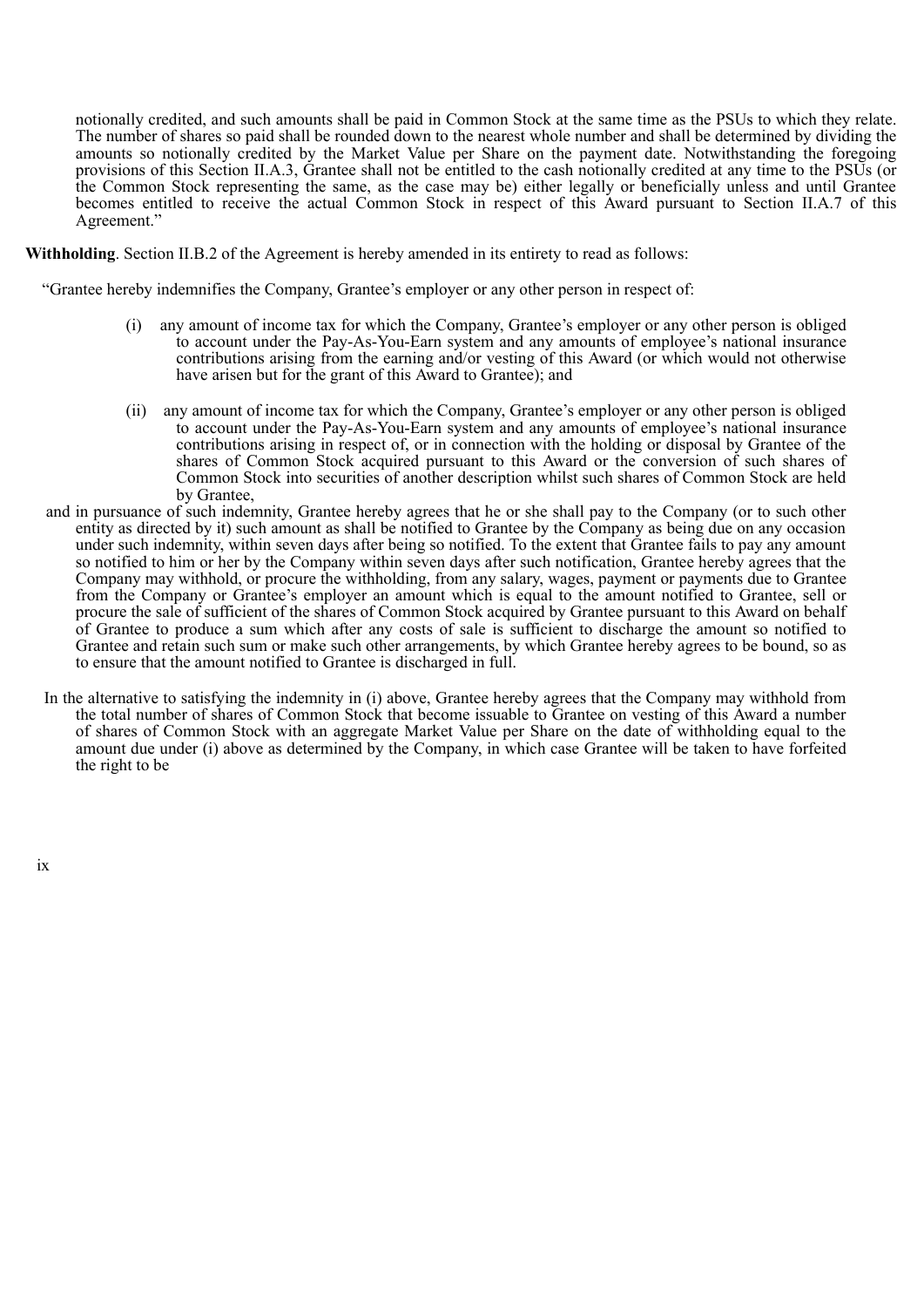issued the number of shares of Common Stock so withheld in order to make good the amounts due under (i) above.

- The Company will not be obliged to deliver any shares of Common Stock to Grantee pursuant to this Award, if Grantee fails to comply with his or her obligations under the foregoing provisions of this Section II.B.2 and Grantee shall not be entitled to receive the delivery of such shares of Common Stock.
- It is a further condition of delivery of any shares of Common Stock pursuant to the vesting of this Award that Grantee will, if required to do so by the Company, enter into a joint election under section 431(1) of the United Kingdom Income Tax (Earnings and Pensions) Act 2003 ("ITEPA"), the effect of which is that the Common Stock will be treated as if they were not restricted securities and that sections 425 to 430 of ITEPA will not apply to those shares."

**Whistleblower Protection.** The last sentence of Section II.B.3(b) is hereby amended in its entirety to read as follows:

"Notwithstanding anything in this Agreement to the contrary, nothing in this Agreement prevents Grantee, in accordance with applicable law, from (i) making a protected disclosure under section 43A of the Employment Rights Act 1996; (ii) making a disclosure to a regulator regarding any misconduct, wrongdoing or serious breach of regulatory requirements, or reporting a criminal offence to any law enforcement agency; (iii) co-operating with any law enforcement agency regarding a criminal investigation or prosecution; or (iv) otherwise testifying or participating in any investigation or proceeding by any governmental authorities regarding possible legal violations, and for purpose of clarity Grantee is not prohibited from providing information voluntarily to the Securities and Exchange Commission pursuant to Section 21F of the Exchange Act."

**Restrictive Covenants.** Section II.B.3(c) is hereby amended in its entirety to read as follows:

"(c) **Covenants Against Competition and Solicitation.** Each of the restrictions set out in this Section II.B.3(c) constitutes an entirely separate, severable and independent obligation of Grantee. They are entered into in order to safeguard the legitimate business interests of the Company and particularly the goodwill of the Company in connection with its clients, suppliers and employees. Each separate restriction applies whether Grantee undertakes the activity in question directly or indirectly through a third party and whether it is undertaken on his own behalf or on behalf of, or in conjunction with, any firm, company or person.

Grantee covenants that Grantee will not for the Restricted Period:

- (i) entice or solicit or endeavour to entice or solicit away from the Company or any Group Company any Relevant Employee;
- (ii) employ or otherwise engage or otherwise facilitate the employment or engagement of any Relevant Employee;
- (iii) solicit or endeavour to supply Restricted Goods or Services to any Relevant Customer;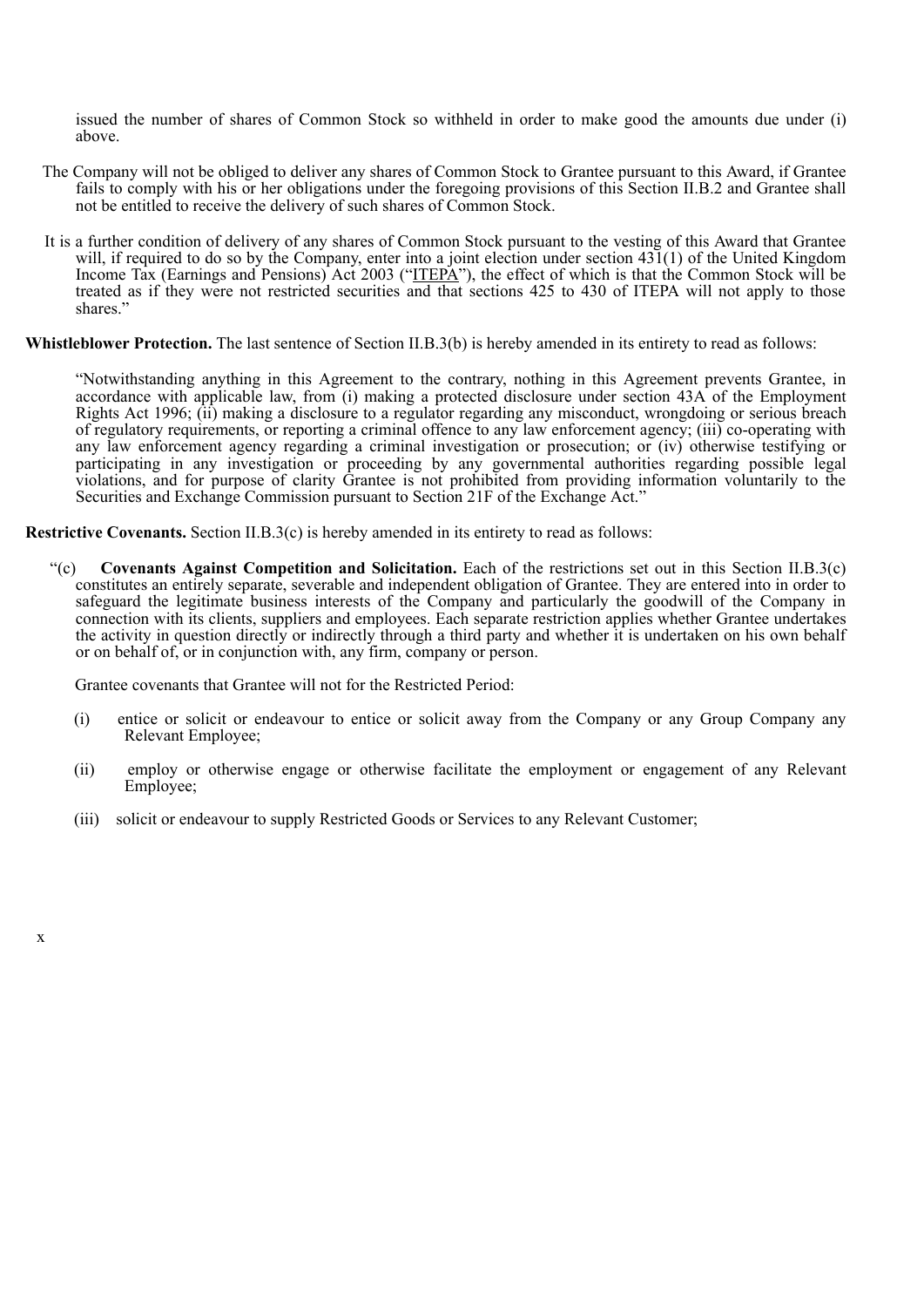- (iv) supply or be involved with the supply of Restricted Goods or Services to any Relevant Customer;
- (v) have any business dealings with any Relevant Customer on behalf of a Relevant Business;
- (vi) carry on or be concerned as a principal or agent in any Relevant Business within the Restricted Area;
- (vii) carry on or be concerned as a partner or member in any Relevant Business within the Restricted Area;
- (viii) be employed or engaged as a worker in any Relevant Business that operates or seeks to operate within the Restricted Area;
- (ix) be engaged as a consultant (directly or through another entity) or adviser to any Relevant Business within the Restricted Area;
- (x) carry on or be concerned as a director of any Relevant Business within the Restricted Area;
- (xi) hold a material financial interest in any Relevant Business within the Restricted Area;
- (xii) hold a shareholding in any Relevant Business within the Restricted Area, disregarding any financial interest of a person in securities which are listed or dealt in on any Recognised Stock Exchange if that person, Grantee and any person connected with Grantee are interested in securities which amount to less than five per cent of the issued securities of that class and which, in all circumstances, carry less than five per cent of the voting rights (if any) attaching to the issued securities of that class; and
- (xiii) be a person with significant control (under part 21A of the United Kingdom Companies Act 2006) in any Relevant Business within the Restricted Area.

The restrictions above only apply in respect of business activities which compete or seek to compete with the Company and nothing in these provisions seeks to prevent Grantee in connection with activities which do not compete with the Company.

While the restrictions above are considered by Grantee and the Company to be reasonable in all the circumstances, it is recognized that such restrictions may fail for unforeseen reasons and, it is therefore agreed that if any of the restrictions are held to be void, but would be valid if part of the wording were deleted or if the periods (if any) specified were reduced or the areas dealt with reduced in scope, such restrictions shall apply with such modifications as may be necessary to make them valid and effective.<sup>3</sup>

## **Definitions.** Section II.B.3(e) is hereby amended in its entirety to read as follows:

"(1) "*Company*" means (A) during the Grantee's employment with the Company, the Company and any and all direct and indirect subsidiary, parent, affiliated or related companies of the Company for which the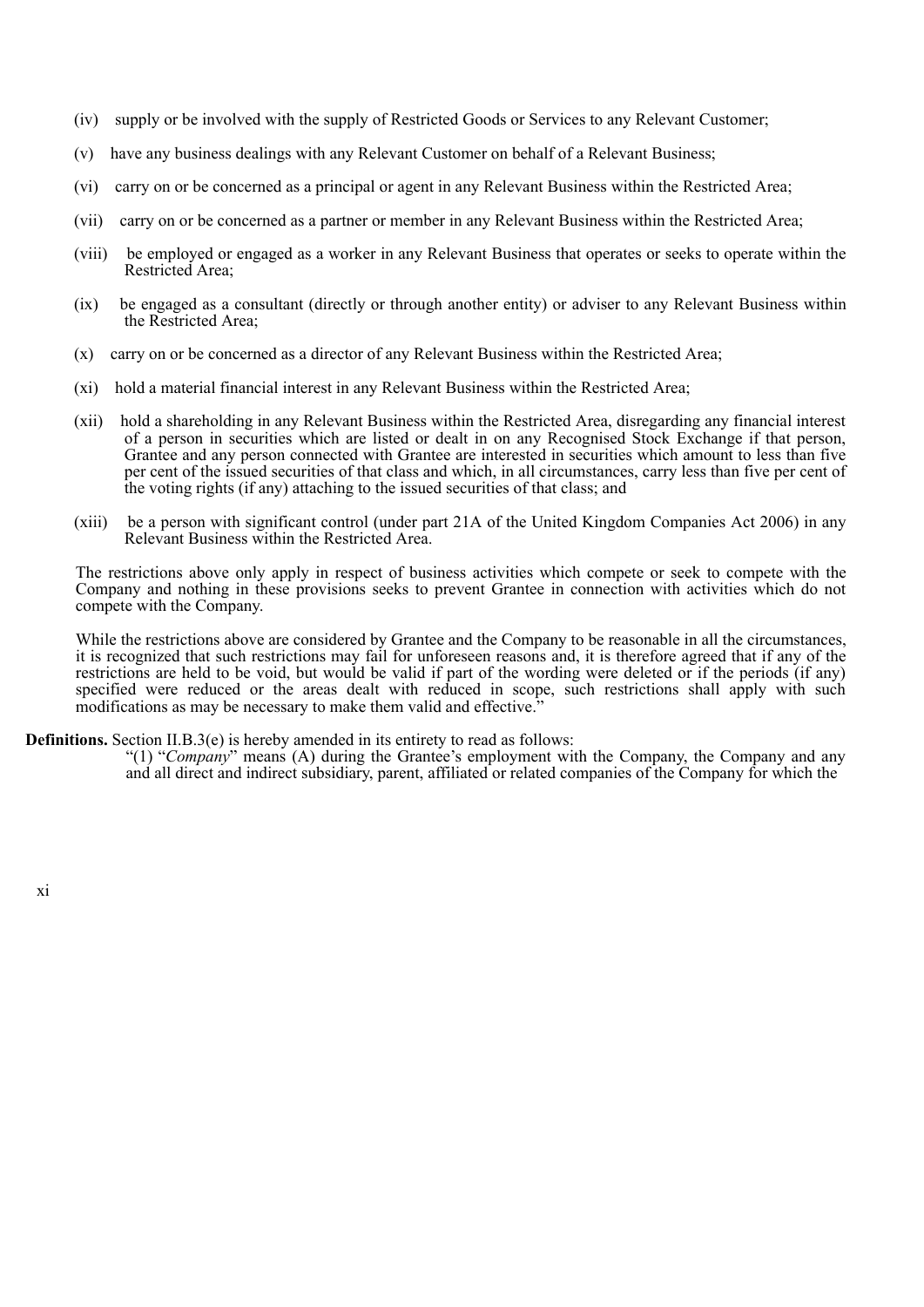Grantee has worked or had responsibility during the Grantee's employment with the Company, and (B) after the Grantee's termination of employment with the Company, the Company and any and all direct and indirect subsidiary, parent, affiliated or related companies of the Company for which Grantee worked or had responsibility at the time of the Grantee's termination of employment and at any time during the oneyear period prior to such termination of employment.

(2) "*Competitive Business*" means a person or entity that engages in any business engaged in by the Company, and that does so in a geographic area in which the Company engage(s) in that business, and "engages" includes actively planning to engage in the business.

(3) "*Confidential Information*" means trade secrets of the Company and all other confidential or proprietary information that relates to any aspect of the Company's businesses that cannot freely and readily be obtained from sources outside of the Company. Confidential Information is meant to encompass the broadest enforceable definition of the Company's intellectual property, and includes but is not limited to: financial and business information; customer and potential customer lists; customer contact information; pricing policies; vendor lists and information; third-party agreements and relationships; contractual, business, and financial information relating to the Company's customers or other third parties which the Company is obligated to hold in confidence and/or not disclose; personnel, medical, compensation, and benefits information relating to employees, former employees, and persons affiliated with the Company; systems, login identifications and passwords, processes, methods, and policies; company strategies and plans; databases, company data, and technologies related to the Company's business; and marketing and advertising materials which have not been published. "Confidential Information" shall not include information that Grantee can establish was already in the public domain at the time of disclosure through no fault of Grantee.

(4) "*Restricted Area*" means the United Kingdom and any other country in the world where, on the Relevant Date, the Company carries on a Relevant Business and with which Grantee had material involvement during the 12 months prior to the Relevant Date.

(5) "*Relevant Business*" means any business or part of a business involving the supply of Restricted Goods or Services.

(6) "*Relevant Customer*" means a person, firm or company who in the twelve months immediately before the Relevant Date conducted a business relationship (including, without limitation, the provision of services and the negotiation for the same) with the Company and with whom Grantee had significant contact in the course of Grantee's employment with the Company.

(7) "*Relevant Date*" means the earlier of (x) the date of termination of Grantee's employment, and (y) the start of any period of garden leave or exclusion under Grantee's contract of employment with the Company.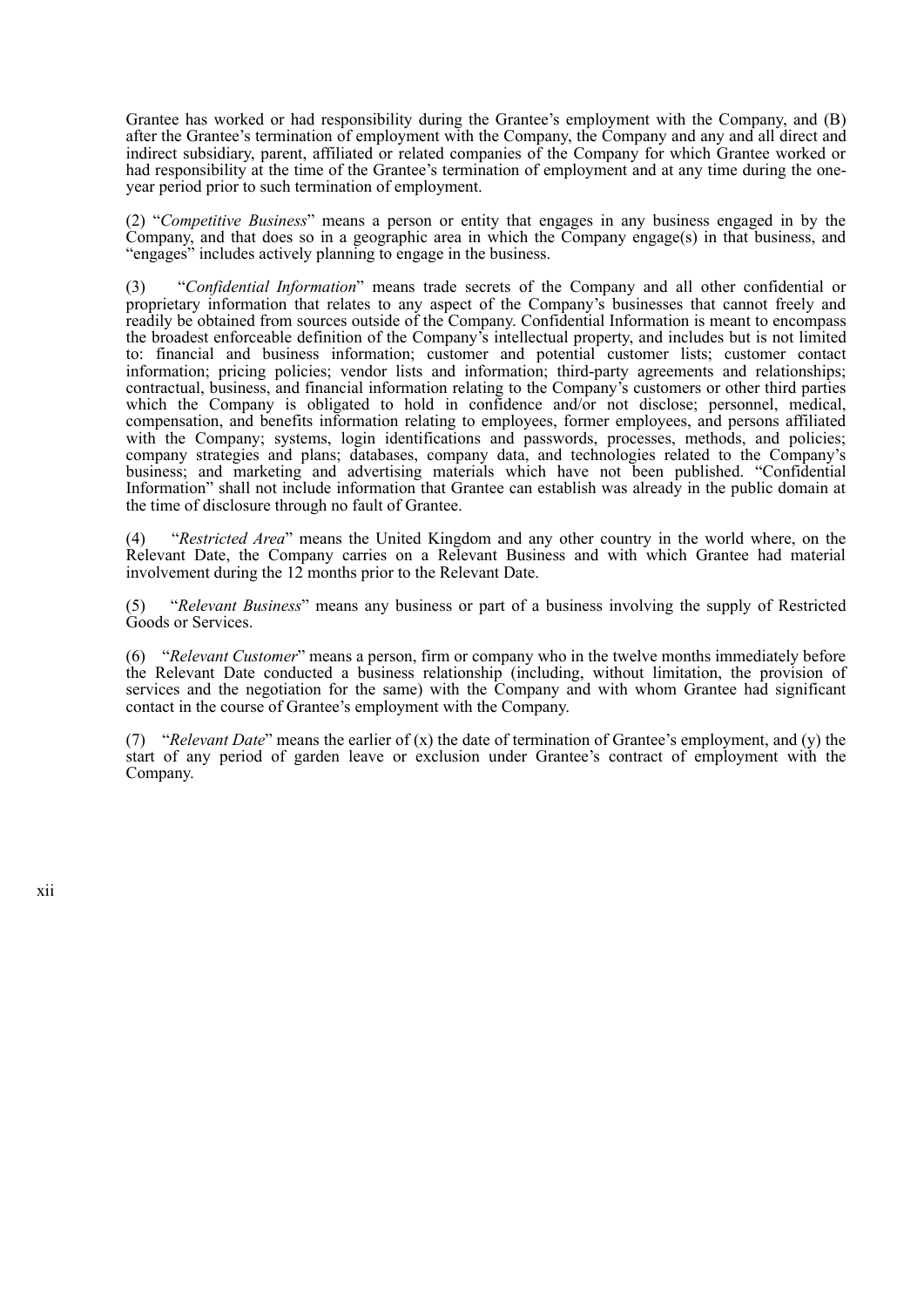(8) "*Relevant Employee*" means any senior employee who has significant customer or client contact, or valuable technical skills, and with whom Grantee has had significant contact during the course of his employment with the Company.

(9) "*Restricted Goods or Services*" means products for customers in the consumer products, aerospace, industrial, petrochemical, refinery and oil and gas end markets, and the design, manufacture and marketing thereof.

(10) "*Restricted Period*" means: (x) for restrictions set forth in clauses (i) to (v) of Section II.B.3(c), during Grantee's employment and for a period of twelve months after the Relevant Date; and (y) for restrictions set forth in clauses (vi) to (xiii) of Section II.B.3(c), during Grantee's employment and for a period of nine months after the Relevant Date."

**Data Privacy**. A new Section II.B.17 is added to the Agreement to read as follows:

The Company and Rieke Packaging Systems Limited (the "Grantee's Employer"), (together the "Relevant TriMas Companies") will process the Grantee's personal data in connection with the Plan. For the purposes of data protection legislation, the Relevant TriMas Companies will each act as independent controllers in relation to such personal data.

## **Categories of Personal Data**

The categories of personal data that we will process in connection with the Plan are the Grantee's:

- name;
- date of birth;
- job title;
- home address (and, if different, mailing address) and postal code;
- telephone number:
- social insurance, national insurance, US taxpayer and/or foreign tax identification number;
- salary;
- country of citizenship and nationality;
- any Common Stock or directorships held in any of the Relevant TriMas Companies;
- details of all awards or any other entitlement to Common Stock awarded, cancelled, exercised, vested, unvested or outstanding in Grantee's favour; and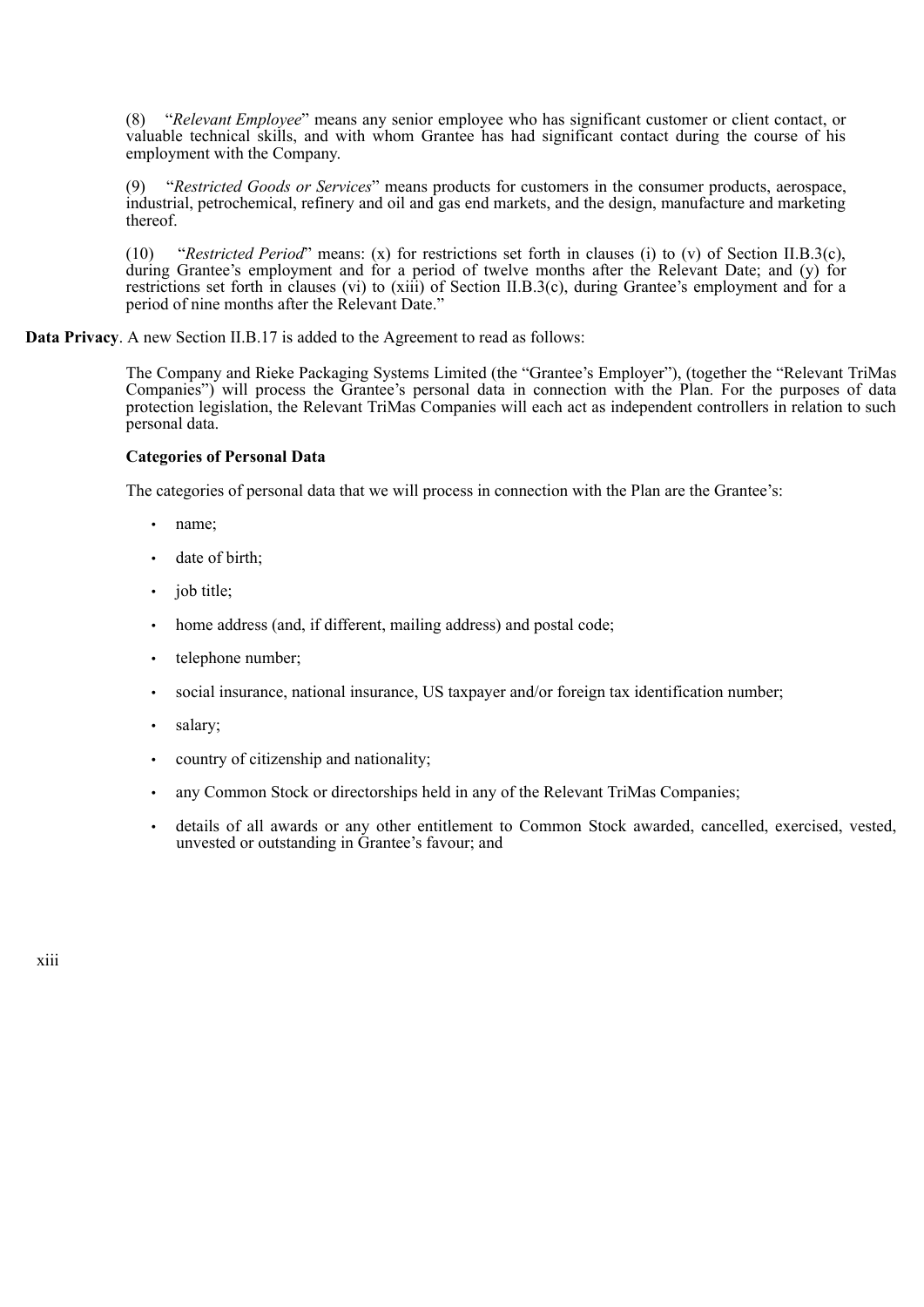• reference number (where relevant to link the Grantee's benefits under the Plan to other documentation issued to or from the US Department of the Treasury Internal Revenue Service).

The processing of the personal data set out above is mandatory in order for the Relevant TriMas Companies to provide and administer the Plan.

## **Purposes of Processing Personal Data**

The Relevant TriMas Companies will process the Grantee's personal data for the purposes of:

- administering and maintaining the Plan relating to the Grantee and records associated with the Plan (including maintaining a database of Participants in the Plan);
- providing information to (i) trustees of any employee benefit trust or (ii) the third party administrators involved directly or indirectly in the operation of the Plan (as set out in the "Sharing Personal Data with Third Parties" section below);
- providing information relating to Grantee in connection with the operation of the Plan to HM Revenue and Customs in the United Kingdom as required by law;
- to enable any potential purchasers of the business and/or assets of any of the Relevant TriMas Companies and/or their Subsidiaries to (i) complete due diligence on, and value, the business and/or assets; and (ii) use such personal data for the operation of their business:
- obtaining legal and other professional advice; and
- establishing, exercising or defending legal rights.

## **Legal Basis for Processing Personal Data**

The processing of the Grantee's personal data:

- in relation to the information provided to HM Revenue and Customs in the United Kingdom and the Department of the Treasury Internal Revenue Service in the United States of America, is necessary for compliance with a legal obligation to which the Relevant TriMas Companies are subject;
- in relation to (i) obtaining legal and other professional advice; and (ii) establishing, exercising or defending legal rights, is pursuant to the Relevant TriMas Companies' legitimate interests of commencing and/or handling any legal proceedings (including prospective legal proceedings), for obtaining legal advice or for establishing, exercising or defending legal rights;
- in respect of all other personal data set out above, is necessary for the performance of the Performance Stock Units Agreement between the Grantee and TriMas Corporation.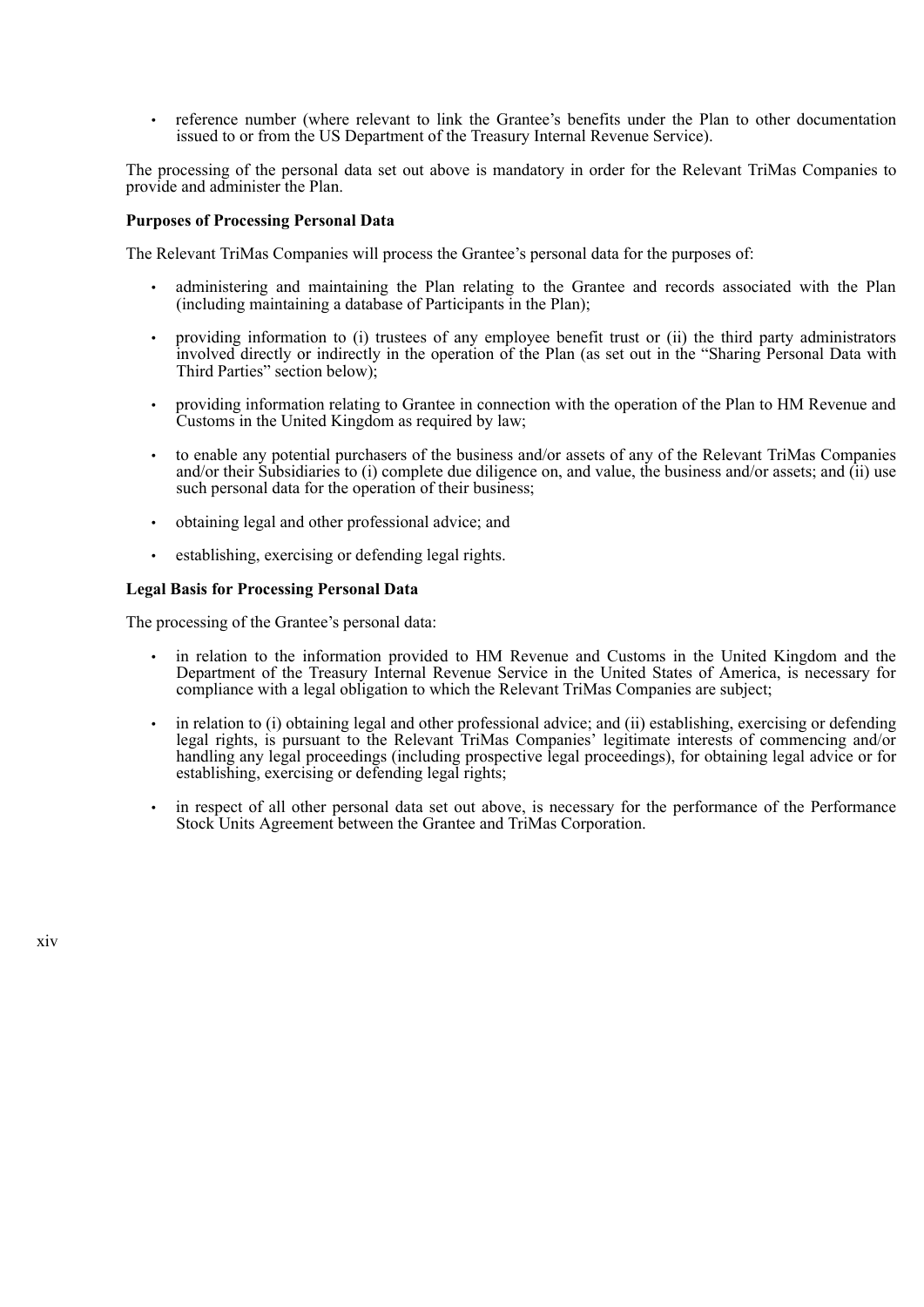The Relevant TriMas Companies will also process the Grantee's personal data as necessary to comply with any legal obligations to which the Relevant TriMas Companies are subject.

## **Sharing Personal Data with Third Parties**

The Grantee's personal details as set out above will be transferred between the Grantee's Employer and the Company in order to administer and maintain the Plan and records associated with the Plan.

The Company is based in the United States of America which is not designated by the European Commission as providing an adequate level of protection for personal data. As such, the Grantee's Employer and the Company have entered into a data transfer agreement governed by standard data protection clauses adopted by the Commission to safeguard personal data in respect of these transfers. The Grantee can obtain a copy of this data transfer agreement by contacting the TriMas Corporate Benefits Group at 248-631-5450 or 38505 Woodward Avenue, Suite 200, Bloomfield Hills, Michigan 48304.

The Relevant TriMas Companies will also share the Grantee's personal data with National Financial Services LLC, Fidelity Stock Plan Services LLC and Fidelity Brokerage Services LLC (part of the FMR LLC group of companies) which are based in the United States of America. The Company has entered into a data transfer agreement governed by standard data protection clauses adopted by the Commission to safeguard personal data in respect of these transfers. The Grantee can obtain a copy of this data transfer agreement by either, (1) contacting your local human resources representative, (2) contacting Fidelity Stock Plan Services by calling 1-800-544-9354 (Domestic) or 1-800-544-0275 (International), and (3) by logging into Grantee's Fidelity account at www.netbenefits.fidelity.com and visiting the Plan & Grant Documents section of the Grantee's account.

In the event that the Relevant TriMas Companies sell any part(s) of their business and/or assets, they will also disclose the Grantee's personal data to actual or potential purchasers of parts of its business or assets, and their respective advisers and insurers for the potential purchaser's legitimate interests of:

- enabling potential purchasers to complete due diligence on, and value, the business and/or assets;
- transferring the personal data in connection with any relevant sale and the transfer of the Relevant TriMas Company's contractual rights and/or obligations; and
- the use of such personal data by a purchaser for the operation of its business.

The Relevant TriMas Companies will also share the Grantee's personal data with:

- its professional advisors, auditors, service providers;
- HM Revenue and Customs in the United Kingdom and the Department of the Treasury Internal Revenue Service in the United States of America and other regulators, and governmental and law enforcement agencies; and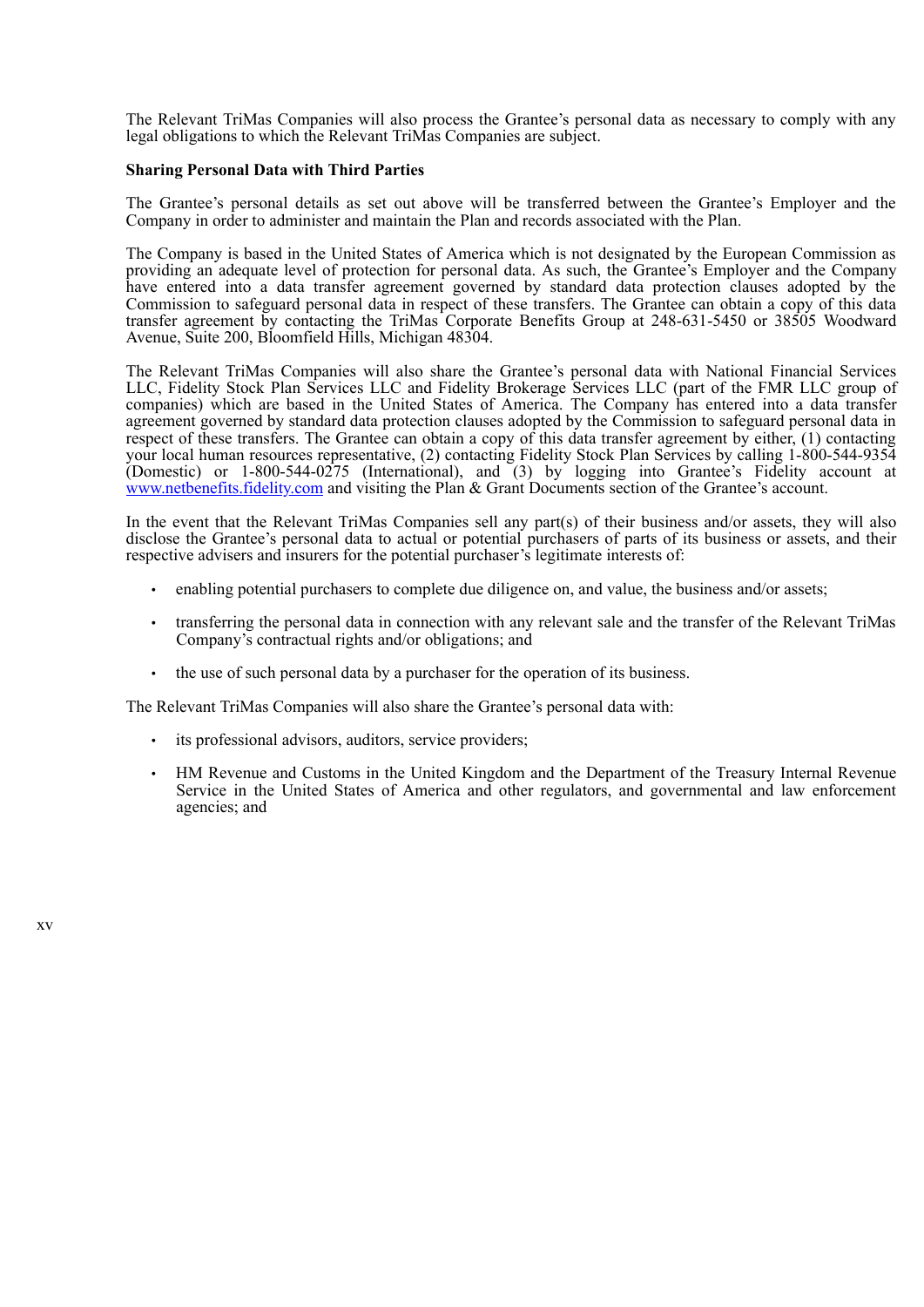• third parties if it is under a duty to disclose or share the Grantee's personal data in order to comply with any laws, regulations or good governance obligations, or in order to enforce or to protect its rights, property or safety, or that of its customers or other persons with whom it has a business relationship.

#### **Retention of Personal Data**

The Relevant TriMas Companies will retain the Grantee's personal data for the duration of the Plan and for a further period of eight years after the Grantee ceases to be a member of the Plan.

The Relevant TriMas Companies will retain the Grantee's personal data for longer than the period specified above if required by law, to defend or exercise legal rights (such as defending legal claims) or to comply with regulatory obligations.

#### **The Grantee's Rights**

In order to control the use of their personal data, each Grantee has the following controls over their personal data:

- Each Grantee may request access to or copies of the personal data that the Relevant TriMas Companies hold about them by contacting their local human resources representative;
- If the Grantee believes that any information the Relevant TriMas Companies hold about them is incorrect or incomplete, the Grantee should contact their local human resources representative as soon as possible. The Relevant TriMas Companies will take steps to seek to correct or update any information if they are satisfied that the information they hold is inaccurate. In certain circumstances, the Grantee may also request that the Relevant TriMas Companies restrict their processing;
- Each grantee may request that their personal data be deleted where it is no longer necessary for the purposes for which it is being processed and provided there is no other lawful basis for which the Relevant TriMas Companies may continue to process such personal data. The Grantee can exercise this right by contacting their local human resources representative;
- If the Relevant TriMas Companies are processing the Grantee's personal data to meet their legitimate interests (as set out above), the Grantee may object to the processing of their personal information by the Relevant TriMas Companies. If the Relevant TriMas Companies are unable to demonstrate their legitimate grounds for that processing, they will no longer process the Grantee's personal information for those purposes;
- Where the Grantee has provided the Relevant TriMas Companies with their personal data that the Relevant TriMas Companies process using automated means, the Grantee may be entitled to a copy of that personal data in a structured, commonly-used and machine readable format. The Grantee can exercise this right by contacting their local human resources representative.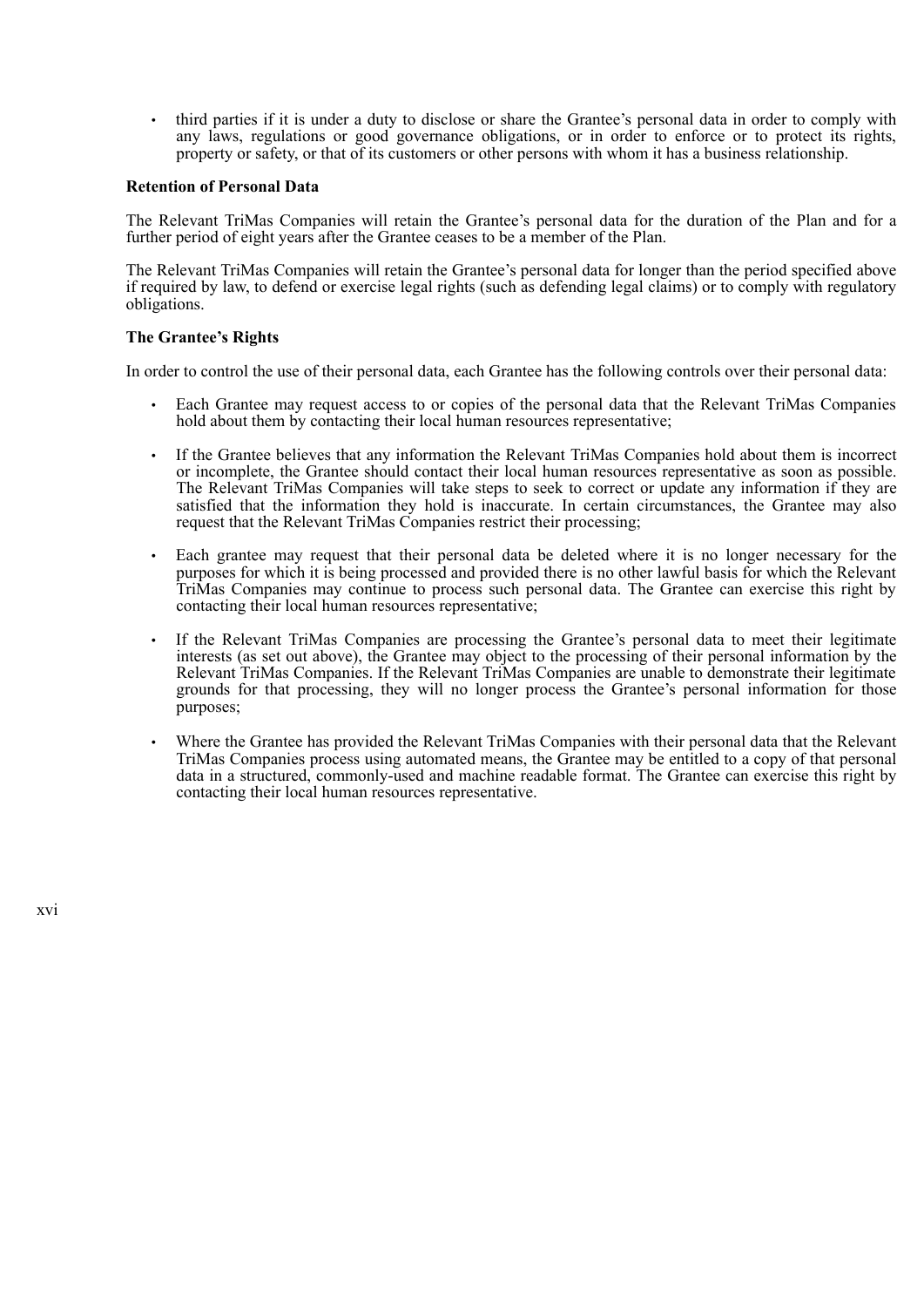The Grantee should contact their local human resources representative in relation to any concerns about how their personal data is processed and the Relevant TriMas Companies will try to resolve the Grantee's concerns. However, if the Grantee considers that the Relevant TriMas Companies is in breach of its obligations under data protection laws, the Grantee may lodge a complaint with the Information Commissioner's Office in the United Kingdom (such as by accessing https://ico.org.uk/concerns/)."

**Loss of Office or Employment**. A new Section II.B.18 is added to the Agreement to read as follows:

"In no circumstances shall Grantee, on ceasing to hold the office or employment by virtue of which he has been granted this Award, be entitled to any compensation for any loss of any right or benefit or prospective right or benefit under this Award or the Plan which he might otherwise have enjoyed whether such compensation is claimed by way of damages for wrongful dismissal or other breach of contract or by way of compensation for loss of office or otherwise."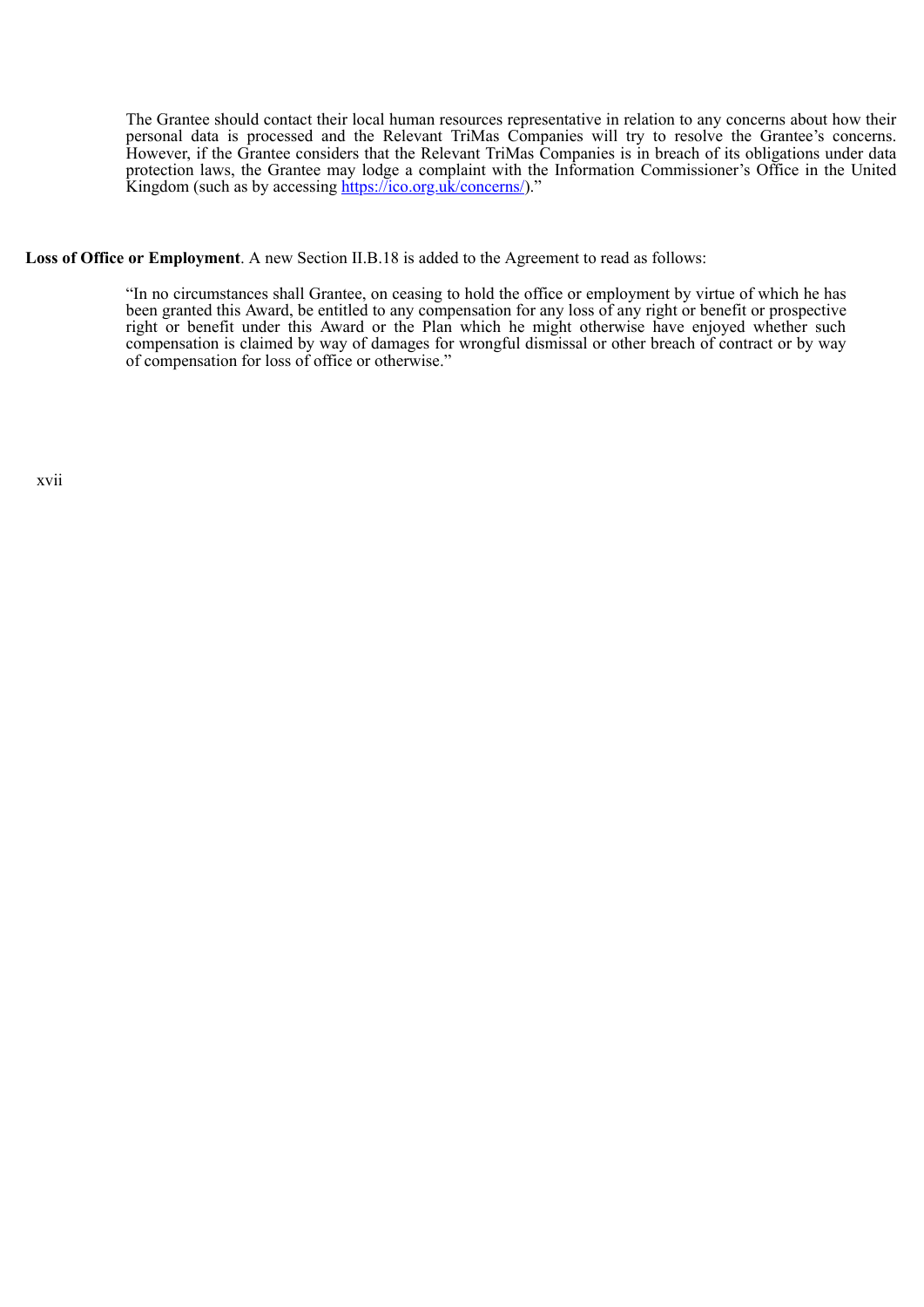## **APPENDIX D TO PERFORMANCE STOCK UNIT AGREEMENT**

## **CALIFORNIA ADDENDUM**

## **Additional Terms and Conditions for Equity Grants Under the TriMas Corporation 2017 Equity and Incentive Compensation Plan, as amended**

## **Terms and Conditions**

This Addendum includes additional terms and conditions that govern the performance-based Restricted Stock Units ("PSUs") granted to you under the TriMas Corporation 2017 Equity and Incentive Compensation Plan (referred to as the "Plan") if you are employed and/or reside in California or if the Company determines that the application of such terms and conditions is necessary or advisable in order to comply with applicable law. Certain capitalized terms used but not defined in this Addendum have the meanings set forth in the Plan and/or your award agreement (the "Agreement") that relates to your award. By accepting your award, you agree to be bound by the terms and conditions contained in the paragraphs below in addition to the terms of the Plan, the Agreement, and the terms of any other document that may apply to you and your award.

**Restrictive Covenants**. Section II.B.3 of the Agreement is hereby amended in its entirety to read as follows:

## "**3. Restrictive Covenants**.

(a) **Generally**. The Company would not be providing PSUs or Common Stock to Grantee without Grantee's agreement to abide by the restrictive covenants described herein. The provisions herein are appropriate in light of the position that Grantee has with the Company and the relationships and confidential and trade secret information that Grantee has been and will be exposed to because of Grantee's position.

(b) **Confidentiality**. Recognizing Grantee's fiduciary duties to the Company, as a condition of this Agreement, Grantee agrees that he or she shall not, at any time before or after termination of employment, in any fashion, form or manner, either directly or indirectly, use, divulge, disclose or communicate, or cause or permit any other person or entity to use, divulge, disclose or communicate, to any person, firm, company or entity, in any manner whatsoever, any Confidential Information (as defined below) of the Company except with the prior written consent of the Board or to the extent specifically required to be disclosed by applicable law. Grantee agrees to notify the Company as soon as reasonably possible after being subpoenaed or otherwise requested by any third party to disclose any Confidential Information. This Section II.B.3 shall not result in the forfeiture of PSUs or any clawback or recoupment of the Award for the disclosure of a trade secret if that disclosure (1) is made in confidence to a federal, state or local government official or to an attorney for the sole purpose of reporting or investigating a suspected violation of law or (2) is made in a complaint or other document filed in a lawsuit or other proceeding, if such filing is made under seal. Pursuant to 18 U.S.C. § 1833(b), and as set forth fully therein, notice is hereby given that Grantee shall not be held criminally or civilly liable under any federal or state trade secret law for the disclosure of a trade secret that is made in confidence to a federal, state, or local government official, either directly or indirectly, or to an attorney, solely for the purpose of reporting or investigating a suspected violation of law; or is made in a complaint or

xviii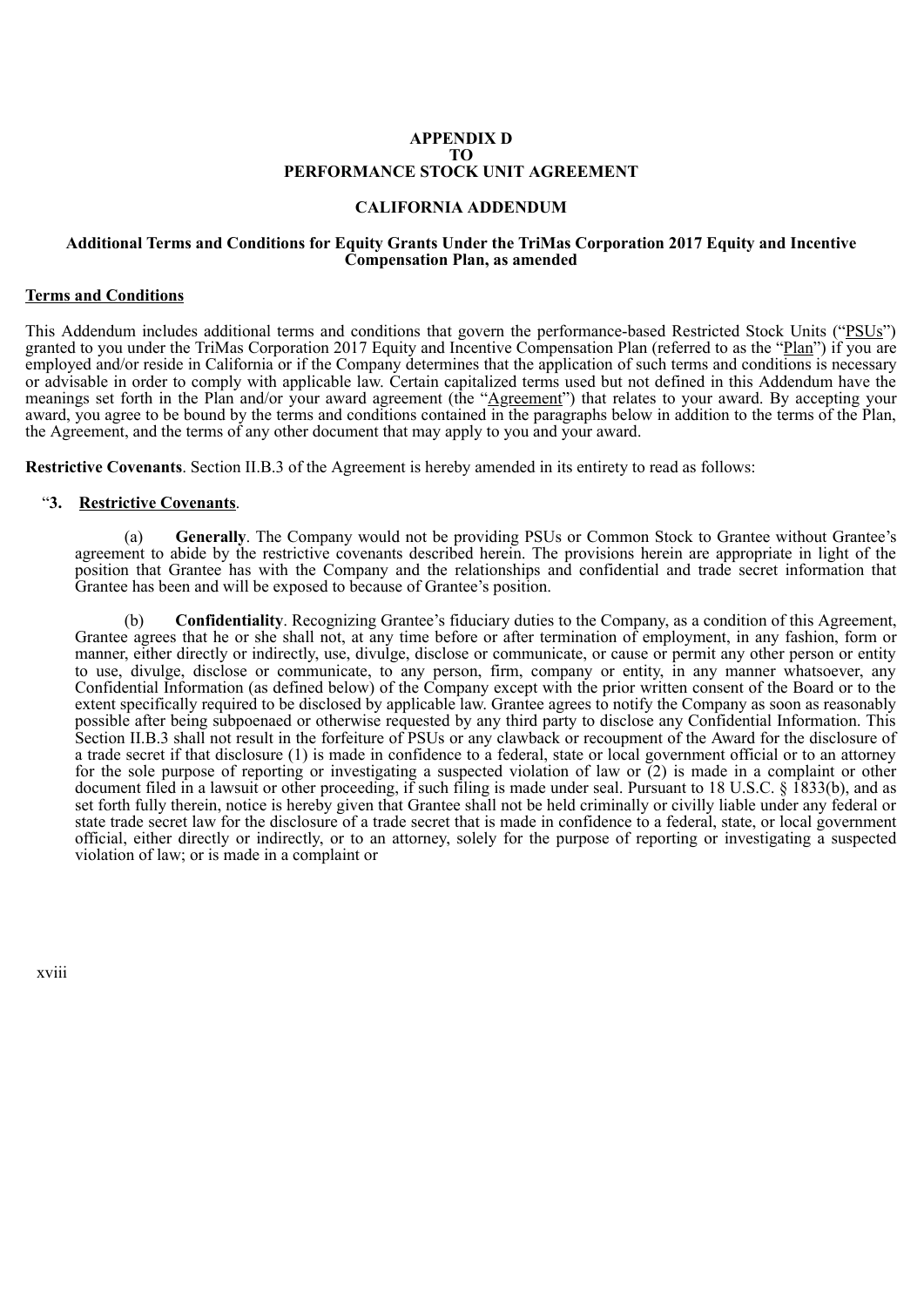other document filed in a lawsuit or other proceeding, if such filing is made under seal. An individual who files a lawsuit for retaliation by an employer for reporting a suspected violation of law may disclose the trade secret to the attorney of the individual and use the trade secret information in the court proceeding, if the individual files any document containing the trade secret under seal and does not disclose the trade secret, except pursuant to court order. Notwithstanding anything in this Agreement to the contrary, nothing in this Agreement prevents Grantee from providing, without prior notice to the Company, information to governmental authorities regarding possible legal violations or otherwise testifying or participating in any investigation or proceeding by any governmental authorities regarding possible legal violations, and for purpose of clarity Grantee is not prohibited from providing information voluntarily to the Securities and Exchange Commission pursuant to Section 21F of the Exchange Act.

(c) **Covenant Against Solicitation**. Grantee further understands and agrees that while Grantee is employed by the Company and for 12 months thereafter Grantee shall not directly or indirectly employ or solicit, or receive or accept the performance of services by, any then-current employee of the Company who is employed primarily in connection with the Business, or any former employee of the Company who was employed by the Company primarily in connection with the Business at any time within the 12-month period immediately prior to such employment, solicitation, receipt or acceptance, except in connection with general, non-targeted recruitment efforts such as advertisements and job listings, or directly or indirectly induce any employee of the Company to leave the Company, or assist in any of the foregoing. The "Business" shall mean the design, development, manufacture, distribution, sale or marketing of the type of products or services sold, distributed or provided by the Company during the one-year period prior to the date of employment termination and with which Grantee was involved and/or oversaw.

(d) **Determination by the Board**. Upon entering into this Agreement, Grantee understands and agrees that a determination of the Board shall be final and binding on the issue of whether Grantee's actions are or will be in violation of this Section II.B.3. Grantee may request in writing from the Board an advance determination as to whether Grantee's proposed actions will violate this Section II.B.3.

(e) **Certain Definitions**. The following definitions shall apply solely with respect to this Section II.B.3:

"*Company*" means (A) during the Grantee's employment with the Company, the Company and any and all direct and indirect subsidiary, parent, affiliated or related companies of the Company for which the Grantee has worked or had responsibility during the Grantee's employment with the Company, and (B) after the Grantee's termination of employment with the Company, the Company and any and all direct and indirect subsidiary, parent, affiliated or related companies of the Company for which Grantee worked or had responsibility at the time of the Grantee's termination of employment and at any time during the one-year period prior to such termination of employment.

(2) "*Confidential Information*" means trade secrets of the Company and all other confidential or proprietary information that relates to any aspect of the Company's businesses that cannot freely and readily be obtained from sources outside of the Company. Confidential Information is meant to encompass the broadest enforceable definition of the Company's intellectual property, and includes but is not limited to: financial and business information; customer and potential customer lists; customer contact information; pricing policies; vendor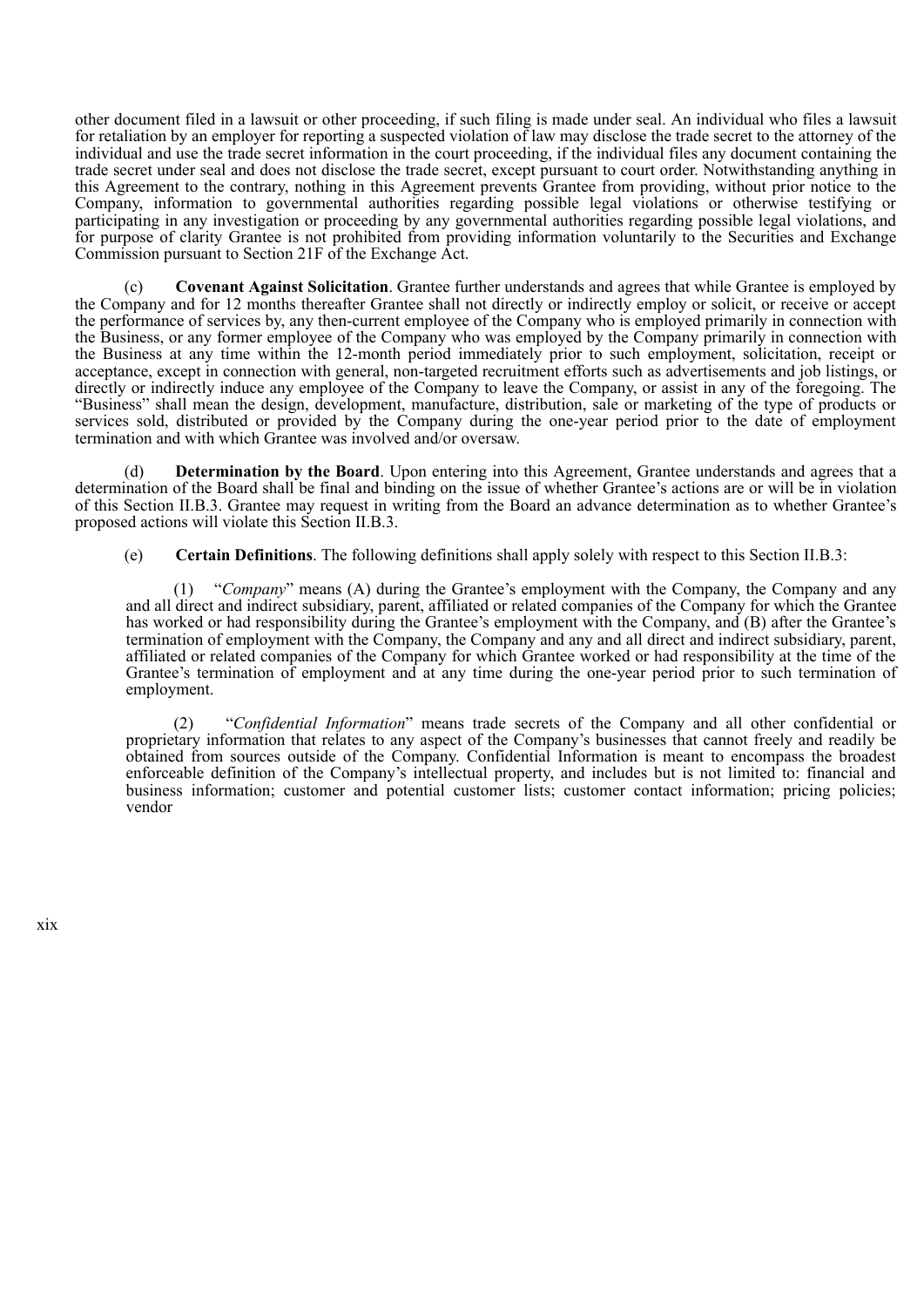lists and information; third-party agreements and relationships; contractual, business, and financial information relating to the Company's customers or other third parties which the Company is obligated to hold in confidence and/or not disclose; personnel, medical, compensation, and benefits information relating to employees, former employees, and persons affiliated with the Company; systems, login identifications and passwords, processes, methods, and policies; company strategies and plans; databases, company data, and technologies related to the Company's business; and marketing and advertising materials which have not been published. "Confidential Information" shall not include information that Grantee can establish was already in the public domain at the time of disclosure through no fault of Grantee.

(f) **Separate Covenants**. Each of the covenants contained in this Section II.B.3 are separate and distinct covenants of Grantee."

**Privacy**. A new Section II.B.17 is added to the Agreement to read as follows:

"**18. Privacy.** The Company respects Grantee's privacy. In order to administer Grantee's equity award, the Company collects and uses certain personal information about Grantee, including Grantee's prior equity grant information where applicable. If Grantee is a California resident, Grantee should refer to the Company's California Consumer Privacy Act Notice for more information about the personal information the Company collects about Grantee and the purposes for which the Company will use such data."

xx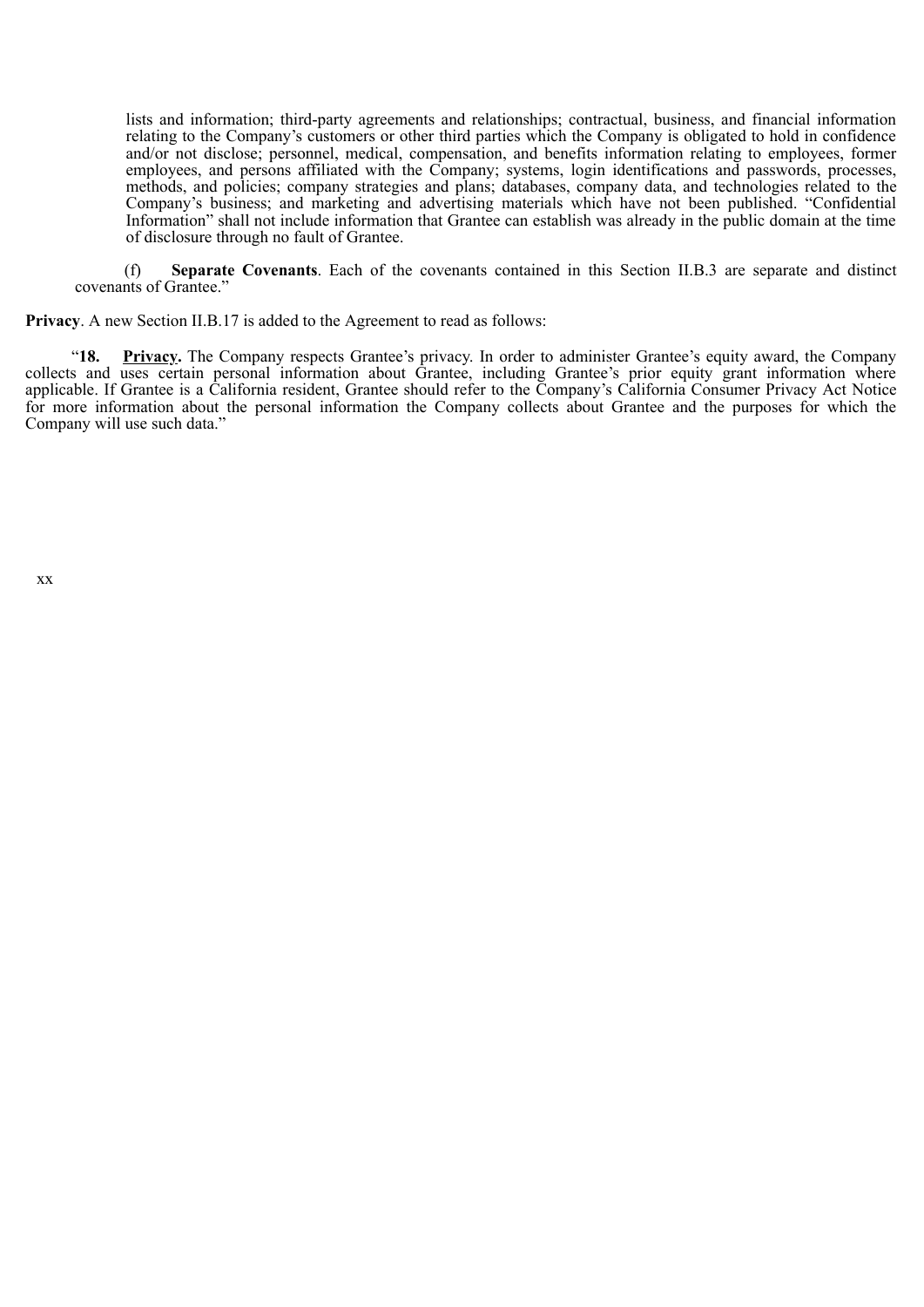**Exhibit 10.2**

**Restricted Stock Units Award Three-Year Vest**

# **TRIMAS CORPORATION**

# **2017 EQUITY AND INCENTIVE COMPENSATION PLAN**

## **RESTRICTED STOCK UNITS AGREEMENT**

TriMas Corporation (the "Company"), as permitted by the TriMas Corporation 2017 Equity and Incentive Compensation Plan ("Plan"), and as approved by the Committee, has granted to the individual listed below ("Grantee"), a Restricted Stock Units award ("Award") for the number of Restricted Stock Units set forth below ("Restricted Stock Units"), subject to the terms and conditions of the Plan and this Restricted Stock Units Agreement ("Agreement").

Unless otherwise defined in this Agreement or in Appendix A to this Agreement, the terms used in this Agreement have the same meanings as defined in the Plan.

### **I. NOTICE OF AWARD**

| <b>Grantee:</b>                   | [specify Grantee's name]           |
|-----------------------------------|------------------------------------|
| Date of Agreement:                | As of [enter date]                 |
| Date of Grant:                    | [grant date]                       |
| Number of Restricted Stock Units: | [number of Restricted Stock Units] |

## II. **AGREEMENT**

**A. Grant of Restricted Stock Units.** The Company has granted to Grantee (who, pursuant to this Award is a Participant in the Plan) the number of Restricted Stock Units set forth above, subject to the terms of this Agreement. The Restricted Stock Units granted under this Agreement are payable only in shares of Common Stock as described in Section II.A.2. Notwithstanding anything to the contrary anywhere else in this Agreement, the Restricted Stock Units evidenced by this Award are subject to the terms and provisions of the Plan, which are incorporated by reference into this Agreement.

**1. Vesting**.

(a) **General**. Subject to Section II.A.1(b), the Restricted Stock Units will vest in three substantially equal installments on the first three anniversaries of the Date of Grant (each, a "Vesting Date"), subject generally to Grantee's continued status as a Service Provider through each such Vesting Date.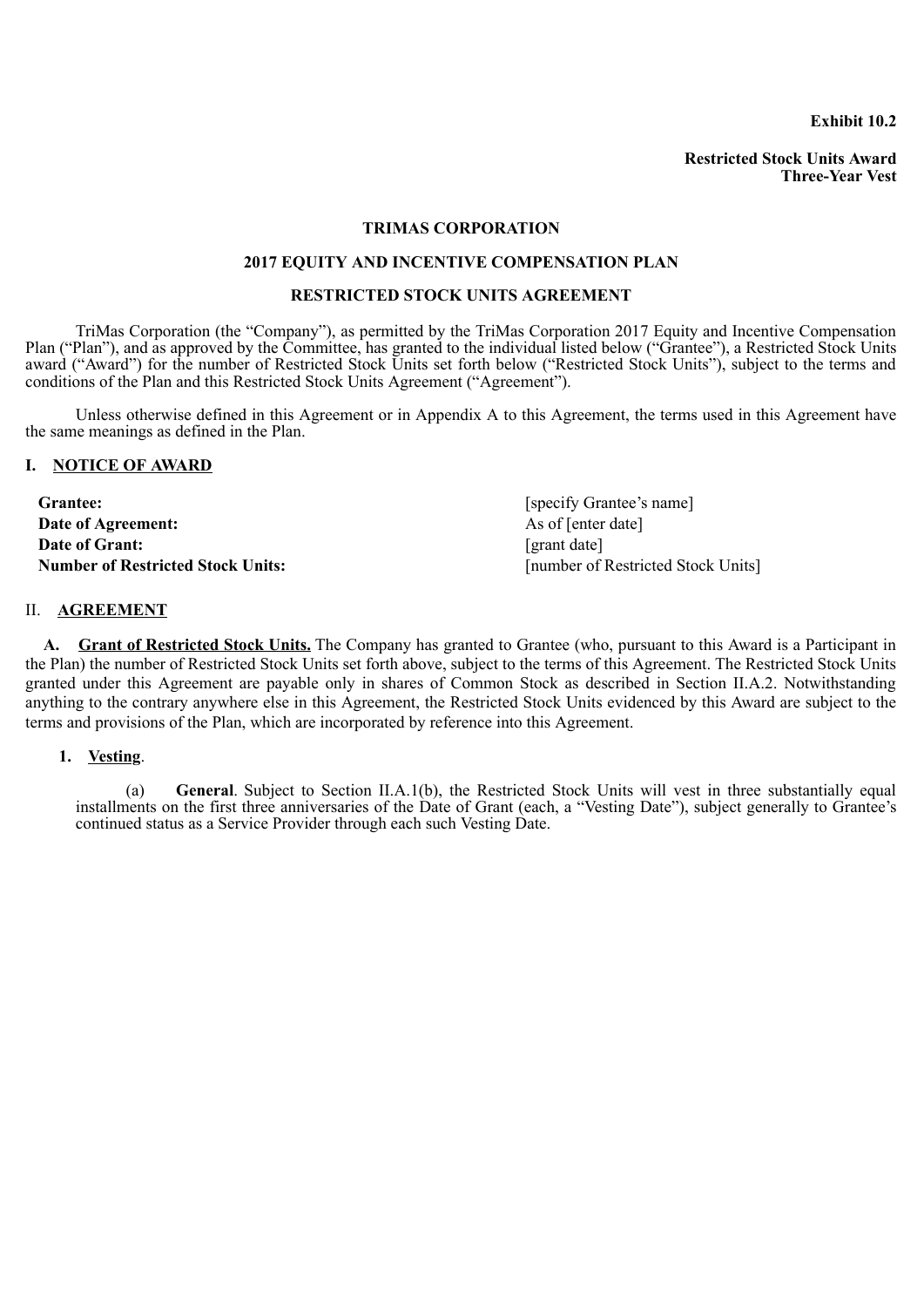(b) **Termination of Service; Forfeiture**. Notwithstanding any other provision of this Agreement:

(i) **Voluntary Termination; Termination for Cause; Breach of Other Obligations**. Any unvested Restricted Stock Units subject to this Award will be canceled and forfeited if Grantee voluntarily terminates as a Service Provider (other than for Good Reason or as a result of Retirement as provided below), if Grantee's status as a Service Provider is involuntarily terminated by the Company or a Subsidiary for Cause, or if Grantee violates the provisions of Section II.B.3 below. Notwithstanding the foregoing, no termination of Grantee's employment shall qualify as a termination for Cause unless (x) the Company notifies Grantee in writing of the Company's intention to terminate Grantee's employment for Cause within 90 days following the initial existence of the occurrence or event giving rise to Cause, (y) Grantee fails to cure such occurrence or event within 30 days after receipt of such notice from the Company and (z) the Company terminates Grantee's employment within 45 days after the expiration of Grantee's cure period in subsection (y).

(ii) **Death; Disability**. If Grantee ceases to be a Service Provider prior to any Vesting Date as a result of Grantee's death or Disability, Grantee shall fully vest in the Restricted Stock Units subject to this Award that have not already vested as of the date on which Grantee ceases to be a Service Provider due to Grantee's death or Disability.

(iii) **Qualifying Termination Prior to a Change in Control**. If Grantee has a Qualifying Termination that occurs prior to (or more than two years after) a Change in Control and before the final Vesting Date, Grantee shall vest in a pro-rata portion of Grantee's unvested Restricted Stock Units, with the pro-rata amount calculated by (x) multiplying the total number of Restricted Stock Units subject to this Award by a fraction with (i) a numerator equaling the number of whole calendar months that have elapsed from the Date of Grant to the date of Grantee's Qualifying Termination, and (ii) a denominator equal to  $36$ , and then (y) subtracting the number of Restricted Stock Units that have already vested under this Award.

(iv) **Retirement**. If Grantee ceases to be a Service Provider prior to any Vesting Date due to Grantee's Retirement, Grantee shall continue to vest in the Restricted Stock Units subject to this Award to the same extent that Grantee would have vested in such Restricted Stock Units had Grantee continued to be a Service Provider through the final Vesting Date.

(v) **Change in Control**. In the event of a Change in Control that occurs prior to the vesting of any portion of the Restricted Stock Units subject to this Award, such unvested Restricted Stock Units shall vest in accordance with this Section II.A.1(b) $(v)$ .

(A) Notwithstanding anything to the contrary herein, if at any time before the vesting or forfeiture of Restricted Stock Units subject to this Award, and while Grantee is continuously a Service Provider, a Change in Control occurs, then the Restricted Stock Units will become nonforfeitable and payable to Grantee in accordance with Section II.A.2 hereof, except to the extent that a Replacement Award is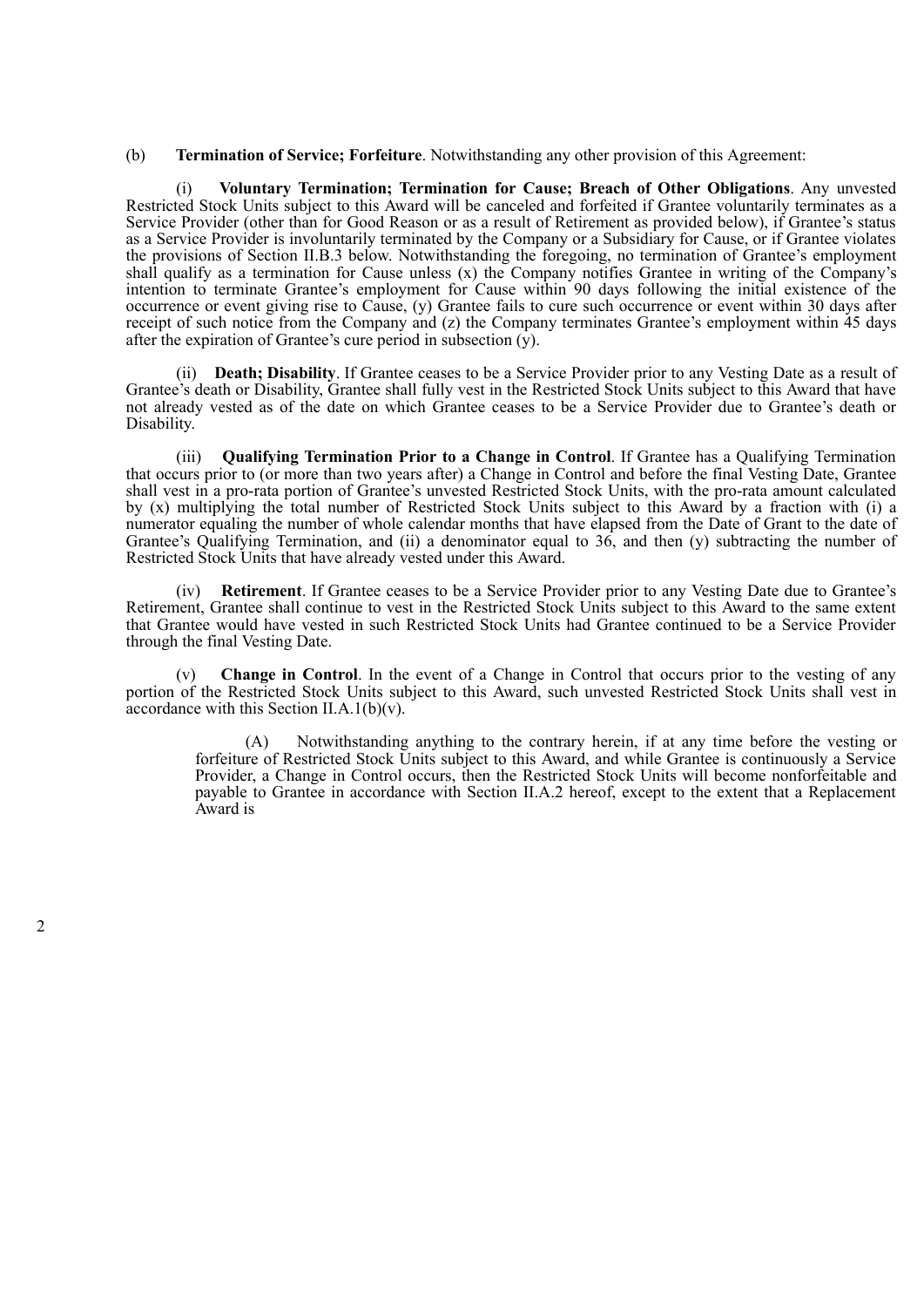provided to Grantee in accordance with Section II.A.1(b)(v)(B) to continue, replace or assume the Restricted Stock Units covered by this Award (the "Replaced Award").

(B) For purposes of this Agreement, a "Replacement Award" means an award (1) of the same type (e.g., time-based restricted stock units) as the Replaced Award, (2) that has a value at least equal to the value of the Replaced Award, (3) that relates to publicly traded equity securities of the Company or its successor in the Change in Control or another entity that is affiliated with the Company or its successor following the Change in Control, (3) if Grantee holding the Replaced Award is subject to U.S. federal income tax under the Code, the tax consequences of which to such Grantee under the Code are not less favorable to such Grantee than the tax consequences of the Replaced Award, and (E) the other terms and conditions of which are not less favorable to Grantee holding the Replaced Award than the terms and conditions of the Replaced Award (including the provisions that would apply in the event of a subsequent Change in Control). A Replacement Award may be granted only to the extent it does not result in the Replaced Award or Replacement Award failing to comply with or be exempt from Section 409A of the Code. Without limiting the generality of the foregoing, the Replacement Award may take the form of a continuation of the Replaced Award if the requirements of the two preceding sentences are satisfied. The determination of whether the conditions of this Section II.A.1(b) $\hat{v}(v)(B)$  are satisfied will be made by the Committee, as constituted immediately before the Change in Control, in its sole discretion.

(C) If, after receiving a Replacement Award, (1) Grantee experiences a Qualifying Termination with the Company or a Subsidiary (or any of their successors) (as applicable, the "Successor"), or (2) Grantee ceases to be a Service Provider as a result of Grantee's Retirement, in each case within a period of two years after the Change in Control and during the remaining vesting period for the Replacement Award, the Replacement Award shall become fully vested and nonforfeitable with respect to the time-based restricted stock units covered by such Replacement Award upon such termination or Retirement.

(D) If a Replacement Award is provided, notwithstanding anything in this Agreement to the contrary, any outstanding Restricted Stock Units subject to this Award that at the time of the Change in Control are not subject to a "substantial risk of forfeiture" (within the meaning of Section 409A of the Code) will be deemed to be vested and nonforfeitable at the time of such Change in Control.

Any Restricted Stock Units that do not vest in accordance with Section II.A.1(a) or this Section II.A.1(b) shall be canceled and forfeited as of the date Grantee ceases to be a Service Provider. However, in particular, this Award is subject to Section 18(c) of the Plan.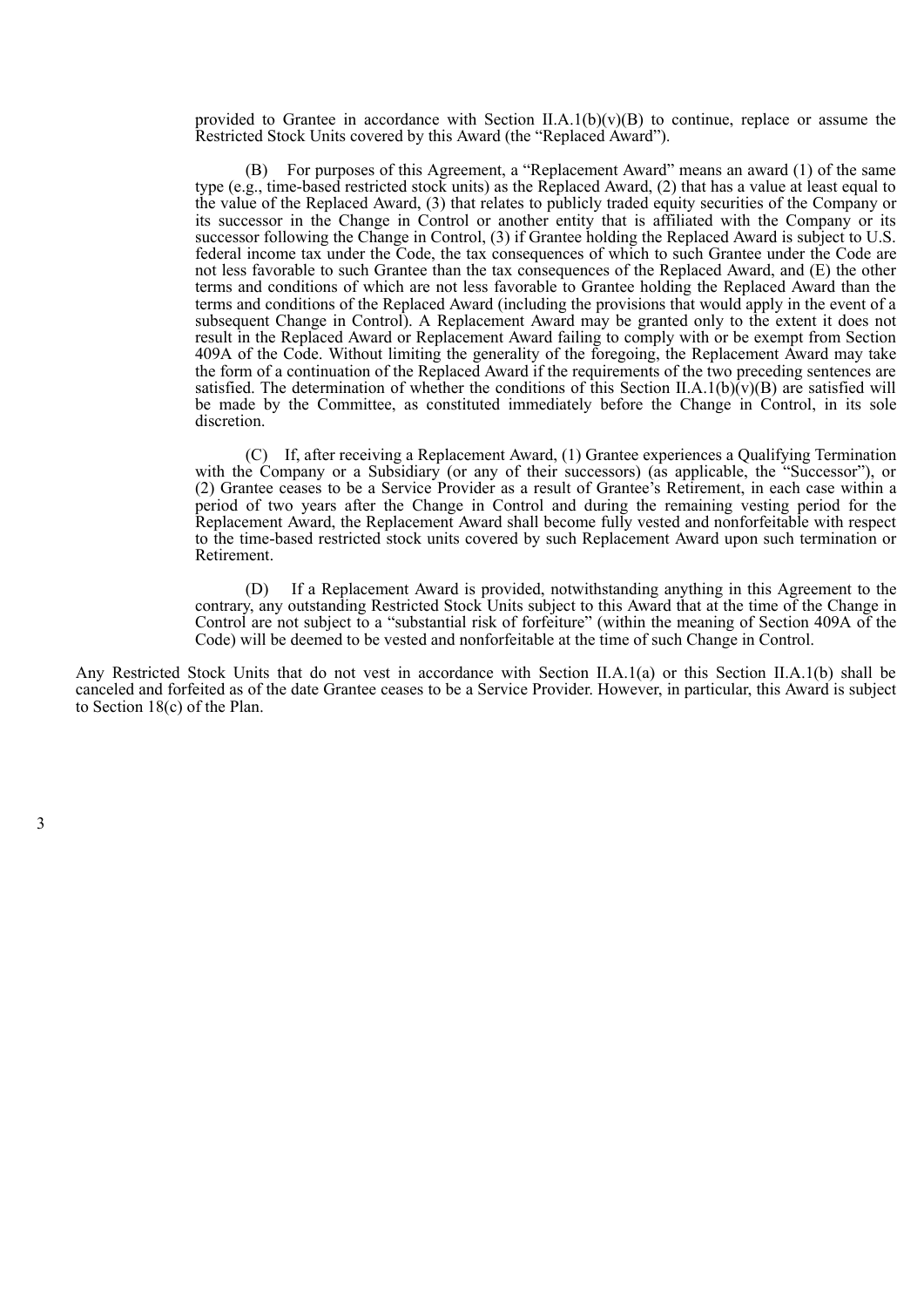# **2. Settlement**.

(a) **General**. Subject to Section II.A.2(b) below, and as soon as administratively practicable following (but no later than thirty (30) days following) each applicable Vesting Date, the Company shall issue Grantee one share of Common Stock for each Restricted Stock Unit that is vested (but has not previously been settled) on such Vesting Date.

**Other Payment Events**. Notwithstanding Section II.A.2(a), to the extent that the Restricted Stock Units are vested on the dates set forth below, payment with respect to the Restricted Stock Units will be made as follows:

(i) to the extent the Restricted Stock Units are vested as a result of Section II.A.1(b) (and have not previously been settled) on the date of Grantee's death, the Company shall issue Grantee one share of Common Stock for each vested Restricted Stock Unit as soon as practicable following (but no later than thirty (30) days following) the date of Grantee's death;

(ii) to the extent the Restricted Stock Units are vested as a result of Section II.A.1(b) (and have not previously been settled) on the date of a Change in Control, the Company shall issue Grantee one share of Common Stock for each vested Restricted Stock Unit as soon as practicable following (but no later than thirty (30) days following) the date of the Change in Control; provided, however, that if such Change in Control would not qualify as a permissible date of distribution under Section  $409A(a)(2)(A)$  of the Code, and the regulations thereunder, and where Section 409A of the Code applies to such distribution, payment for the Restricted Stock Units shall be made upon the earlier of (A) a Change in Control that constitutes a "change in control" for purposes of Section  $409A(a)(2)(A)(v)$  of the Code, or  $(B)$  the date that would have otherwise applied pursuant to this Agreement had such Change in Control not occurred; and

to the extent the Restricted Stock Units are vested as a result of Section II.A.1(b) (and have not previously been settled) on the date of Grantee's "separation from service" with the Company and its Subsidiaries (determined in accordance with Section  $409A(a)(2)(A)(i)$  of the Code) within two years following the occurrence of a Change in Control that constitutes a "change in control" for purposes of Section  $409A(a)(2)(A)(v)$  of the Code, the Company shall issue Grantee one share of Common Stock for each vested Restricted Stock Unit as soon as practicable following (but no later than thirty (30) days following) the date of such separation from service.

**3. Dividend Equivalent Rights**. Grantee shall be credited with cash per Restricted Stock Unit equal to the amount of each cash dividend paid by the Company (if any) to holders of Common Stock generally with a record date occurring on or after the Date of Grant and prior to the time when the Restricted Stock Units are settled in accordance with Section II.A.2 hereof. Any amounts credited pursuant to the immediately preceding sentence shall be subject to the same applicable terms and conditions (including vesting, payment or forfeitability) as apply to the Restricted Stock Units based on which the dividend equivalents were credited, and such amounts shall be paid in either cash or Common Stock, as determined by the Committee in its sole discretion, at the same time as the Restricted Stock Units to which they relate. If such amounts are paid in Common Stock, the number of shares so paid shall be rounded down to the nearest whole number and shall be determined by dividing such credited amounts by the Market Value per Share on the payment date.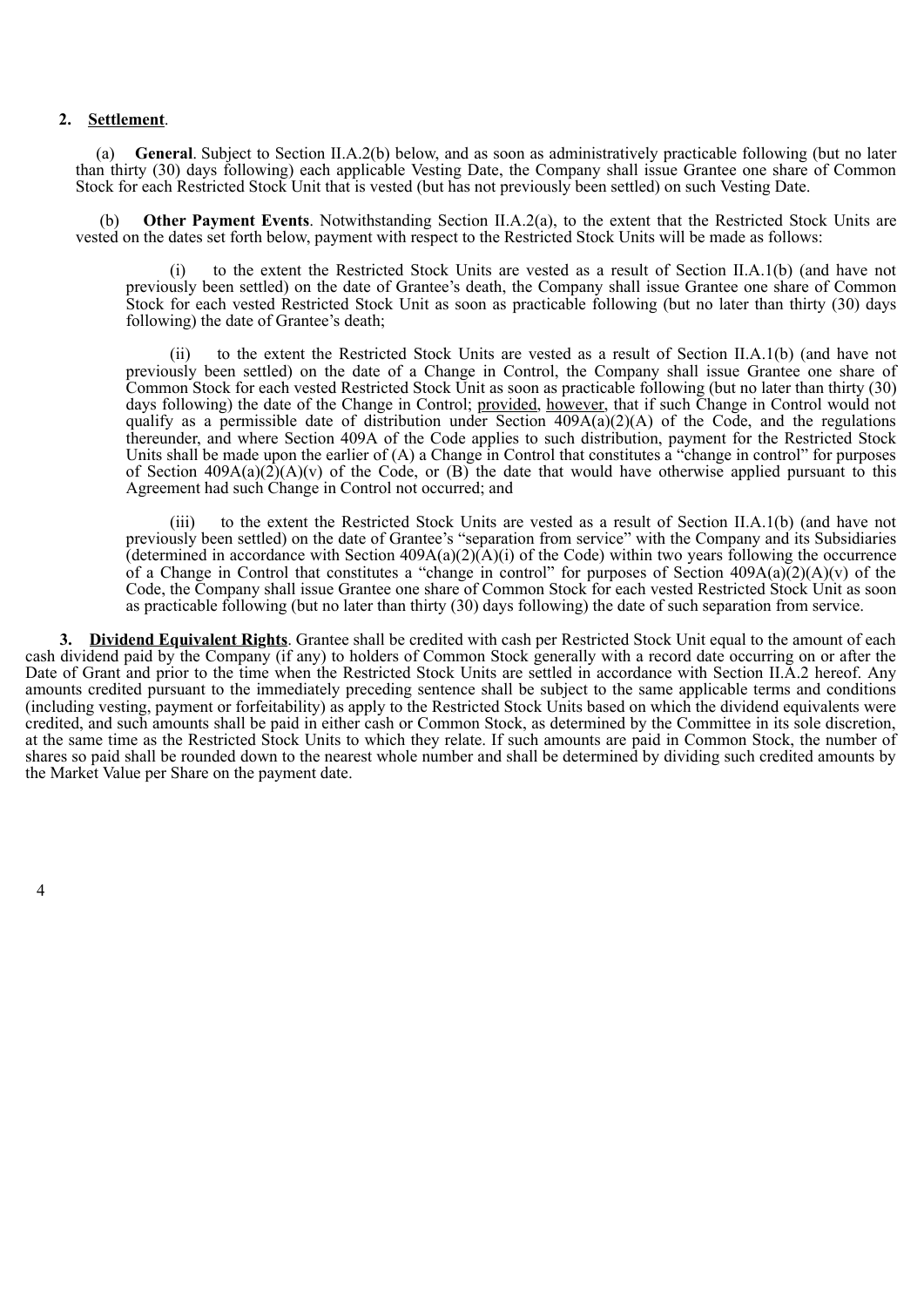**4. Rights as a Stockholder.** Grantee will not have any rights of a stockholder (including voting and dividend rights) with respect to the Restricted Stock Units covered by this Award (except as otherwise provided in Section II.A.3).

**5. Adjustments**. The Restricted Stock Units covered by this Award will be subject to adjustment as provided in Section 11 of the Plan.

# **B. Other Terms and Conditions.**

**1. Non-Transferability of Award**. Except as described below, this Award and the Restricted Stock Units subject to this Award may not be sold, pledged, assigned, hypothecated, transferred, or disposed of in any manner other than by will or by the laws of descent or distribution. The terms of this Award are binding on the executors, administrators, heirs, successors and assigns of Grantee.

**2. Withholding.** To the extent that the Company is required to withhold federal, state, local or foreign taxes or other amounts in connection with any payment made or benefit realized by Grantee under this Agreement, and the amounts available to the Company for such withholding are insufficient, it shall be a condition to the receipt of such payment or the realization of such benefit that Grantee make arrangements satisfactory to the Company for payment of the balance of such taxes or other amounts required to be withheld. If Grantee's benefit is to be received in the form of shares of Common Stock, then (a) if Grantee is subject to Section 16 of the Exchange Act, Grantee agrees that the Company will withhold shares of Common Stock having a value equal to the amount required to be withheld, and (b) if Grantee is not subject to Section 16 of the Exchange Act, Grantee may elect that all or any part of such withholding requirement be satisfied by the retention by the Company a portion of the Common Stock to be delivered to Grantee, by delivering to the Company other Common Stock held by Grantee, or by tendering sufficient funds in cash or cash equivalent to the Company. The shares of Common Stock used for tax or other withholding will be valued at an amount equal to the fair market value of such shares of Common Stock on the date the benefit is to be included in Grantee's income. In no event will the fair market value of the shares of Common Stock to be withheld or delivered pursuant to this Section II.B.2 to satisfy applicable withholding taxes or other amounts in connection with the benefit exceed (x) the maximum amount that could be required to be withheld or  $(v)$  if so determined by the Committee after the date hereof, the minimum amount required to be withheld.

# **3. Restrictive Covenants.**

(a) **Generally**. The Company would not be providing Restricted Stock Units or Common Stock to Grantee without Grantee's agreement to abide by the restrictive covenants described herein. The provisions herein are appropriate in light of the position that Grantee has with the Company and the relationships and confidential and trade secret information that Grantee has been and will be exposed to because of Grantee's position. Notwithstanding anything herein to the contrary, if Grantee is subject to the restrictive covenants set forth in Section 7 (or any successor provision) of the TriMas Corporation Executive Severance/Change of Control Policy (or any successor policy), then (1) such restrictive covenants, rather than the restrictive covenants in this Section II.B.3, shall apply to Grantee, and (2) Grantee's violation of such restrictive covenants shall be treated as a violation of the restrictive covenants in this Section II.B.3 for purposes of this Agreement.

(b) **Confidentiality**. Recognizing Grantee's fiduciary duties to the Company, as a condition of this Agreement, Grantee agrees that he or she shall not, at any time before or after termination of employment, in any fashion, form or manner, either directly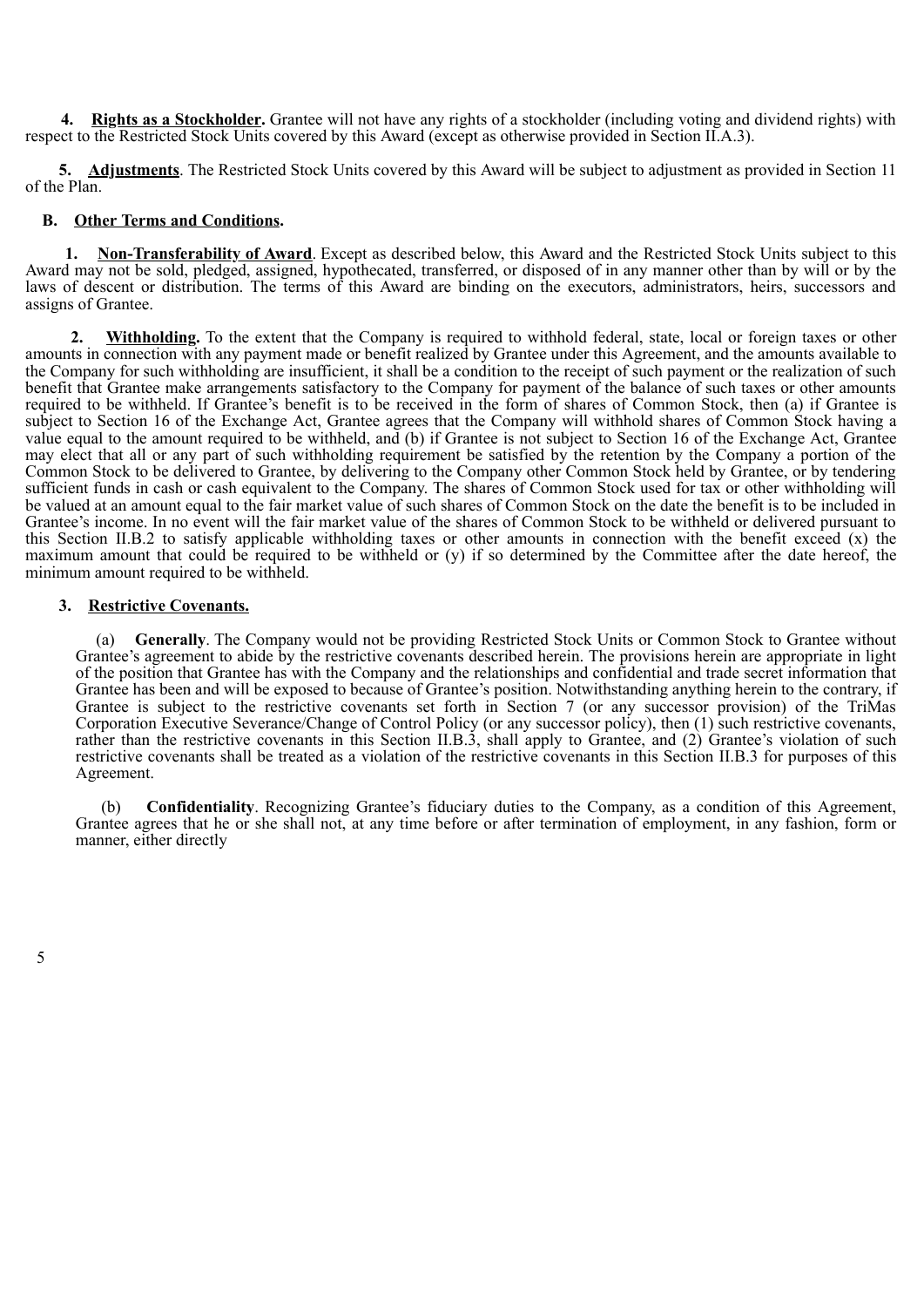or indirectly, use, divulge, disclose or communicate, or cause or permit any other person or entity to use, divulge, disclose or communicate, to any person, firm, company or entity, in any manner whatsoever, any Confidential Information (as defined below) of the Company except with the prior written consent of the Board or to the extent specifically required to be disclosed by applicable law. Grantee agrees to notify the Company as soon as reasonably possible after being subpoenaed or otherwise requested by any third party to disclose any Confidential Information. This Section II.B.3 shall not result in the forfeiture of Restricted Stock Units or any clawback or recoupment of the Award for the disclosure of a trade secret if that disclosure (1) is made in confidence to a federal, state or local government official or to an attorney for the sole purpose of reporting or investigating a suspected violation of law or (2) is made in a complaint or other document filed in a lawsuit or other proceeding, if such filing is made under seal. Pursuant to 18 U.S.C. § 1833(b), and as set forth fully therein, notice is hereby given that Grantee shall not be held criminally or civilly liable under any federal or state trade secret law for the disclosure of a trade secret that is made in confidence to a federal, state, or local government official, either directly or indirectly, or to an attorney, solely for the purpose of reporting or investigating a suspected violation of law; or is made in a complaint or other document filed in a lawsuit or other proceeding, if such filing is made under seal. An individual who files a lawsuit for retaliation by an employer for reporting a suspected violation of law may disclose the trade secret to the attorney of the individual and use the trade secret information in the court proceeding, if the individual files any document containing the trade secret under seal and does not disclose the trade secret, except pursuant to court order. Notwithstanding anything in this Agreement to the contrary, nothing in this Agreement prevents Grantee from providing, without prior notice to the Company, information to governmental authorities regarding possible legal violations or otherwise testifying or participating in any investigation or proceeding by any governmental authorities regarding possible legal violations, and for purpose of clarity Grantee is not prohibited from providing information voluntarily to the Securities and Exchange Commission pursuant to Section 21F of the Exchange Act.

#### (c) **Covenants Against Competition and Solicitation**.

(i) Grantee agrees that, while Grantee is employed by the Company, and for 12 months thereafter, Grantee shall not engage, either directly or indirectly, as a principal for Grantee's own account or jointly with others, or as a stockholder in any corporation or joint stock association, or as a partner or member of a general or limited liability entity, or as an employee, officer, director, agent, consultant or in any other advisory capacity in any Competitive Business that designs, develops, manufactures, distributes, sells or markets the type of products or services sold, distributed or provided by the Company, during the one-year period prior to the date of employment termination and with which Grantee was involved and/or oversaw (the "Business"); provided that nothing herein shall prevent Grantee from owning, directly or indirectly, not more than five percent of the outstanding shares of, or any other equity interest in, any entity engaged in the Business and listed or traded on a national securities exchange or in an over-the-counter securities market.

(ii) Grantee further understands and agrees that while Grantee is employed by the Company and for 12 months thereafter Grantee shall not directly or indirectly solicit business (relating to the Business) from, attempt to entice away from the Company, or interfere with the Company's relationship with any entity that is a client or customer of the Company at the time of such solicitation, enticement, or interference, or that was identified or solicited as a client or customer of the Company during the time that Grantee performed services for the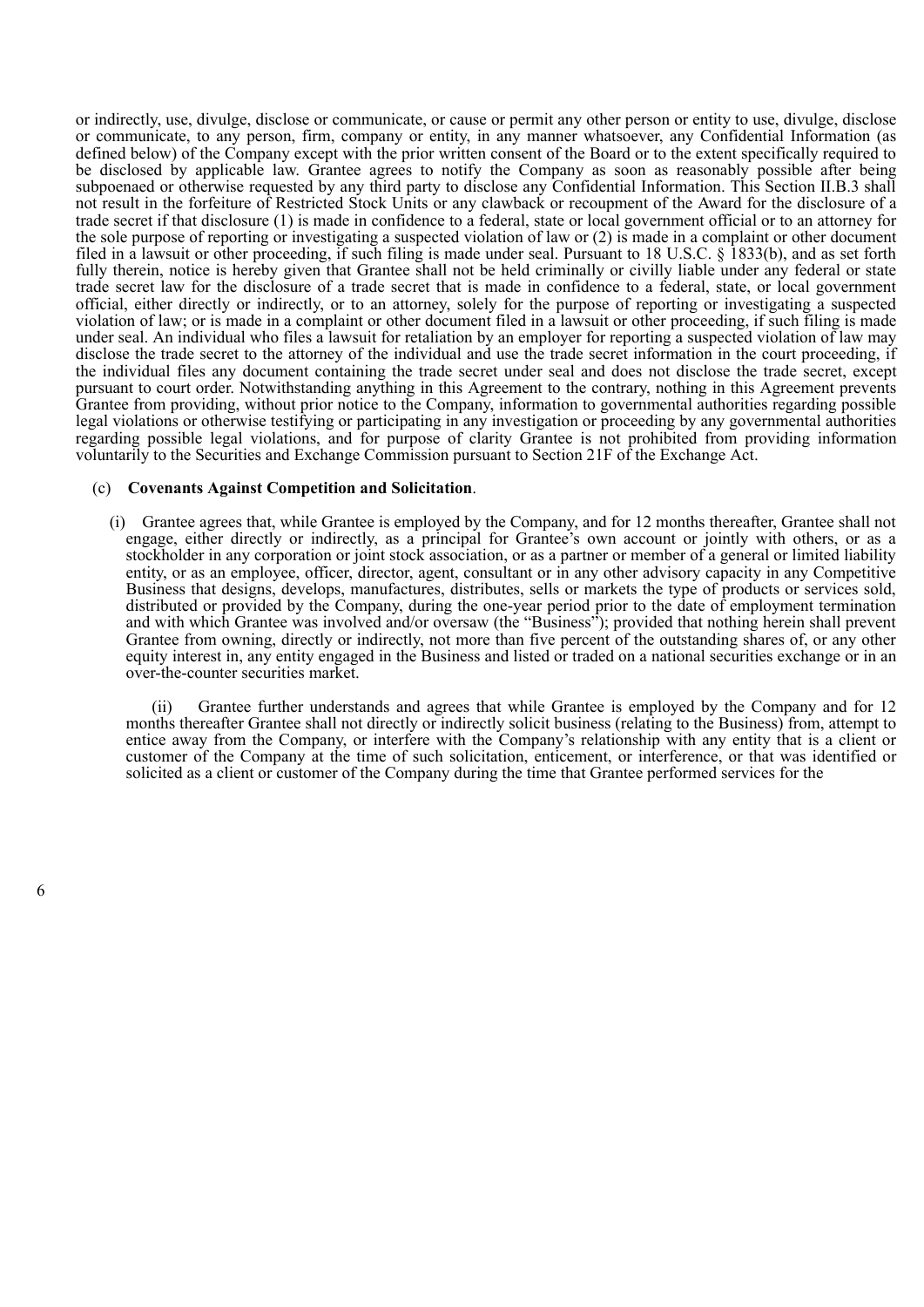Company, unless such entity shall have ceased to have been such a customer for a period of at least six months as of the time of such solicitation.

(iii) Grantee further understands and agrees that while Grantee is employed by the Company and for 12 months thereafter Grantee shall not directly or indirectly employ or solicit, or receive or accept the performance of services by, any then-current employee of the Company who is employed primarily in connection with the Business, or any former employee of the Company who was employed by the Company primarily in connection with the Business at any time within the 12-month period immediately prior to such employment, solicitation, receipt or acceptance, except in connection with general, non-targeted recruitment efforts such as advertisements and job listings, or directly or indirectly induce any employee of the Company to leave the Company, or assist in any of the foregoing.

(d) **Determination by the Board**. Upon entering into this Agreement, Grantee understands and agrees that a determination of the Board shall be final and binding on the issue of whether Grantee's actions are or will be in violation of this Section II.B.3. Grantee may request in writing from the Board an advance determination as to whether Grantee's proposed actions will violate this Section II.B.3.

(e) **Certain Definitions**. The following definitions shall apply solely with respect to this Section II.B.3:

(i) "*Company*" means (A) during the Grantee's employment with the Company, the Company and any and all direct and indirect subsidiary, parent, affiliated or related companies of the Company for which the Grantee has worked or had responsibility during the Grantee's employment with the Company, and (B) after the Grantee's termination of employment with the Company, the Company and any and all direct and indirect subsidiary, parent, affiliated or related companies of the Company for which Grantee worked or had responsibility at the time of the Grantee's termination of employment and at any time during the one-year period prior to such termination of employment.

(ii) "*Competitive Business*" means a person or entity that engages in any business engaged in by the Company, and that does so in a geographic area in which the Company engage(s) in that business, and "engages" includes actively planning to engage in the business.

(ii) "*Confidential Information*" means trade secrets of the Company and all other confidential or proprietary information that relates to any aspect of the Company's businesses that cannot freely and readily be obtained from sources outside of the Company. Confidential Information is meant to encompass the broadest enforceable definition of the Company's intellectual property, and includes but is not limited to: financial and business information; customer and potential customer lists; customer contact information; pricing policies; vendor lists and information; third-party agreements and relationships; contractual, business, and financial information relating to the Company's customers or other third parties which the Company is obligated to hold in confidence and/or not disclose; personnel, medical, compensation, and benefits information relating to employees, former employees, and persons affiliated with the Company; systems, login identifications and passwords, processes, methods, and policies; company strategies and plans; databases, company data, and technologies related to the Company's business; and marketing and advertising materials which have not been published. "Confidential Information" shall not include information that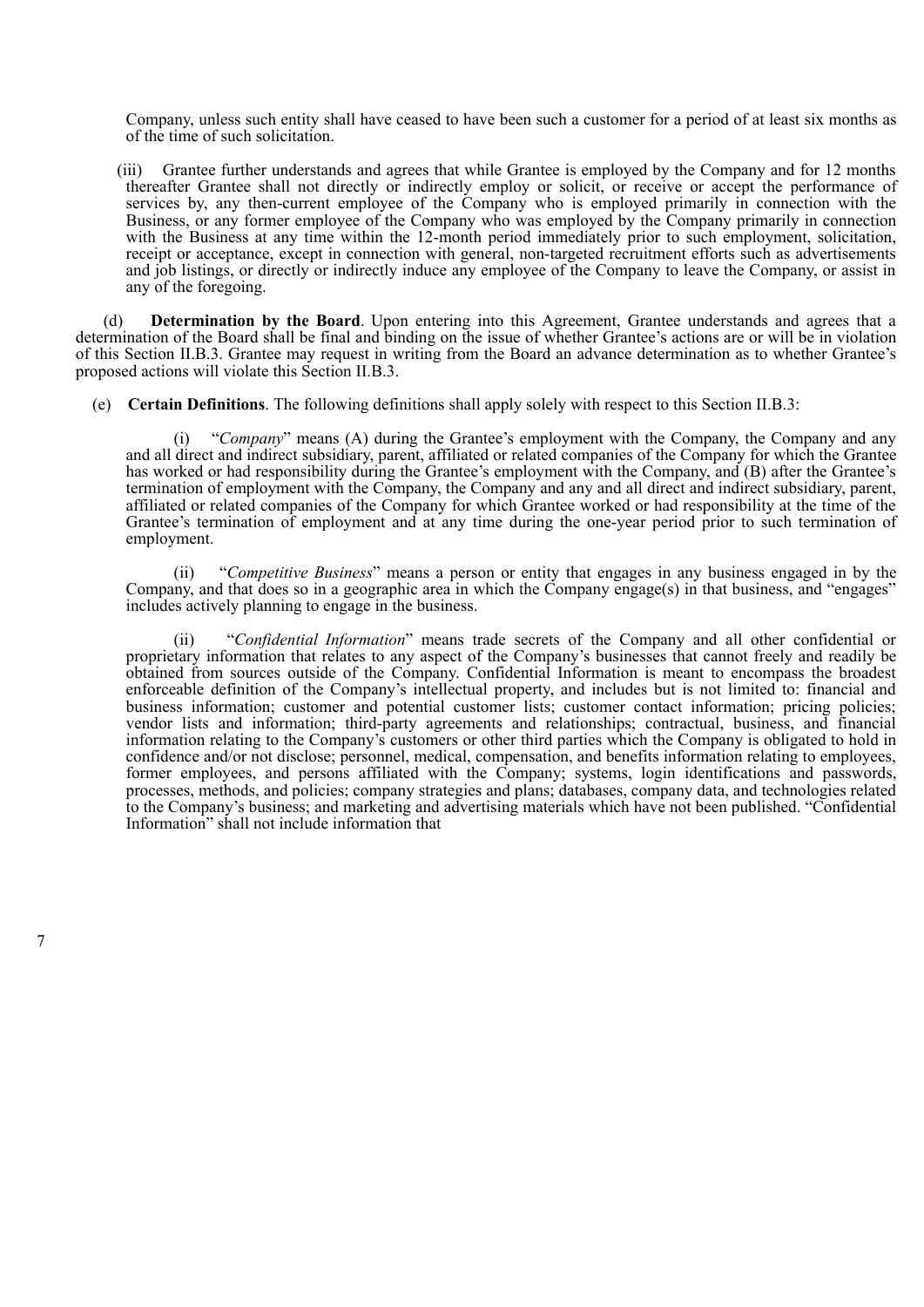Grantee can establish was already in the public domain at the time of disclosure through no fault of Grantee.

(f) **Tolling.** The restricted time periods in Section II.B.3 shall be tolled during any time period that Grantee is in violation of such covenants, as determined by a court of competent jurisdiction, so that the Company may realize the full benefit of its bargain. This tolling shall include any time period during which litigation is pending, but during which Grantee has continued to violate such protective covenants.

(g) **Relief, Remedies, and Enforcement.** Grantee acknowledges that the covenants contained in this Agreement are reasonable and necessary to protect the legitimate interests of the Company and that any breach or threatened breach of any such covenants will cause irreparable injury to the Company for which money damages would not provide an adequate remedy. If Grantee breaches, or threatens to commit a breach of, any of the provisions of this Agreement, the Company shall have the right to seek appropriate equitable relief, including a permanent injunction or similar court order enjoining Grantee from violating any of such provisions, and that, pending the hearing and the decision on the application for permanent equitable relief, the Company shall be entitled to a temporary restraining order and a preliminary injunction, without the necessity of showing actual monetary damages or the posting of a bond or other security. No such remedy shall be construed to be the exclusive remedy of the Company and any and all such remedies shall be held and construed to be cumulative and not exclusive of any rights or remedies, whether at law or in equity, otherwise available under the terms of this Agreement, at common law or under federal, state or local statutes, rules and regulations. Grantee further agrees to pay any and all legal fees, including without limitation, all attorneys' fees, court costs, and any other related fees and/or costs incurred by the Company in enforcing this Agreement.

(h) **Separate Covenants**. Each of the covenants contained in this Section II.B.3 are separate and distinct covenants of Grantee.

**Section 409A of the Code**. To the extent applicable, it is intended that this Agreement and the Plan comply with or be exempt from the provisions of Section 409A of the Code. This Agreement and the Plan shall be administered in a manner consistent with this intent, and any provision that would cause this Agreement or the Plan to fail to satisfy Section 409A of the Code shall have no force or effect until amended to comply with or be exempt from Section 409A of the Code (which amendment may be retroactive to the extent permitted by Section 409A of the Code and may be made by the Company without the consent of Grantee).

**5. No Continued Right as Service Provider.** Nothing in the Plan or in this Agreement confers on Grantee any right to continue as a Service Provider, or interferes with or restricts in any way the rights of the Company or any Subsidiary or affiliate of the Company, which are hereby expressly reserved, to discharge Grantee at any time for any reason whatsoever, with or without Cause, except to the extent expressly provided otherwise in a written employment agreement between Grantee and the Company or any Subsidiary.

**6. Effect on Other Benefits**. In no event will the value, at any time, of the Restricted Stock Units or any other payment or right to payment under this Agreement be included as compensation or earnings for purposes of any other compensation, retirement, or benefit plan offered to employees of, or other Service Providers to, the Company or any Subsidiary unless otherwise specifically provided for in such plan.

**7. Third-Party Beneficiaries**. If Grantee is or was employed by a subsidiary of the Company, then such subsidiary is intended to be a third-party beneficiary of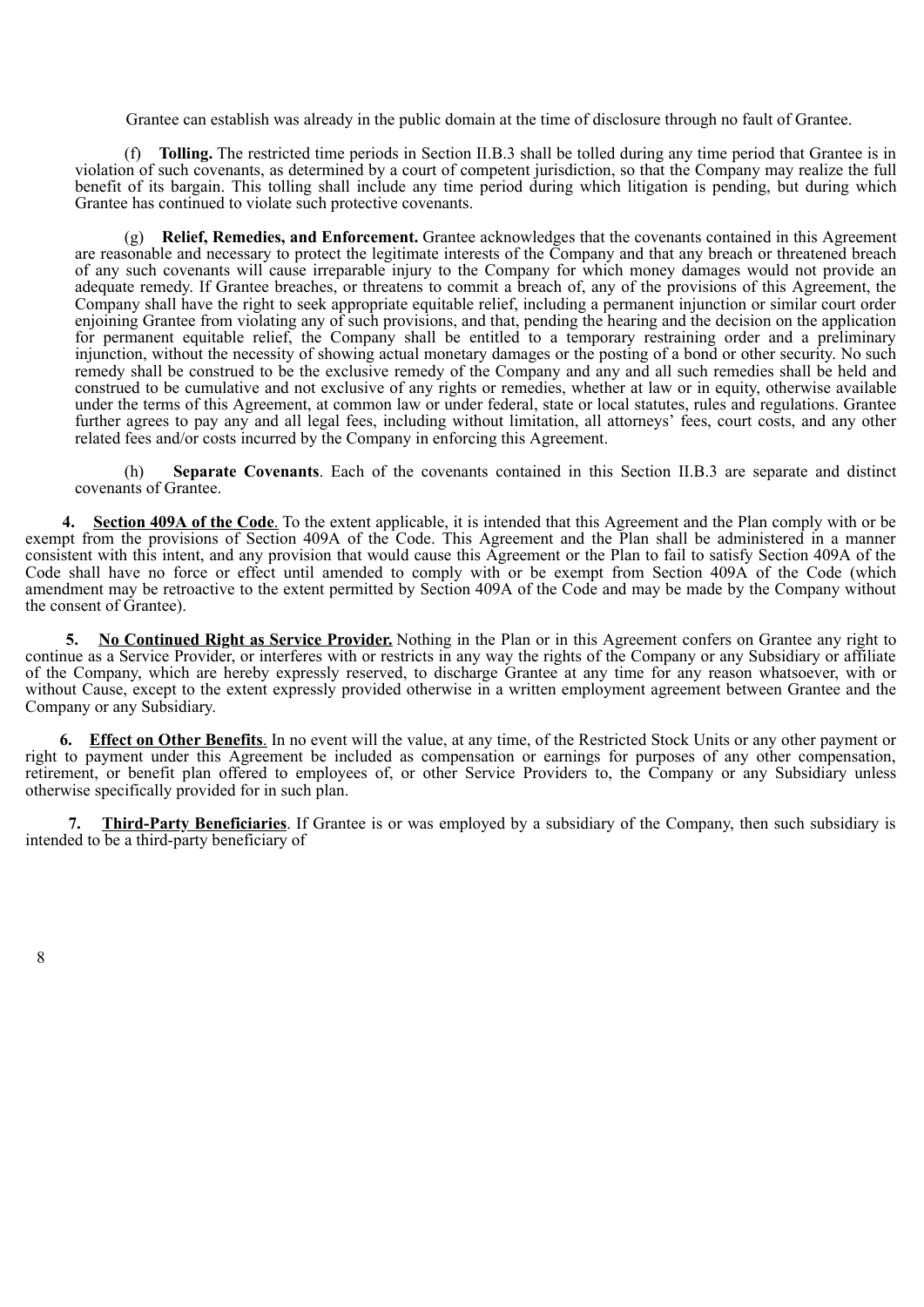this Agreement and shall have the right to enforce this Agreement, including, but not limited to, the provisions of Section II.B.3.

**8. Unfunded and Unsecured General Creditor**. Grantee, as a holder of Restricted Stock Units and rights under this Agreement has no rights other than those of a general creditor of the Company. The Restricted Stock Units represent an unfunded and unsecured obligation of the Company, subject to the terms and conditions of this Agreement and the Plan.

**9. Severability**. If any provision of this Agreement or the application of any provision hereof to any person or circumstances is held invalid or unenforceable, the remainder of this Agreement and the application of such provision to any other person or circumstances shall not be affected, and the provisions so held to be invalid or unenforceable shall be reformed to the extent (and only to the extent) necessary to make it enforceable and valid.

**9. Electronic Delivery**. The Company may, in its sole discretion, deliver any documents related to the Restricted Stock Units and Grantee's participation in the Plan, or future awards that may be granted under the Plan, by electronic means or request Grantee's consent to participate in the Plan by electronic means. Grantee hereby consents to receive such documents by electronic delivery and, if requested, agrees to participate in the Plan through an on-line or electronic system established and maintained by the Company or another third party designated by the Company.

**10. Nature of Grant.** In accepting this Award, Grantee acknowledges that:

(a) the Plan is established voluntarily by the Company, it is discretionary in nature and it may be modified, amended, suspended or terminated by the Company at any time unless otherwise provided in the Plan or this Agreement;

(b) the grant of the Restricted Stock Units is voluntary and occasional and does not create any contractual or other right to receive future grants of restricted stock units, or benefits in lieu of restricted stock units, even if restricted stock units have been granted repeatedly in the past;

(c) all decisions with respect to future restricted stock unit grants, if any, will be at the sole discretion of the Committee:

(d) Grantee is voluntarily participating in the Plan;

(e) the Restricted Stock Units and the Common Stock subject to the Restricted Stock Units are an extraordinary item that does not constitute compensation of any kind for services of any kind rendered to the Company or Grantee's employer, and which is outside the scope of Grantee's employment contract, if any;

(f) the Restricted Stock Units and the Common Stock subject to the Restricted Stock Units are not intended to replace any pension rights or compensation;

(g) the future value of the underlying Common Stock is unknown and cannot be predicted with certainty;

(h) Awards and resulting benefits are not part of normal or expected compensation or salary for any purposes, including, but not limited to, calculating any severance, resignation, termination, redundancy, end of service payments, bonuses, long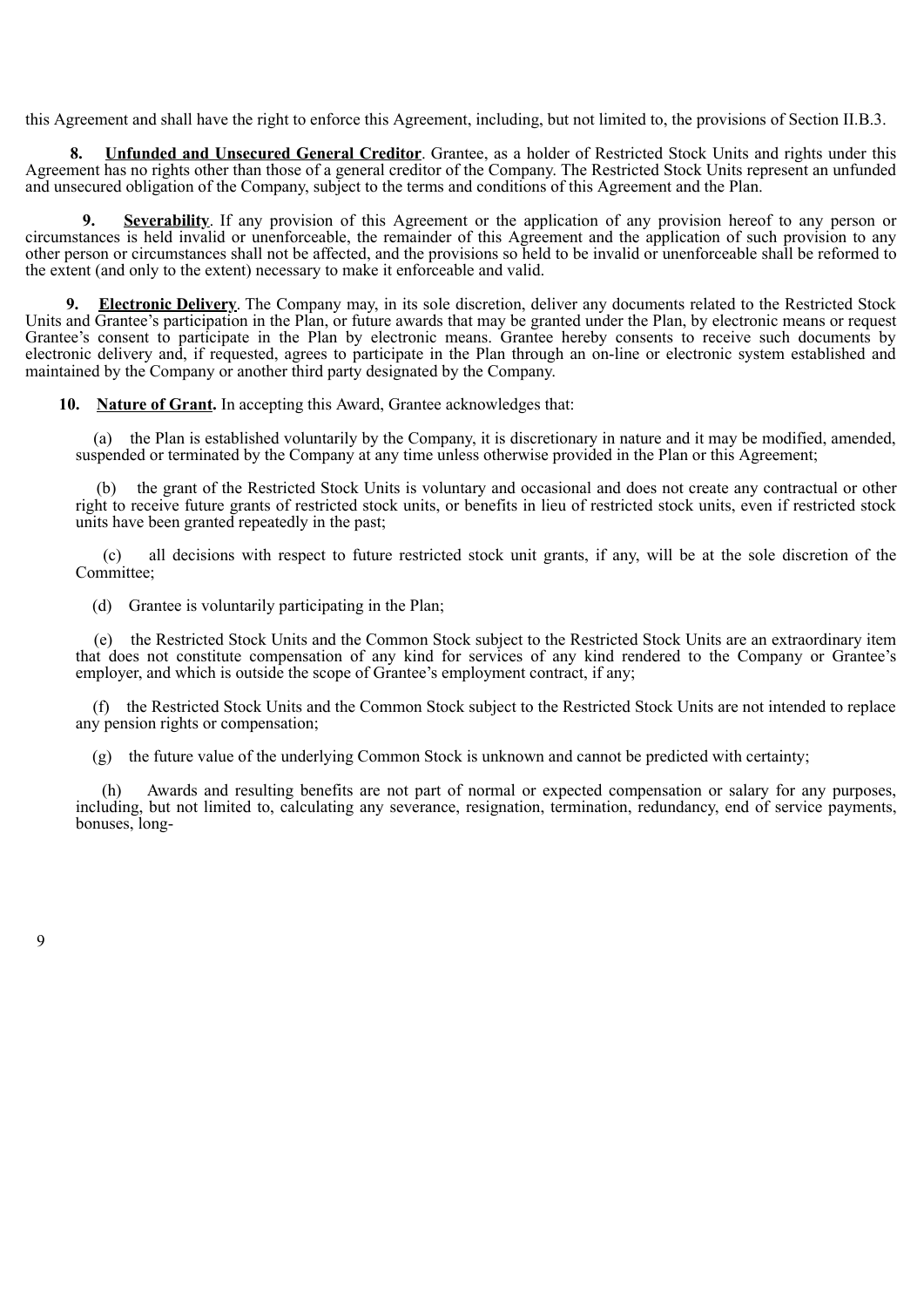service awards, pension or retirement benefits or similar payments insofar as permitted by law;

(i) in consideration of the grant of the Restricted Stock Units, no claim or entitlement to compensation or damages shall arise from forfeiture of the Restricted Stock Units resulting from termination of Grantee's employment with the Company or Grantee's employer (for any reason whatsoever and whether or not in breach of local labor laws) and Grantee irrevocably releases the Company and Grantee's employer from any such claim that may arise; if, notwithstanding the foregoing, any such claim is found by a court of competent jurisdiction to have arisen, Grantee shall be deemed irrevocably to have waived any entitlement to pursue such claim; and

(j) in the event Grantee ceases to be a Service Provider (whether or not in breach of local labor laws), Grantee's right to vest in the Restricted Stock Units under the Plan, if any, will terminate effective as of the date that Grantee is no longer a Service Provider and will not be extended by any notice period mandated under local law (e.g., active service would not include a period of "garden leave" or similar period pursuant to local law); the Committee shall have the exclusive discretion to determine when Grantee is no longer a Service Provider for purposes of the Restricted Stock Units.

### **11. Addenda for Certain Participants.**

(a) **Non-U.S. Participants**. Notwithstanding any provisions in this Agreement, the Restricted Stock Units shall also be subject to the special terms and conditions set forth in the Non-U.S. Addendum attached as Appendix B to this Agreement for Grantee's country. Moreover, if Grantee relocates to one of the countries included in the Non-U.S. Addendum, the special terms and conditions for such country will apply to Grantee to the extent the Company determines that the application of such terms and conditions are necessary or advisable in order to comply with local law or facilitate the administration of the Plan. The Non-U.S. Addendum attached hereto as Appendix B constitutes part of this Agreement.

(b) **California Participants**. Notwithstanding any provisions in this Agreement, the Restricted Stock Units shall also be subject to the special terms and conditions set forth in the California Addendum attached as Appendix C to this Agreement if Grantee is employed and/or resides in California or if the Company determines that the application of such terms and conditions is necessary or advisable in order to comply with applicable law. The California Addendum attached hereto as Appendix C constitutes part of this Agreement.

**12. Amendments.** Any amendment to the Plan shall be deemed to be an amendment to this Agreement to the extent that the amendment is applicable hereto; provided, however, that (a) no amendment shall materially adversely affect the rights of Grantee under this Agreement without Grantee's written consent, and (b) Grantee's consent shall not be required to an amendment that is deemed necessary by the Company to ensure compliance with Section 409A of the Code or Section 10D of the Exchange Act.

**13. Relation to Plan.** This Agreement is subject to the terms and conditions of the Plan. In the event of any inconsistency between the provisions of this Agreement and the Plan, the Plan shall govern. The Committee acting pursuant to the Plan, as constituted from time to time, shall, except as expressly provided otherwise herein or in the Plan, have the right to determine any questions which arise in connection with this Agreement.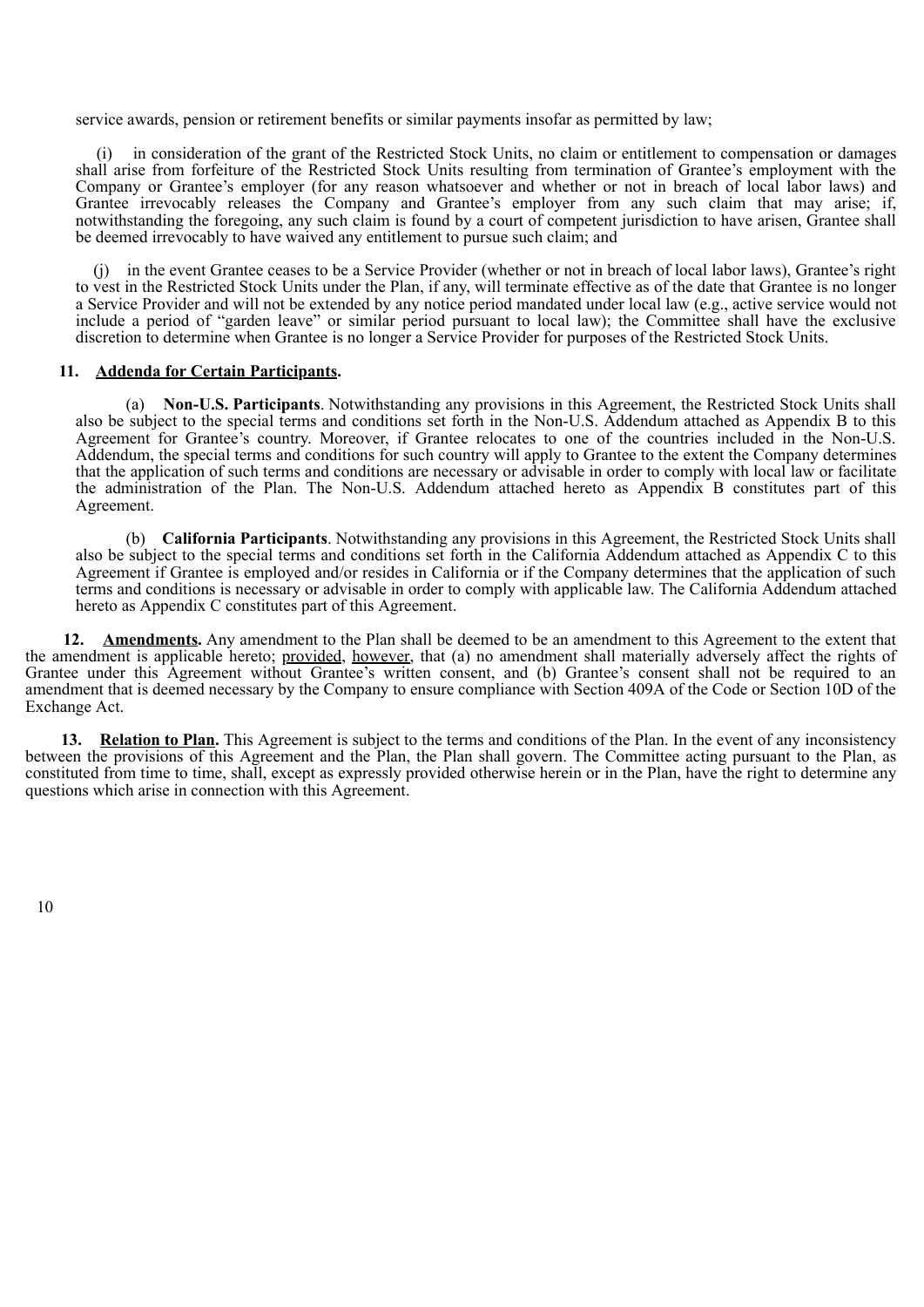**14. Governing Law; Choice of Forum; Jury Trial Waiver.** This Agreement is governed by and construed in accordance with the laws of the State of Michigan, notwithstanding conflict of law provisions. Grantee further agrees that any action by Grantee to challenge the enforceability of this Agreement must be brought or litigated exclusively in the appropriate state or federal court located in the State of Michigan. Grantee also agrees that any action by the Company to enforce this Agreement, as well as any related disputes or litigation related to this Agreement, may be brought in the appropriate state or federal court located in the State of Michigan. Grantee agrees and consents to the personal jurisdiction and venue of the federal or state courts of Michigan for resolution of any disputes or litigation arising under or in connection with this Agreement or any challenge to this Agreement and waives any objections or defenses to personal jurisdiction or venue in any such proceeding before any such court. **GRANTEE AGREE THAT, TO THE FULLEST EXTENT PERMITTED BY LAW, EACH PARTY WAIVES ANY RIGHT TO TRIAL BY JURY WITH RESPECT TO ANY PROCEEDING ARISING OUT OF OR RELATING TO THIS AGREEMENT.**

### **15. Clawback.**

(a) Any shares of Common Stock issued to Grantee in settlement of the Restricted Stock Units (plus dividend equivalent payments) shall be subject to the terms of this Agreement and the Company's recoupment policy, if any, as in effect from time to time. Further, notwithstanding anything in this Agreement to the contrary, Grantee acknowledges and agrees that (a) this Agreement and this Award described herein (and any settlement thereof) are subject to the terms and conditions of such policy, or any other form of Company recoupment (or similar) policy (if any) as may be in effect from time to time including specifically to implement Section 10D of the Exchange Act and any applicable rules or regulations promulgated thereunder (including applicable rules and regulations of any national securities exchange on which the Common Stock may be traded) (the "Compensation Recovery Policy"), and (b) applicable provisions of this Agreement shall be deemed superseded by and subject to the terms and conditions of the Compensation Recovery Policy from and after the effective date thereof.

(b) Without limiting the foregoing, violation of Section II.B.3 of this Agreement prior to the final Vesting Date and thereafter, as determined by the Board, shall result in the forfeiture of the Restricted Stock Units, and clawback and recoupment of any shares of Common Stock issued or transferred to Grantee in settlement of the Restricted Stock Units (plus dividend equivalent payments).

(Signature Page Follows)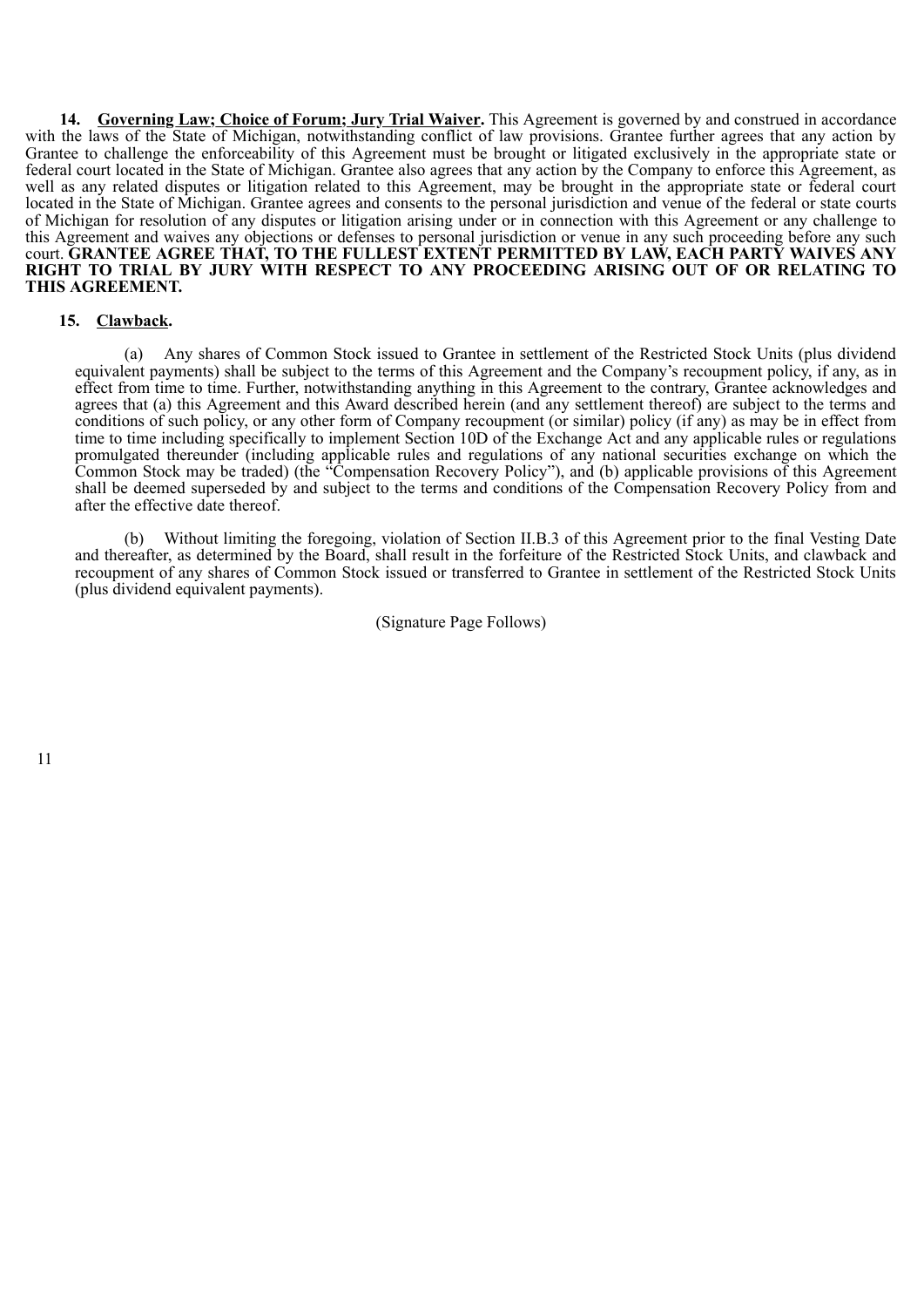This Agreement may be executed in two or more counterparts, each of which is deemed an original and all of which constitute one document.

### **TRIMAS CORPORATION**

Dated as of: [grant date] By:

Name: Thomas A. Amato Title: President & CEO

**GRANTEE ACKNOWLEDGES AND AGREES THAT NOTHING IN THIS AGREEMENT, NOR IN THE PLAN, CONFERS ON GRANTEE ANY RIGHT WITH RESPECT TO CONTINUATION AS A SERVICE PROVIDER OF THE COMPANY OR ANY PARENT OR SUBSIDIARY, NOR INTERFERES IN ANY WAY WITH GRANTEE'S RIGHT OR THE COMPANY'S RIGHT TO TERMINATE GRANTEE'S SERVICE PROVIDER RELATIONSHIP AT ANY TIME, WITH OR WITHOUT CAUSE AND WITH OR WITHOUT PRIOR NOTICE.**

**BY CLICKING THE "ACCEPT" BUTTON BELOW, GRANTEE ACKNOWLEDGES RECEIPT OF A COPY OF THE PLAN AND REPRESENTS THAT GRANTEE IS FAMILIAR WITH THE TERMS AND PROVISIONS OF THE PLAN. GRANTEE ACCEPTS THIS AWARD SUBJECT TO ALL OF THE TERMS AND PROVISIONS OF THIS AGREEMENT AND THE PLAN. GRANTEE HAS REVIEWED THE PLAN AND THIS AGREEMENT IN THEIR ENTIRETY. GRANTEE AGREES TO ACCEPT AS BINDING, CONCLUSIVE AND FINAL ALL DECISIONS OR INTERPRETATIONS OF THE COMMITTEE UPON ANY QUESTIONS ARISING UNDER THE PLAN OR THIS AWARD.**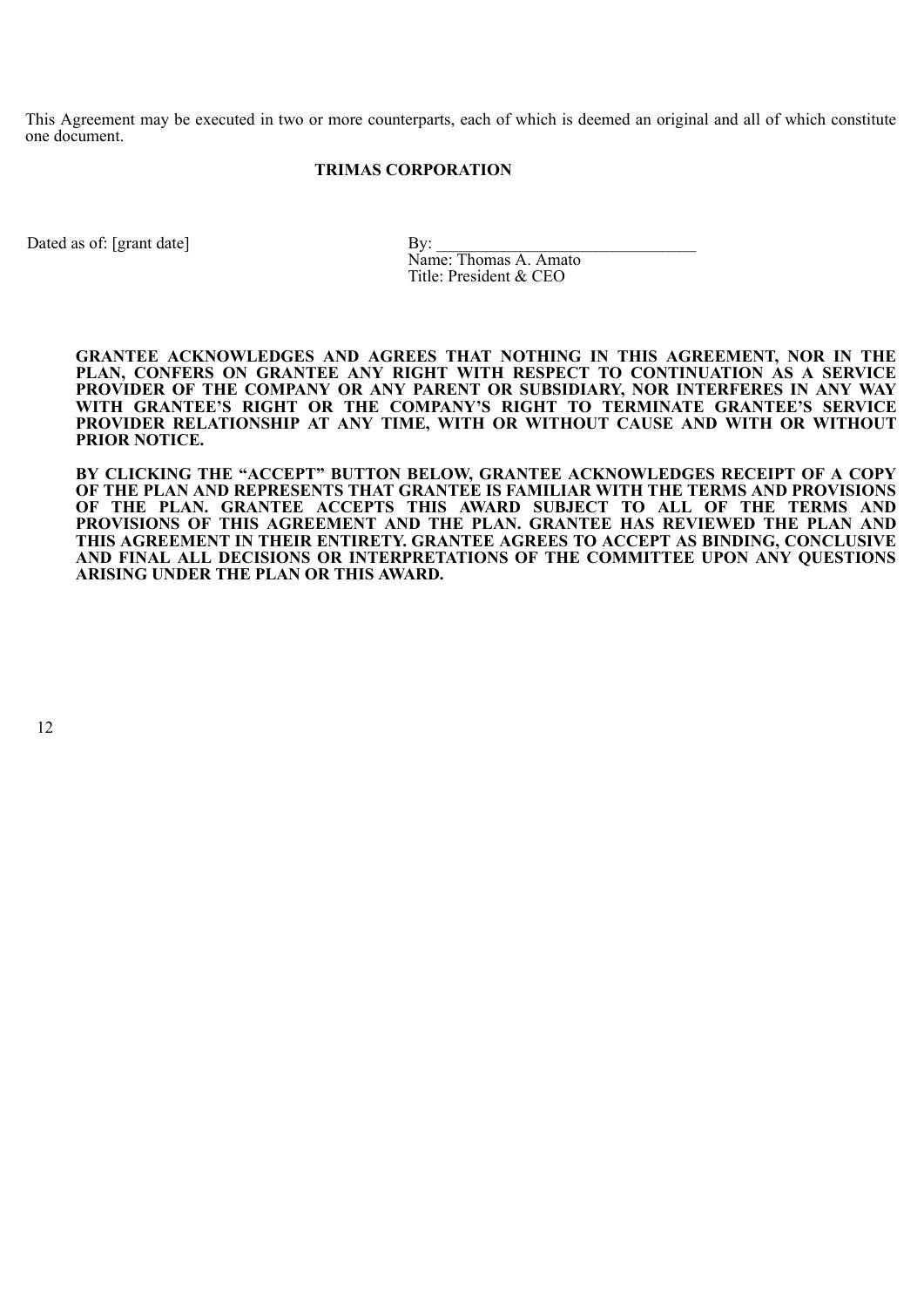# **APPENDIX A TO RESTRICTED STOCK UNITS AGREEMENT**

# **GLOSSARY**

For purposes of this Agreement:

"**Cause**" means (a) Grantee's conviction of or plea of guilty or nolo contendere to a crime constituting a felony under the laws of the United States or any State thereof or any other jurisdiction in which the Company or its Subsidiaries conduct business; (b) Grantee's willful misconduct in the performance of his or her duties to the Company or its Subsidiaries and failure to cure such breach within thirty (30) days following written notice thereof from the Company; (c) Grantee's willful failure or refusal to follow directions from the Board (or direct reporting executive) and failure to cure such breach within thirty (30) days following written notice thereof from the Board; or (d) Grantee's breach of fiduciary duty to the Company or its Subsidiaries for personal profit. Any failure by the Company or a Subsidiary of the Company to notify Grantee after the first occurrence of an event constituting Cause shall not preclude any subsequent occurrences of such event (or a similar event) from constituting Cause.

"**Disability**" (and similar terms) means Grantee's physical or mental condition resulting from any medically determinable physical or mental impairment that renders Grantee incapable of engaging in any substantial gainful employment and that can be expected to result in death or that has lasted or can be expected to last for a continuous period of not less than 365 days. Notwithstanding the foregoing, Grantee shall not be deemed to be Disabled as a result of any condition that:

- (a) was contracted, suffered, or incurred while Grantee was engaged in, or resulted from Grantee having engaged in, a felonious activity;
- (b) resulted from an intentionally self-inflicted injury or an addiction to drugs, alcohol, or substances which are not administered under the direction of a licensed physician as part of a medical treatment plan; or
- (c) resulted from service in the Armed Forces of the United States for which Grantee received or is receiving a disability benefit or pension from the United States, or from service in the armed forces of any other country irrespective of any disability benefit or pension.

The Disability of Grantee and the date on which Grantee ceases to be a Service Provider by reason of Disability shall be determined by the Committee, in accordance with uniform principles consistently applied, on the basis of such evidence as the Committee and the Company deem necessary and desirable, and its good faith determination shall be conclusive for all purposes of the Plan. The Committee or the Company shall have the right to require Grantee to submit to an examination by a physician or physicians and to submit to such reexaminations as the Committee or the Company shall require in order to make a determination concerning Grantee's physical or mental condition; provided, however, that Grantee may not be required to undergo a medical examination more often than once each 180 days. If Grantee engages in any occupation or employment (except for rehabilitation as determined by the Committee) for remuneration or profit, which activity would be inconsistent with the finding of Disability, or if the Committee, on the recommendation of the Company, determines on the basis of a medical examination that Grantee no longer has a Disability, or if Grantee refuses to submit to any medical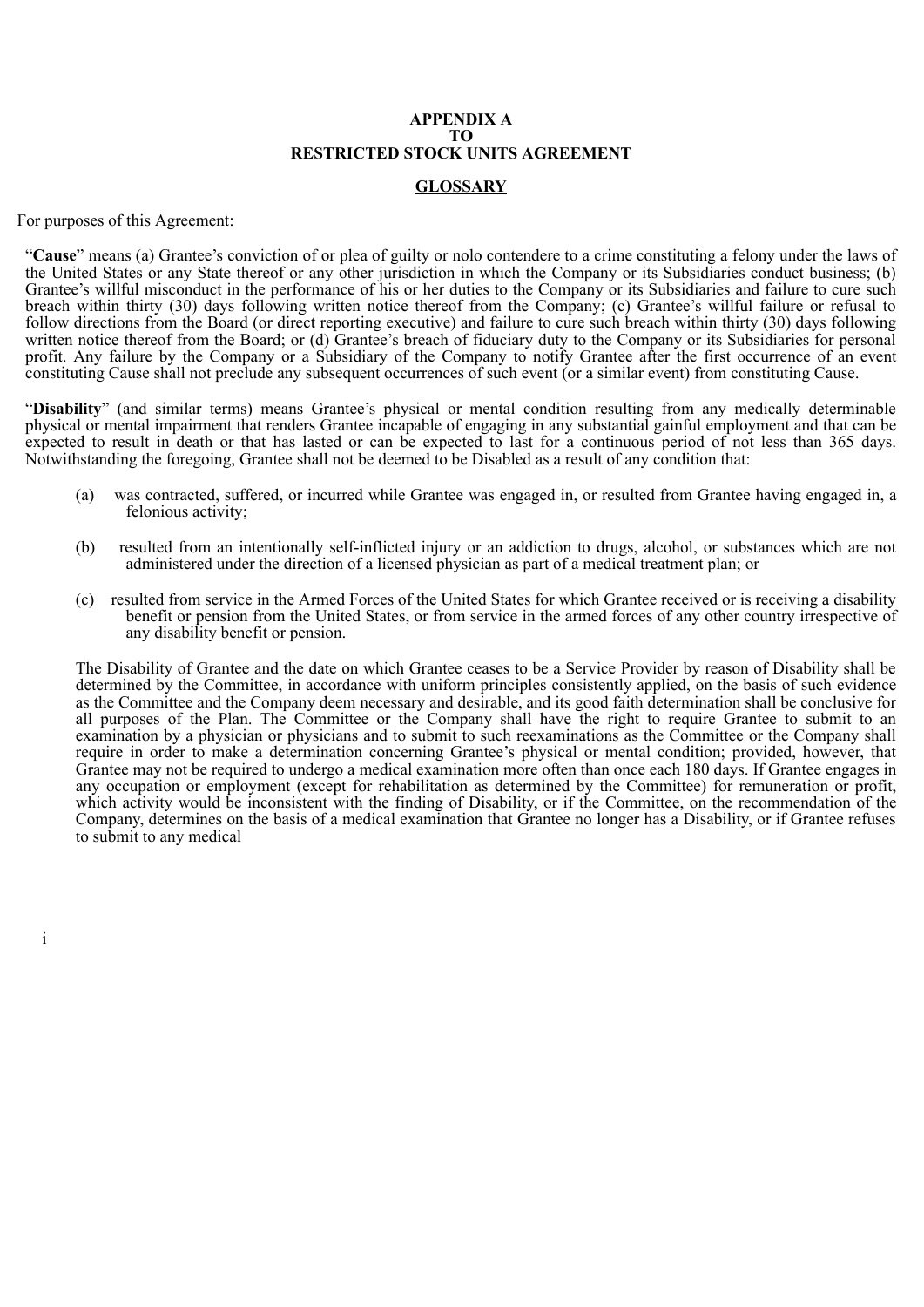examination properly requested by the Committee or the Company, then in any such event Grantee shall be deemed to have recovered from such Disability.

## "**Good Reason**" means:

- (a) A material and permanent diminution in Grantee's duties or responsibilities;
- (b) A material reduction in the aggregate value of base salary and bonus opportunity provided to Grantee by the Company; or
- (c) A permanent reassignment of Grantee to another primary office more than 50 miles from the current office location.

Grantee must notify the Company of Grantee's intention to invoke termination for Good Reason within 90 days after Grantee has knowledge of such event and provide the Company 30 days' opportunity for cure, and Grantee must actually terminate Grantee's employment with the Company prior to the 365th day following such occurrence or such event shall not constitute Good Reason. Grantee may not invoke termination for Good Reason if Cause exists or Grantee has violated Section II.B.3 of the Agreement at the time of such termination.

**"Qualifying Termination"** means a termination of Grantee's status as a Service Provider with the Company or a Subsidiary for any reason other than:

- (i) death;
- (ii) Disability;
- (iii) Cause;
- (iv) by Grantee without Good Reason; or
- (v) Retirement.

"**Retirement**" means termination of Grantee's status as a Service Provider after attaining age 60 and five years of service with the Company and its Subsidiaries, provided that Grantee provides written notice of the date of such Retirement to the Chief Executive Officer of the Company at least 90 days prior to the date of such Retirement.

"**Service Provider**" means an individual actively providing services to the Company or a Subsidiary.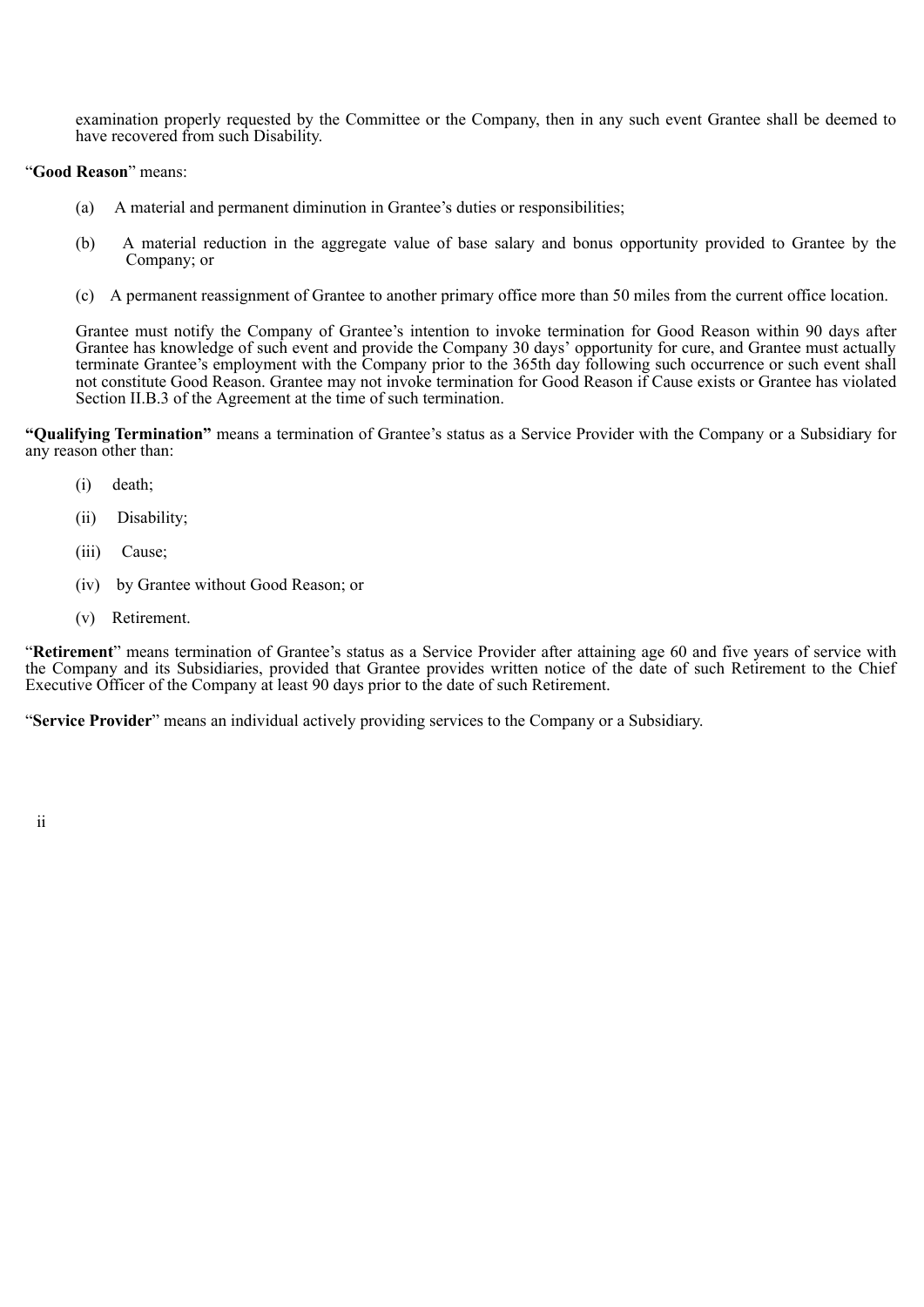### **APPENDIX B TO RESTRICTED STOCK UNITS AGREEMENT**

# **NON-U.S. ADDENDUM**

### **Additional Terms and Conditions for Equity Grants Under the TriMas Corporation 2017 Equity and Incentive Compensation Plan, as amended**

### **Terms and Conditions**

This Addendum includes additional terms and conditions that govern the restricted stock units ("RSUs") granted to you under the TriMas Corporation 2017 Equity and Incentive Compensation Plan (referred to as the "Plan") if you reside in the United Kingdom. Certain capitalized terms used but not defined in this Addendum have the meanings set forth in the Plan and/or your award agreement (the "Agreement") that relates to your award. By accepting your award, you agree to be bound by the terms and conditions contained in the paragraphs below in addition to the terms of the Plan, the Agreement, and the terms of any other document that may apply to you and your award.

# *UNITED KINGDOM*

# **Terms and Conditions**

**UK Sub-Plan**. Your grant of Restricted Stock Units is being made pursuant to the UK Sub-Plan, which contains additional terms and conditions that govern your Restricted Stock Units and participation in the Plan. Please review that document carefully.

**Disability.** For purposes of the Agreement, the definition of "Disability" in Appendix A hereto shall be qualified by the inclusion of the following phrase after the word "means": ", subject to and in compliance with the requirements of laws of the United Kingdom,".

**Retirement**. For purposes of the Agreement, the definition of "Retirement" in Appendix A hereto shall not apply. Further, each use of the capitalized term "Retirement" in the Agreement is hereby amended to read as "retirement".

**Dividend Equivalent Rights**. Section II.A.3 of the Agreement is hereby amended in its entirety to read as follows:

"Grantee shall be notionally credited with cash per Restricted Stock Unit equal to the amount of each cash dividend paid by the Company (if any) to holders of Common Stock generally with a record date occurring on or after the Date of Grant and prior to the time when the Restricted Stock Units are settled in accordance with Section II.A.2 hereof. Any amounts notionally credited pursuant to the immediately preceding sentence shall be subject to the same applicable terms and conditions (including vesting, payment or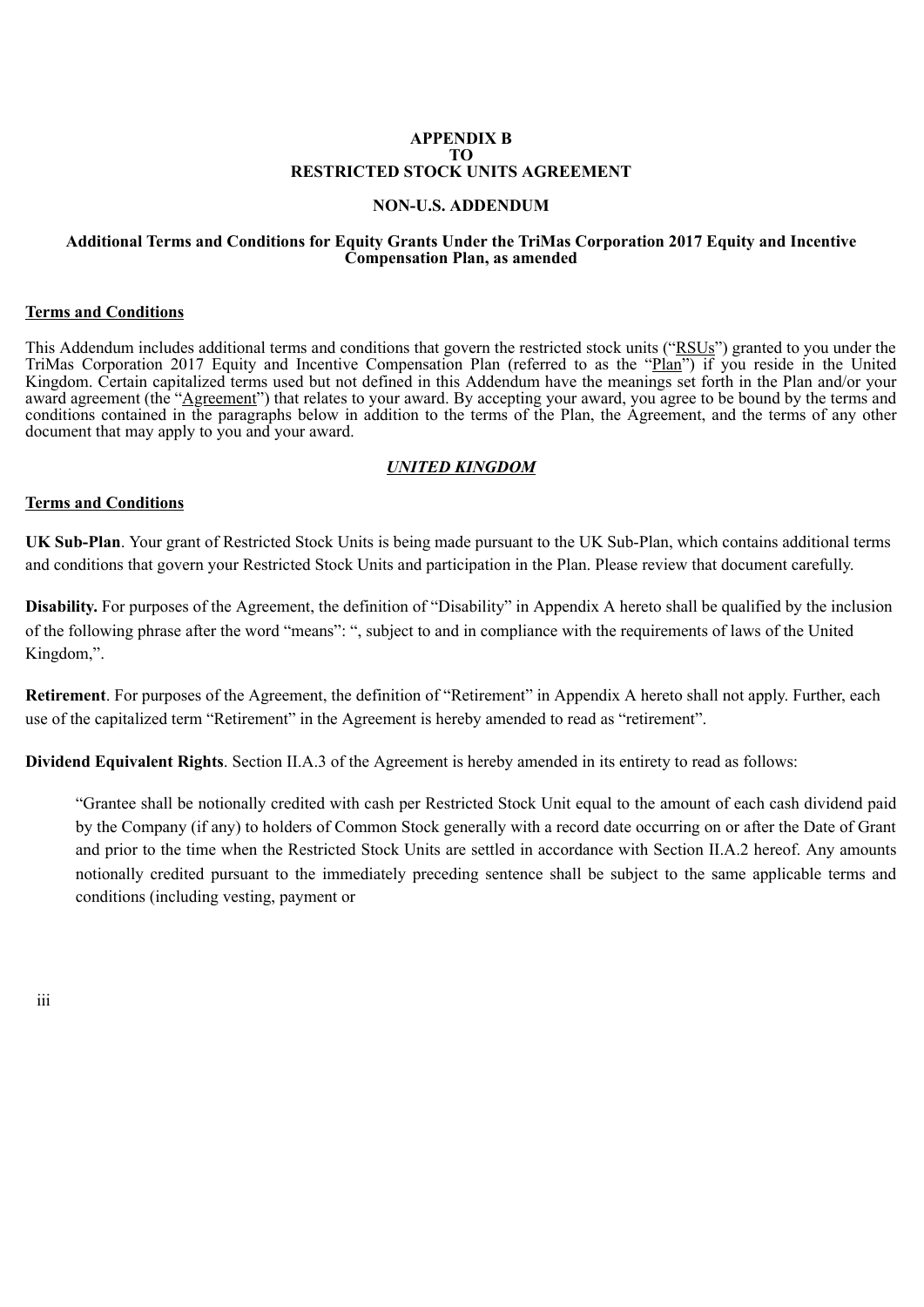forfeitability) as apply to the Restricted Stock Units based on which the dividend equivalents were notionally credited, and such amounts shall be paid in Common Stock at the same time as the Restricted Stock Units to which they relate. The number of shares so paid in Common Stock shall be rounded down to the nearest whole number and shall be determined by dividing the amounts so notionally credited by the Market Value per Share on the payment date. Notwithstanding the foregoing provisions of this Section II.A.3, Grantee shall not be entitled to the cash notionally credited at any time to the Restricted Stock Units (or the Common Stock representing the same, as the case may be) either legally or beneficially unless and until Grantee becomes entitled to receive the actual Common Stock in respect of this Award pursuant to Section II.A.2 of this Agreement."

## **Withholding**. Section II.B.2 of the Agreement is hereby amended in its entirety to read as follows:

"Grantee hereby indemnifies the Company, Grantee's employer or any other person in respect of:

- (i) any amount of income tax for which the Company, Grantee's employer or any other person is obliged to account under the Pay-As-You-Earn system and any amounts of employee's national insurance contributions arising from the vesting of this Award (or which would not otherwise have arisen but for the grant of this Award to Grantee); and
- (ii) any amount of income tax for which the Company, Grantee's employer or any other person is obliged to account under the Pay-As-You-Earn system and any amounts of employee's national insurance contributions arising in respect of, or in connection with the holding or disposal by Grantee of the shares of Common Stock acquired pursuant to this Award or the conversion of such shares of Common Stock into securities of another description whilst such shares of Common Stock are held by Grantee,
- and in pursuance of such indemnity, Grantee hereby agrees that he or she shall pay to the Company (or to such other entity as directed by it) such amount as shall be notified to Grantee by the Company as being due on any occasion under such indemnity, within seven days after being so notified. To the extent that Grantee fails to pay any amount so notified to him or her by the Company within seven days after such notification, Grantee hereby agrees that the Company may withhold, or procure the withholding, from any salary, wages, payment or payments due to Grantee from the Company or Grantee's employer an amount which is equal to the amount notified to Grantee, sell or procure the sale of sufficient of the shares of Common Stock acquired by Grantee pursuant to this Award on behalf of Grantee to produce a sum which after any costs of sale is sufficient to discharge the amount so notified to Grantee and retain such sum or make such other arrangements, by which Grantee hereby agrees to be bound, so as to ensure that the amount notified to Grantee is discharged in full.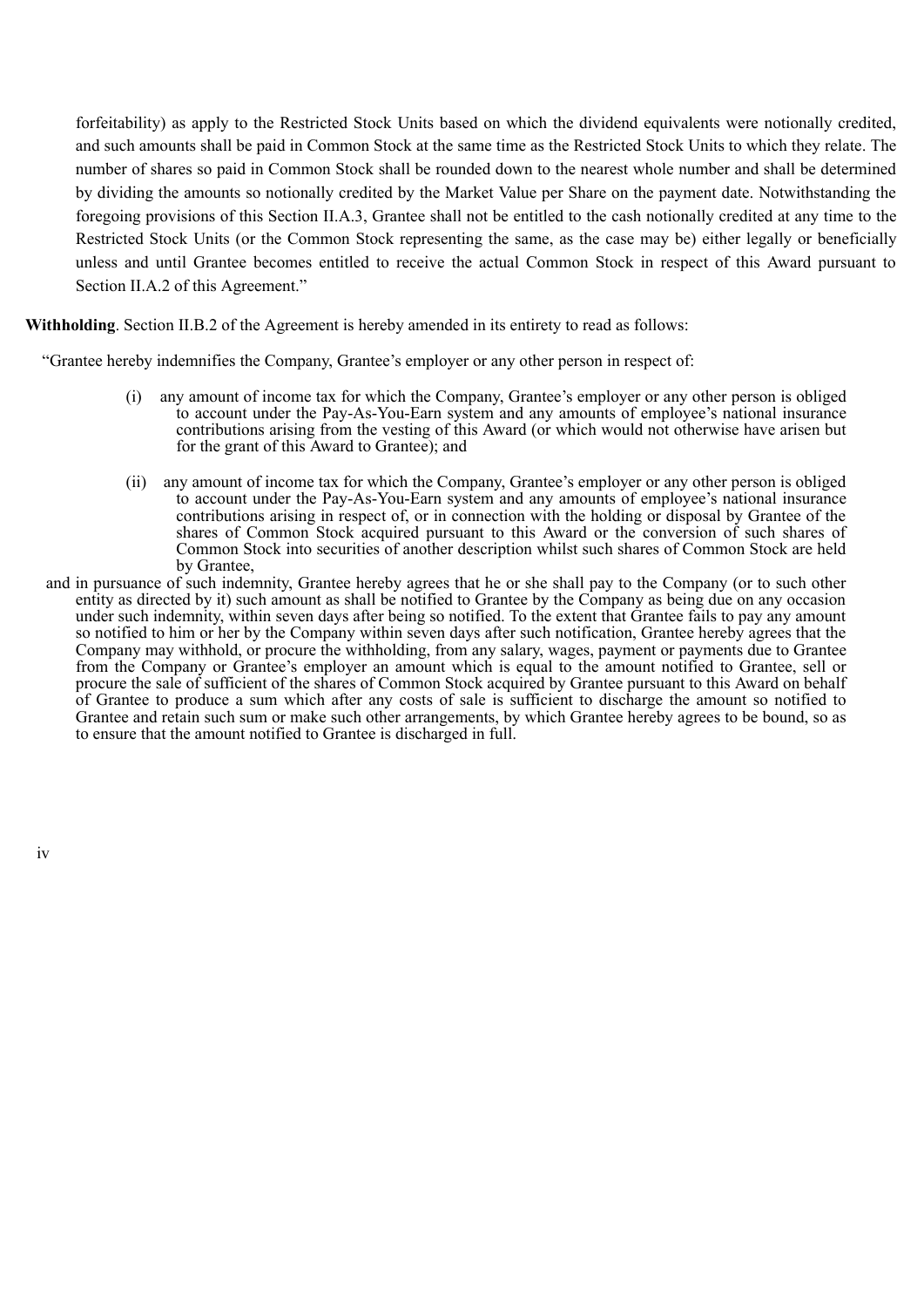- In the alternative to satisfying the indemnity in (i) above, Grantee hereby agrees that the Company may withhold from the total number of shares of Common Stock that become issuable to Grantee on vesting of this Award a number of shares of Common Stock with an aggregate Market Value per Share on the date of withholding equal to the amount due under (i) above as determined by the Company, in which case Grantee will be taken to have forfeited the right to be issued the number of shares of Common Stock so withheld in order to make good the amounts due under (i) above.
- The Company will not be obliged to deliver any shares of Common Stock to Grantee pursuant to this Award if Grantee fails to comply with his or her obligations under the foregoing provisions of this Section II.B.2 and Grantee shall not be entitled to receive the delivery of such shares of Common Stock.
- It is a further condition of delivery of any shares of Common Stock pursuant to the vesting of this Award that Grantee will, if required to do so by the Company, enter into a joint election under section 431(1) of the United Kingdom Income Tax (Earnings and Pensions) Act 2003 ("ITEPA"), the effect of which is that the Common Stock will be treated as if they were not restricted securities and that sections 425 to 430 of ITEPA will not apply to those shares."

### **Whistleblower Protection.** The last sentence of Section II.B.3(b) is hereby amended in its entirety to read as follows:

"Notwithstanding anything in this Agreement to the contrary, nothing in this Agreement prevents Grantee, in accordance with applicable law, from (i) making a protected disclosure under section 43A of the Employment Rights Act 1996; (ii) making a disclosure to a regulator regarding any misconduct, wrongdoing or serious breach of regulatory requirements, or reporting a criminal offence to any law enforcement agency; (iii) co-operating with any law enforcement agency regarding a criminal investigation or prosecution; or (iv) otherwise testifying or participating in any investigation or proceeding by any governmental authorities regarding possible legal violations, and for purpose of clarity Grantee is not prohibited from providing information voluntarily to the Securities and Exchange Commission pursuant to Section 21F of the Exchange Act."

**Restrictive Covenants.** Section II.B.3(c) is hereby amended in its entirety to read as follows:

"(c) **Covenants Against Competition and Solicitation.** Each of the restrictions set out in this Section II.B.3(c) constitutes an entirely separate, severable and independent obligation of Grantee. They are entered into in order to safeguard the legitimate business interests of the Company and particularly the goodwill of the Company in connection with its clients, suppliers and employees. Each separate restriction applies whether Grantee undertakes the activity in question directly or indirectly through a third party and whether it is undertaken on his own behalf or on behalf of, or in conjunction with, any firm, company or person.

Grantee covenants that Grantee will not for the Restricted Period:

v

(i) entice or solicit or endeavour to entice or solicit away from the Company or any Group Company any Relevant Employee;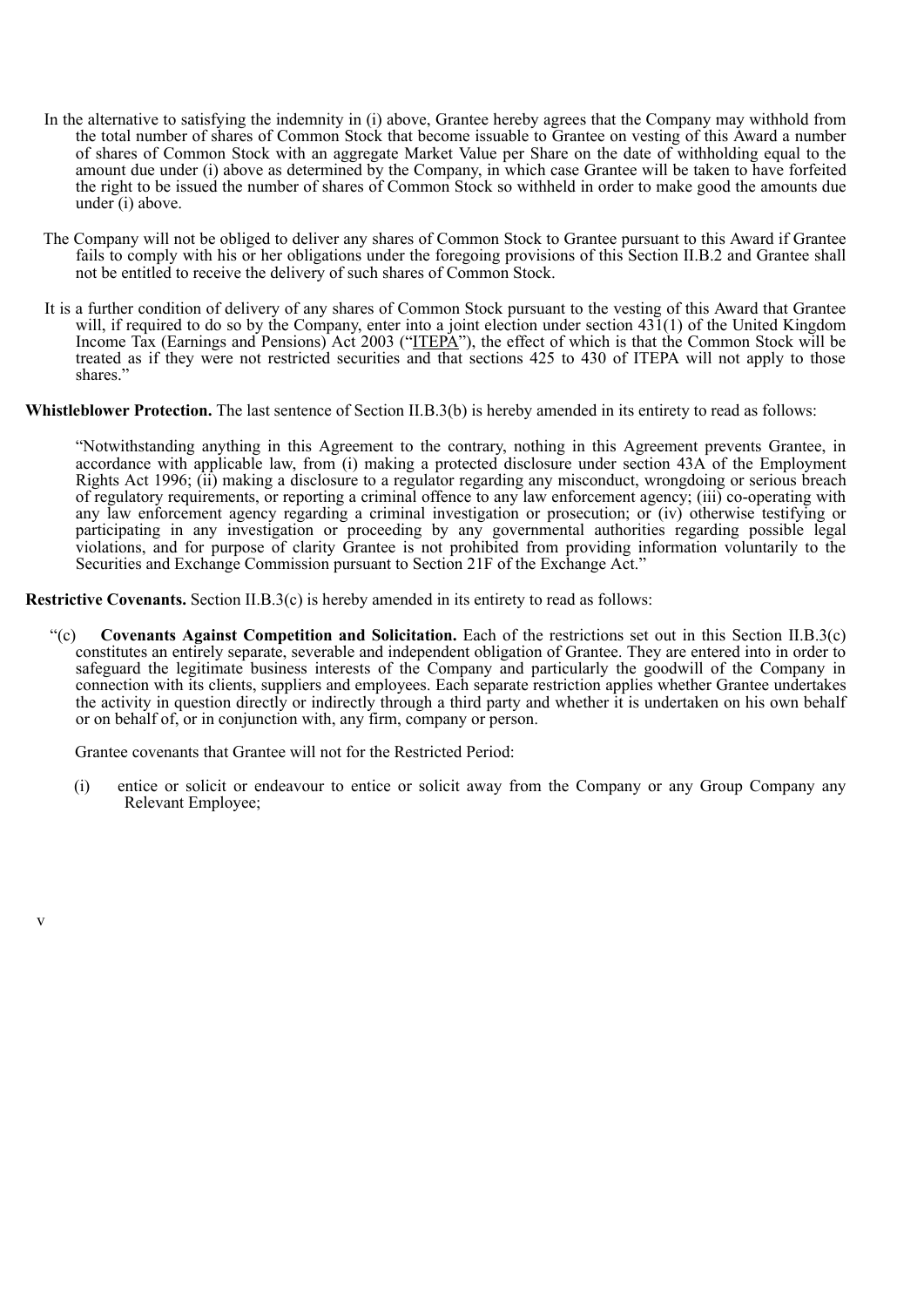- (ii) employ or otherwise engage or otherwise facilitate the employment or engagement of any Relevant Employee;
- (iii) solicit or endeavour to supply Restricted Goods or Services to any Relevant Customer;
- (iv) supply or be involved with the supply of Restricted Goods or Services to any Relevant Customer;
- (v) have any business dealings with any Relevant Customer on behalf of a Relevant Business;
- (vi) carry on or be concerned as a principal or agent in any Relevant Business within the Restricted Area;
- (vii) carry on or be concerned as a partner or member in any Relevant Business within the Restricted Area;
- (viii) be employed or engaged as a worker in any Relevant Business that operates or seeks to operate within the Restricted Area;
- (ix) be engaged as a consultant (directly or through another entity) or adviser to any Relevant Business within the Restricted Area;
- (x) carry on or be concerned as a director of any Relevant Business within the Restricted Area;
- (xi) hold a material financial interest in any Relevant Business within the Restricted Area;
- (xii) hold a shareholding in any Relevant Business within the Restricted Area, disregarding any financial interest of a person in securities which are listed or dealt in on any Recognised Stock Exchange if that person, Grantee and any person connected with Grantee are interested in securities which amount to less than five per cent of the issued securities of that class and which, in all circumstances, carry less than five per cent of the voting rights (if any) attaching to the issued securities of that class; and
- (xiii) be a person with significant control (under part 21A of the United Kingdom Companies Act 2006) in any Relevant Business within the Restricted Area.

The restrictions above only apply in respect of business activities which compete or seek to compete with the Company and nothing in these provisions seeks to prevent Grantee in connection with activities which do not compete with the Company.

While the restrictions above are considered by Grantee and the Company to be reasonable in all the circumstances, it is recognized that such restrictions may fail for unforeseen reasons and, it is therefore agreed that if any of the restrictions are held to be void, but would be valid if part of the wording were deleted or if the periods (if any) specified were reduced or the areas dealt with reduced in scope, such restrictions shall apply with such modifications as may be necessary to make them valid and effective.<sup>3</sup>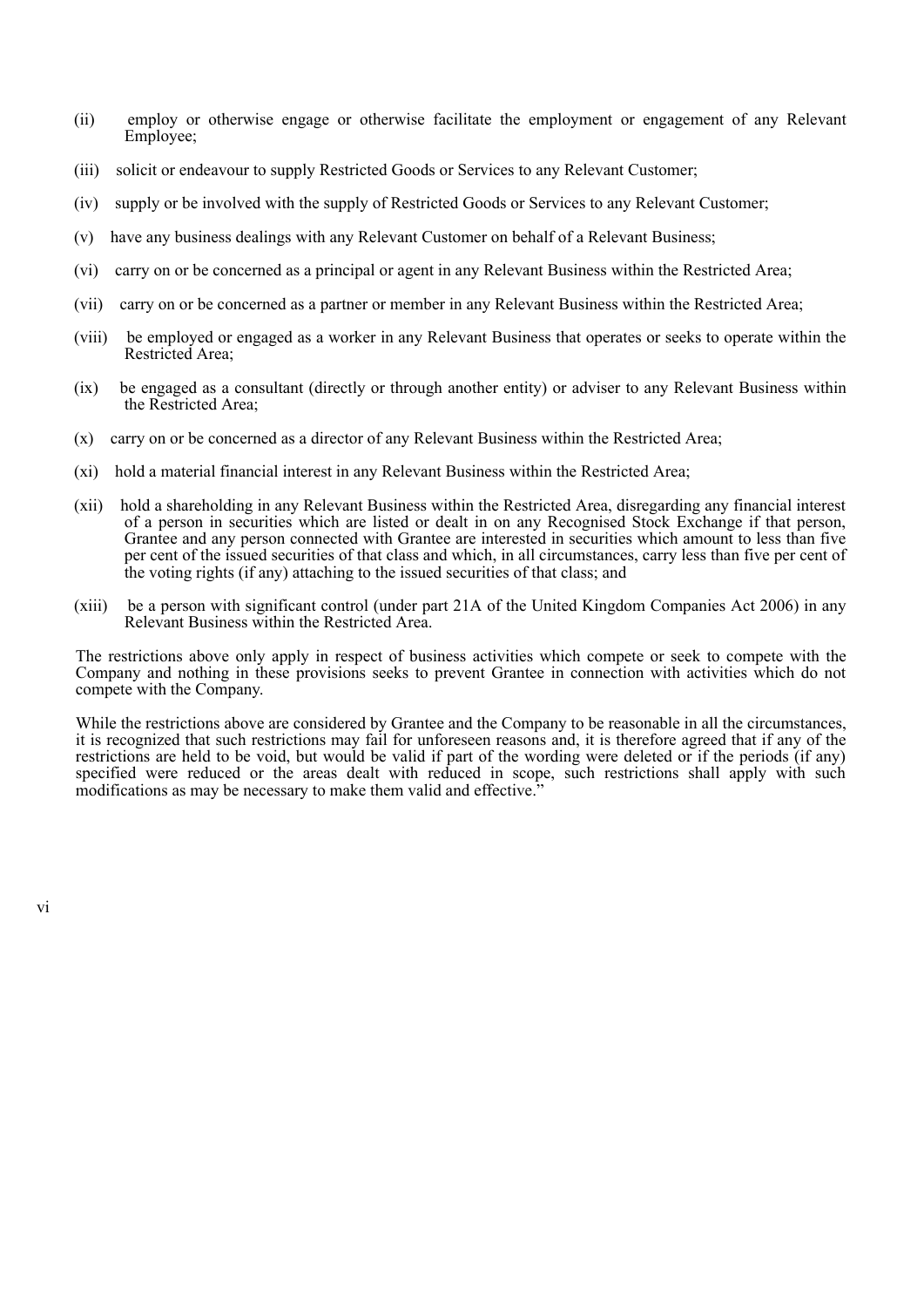**Definitions.** Section II.B.3(e) is hereby amended in its entirety to read as follows:

"(1) "*Company*" means (A) during the Grantee's employment with the Company, the Company and any and all direct and indirect subsidiary, parent, affiliated or related companies of the Company for which the Grantee has worked or had responsibility during the Grantee's employment with the Company, and (B) after the Grantee's termination of employment with the Company, the Company and any and all direct and indirect subsidiary, parent, affiliated or related companies of the Company for which Grantee worked or had responsibility at the time of the Grantee's termination of employment and at any time during the oneyear period prior to such termination of employment.

(2) "*Competitive Business*" means a person or entity that engages in any business engaged in by the Company, and that does so in a geographic area in which the Company engage(s) in that business, and "engages" includes actively planning to engage in the business.

(3) "*Confidential Information*" means trade secrets of the Company and all other confidential or proprietary information that relates to any aspect of the Company's businesses that cannot freely and readily be obtained from sources outside of the Company. Confidential Information is meant to encompass the broadest enforceable definition of the Company's intellectual property, and includes but is not limited to: financial and business information; customer and potential customer lists; customer contact information; pricing policies; vendor lists and information; third-party agreements and relationships; contractual, business, and financial information relating to the Company's customers or other third parties which the Company is obligated to hold in confidence and/or not disclose; personnel, medical, compensation, and benefits information relating to employees, former employees, and persons affiliated with the Company; systems, login identifications and passwords, processes, methods, and policies; company strategies and plans; databases, company data, and technologies related to the Company's business; and marketing and advertising materials which have not been published. "Confidential Information" shall not include information that Grantee can establish was already in the public domain at the time of disclosure through no fault of Grantee.

(4) "*Restricted Area*" means the United Kingdom and any other country in the world where, on the Relevant Date, the Company carries on a Relevant Business and with which Grantee had material involvement during the 12 months prior to the Relevant Date.

(5) "*Relevant Business*" means any business or part of a business involving the supply of Restricted Goods or Services.

(6) "*Relevant Customer*" means a person, firm or company who in the twelve months immediately before the Relevant Date conducted a business relationship (including, without limitation, the provision of services and the negotiation for the same) with the Company and with whom Grantee had significant contact in the course of Grantee's employment with the Company.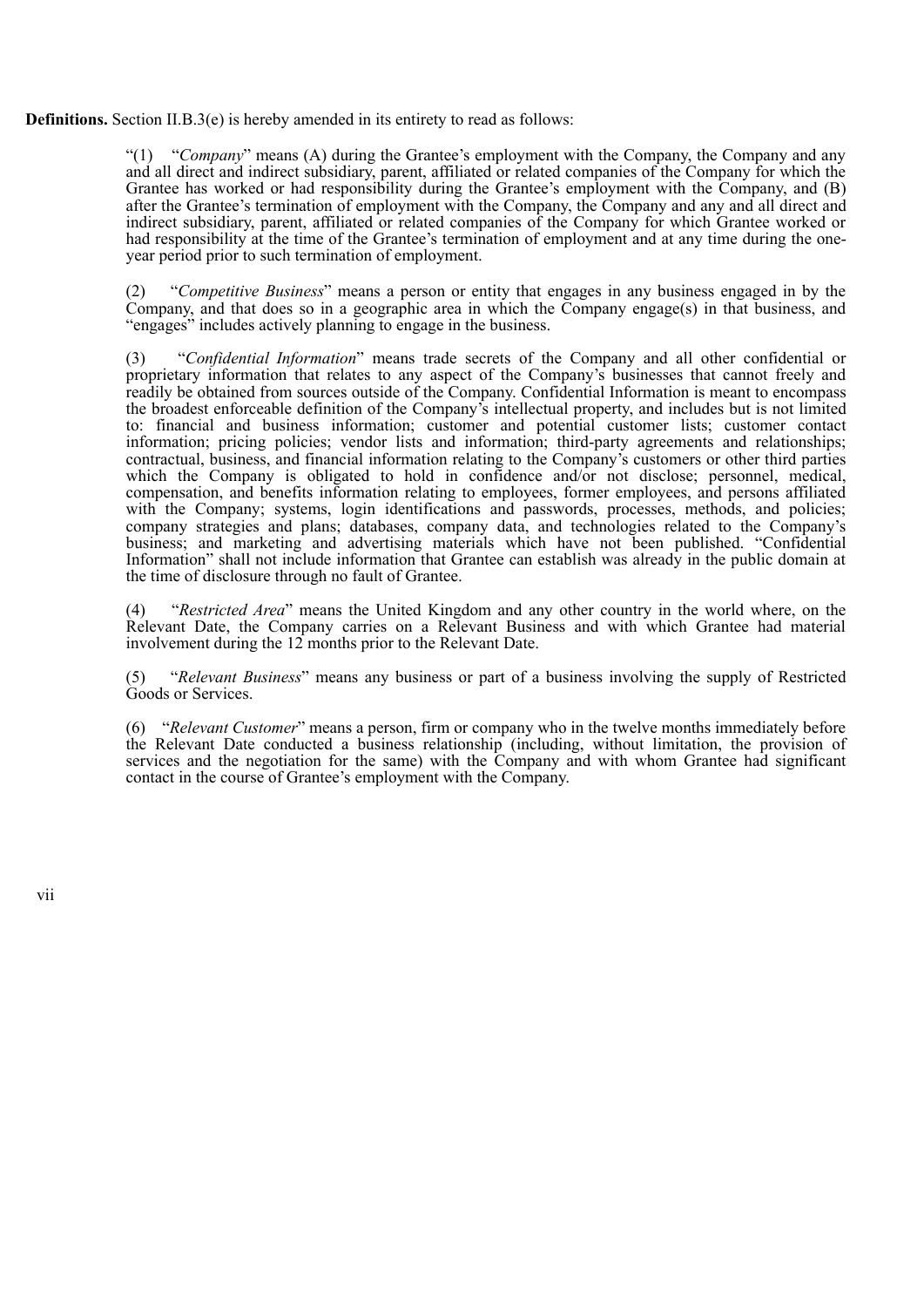(7) "*Relevant Date*" means the earlier of (x) the date of termination of Grantee's employment, and (y) the start of any period of garden leave or exclusion under Grantee's contract of employment with the Company.

(8) "*Relevant Employee*" means any senior employee who has significant customer or client contact, or valuable technical skills, and with whom Grantee has had significant contact during the course of his employment with the Company.

(9) "*Restricted Goods or Services*" means products for customers in the consumer products, aerospace, industrial, petrochemical, refinery and oil and gas end markets, and the design, manufacture and marketing thereof.

(10) "*Restricted Period*" means: (x) for restrictions set forth in clauses (i) to (v) of Section II.B.3(c), during Grantee's employment and for a period of twelve months after the Relevant Date; and (y) for restrictions set forth in clauses (vi) to (xiii) of Section II.B.3(c), during Grantee's employment and for a period of nine months after the Relevant Date."

**Data Privacy**. A new Section II.B.16 is added to the Agreement to read as follows:

The Company and Rieke Packaging Systems Limited (the "Grantee's Employer"), (together the "Relevant TriMas Companies") will process the Grantee's personal data in connection with the Plan. For the purposes of data protection legislation, the Relevant TriMas Companies will each act as independent controllers in relation to such personal data.

### **Categories of Personal Data**

The categories of personal data that we will process in connection with the Plan are the Grantee's:

- name;
- date of birth:
- iob title:
- home address (and, if different, mailing address) and postal code;
- telephone number;
- social insurance, national insurance, US taxpayer and/or foreign tax identification number;
- salary:
- country of citizenship and nationality;
- any Common Stock or directorships held in any of the Relevant TriMas Companies;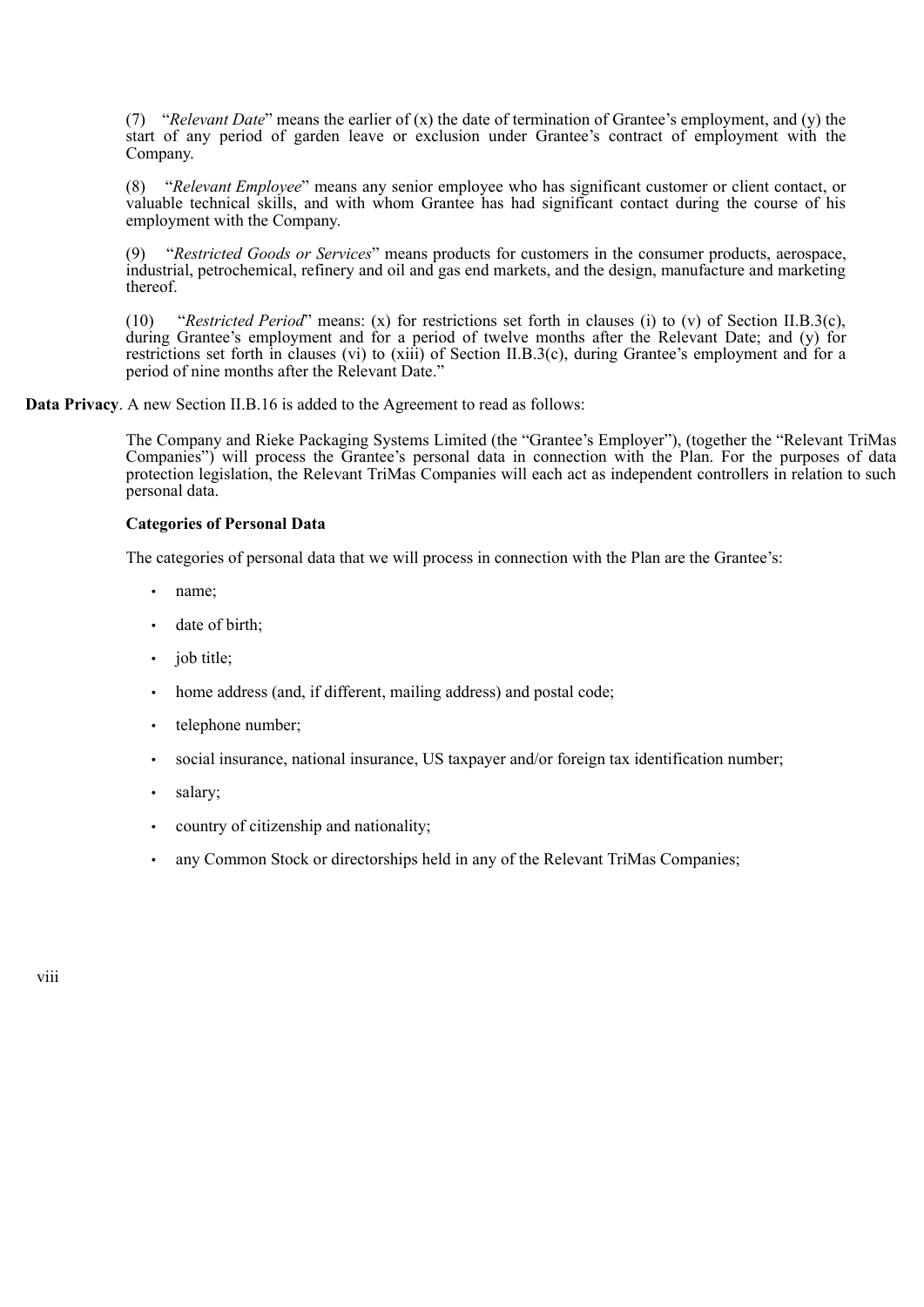- details of all awards or any other entitlement to Common Stock awarded, cancelled, exercised, vested, unvested or outstanding in Grantee's favour; and
- reference number (where relevant to link the Grantee's benefits under the Plan to other documentation issued to or from the US Department of the Treasury Internal Revenue Service).

The processing of the personal data set out above is mandatory in order for the Relevant TriMas Companies to provide and administer the Plan.

### **Purposes of Processing Personal Data**

The Relevant TriMas Companies will process the Grantee's personal data for the purposes of:

- administering and maintaining the Plan relating to the Grantee and records associated with the Plan (including maintaining a database of Participants in the Plan);
- providing information to (i) trustees of any employee benefit trust or (ii) the third party administrators involved directly or indirectly in the operation of the Plan (as set out in the "Sharing Personal Data with Third Parties" section below);
- providing information relating to Grantee in connection with the operation of the Plan to HM Revenue and Customs in the United Kingdom as required by law;
- to enable any potential purchasers of the business and/or assets of any of the Relevant TriMas Companies and/or their Subsidiaries to (i) complete due diligence on, and value, the business and/or assets; and (ii) use such personal data for the operation of their business;
- obtaining legal and other professional advice; and
- establishing, exercising or defending legal rights.

#### **Legal Basis for Processing Personal Data**

The processing of the Grantee's personal data:

- in relation to the information provided to HM Revenue and Customs in the United Kingdom and the Department of the Treasury Internal Revenue Service in the United States of America, is necessary for compliance with a legal obligation to which the Relevant TriMas Companies are subject;
- in relation to (i) obtaining legal and other professional advice; and (ii) establishing, exercising or defending legal rights, is pursuant to the Relevant TriMas Companies' legitimate interests of commencing and/or handling any legal proceedings (including prospective legal proceedings), for obtaining legal advice or for establishing, exercising or defending legal rights;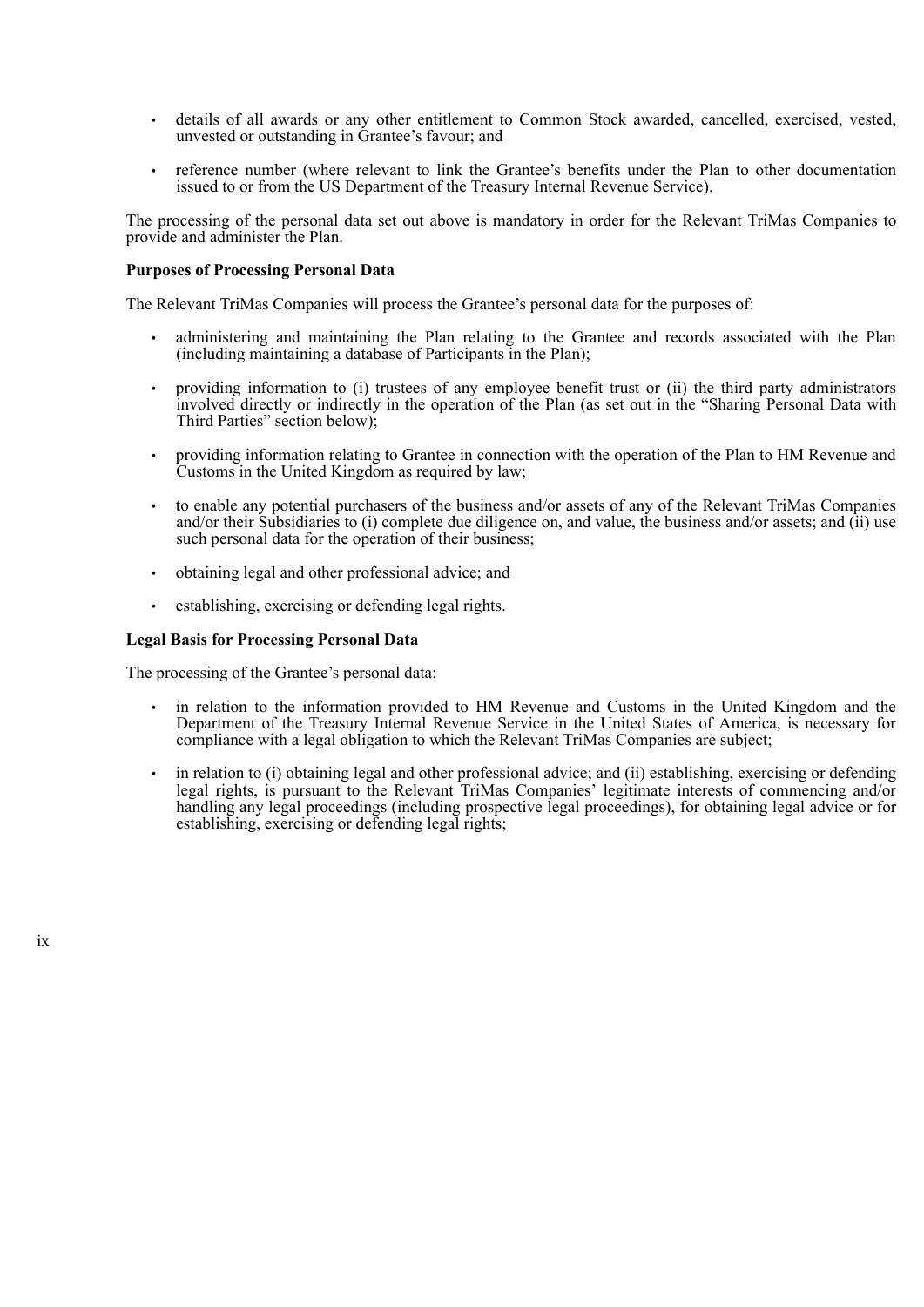in respect of all other personal data set out above, is necessary for the performance of the Restricted Stock Units Agreement between the Grantee and TriMas Corporation.

The Relevant TriMas Companies will also process the Grantee's personal data as necessary to comply with any legal obligations to which the Relevant TriMas Companies are subject.

### **Sharing Personal Data with Third Parties**

The Grantee's personal details as set out above will be transferred between the Grantee's Employer and the Company in order to administer and maintain the Plan and records associated with the Plan.

The Company is based in the United States of America which is not designated by the European Commission as providing an adequate level of protection for personal data. As such, the Grantee's Employer and the Company have entered into a data transfer agreement governed by standard data protection clauses adopted by the Commission to safeguard personal data in respect of these transfers. The Grantee can obtain a copy of this data transfer agreement by contacting the TriMas Corporate Benefits Group at 248-631-5450 or 38505 Woodward Avenue, Suite 200, Bloomfield Hills, Michigan 48304.

The Relevant TriMas Companies will also share the Grantee's personal data with National Financial Services LLC, Fidelity Stock Plan Services LLC and Fidelity Brokerage Services LLC (part of the FMR LLC group of companies) which are based in the United States of America. The Company has entered into a data transfer agreement governed by standard data protection clauses adopted by the Commission to safeguard personal data in respect of these transfers. The Grantee can obtain a copy of this data transfer agreement by either, (1) contacting your local human resources representative, (2) contacting Fidelity Stock Plan Services by calling 1-800-544-9354 (Domestic) or 1-800-544-0275 (International), and (3) by logging into Grantee's Fidelity account at www.netbenefits.fidelity.com and visiting the Plan & Grant Documents section of the Grantee's account.

In the event that the Relevant TriMas Companies sell any part(s) of their business and/or assets, they will also disclose the Grantee's personal data to actual or potential purchasers of parts of its business or assets, and their respective advisers and insurers for the potential purchaser's legitimate interests of:

- enabling potential purchasers to complete due diligence on, and value, the business and/or assets;
- transferring the personal data in connection with any relevant sale and the transfer of the Relevant TriMas Company's contractual rights and/or obligations; and
- the use of such personal data by a purchaser for the operation of its business.

The Relevant TriMas Companies will also share the Grantee's personal data with:

• its professional advisors, auditors, service providers;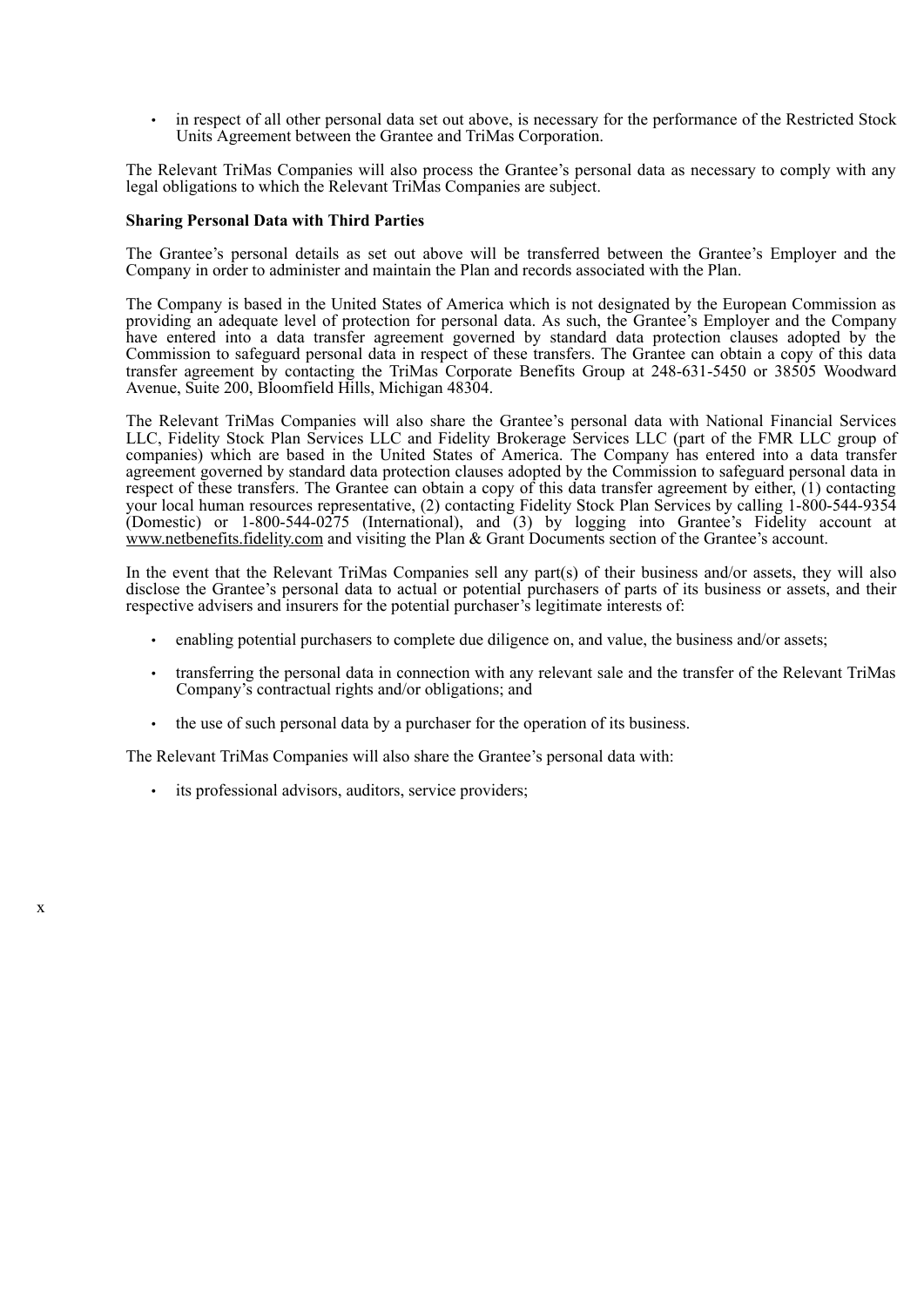- HM Revenue and Customs in the United Kingdom and the Department of the Treasury Internal Revenue Service in the United States of America and other regulators, and governmental and law enforcement agencies; and
- third parties if it is under a duty to disclose or share the Grantee's personal data in order to comply with any laws, regulations or good governance obligations, or in order to enforce or to protect its rights, property or safety, or that of its customers or other persons with whom it has a business relationship.

### **Retention of Personal Data**

The Relevant TriMas Companies will retain the Grantee's personal data for the duration of the Plan and for a further period of eight years after the Grantee ceases to be a member of the Plan.

The Relevant TriMas Companies will retain the Grantee's personal data for longer than the period specified above if required by law, to defend or exercise legal rights (such as defending legal claims) or to comply with regulatory obligations.

#### **The Grantee's Rights**

In order to control the use of their personal data, each Grantee has the following controls over their personal data:

- Each Grantee may request access to or copies of the personal data that the Relevant TriMas Companies hold about them by contacting their local human resources representative;
- If the Grantee believes that any information the Relevant TriMas Companies hold about them is incorrect or incomplete, the Grantee should contact their local human resources representative as soon as possible. The Relevant TriMas Companies will take steps to seek to correct or update any information if they are satisfied that the information they hold is inaccurate. In certain circumstances, the Grantee may also request that the Relevant TriMas Companies restrict their processing;
- Each grantee may request that their personal data be deleted where it is no longer necessary for the purposes for which it is being processed and provided there is no other lawful basis for which the Relevant TriMas Companies may continue to process such personal data. The Grantee can exercise this right by contacting their local human resources representative;
- If the Relevant TriMas Companies are processing the Grantee's personal data to meet their legitimate interests (as set out above), the Grantee may object to the processing of their personal information by the Relevant TriMas Companies. If the Relevant TriMas Companies are unable to demonstrate their legitimate grounds for that processing, they will no longer process the Grantee's personal information for those purposes;
- Where the Grantee has provided the Relevant TriMas Companies with their personal data that the Relevant TriMas Companies process using automated means, the Grantee may be entitled to a copy of that personal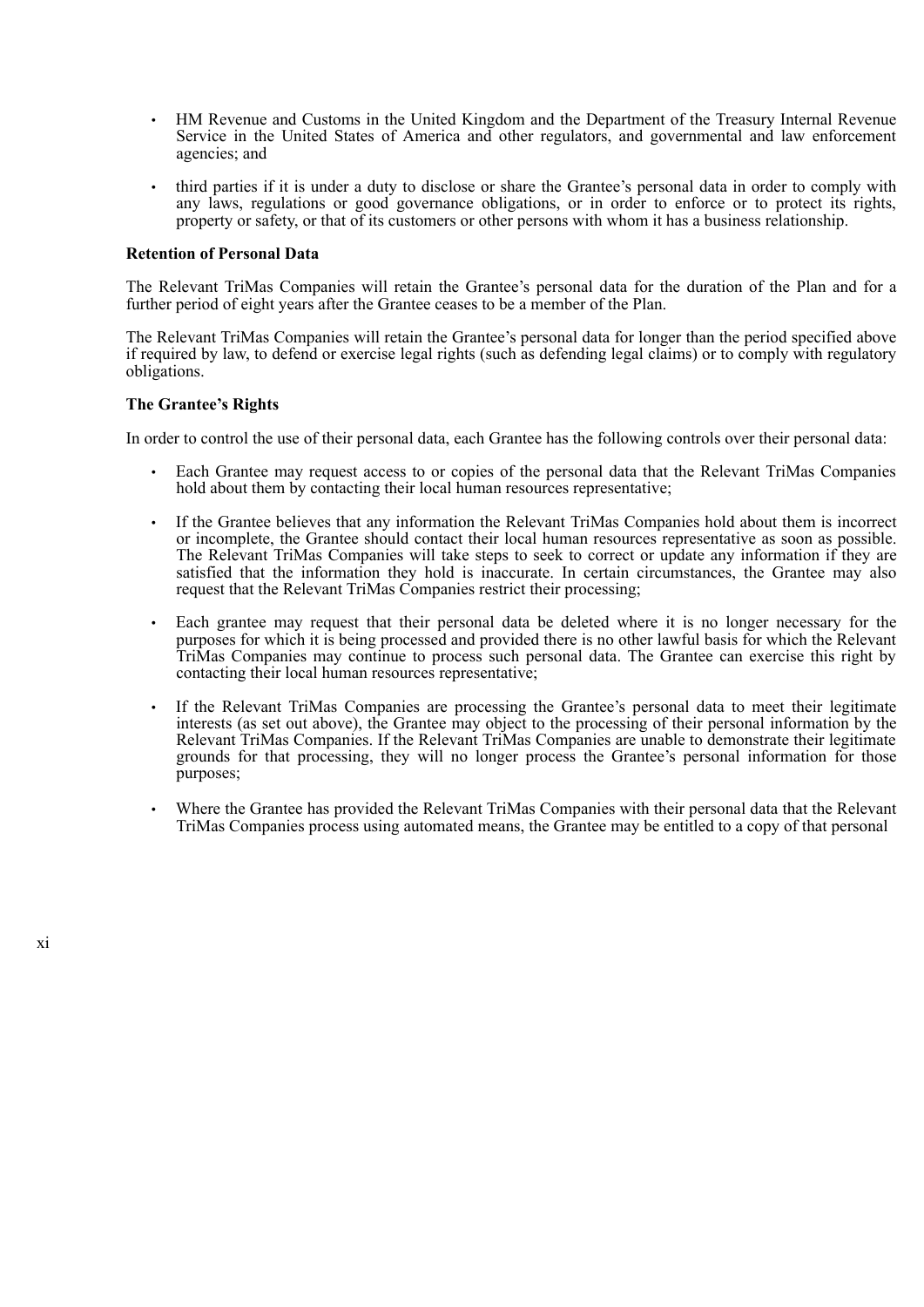data in a structured, commonly-used and machine readable format. The Grantee can exercise this right by contacting their local human resources representative.

The Grantee should contact their local human resources representative in relation to any concerns about how their personal data is processed and the Relevant TriMas Companies will try to resolve the Grantee's concerns. However, if the Grantee considers that the Relevant TriMas Companies is in breach of its obligations under data protection laws, the Grantee may lodge a complaint with the Information Commissioner's Office in the United Kingdom (such as by accessing https://ico.org.uk/concerns/).

**Loss of Office or Employment**. A new Section II.B.17 is added to the Agreement to read as follows:

"In no circumstances shall Grantee, on ceasing to hold the office or employment by virtue of which he has been granted this Award, be entitled to any compensation for any loss of any right or benefit or prospective right or benefit under this Award or the Plan which he might otherwise have enjoyed whether such compensation is claimed by way of damages for wrongful dismissal or other breach of contract or by way of compensation for loss of office or otherwise."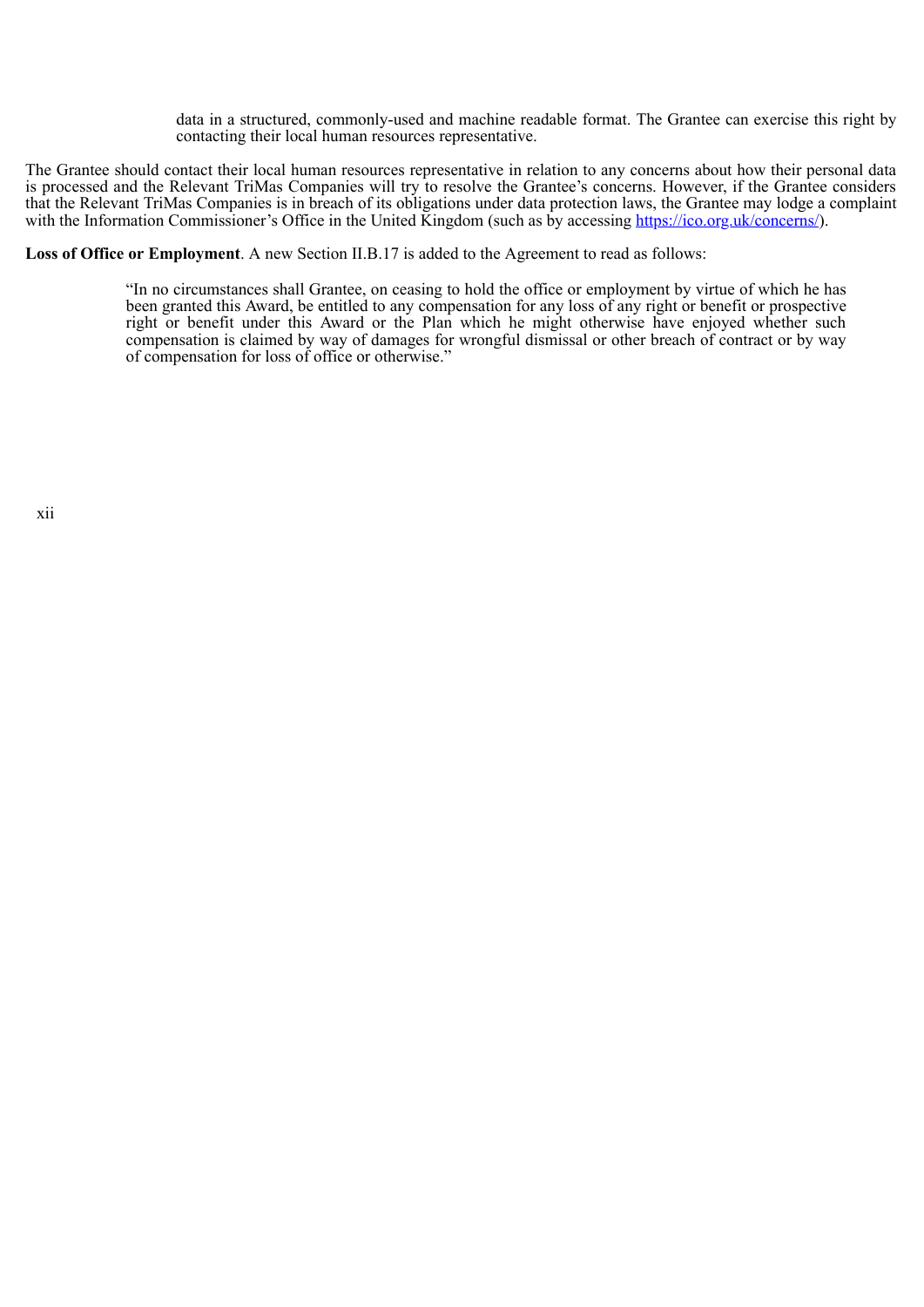### **APPENDIX C TO RESTRICTED STOCK UNITS AGREEMENT**

# **CALIFORNIA ADDENDUM**

#### **Additional Terms and Conditions for Equity Grants Under the TriMas Corporation 2017 Equity and Incentive Compensation Plan, as amended**

### **Terms and Conditions**

This Addendum includes additional terms and conditions that govern the Restricted Stock Units granted to you under the TriMas Corporation 2017 Equity and Incentive Compensation Plan (referred to as the "Plan") if you are employed and/or reside in California or if the Company determines that the application of such terms and conditions is necessary or advisable in order to comply with applicable law. Certain capitalized terms used but not defined in this Addendum have the meanings set forth in the Plan and/or your award agreement (the "*Agreement*") that relates to your award. By accepting your award, you agree to be bound by the terms and conditions contained in the paragraphs below in addition to the terms of the Plan, the Agreement, and the terms of any other document that may apply to you and your award.

**Restrictive Covenants**. Section II.B.3 of the Agreement is hereby amended in its entirety to read as follows:

# "**3. Restrictive Covenants**.

(a) **Generally**. The Company would not be providing Restricted Stock Units or Common Stock to Grantee without Grantee's agreement to abide by the restrictive covenants described herein. The provisions herein are appropriate in light of the position that Grantee has with the Company and the relationships and confidential and trade secret information that Grantee has been and will be exposed to because of Grantee's position.

(b) **Confidentiality**. Recognizing Grantee's fiduciary duties to the Company, as a condition of this Agreement, Grantee agrees that he or she shall not, at any time before or after termination of employment, in any fashion, form or manner, either directly or indirectly, use, divulge, disclose or communicate, or cause or permit any other person or entity to use, divulge, disclose or communicate, to any person, firm, company or entity, in any manner whatsoever, any Confidential Information (as defined below) of the Company except with the prior written consent of the Board or to the extent specifically required to be disclosed by applicable law. Grantee agrees to notify the Company as soon as reasonably possible after being subpoenaed or otherwise requested by any third party to disclose any Confidential Information. This Section II.B.3 shall not result in the forfeiture of Restricted Stock Units or any clawback or recoupment of the Award for the disclosure of a trade secret if that disclosure (1) is made in confidence to a federal, state or local government official or to an attorney for the sole purpose of reporting or investigating a suspected violation of law or (2) is made in a complaint or other document filed in a lawsuit or other proceeding, if such filing is made under seal. Pursuant to 18 U.S.C. § 1833(b), and as set forth fully therein, notice is hereby given that Grantee shall not be held criminally or civilly liable under any federal or state trade secret law for the disclosure of a trade secret that is made in confidence to a federal, state, or local government official, either directly or indirectly, or to an attorney, solely for the purpose of reporting or investigating a suspected violation of law; or is made in a complaint or other document filed in a lawsuit or other proceeding, if such filing is made under seal.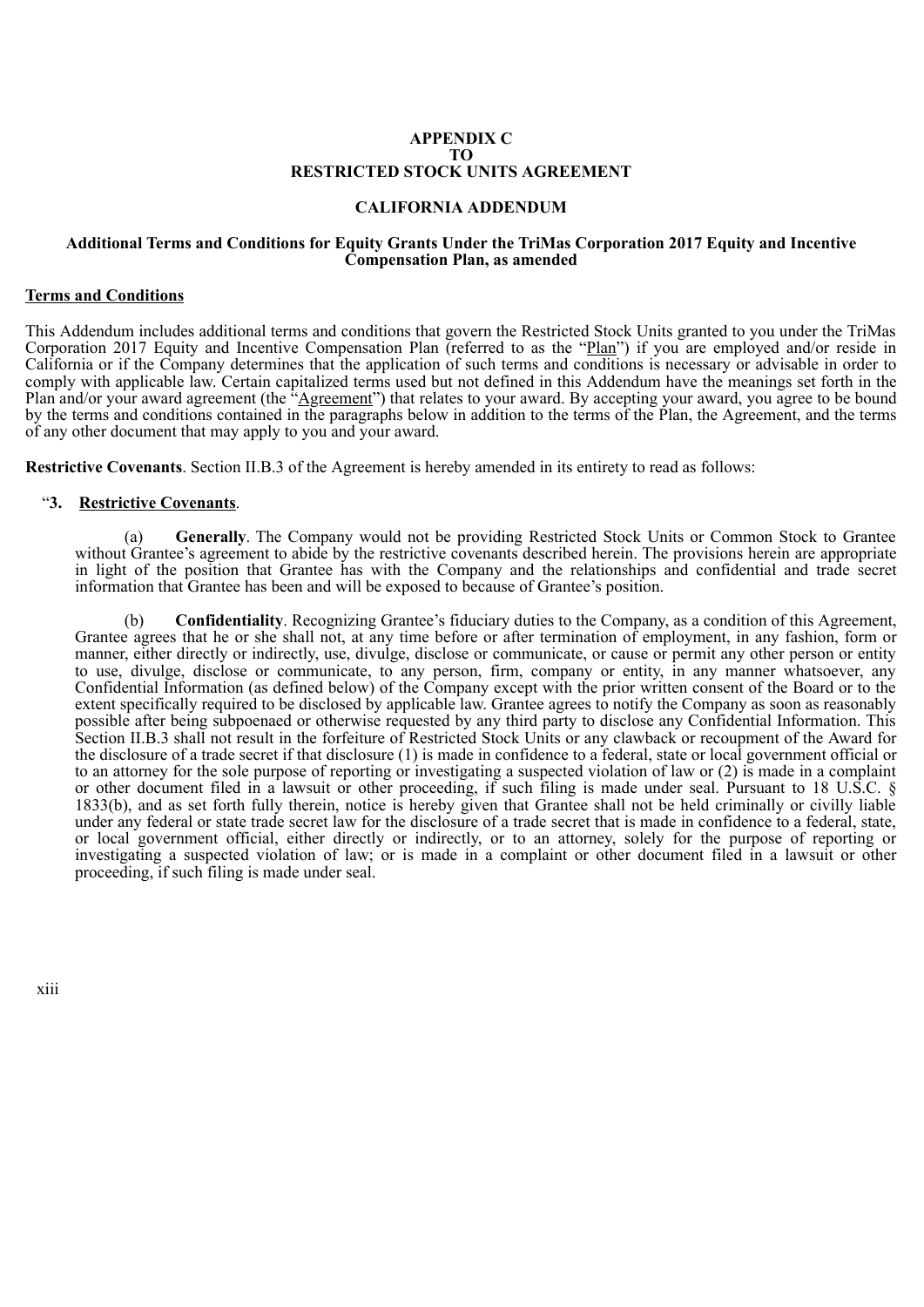An individual who files a lawsuit for retaliation by an employer for reporting a suspected violation of law may disclose the trade secret to the attorney of the individual and use the trade secret information in the court proceeding, if the individual files any document containing the trade secret under seal and does not disclose the trade secret, except pursuant to court order. Notwithstanding anything in this Agreement to the contrary, nothing in this Agreement prevents Grantee from providing, without prior notice to the Company, information to governmental authorities regarding possible legal violations or otherwise testifying or participating in any investigation or proceeding by any governmental authorities regarding possible legal violations, and for purpose of clarity Grantee is not prohibited from providing information voluntarily to the Securities and Exchange Commission pursuant to Section 21F of the Exchange Act.

(c) **Covenant Against Solicitation**. Grantee further understands and agrees that while Grantee is employed by the Company and for 12 months thereafter Grantee shall not directly or indirectly employ or solicit, or receive or accept the performance of services by, any then-current employee of the Company who is employed primarily in connection with the Business, or any former employee of the Company who was employed by the Company primarily in connection with the Business at any time within the 12-month period immediately prior to such employment, solicitation, receipt or acceptance, except in connection with general, non-targeted recruitment efforts such as advertisements and job listings, or directly or indirectly induce any employee of the Company to leave the Company, or assist in any of the foregoing. The "Business" shall mean the design, development, manufacture, distribution, sale or marketing of the type of products or services sold, distributed or provided by the Company during the one-year period prior to the date of employment termination and with which Grantee was involved and/or oversaw.

(d) **Determination by the Board**. Upon entering into this Agreement, Grantee understands and agrees that a determination of the Board shall be final and binding on the issue of whether Grantee's actions are or will be in violation of this Section II.B.3. Grantee may request in writing from the Board an advance determination as to whether Grantee's proposed actions will violate this Section II.B.3.

(e) **Certain Definitions**. The following definitions shall apply solely with respect to this Section II.B.3:

(1) "*Company*" means (A) during the Grantee's employment with the Company, the Company and any and all direct and indirect subsidiary, parent, affiliated or related companies of the Company for which the Grantee has worked or had responsibility during the Grantee's employment with the Company, and (B) after the Grantee's termination of employment with the Company, the Company and any and all direct and indirect subsidiary, parent, affiliated or related companies of the Company for which Grantee worked or had responsibility at the time of the Grantee's termination of employment and at any time during the one-year period prior to such termination of employment.

(2) "*Confidential Information*" means trade secrets of the Company and all other confidential or proprietary information that relates to any aspect of the Company's businesses that cannot freely and readily be obtained from sources outside of the Company. Confidential Information is meant to encompass the broadest enforceable definition of the Company's intellectual property, and includes but is not limited to: financial and business information; customer and potential customer lists; customer contact information; pricing policies; vendor lists and information; third-party agreements and relationships; contractual,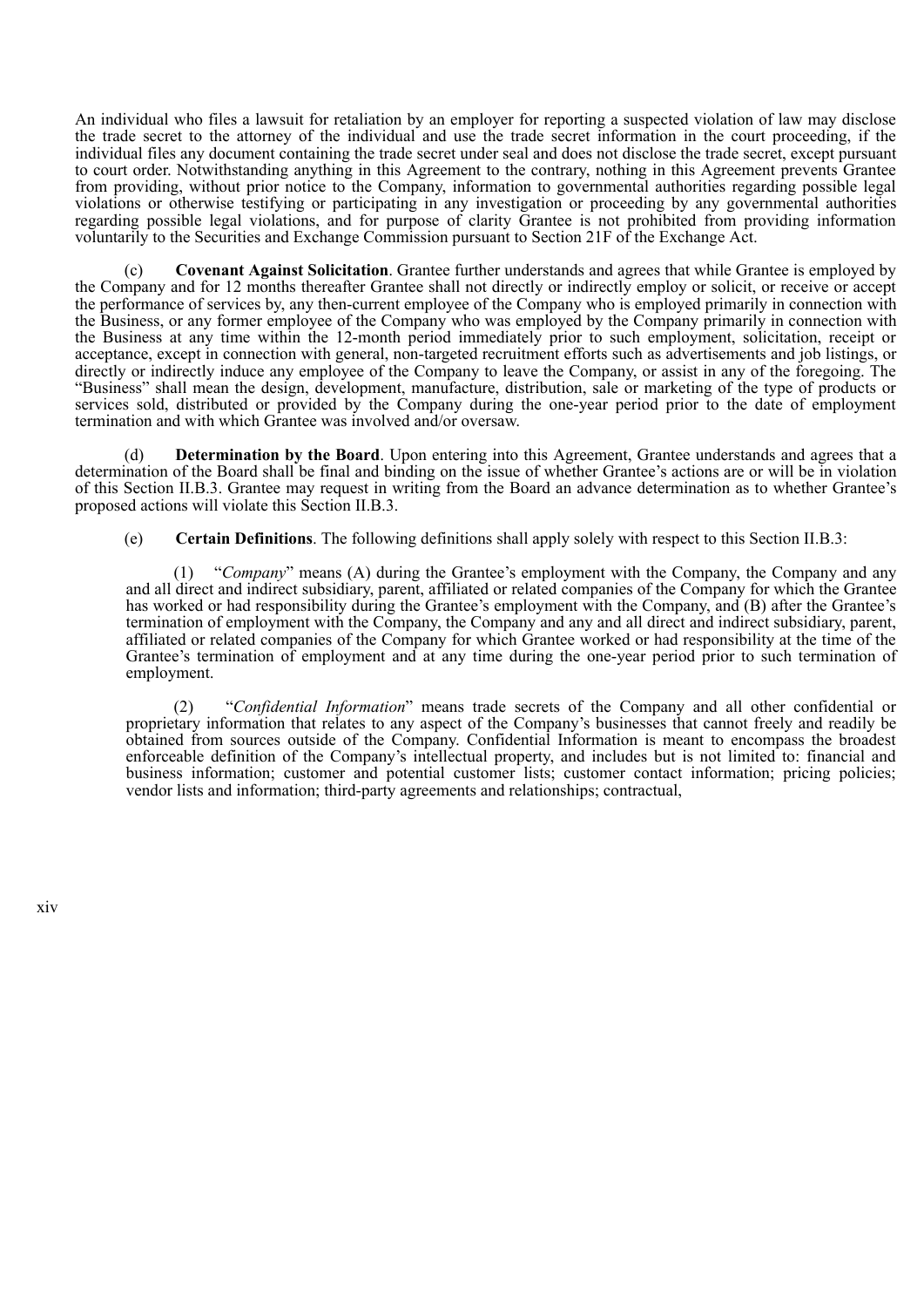business, and financial information relating to the Company's customers or other third parties which the Company is obligated to hold in confidence and/or not disclose; personnel, medical, compensation, and benefits information relating to employees, former employees, and persons affiliated with the Company; systems, login identifications and passwords, processes, methods, and policies; company strategies and plans; databases, company data, and technologies related to the Company's business; and marketing and advertising materials which have not been published. "Confidential Information" shall not include information that Grantee can establish was already in the public domain at the time of disclosure through no fault of Grantee.

(f) **Separate Covenants**. Each of the covenants contained in this Section II.B.3 are separate and distinct covenants of Grantee."

**Privacy**. A new Section II.B.16 is added to the Agreement to read as follows:

"**17. Privacy.** The Company respects Grantee's privacy. In order to administer Grantee's equity award, the Company collects and uses certain personal information about Grantee, including Grantee's prior equity grant information where applicable. If Grantee is a California resident, Grantee should refer to the Company's California Consumer Privacy Act Notice for more information about the personal information the Company collects about Grantee and the purposes for which the Company will use such data."

xv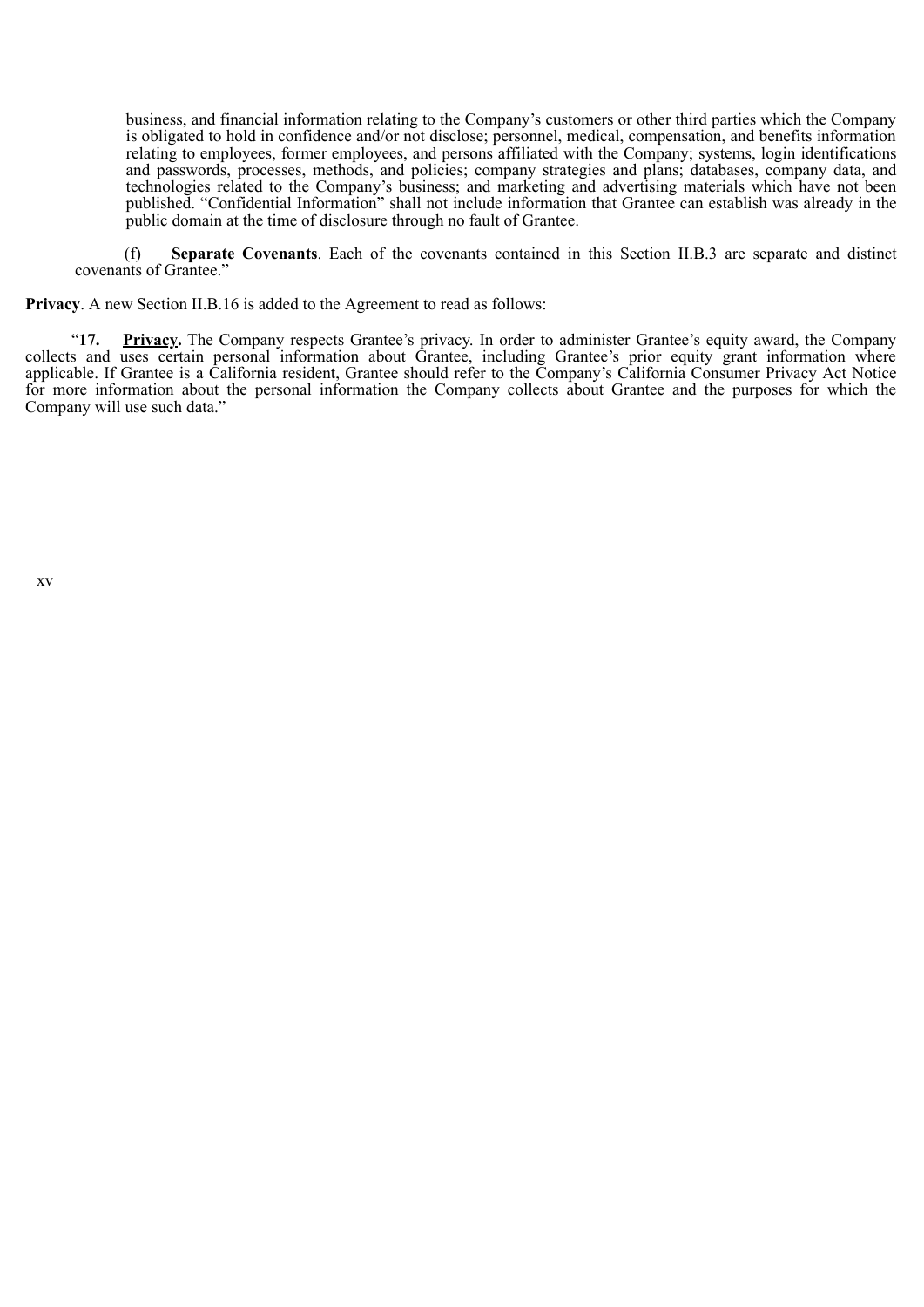**Exhibit 10.3**

**Restricted Stock Units Award To Board of Directors**

# **TRIMAS CORPORATION**

# **2017 EQUITY AND INCENTIVE COMPENSATION PLAN**

# **RESTRICTED STOCK UNITS AGREEMENT**

TriMas Corporation (the "Company"), as permitted by the TriMas Corporation 2017 Equity and Incentive Compensation Plan ("Plan"), and as approved by the Committee, has granted to the individual listed below ("Grantee"), a Restricted Stock Units award ("Award") for the number of Restricted Stock Units set forth below ("Restricted Stock Units"), subject to the terms and conditions of the Plan and this Restricted Stock Units Agreement ("Agreement").

Unless otherwise defined in this Agreement, the terms used in this Agreement have the same meanings as defined in the Plan. The term "Service Provider" as used in this Agreement means an individual actively providing services to the Company or a Subsidiary. A Service Provider includes a member of the Board.

### **I. NOTICE OF AWARD**

| <b>Grantee:</b>                          | [specify Grantee's name]           |
|------------------------------------------|------------------------------------|
| Date of Agreement:                       | As of [enter date]                 |
| <b>Date of Grant:</b>                    | [grant date]                       |
| <b>Number of Restricted Stock Units:</b> | [number of Restricted Stock Units] |

# II. **AGREEMENT**

**A. Grant of Restricted Stock Units.** The Company has granted to Grantee (who, pursuant to this Award is a Participant in the Plan) the number of Restricted Stock Units set forth above, subject to the terms of this Agreement. The Restricted Stock Units evidenced by this Agreement are payable only in shares of Common Stock as described in Section II.A.2. Notwithstanding anything to the contrary anywhere else in this Agreement, the Restricted Stock Units subject to this Award are subject to the terms and provisions of the Plan, which are incorporated by reference into this Agreement.

# **1. Vesting**.

(a) **General**. Subject to Section II.A.1(b), the Restricted Stock Units will vest in full on the first anniversary of the Date of Grant (the "Vesting Date"), subject generally to Grantee's continued status as a Service Provider through such Vesting Date. In particular, this Award is subject to Section 18(c) of the Plan.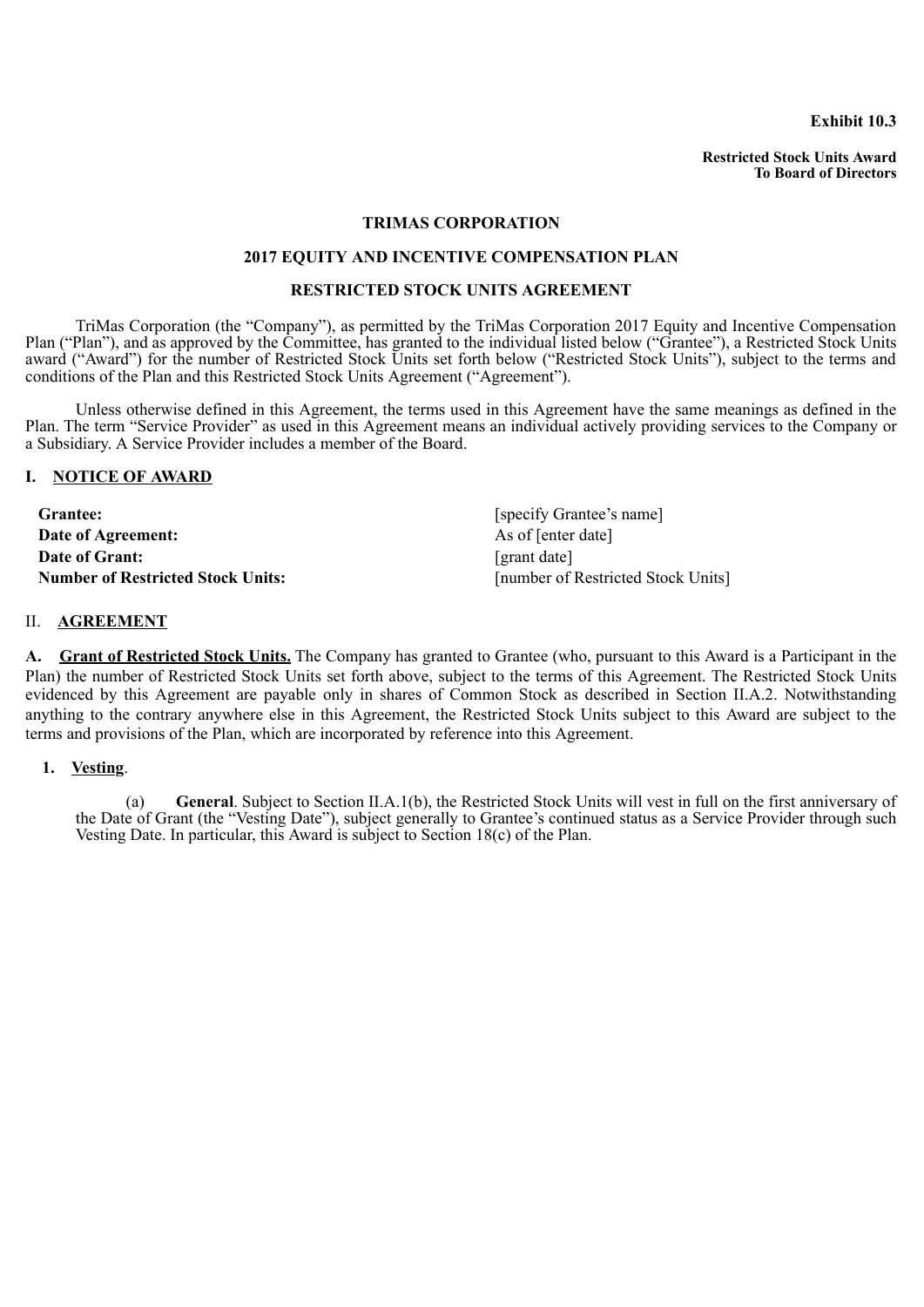(b) **Termination of Service; Forfeiture**. Any unvested Restricted Stock Units subject to this Award will be canceled and forfeited if Grantee terminates as a Service Provider, or if Grantee's status as a Service Provider is terminated by the Company, for any reason before the Vesting Date; provided, however, if Grantee ceases to be a Service Provider prior to the Vesting Date as a result of Grantee's death, Disability or Retirement, Grantee shall fully vest in the Restricted Stock Units subject to this Award as of the date on which Grantee ceases to be a Service Provider due to Grantee's death, Disability or Retirement.

(c) **Disability Definition**. For purposes of this Agreement, "Disability" (and similar terms) means Grantee's physical or mental condition resulting from any medically determinable physical or mental impairment that renders Grantee incapable of engaging in any substantial gainful employment and that can be expected to result in death or that has lasted or can be expected to last for a continuous period of not less than 365 days. Notwithstanding the foregoing, Grantee shall not be deemed to be Disabled as a result of any condition that:

(1) was contracted, suffered, or incurred while Grantee was engaged in, or resulted from Grantee having engaged in, a felonious activity;

(2) resulted from an intentionally self-inflicted injury or an addiction to drugs, alcohol, or substances which are not administered under the direction of a licensed physician as part of a medical treatment plan; or

resulted from service in the Armed Forces of the United States for which Grantee received or is receiving a disability benefit or pension from the United States, or from service in the armed forces of any other country irrespective of any disability benefit or pension.

The Disability of Grantee and the date on which Grantee ceases to be a Service Provider by reason of Disability shall be determined by the Committee, in accordance with uniform principles consistently applied, on the basis of such evidence as the Committee and the Company deem necessary and desirable, and its good faith determination shall be conclusive for all purposes of the Plan. The Committee or the Company shall have the right to require Grantee to submit to an examination by a physician or physicians and to submit to such reexaminations as the Committee or the Company shall require in order to make a determination concerning Grantee's physical or mental condition; provided, however, that Grantee may not be required to undergo a medical examination more often than once each 180 days. If Grantee engages in any occupation or employment (except for rehabilitation as determined by the Committee) for remuneration or profit, which activity would be inconsistent with the finding of Disability, or if the Committee, on the recommendation of the Company, determines on the basis of a medical examination that Grantee no longer has a Disability, or if Grantee refuses to submit to any medical examination properly requested by the Committee or the Company, then in any such event Grantee shall be deemed to have recovered from such Disability.

Retirement Definition. For purposes of this Agreement, "Retirement" means termination of Grantee's status as a Service Provider with the consent of the Committee after attaining age 55 and five years of service with the Company and its Subsidiaries.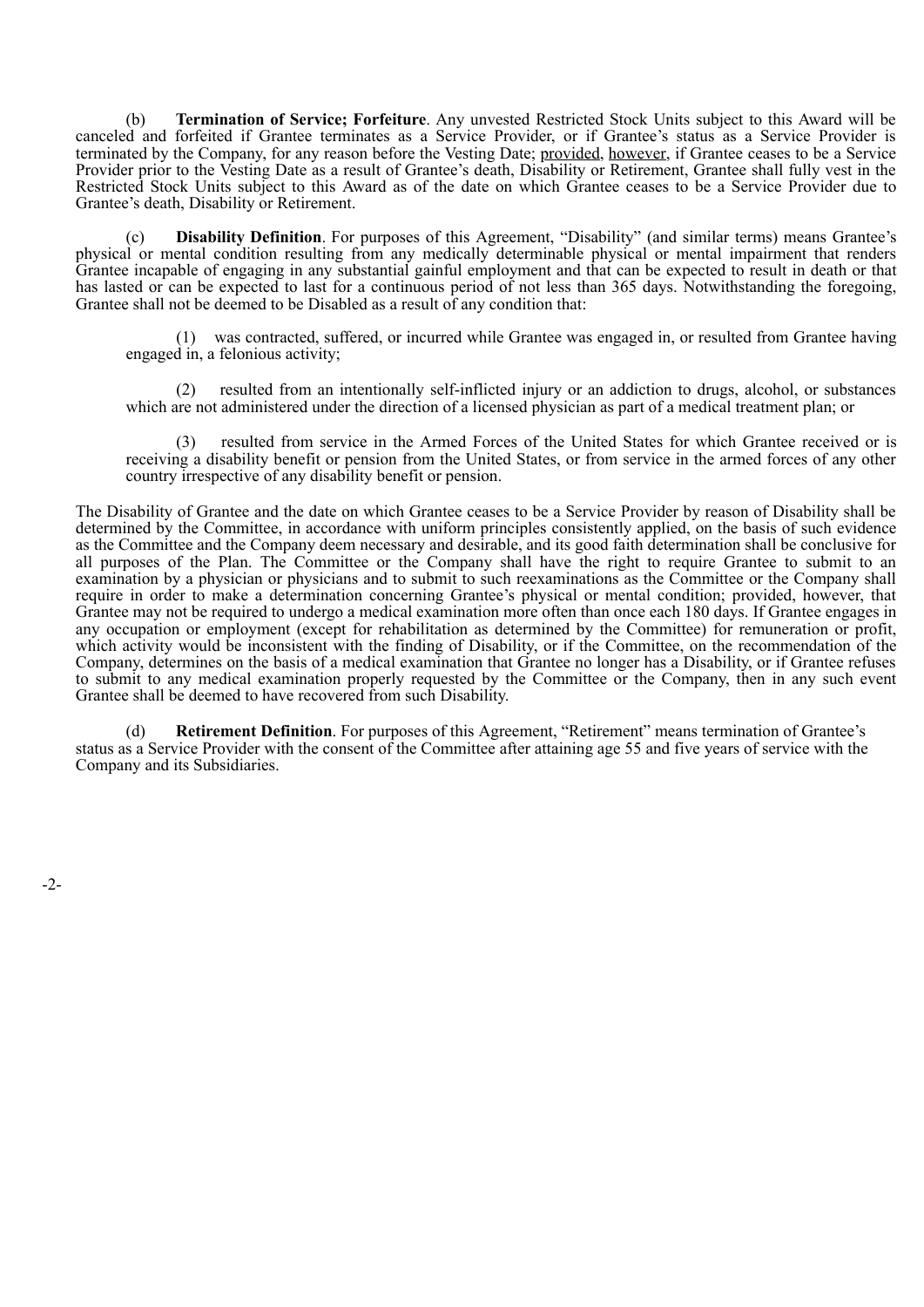# **2. Settlement**.

(a) **General**. Subject to Section II.A.2(b) below, and as soon as administratively practicable following (but no later than thirty (30) days following) the Vesting Date, the Company shall issue Grantee one share of Common Stock for each vested Restricted Stock Unit.

(b) **Other Payment Events**. Notwithstanding Section II.A.2(a), to the extent the Restricted Stock Units are vested as a result of Section II.A.1(b) (and have not previously been settled) on the date of Grantee's separation from service (within the meaning of Treasury Regulation Section 1.409A-1(h)), the Company shall issue Grantee one share of Common Stock for each vested Restricted Stock Unit as soon as practicable following (but no later than thirty (30) days following) the date of such separation from service.

**3. Dividend Equivalent Rights**. Grantee shall be credited with cash per Restricted Stock Unit equal to the amount of each cash dividend paid by the Company (if any) to holders of Common Stock generally with a record date occurring on or after the Date of Grant and prior to the time when the Restricted Stock Units are settled in accordance with Section II.A.2 hereof. Any amounts credited pursuant to the immediately preceding sentence shall be subject to the same applicable terms and conditions (including vesting, payment or forfeitability) as apply to the Restricted Stock Units based on which the dividend equivalents were credited, and such amounts shall be paid in either cash or Common Stock, as determined by the Committee in its sole discretion, at the same time as the Restricted Stock Units to which they relate. If such amounts are paid in Common Stock, the number of shares so paid shall be rounded down to the nearest whole number and shall be determined by dividing such credited amounts by the Market Value per Share on the payment date.

**4. Rights as a Stockholder.** Grantee will not have any rights of a stockholder (including voting and dividend rights) with respect to the Restricted Stock Units covered by this Award (except as otherwise provided in Section II.A.3).

**5. Adjustments.** The Restricted Stock Units covered by this Award will be subject to adjustment as provided in Section 11 of the Plan.

# **B. Other Terms and Conditions.**

**1. Non-Transferability of Award**. Except as described below, this Award and the Restricted Stock Units subject to this Award may not be sold, pledged, assigned, hypothecated, transferred, or disposed of in any manner other than by will or by the laws of descent or distribution. The terms of this Award are binding on the executors, administrators, heirs, successors and assigns of Grantee.

**2. Taxes.** Grantee is responsible for the payment of any and all taxes that arise with respect to this Award. Grantee agrees to tender sufficient funds to satisfy any applicable taxes arising in connection with the vesting of the Restricted Stock Units (or other applicable events) under this Award.

**3. Dispute Resolution**. Grantee and the Company agree that any disagreement, dispute, controversy, or claim arising out of or relating to this Agreement, its interpretation, validity, or the alleged breach of this Agreement, will be settled exclusively and, consistent with the procedures specified in this Section II.B.3, irrespective of its magnitude, the amount in controversy, or the nature of the relief sought, in accordance with the following:

-3-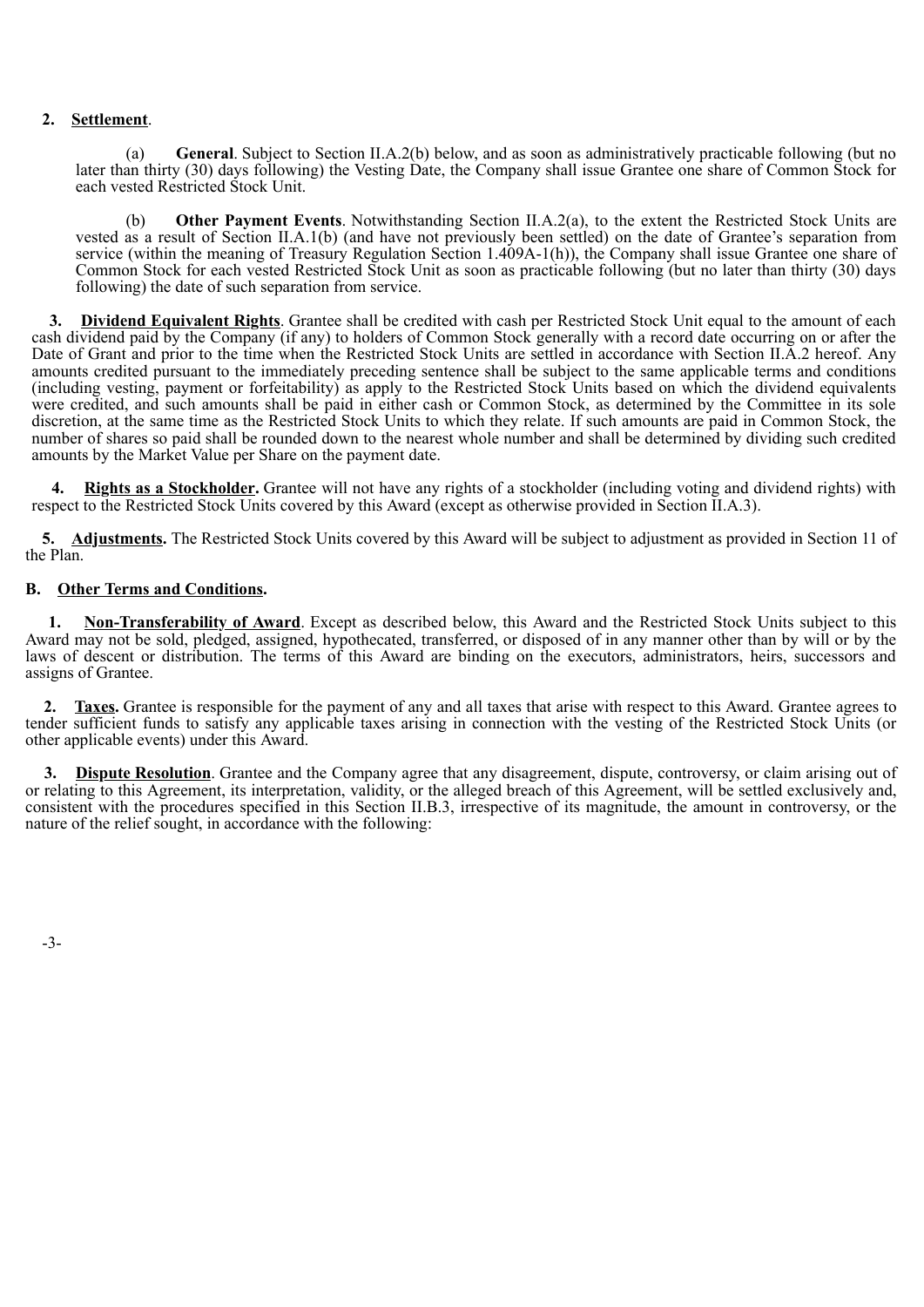(a) **Negotiation**. Grantee and the Company will use their best efforts to settle the dispute, claim, question or disagreement. To this effect, they will consult and negotiate with each other in good faith and, recognizing their mutual interests, attempt to reach a just and equitable solution satisfactory to both parties.

**Arbitration**. If Grantee and the Company do not reach a solution within a period of 30 days from the date on which the dispute, claim, disagreement, or controversy arises, then, upon written notice by Grantee to the Company or the Company to Grantee, all disputes, claims, questions, controversies, or differences will be submitted to arbitration administered by the American Arbitration Association (the "AAA") in accordance with the provisions of its Employment Arbitration Rules and Mediation Procedures (the "Arbitration Rules").

(1) **Arbitrator**. The arbitration will be conducted by one arbitrator skilled in the arbitration of executive employment matters. The parties to the arbitration will jointly appoint the arbitrator within 30 days after initiation of the arbitration. If the parties fail to appoint an arbitrator as provided above, an arbitrator with substantial experience in executive employment matters will be appointed by the AAA as provided in the Arbitration Rules. The Company will pay all of the reasonable fees, if any, and expenses of the arbitrator and the arbitration, unless otherwise determined by the arbitrator. Each party to the arbitration will be responsible for his/its respective attorneys fees or other costs of representation.

(2) **Location**. The arbitration will be conducted in Oakland County, Michigan.

(3) **Procedure**. At any oral hearing of evidence in connection with the arbitration, each party or its legal counsel will have the right to examine its witnesses and cross-examine the witnesses of any opposing party. No evidence of any witness may be presented in any form unless the opposing party or parties has the opportunity to cross-examine the witness, except under extraordinary circumstances in which the arbitrator determines that the interests of justice require a different procedure.

(4) **Decision**. Any decision or award of the arbitrator is final and binding on the parties to the arbitration proceeding. The parties agree that the arbitration award may be enforced against the parties to the arbitration proceeding or their assets wherever they may be found and that a judgment upon the arbitration award may be entered in any court having jurisdiction.

**Power**. Nothing contained in this Agreement may be deemed to give the arbitrator any authority, power, or right to alter, change, amend, modify, add to, or subtract from any of the provisions of this Agreement.

The provisions of this Section II.B.3 survive the termination or expiration of this Agreement, are binding on the Company's and Grantee's respective successors, heirs, personal representatives, designated beneficiaries and any other person asserting a claim described above, and may not be modified without the consent of the Company. To the extent arbitration is required, no person asserting a claim has the right to resort to any federal, state or local court or administrative agency concerning the claim unless expressly provided by federal statute, and the decision of the arbitrator is a complete defense to any action or proceeding instituted in any tribunal or agency with respect to any dispute, unless precluded by federal statute.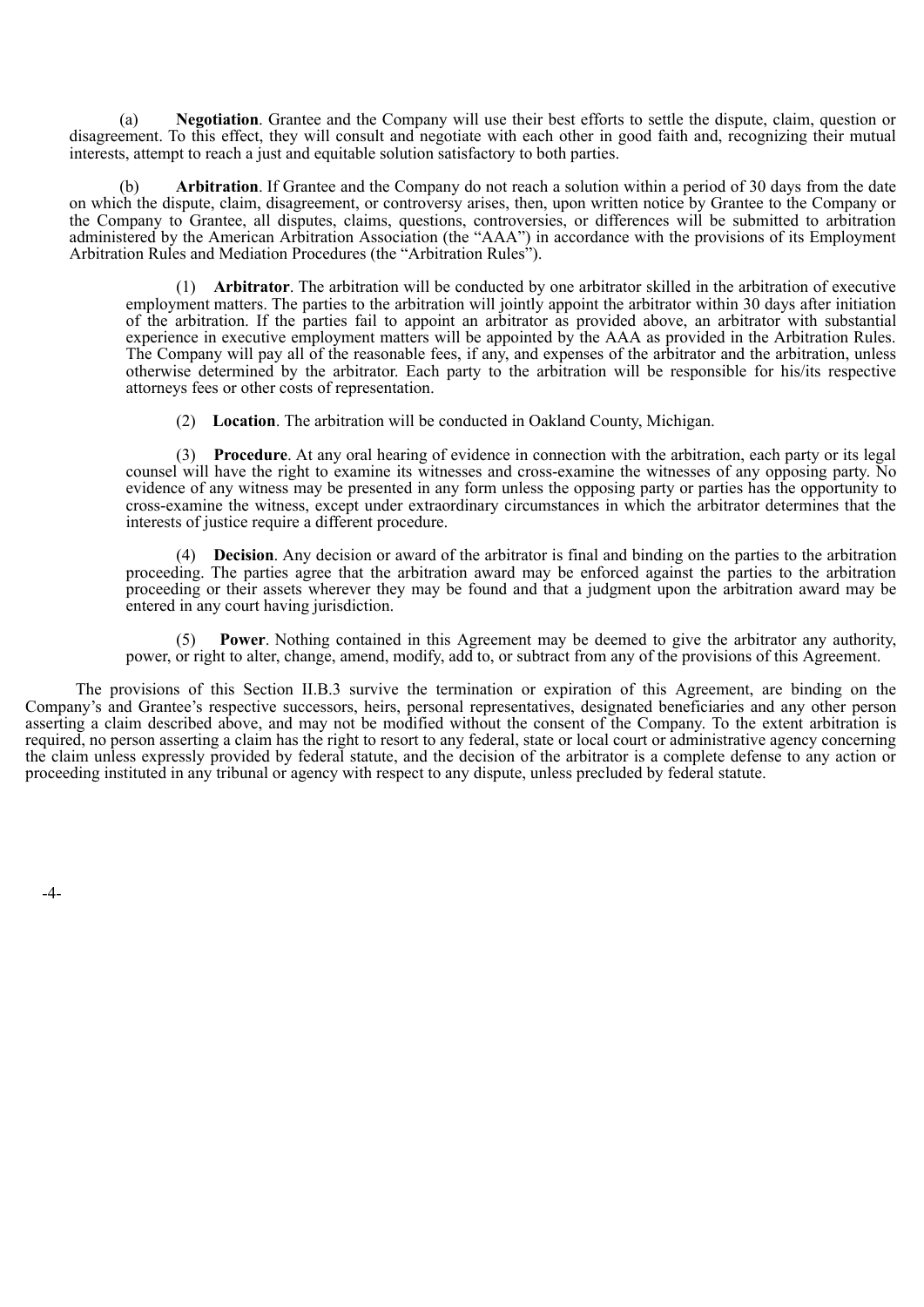**4. Section 409A of the Code**. To the extent applicable, it is intended that this Agreement and the Plan comply with or be exempt from the provisions of Section 409A of the Code. This Agreement and the Plan shall be administered in a manner consistent with this intent, and any provision that would cause this Agreement or the Plan to fail to satisfy Section 409A of the Code shall have no force or effect until amended to comply with Section 409A of the Code (which amendment may be retroactive to the extent permitted by Section 409A of the Code and may be made by the Company without the consent of Grantee).

**5. No Continued Right as Service Provider.** Nothing in the Plan or in this Agreement confers on Grantee any right to continue as a Service Provider, or interferes with or restricts in any way the rights of the Company or any Subsidiary of the Company, which are hereby expressly reserved.

**6. Severability.** If any provision of this Agreement or the application of any provision hereof to any person or circumstances is held invalid or unenforceable, the remainder of this Agreement and the application of such provision to any other person or circumstances shall not be affected, and the provisions so held to be invalid or unenforceable shall be reformed to the extent (and only to the extent) necessary to make it enforceable and valid.

**7. Governing Law.** This Agreement is governed by and construed in accordance with the laws of the State of Delaware, notwithstanding conflict of law provisions.

**8. Electronic Delivery**. The Company may, in its sole discretion, deliver any documents related to the Restricted Stock Units and Grantee's participation in the Plan, or future awards that may be granted under the Plan, by electronic means or request Grantee's consent to participate in the Plan by electronic means. Grantee hereby consents to receive such documents by electronic delivery and, if requested, agrees to participate in the Plan through an on-line or electronic system established and maintained by the Company or another third party designated by the Company.

**9. Amendments**. Any amendment to the Plan shall be deemed to be an amendment to this Agreement to the extent that the amendment is applicable hereto; provided, however, that (a) no amendment shall materially adversely affect the rights of Grantee under this Agreement without Grantee's written consent, and (b) Grantee's consent shall not be required to an amendment that is deemed necessary by the Company to ensure compliance with Section 409A of the Code or Section 10D of the Exchange Act.

**Relation to Plan**. This Agreement is subject to the terms and conditions of the Plan. In the event of any inconsistency between the provisions of this Agreement and the Plan, the Plan shall govern. The Committee acting pursuant to the Plan, as constituted from time to time, shall, except as expressly provided otherwise herein or in the Plan, have the right to determine any questions which arise in connection with this Agreement.

(Signature Page Follows)

-5-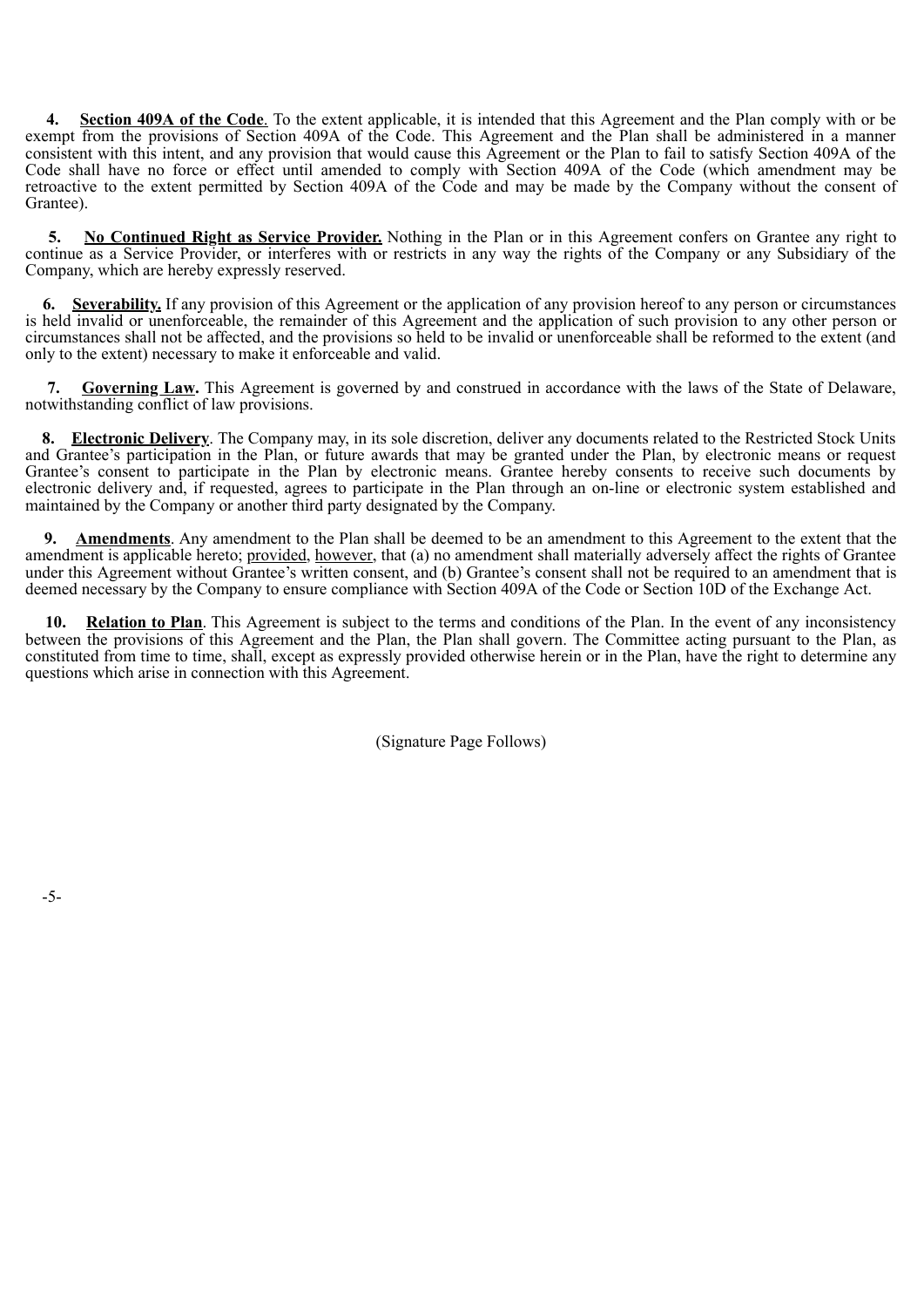This Agreement may be executed in two or more counterparts, each of which is deemed an original and all of which constitute one document.

# **TRIMAS CORPORATION**

Dated as of: [grant date] By:

Name: Thomas A. Amato Title: President & CEO

**GRANTEE ACKNOWLEDGES AND AGREES THAT NOTHING IN THIS AGREEMENT, NOR IN THE PLAN, CONFERS ON GRANTEE ANY RIGHT WITH RESPECT TO CONTINUATION AS A SERVICE PROVIDER OF THE COMPANY OR ANY PARENT OR SUBSIDIARY, NOR INTERFERES IN ANY WAY WITH GRANTEE'S RIGHT OR THE COMPANY'S RIGHT TO TERMINATE GRANTEE'S SERVICE PROVIDER RELATIONSHIP AT ANY TIME, WITH OR WITHOUT CAUSE AND WITH OR WITHOUT PRIOR NOTICE.**

**BY CLICKING THE "ACCEPT" BUTTON BELOW, GRANTEE ACKNOWLEDGES RECEIPT OF A COPY OF THE PLAN AND REPRESENTS THAT GRANTEE IS FAMILIAR WITH THE TERMS AND PROVISIONS OF THE PLAN. GRANTEE ACCEPTS THIS AWARD SUBJECT TO ALL OF THE TERMS AND PROVISIONS OF THIS AGREEMENT AND THE PLAN. GRANTEE HAS REVIEWED THE PLAN AND THIS AGREEMENT IN THEIR ENTIRETY. GRANTEE AGREES TO ACCEPT AS BINDING, CONCLUSIVE AND FINAL ALL DECISIONS OR INTERPRETATIONS OF THE COMMITTEE UPON ANY QUESTIONS ARISING UNDER THE PLAN OR THIS AWARD.**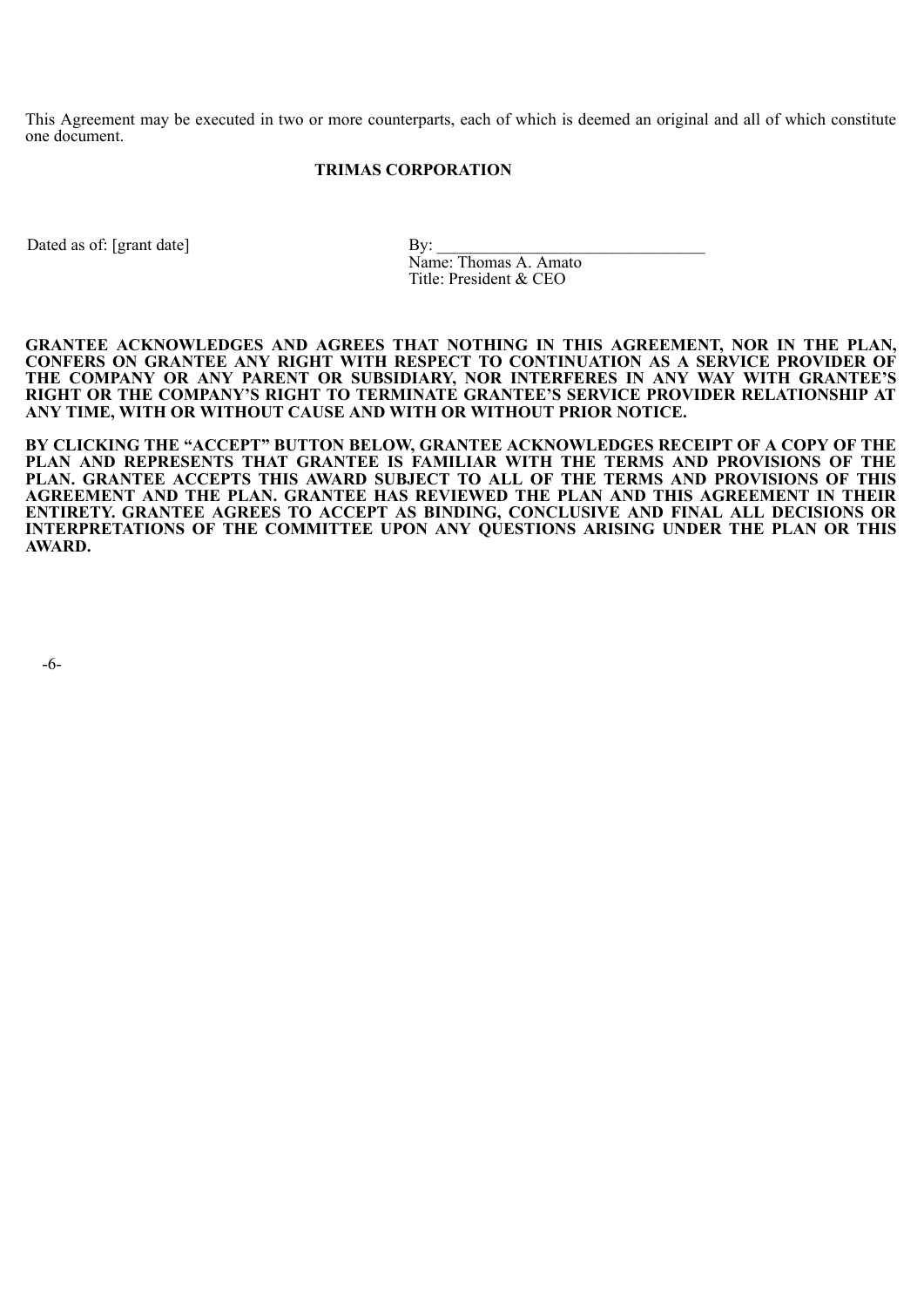#### **Certification Pursuant to Section 302 of The Sarbanes-Oxley Act of 2002 (Chapter 63, Title 18 U.S.C. Section 1350(A) and (B))**

I, Thomas A. Amato, certify that:

- 1. I have reviewed this Quarterly Report on Form 10-Q of TriMas Corporation;
- 2. Based on my knowledge, this report does not contain any untrue statement of a material fact or omit to state a material fact necessary to make the statements made, in light of the circumstances under which such statements were made, not misleading with respect to the period covered by this report;
- 3. Based on my knowledge, the financial statements, and other financial information included in this report, fairly present in all material respects the financial condition, results of operations and cash flows of the registrant as of, and for, the periods presented in this report;
- 4. The registrant's other certifying officer(s) and I are responsible for establishing and maintaining disclosure controls and procedures (as defined in Exchange Act Rules 13a-15(e) and 15d-15(e)) and internal control over financial reporting (as defined in Exchange Act Rules 13a-15(f) and 15d-15(f)) for the registrant and have:
	- a) Designed such disclosure controls and procedures, or caused such disclosure controls and procedures to be designed under our supervision, to ensure that material information relating to the registrant, including its consolidated subsidiaries, is made known to us by others within those entities, particularly during the period in which this report is being prepared;
	- b) Designed such internal control over financial reporting, or caused such internal control over financial reporting to be designed under our supervision, to provide reasonable assurance regarding the reliability of financial reporting and the preparation of financial statements for external purposes in accordance with generally accepted accounting principles;
	- c) Evaluated the effectiveness of the registrant's disclosure controls and procedures and presented in this report our conclusions about the effectiveness of the disclosure controls and procedures, as of the end of the period covered by this report based on such evaluation; and
	- d) Disclosed in this report any change in the registrant's internal control over financial reporting that occurred during the registrant's most recent fiscal quarter (the registrant's fourth fiscal quarter in the case of an annual report) that has materially affected, or is reasonably likely to materially affect, the registrant's internal control over financial reporting; and
- The registrant's other certifying officer(s) and I have disclosed, based on our most recent evaluation of internal control over financial reporting, to the registrant's auditors and the audit committee of the registrant's board of directors (or persons performing the equivalent functions):
	- a) All significant deficiencies and material weaknesses in the design or operation of internal control over financial reporting which are reasonably likely to adversely affect the registrant's ability to record, process, summarize and report financial information; and
	- b) Any fraud, whether or not material, that involves management or other employees who have a significant role in the registrant's internal control over financial reporting.

Date: April 28, 2022

/s/ THOMAS A. AMATO

Thomas A. Amato *Chief Executive Of icer*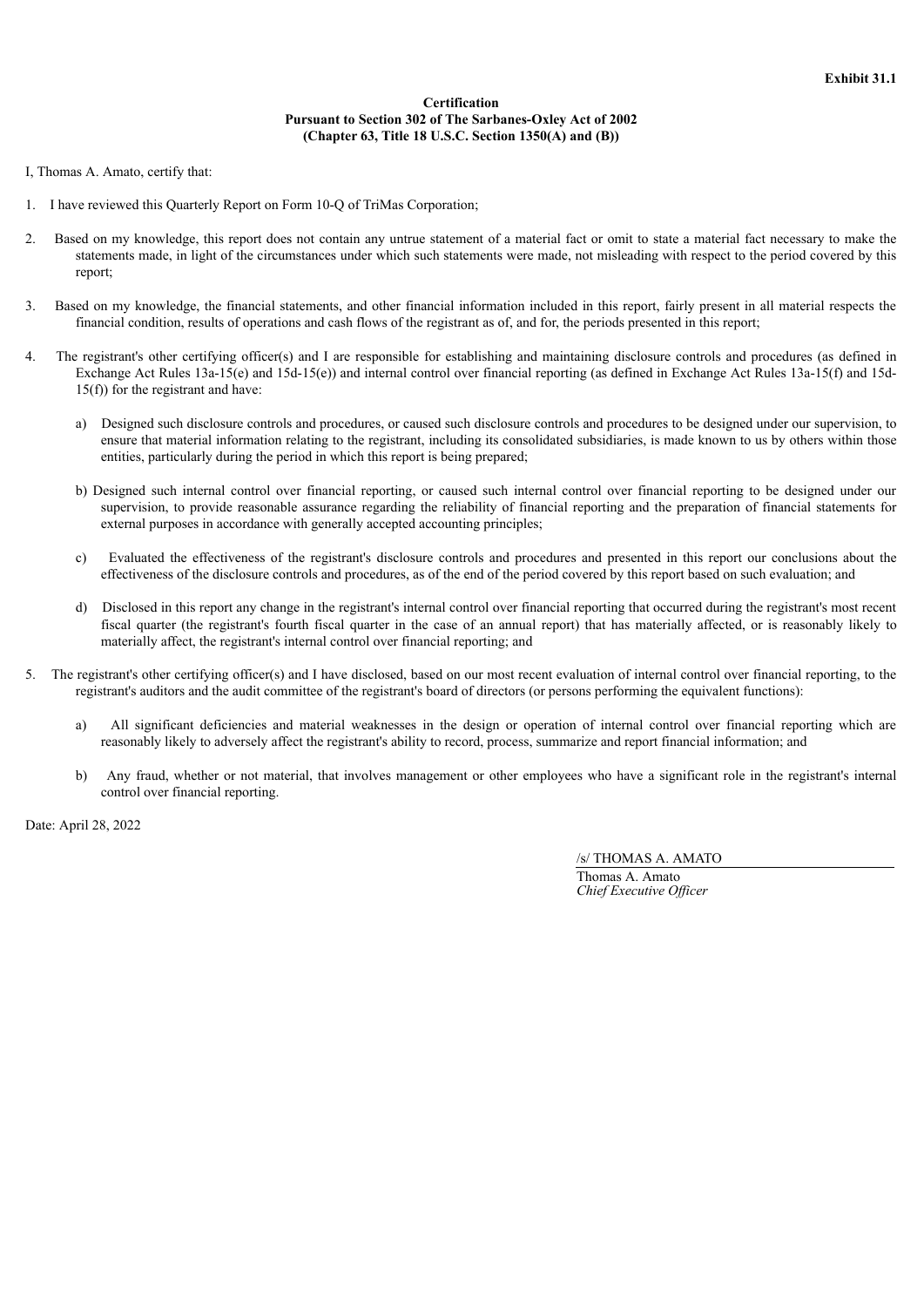#### **Certification Pursuant to Section 302 of The Sarbanes-Oxley Act of 2002 (Chapter 63, Title 18 U.S.C. Section 1350(A) and (B))**

I, Scott A. Mell, certify that:

- 1. I have reviewed this Quarterly Report on Form 10-Q of TriMas Corporation;
- 2. Based on my knowledge, this report does not contain any untrue statement of a material fact or omit to state a material fact necessary to make the statements made, in light of the circumstances under which such statements were made, not misleading with respect to the period covered by this report;
- 3. Based on my knowledge, the financial statements, and other financial information included in this report, fairly present in all material respects the financial condition, results of operations and cash flows of the registrant as of, and for, the periods presented in this report;
- 4. The registrant's other certifying officer(s) and I are responsible for establishing and maintaining disclosure controls and procedures (as defined in Exchange Act Rules 13a-15(e) and 15d-15(e)) and internal control over financial reporting (as defined in Exchange Act Rules 13a-15(f) and 15d-15(f)) for the registrant and have:
	- a) Designed such disclosure controls and procedures, or caused such disclosure controls and procedures to be designed under our supervision, to ensure that material information relating to the registrant, including its consolidated subsidiaries, is made known to us by others within those entities, particularly during the period in which this report is being prepared;
	- b) Designed such internal control over financial reporting, or caused such internal control over financial reporting to be designed under our supervision, to provide reasonable assurance regarding the reliability of financial reporting and the preparation of financial statements for external purposes in accordance with generally accepted accounting principles;
	- c) Evaluated the effectiveness of the registrant's disclosure controls and procedures and presented in this report our conclusions about the effectiveness of the disclosure controls and procedures, as of the end of the period covered by this report based on such evaluation; and
	- d) Disclosed in this report any change in the registrant's internal control over financial reporting that occurred during the registrant's most recent fiscal quarter (the registrant's fourth fiscal quarter in the case of an annual report) that has materially affected, or is reasonably likely to materially affect, the registrant's internal control over financial reporting; and
- 5. The registrant's other certifying officer(s) and I have disclosed, based on our most recent evaluation of internal control over financial reporting, to the registrant's auditors and the audit committee of the registrant's board of directors (or persons performing the equivalent functions):
	- a) All significant deficiencies and material weaknesses in the design or operation of internal control over financial reporting which are reasonably likely to adversely affect the registrant's ability to record, process, summarize and report financial information; and
	- b) Any fraud, whether or not material, that involves management or other employees who have a significant role in the registrant's internal control over financial reporting.

Date: April 28, 2022

/s/ SCOTT A. MELL

Scott A. Mell *Chief Financial Of icer*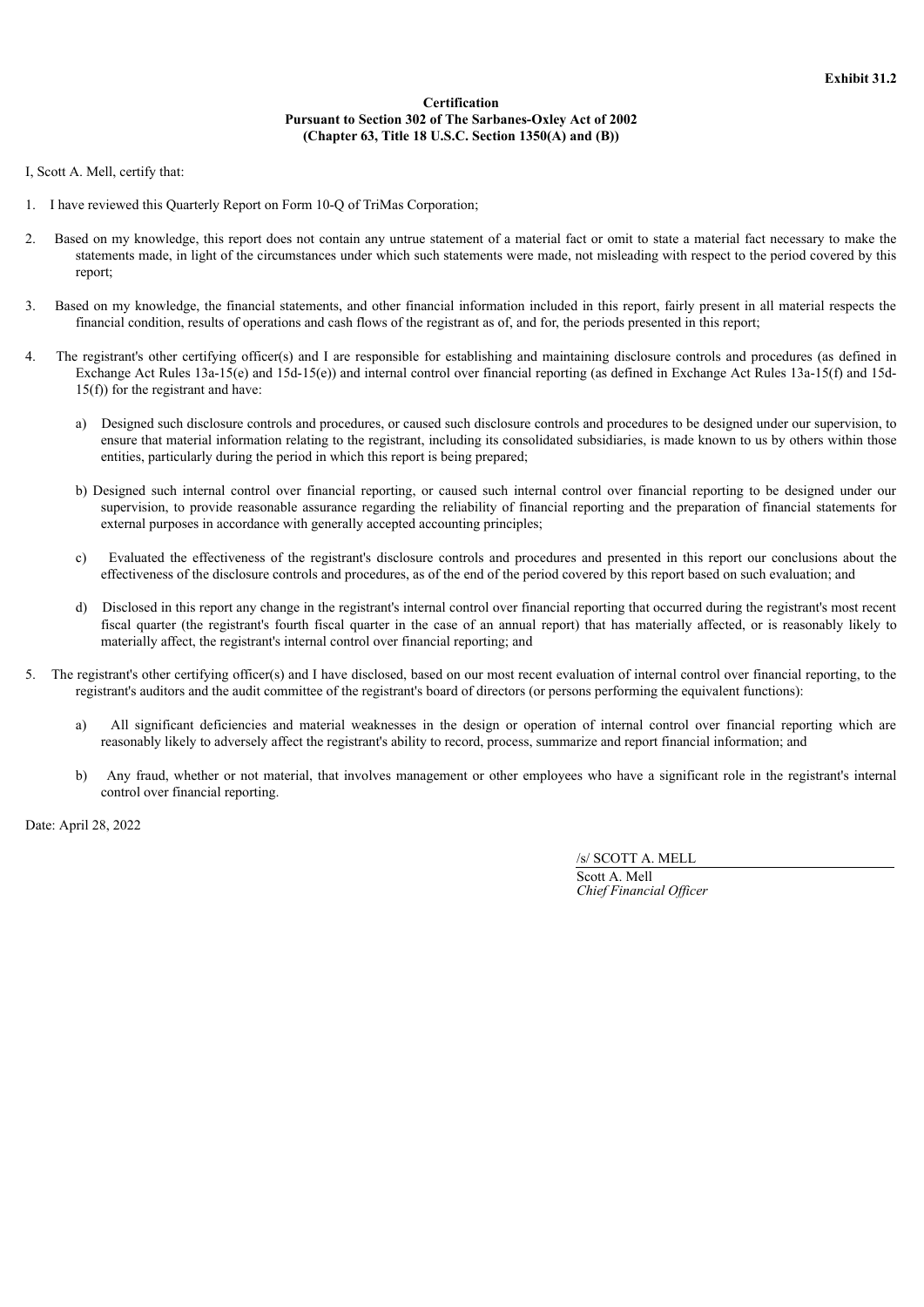## **Certification Pursuant to 18 U.S.C. Section 1350, As Adopted Pursuant to Section 906 of the Sarbanes-Oxley Act of 2002**

In connection with the Quarterly Report of TriMas Corporation (the "Company") on Form 10-Q for the period ended March 31, 2022 as filed with the Securities and Exchange Commission on the date hereof (the "Report"), I, Thomas A. Amato, Chief Executive Officer of the Company, certify, pursuant to 18 U.S.C. § 1350, as adopted pursuant to § 906 of the Sarbanes-Oxley Act of 2002, that to the best of my knowledge:

- 1. The Report fully complies with the requirements of section 13(a) or 15(d) of the Securities Exchange Act of 1934; and
- 2. The information contained in the Report fairly presents, in all material respects, the financial condition and results of operations of the Company.

Date: April 28, 2022

/s/ THOMAS A. AMATO

Thomas A. Amato *Chief Executive Of icer*